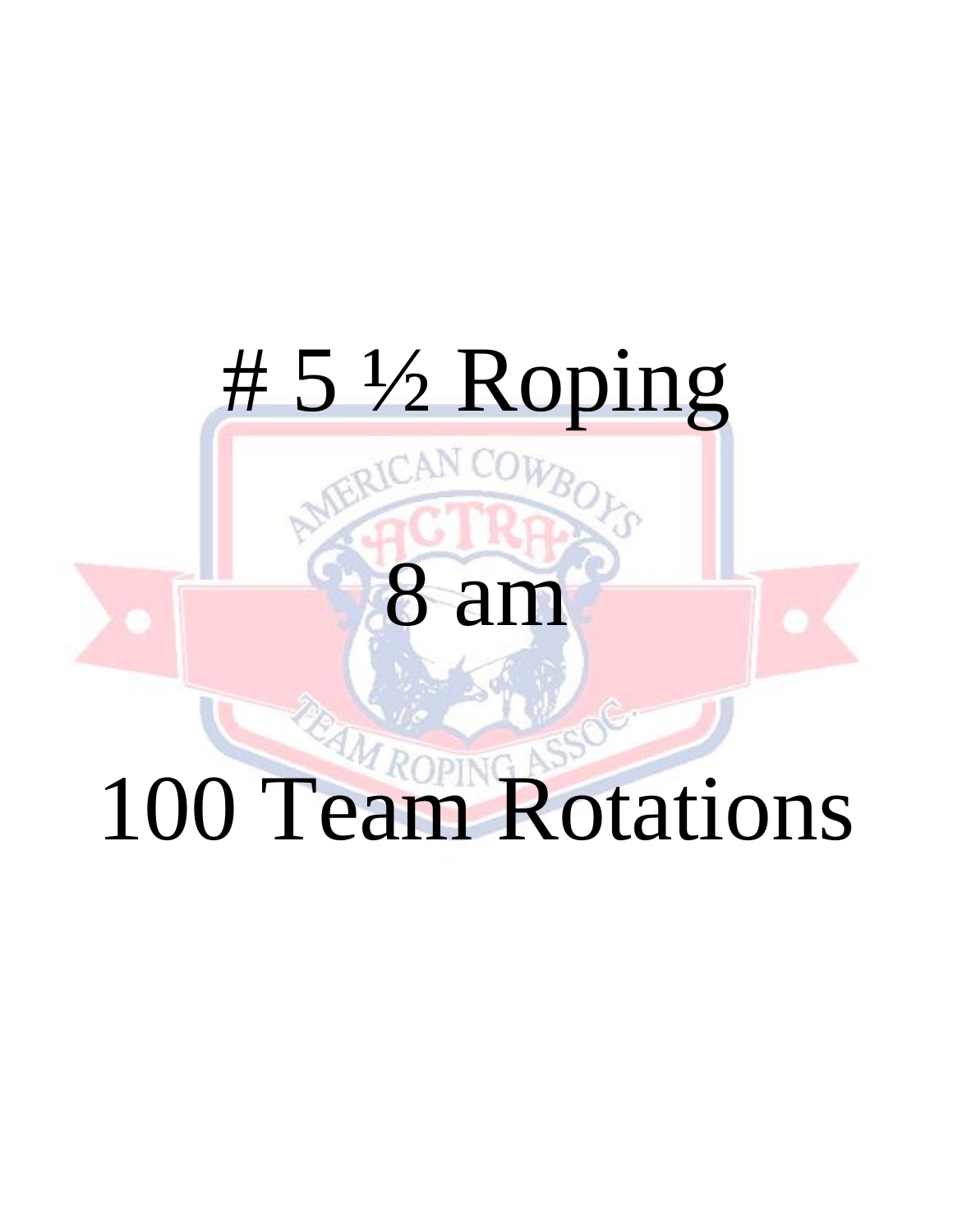# 2021 Wrangler/Professional's Choice ACTRA National Finals Participants Listing

Events Included:

**#5 1/2**

# **Total Teams in Event(s):** 981

#### **Aaron Bean:** (#2.5 header, #2.5 heeler)

#5 1/2, Heeling for Bethanie Bray (1) . Team 713, Rotation 8.

- #5 1/2, Heeling for Danny Goddard (2.5) . Team 791, Rotation 8.
- #5 1/2, Heeling for Daren Lowry (2.5) . Team 866, Rotation 9.

#5 1/2, Heeling for Doug Glenn (1) . Team 946, Rotation 10.

#### **Abby Mitchell:** (#2.5 header, #1.5 heeler)

#5 1/2, Heading for Hank Curry (3) . Team 742, Rotation 8.

- #5 1/2, Heading for Wylie Lund (2.5). Team 822, Rotation 9.
- #5 1/2, Heading for Bobby Butler (2.5). Team 899, Rotation 9.
- #5 1/2, Heading for Dan Duncan (3) . Team 970, Rotation 10.

#### Adena Gonzalez: (#1.5 header, #1.5 heeler)

#5 1/2, Heading for TJ Griener (4) . Team 648, Rotation 7. #5 1/2, Heading for John W. Miller (2) . Team 726, Rotation 8. #5 1/2, Heading for Tom Moxley (1.5) . Team 805, Rotation 9.

#5 1/2, Heading for Lynn Larsen (2) . Team 927, Rotation 10.

#### **Adrienne Wagner:** (#1.5 header, #1.5 heeler)

#5 1/2, Heading for Jerritt Wagner (3.5) . Team 348, Rotation 4.

#5 1/2, Heading for Traysyn(Bulla) Waltjen (2.5) . Team 472, Rotation 5.

#5 1/2, Heading for Dean Voigt (2.5) . Team 581, Rotation 6.

#### **AJ Duncan:** (#2.5 header, #2.5 heeler)

- #5 1/2, Heading for Dan Duncan (3) . Team 640, Rotation 7.
- #5 1/2, Heading for Chad Sestanovich (1.5) . Team 741, Rotation 8.
- #5 1/2, Heading for Sage Hiibel (3) . Team 836, Rotation 9.
- #5 1/2, Heading for Ty Marriott (2.5) . Team 912, Rotation 10.

#### AJ Moreno: (#1 header, #1 heeler)

- #5 1/2, Heading for Pete Harris (1) . Team 435, Rotation 5.
- #5 1/2, Heading for Sofie Ten Broek (1.5) . Team 774, Rotation 8.
- #5 1/2, Heading for Larry McGrady (1.5) . Team 923, Rotation 10.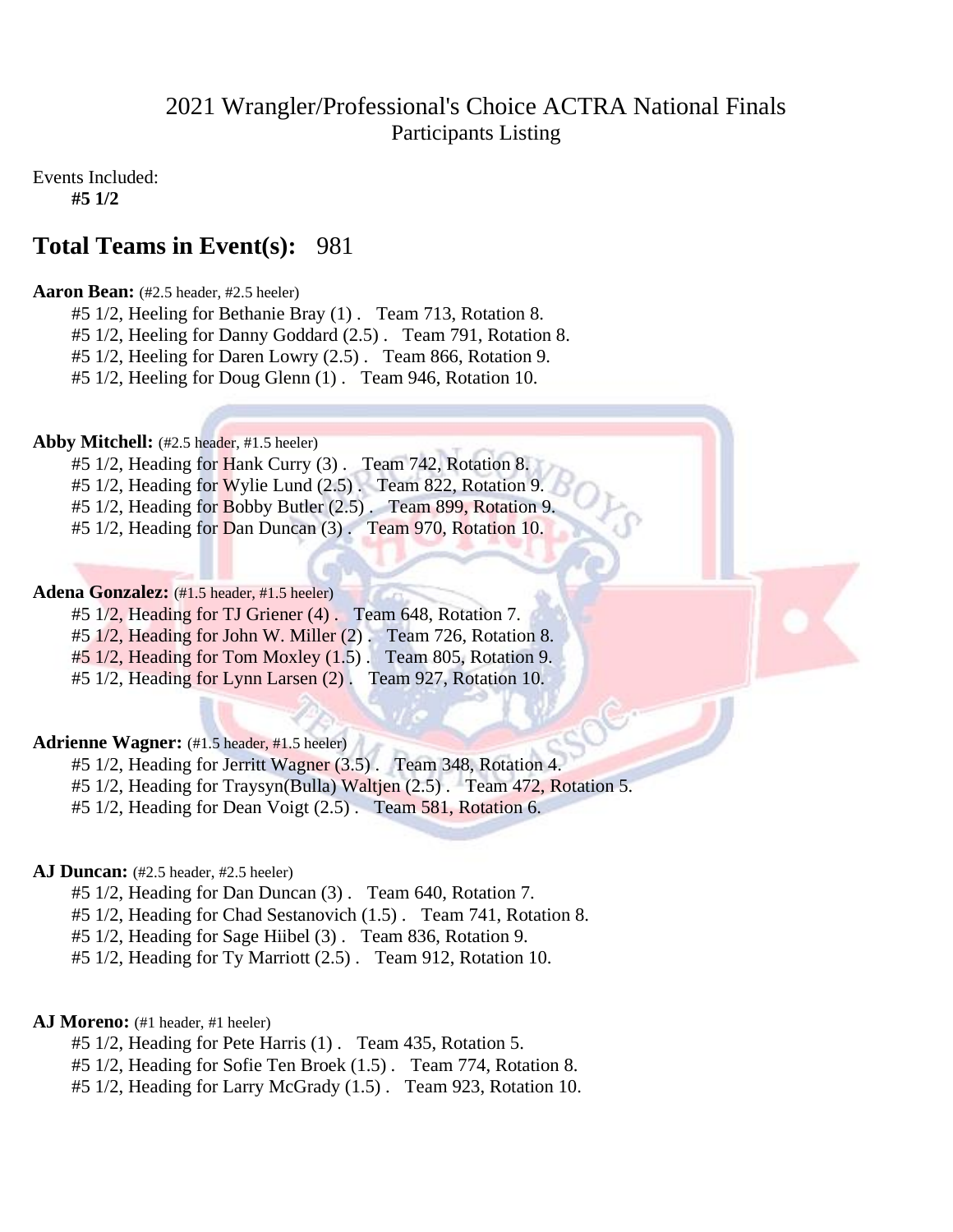Alex Bargas: (#1 header, #1 heeler)

#5 1/2, Heeling for Lilly Thompson (1) . Team 186, Rotation 2.

Alex Evans: (#2 header, #2 heeler)

#5 1/2, Heading for Cole Hook (3.5) . Team 286, Rotation 3.

#5 1/2, Heading for Chris Burgess (3.5) . Team 404, Rotation 5.

#5 1/2, Heading for Ted Williams (3.5) . Team 518, Rotation 6.

#5 1/2, Heading for Hunter Lowry (3.5) . Team 767, Rotation 8.

**Allan Gomes:** (#2.5 header, #2.5 heeler)

#5 1/2, Heading for Dean Smith (2) . Team 46, Rotation 1.

#5 1/2, Heading for Mark Hardin (2) . Team 157, Rotation 2.

#5 1/2, Heading for JP Medeiros (2) . Team 232, Rotation 3.

#### **Allen Gomes:** (#2 header, #2 heeler)

#5 1/2, Heading for Allen Hoy (1.5) . Team 383, Rotation 4. #5 1/2, Heading for Lee Legasey (2) . Team 587, Rotation 6.

#### Allen Hoy: (#1.5 header, #1.5 heeler)

#5 1/2, Heeling for JD Machado (3) . Team 226, Rotation 3. #5 1/2, Heeling for Allen Gomes (2) . Team 383, Rotation 4.

#### **Alyssa Warnke:** (#1.5 header, #1.5 heeler)

#5 1/2, Heading for Warren Enz (2.5) . Team 181, Rotation 2. #5 1/2, Heading for Carson Williams (3) . Team 451, Rotation 5.

#### **Amee Roundy:** (#2 header, #2 heeler)

#5 1/2, Heading for TBA TBA (1) . Team 368, Rotation 4.

#5 1/2, Heading for Kesler Riding (3.5) . Team 481, Rotation 5.

#5 1/2, Heading for Cole Clement (3) . Team 500, Rotation 5.

#5 1/2, Heading for Cade Liston (3) . Team 856, Rotation 9.

#### **Ameila Lancaster:** (#2 header, #2 heeler)

#5 1/2, Heading for Luke Lancaster (3) . Team 825, Rotation 9.

#5 1/2, Heading for Brock Borkman (3.5) . Team 936, Rotation 10.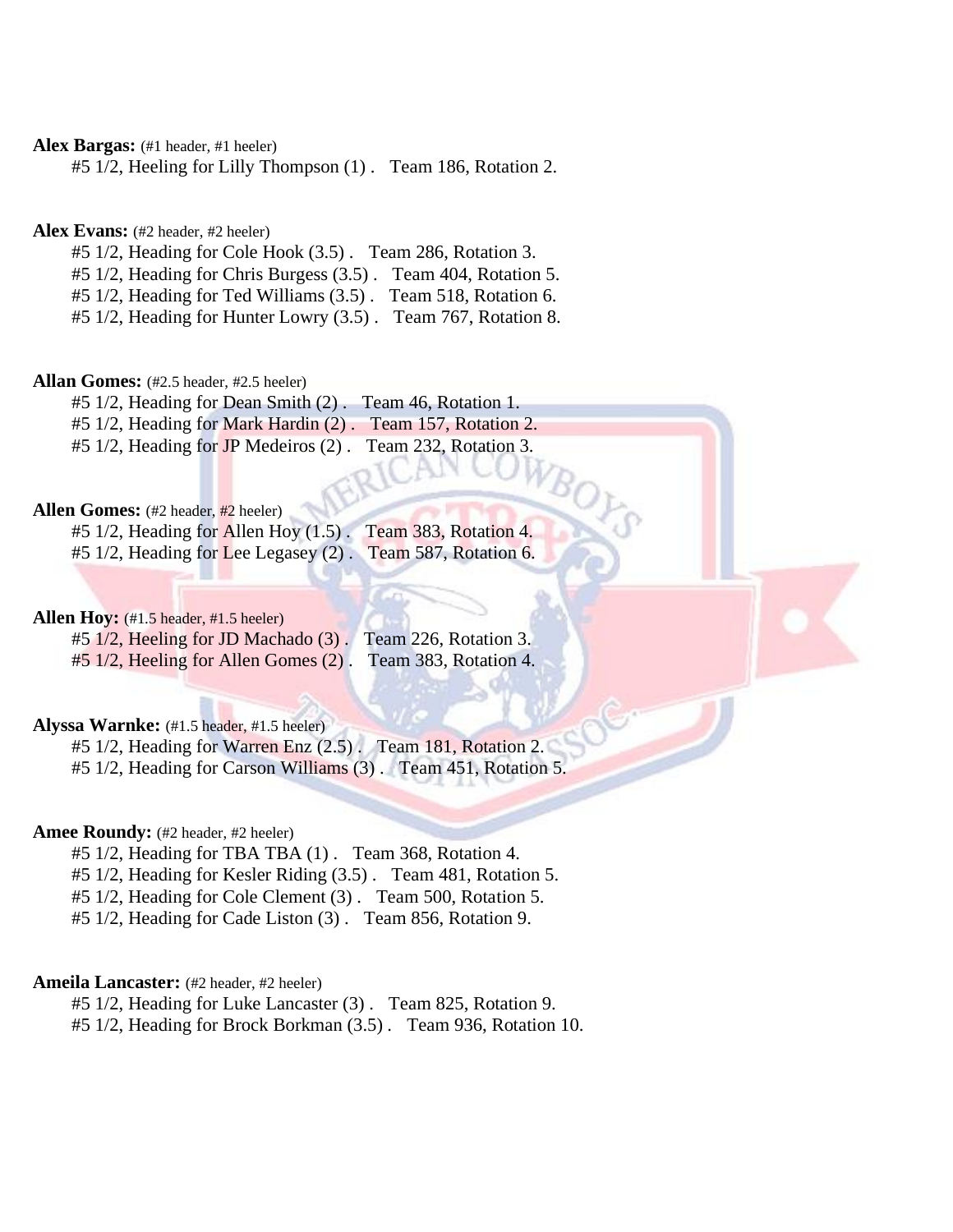#### Andy Andrews: (#2 header, #2 heeler)

#5 1/2, Heading for Garrett Riding (3.5) . Team 174, Rotation 2.

#5 1/2, Heading for Brock Riding (2.5) . Team 479, Rotation 5.

#5 1/2, Heading for Kohl Bowler (2.5) . Team 677, Rotation 7.

#### **Anselmo Ramirez:** (#4 header, #5 heeler)

#5 1/2, Heading for Cash Filipponi (1.5) . Team 437, Rotation 5.

#### Anthony Basso: (#2.5 header, #2.5 heeler)

#5 1/2, Heeling for Joshua Peeso (1) . Team 159, Rotation 2.

#5 1/2, Heeling for Herman Delgadillo (2.5) . Team 265, Rotation 3.

#5 1/2, Heeling for Seth Sanders (2) . Team 504, Rotation 6.

### Anthony Borgatello: (#2 header, #2 heeler)

#5 1/2, Heading for Luis Ramirez (2) . Team 145, Rotation 2. #5 1/2, Heading for Lyle Harvey (3.5) . Team 288, Rotation 3. #5 1/2, Heading for Shane Barnes (3) . Team 406, Rotation 5. #5 1/2, Heading for Noe Casian (3) . Team 562, Rotation 6.

#### Anthony Leard: (#1.5 header, #1.5 heeler)

#5 1/2, Heading for Justin Wight (2) . Team 27, Rotation 1. #5 1/2, Heading for Frank VanArtsdalen (3.5). Team 380, Rotation 4. #5 1/2, Heading for Steve Reeves (2) . Team 746, Rotation 8.

#5 1/2, Heading for Tim Gaither (3.5) . Team 880, Rotation 9.

#### Anthony Lommori: (#1.5 header, #1.5 heeler)

#5 1/2, Heading for Denton Williams (3) . Team 431, Rotation 5.

#### **Artemio Semder:** (#2 header, #2 heeler)

#5 1/2, Heeling for Joseph Semder (1.5) . Team 187, Rotation 2. #5 1/2, Heading for Luis Ramirez (2) . Team 428, Rotation 5.

#### **Austin Phillips:** (#2 header, #2 heeler)

#5 1/2, Heading for Bobby Butler (2.5) . Team 227, Rotation 3.

#5 1/2, Heading for Shane Bohach (3) . Team 734, Rotation 8.

#5 1/2, Heading for Clint Miller (3.5) . Team 810, Rotation 9.

#5 1/2, Heading for Travis Phillips (2.5) . Team 886, Rotation 9.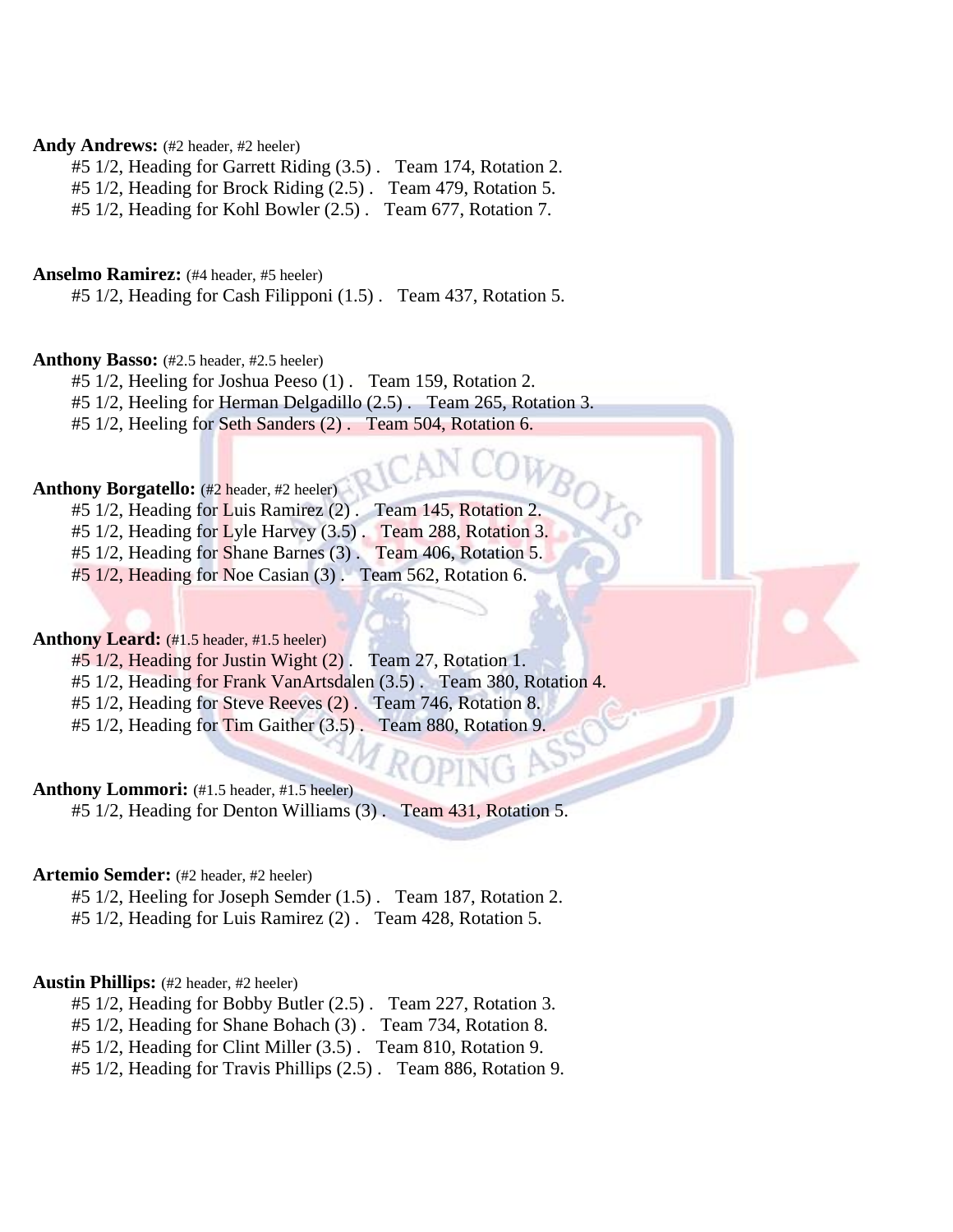#### **Bailey Kretschmer:** (#3 header, #2 heeler)

#5 1/2, Heading for Chad Sestanovich (1.5) . Team 816, Rotation 9.

#5 1/2, Heading for Thomas Steele (2.5) . Team 892, Rotation 9.

#5 1/2, Heading for Kreece Powell (2) . Team 963, Rotation 10.

#### **Barbara Salazar:** (#1.5 header, #1.5 heeler)

#5 1/2, Heading for Dan Sr Williams (3) . Team 865, Rotation 9.

#### **Beau Chaney:** (#1.5 header, #1.5 heeler)

#5 1/2, Heading for Val Ericson (4) . Team 136, Rotation 2.

#5 1/2, Heading for Kevin Dias (3.5) . Team 248, Rotation 3.

#5 1/2, Heading for Josh Alexander (3.5) . Team 373, Rotation 4.

#5 1/2, Heading for Scott Childers (4). Team 486, Rotation 5.

#### **Becki Bean:** (#1 header, #1 heeler)

#5 1/2, Heading for Tristan Luther (4.5) . Team 40, Rotation 1.

#5 1/2, Heading for Wade Hofheins (4.5). Team 147, Rotation 2.

#5 1/2, Heading for Ryan Fowler (4). Team 590, Rotation 6.

#5 1/2, Heading for Steve Simons (4) . Team 870, Rotation 9.

#### **Benjiman Eells:** (#3 header, #2.5 heeler)

#5 1/2, Heeling for Marty Okamura (3) . Team 190, Rotation 2.

#5 1/2, Heeling for Kyle Beaver (3). Team 351, Rotation 4.

#5 1/2, Heeling for Joel Maxwell (3) . Team 408, Rotation 5.

#5 1/2, Heading for Sam Kofoed (1.5) . Team 872, Rotation 9.

#### **Benny Fry:** (#3 header, #3 heeler)

#5 1/2, Heeling for Riley Fry (2.5) . Team 680, Rotation 7.

#5 1/2, Heeling for Rick Jonas (2) . Team 823, Rotation 9.

#5 1/2, Heeling for Claye Ayres (1.5) . Team 896, Rotation 9.

#5 1/2, Heeling for Brandon Ayres (2.5) . Team 968, Rotation 10.

#### **Bethanie Bray:** (#1 header, #1 heeler)

#5 1/2, Heading for Brett Lewis (2.5) . Team 301, Rotation 4.

#5 1/2, Heading for TBA TBA (1) . Team 409, Rotation 5.

#5 1/2, Heading for Pistol Bray (4) . Team 537, Rotation 6.

#5 1/2, Heading for Aaron Bean (2.5) . Team 713, Rotation 8.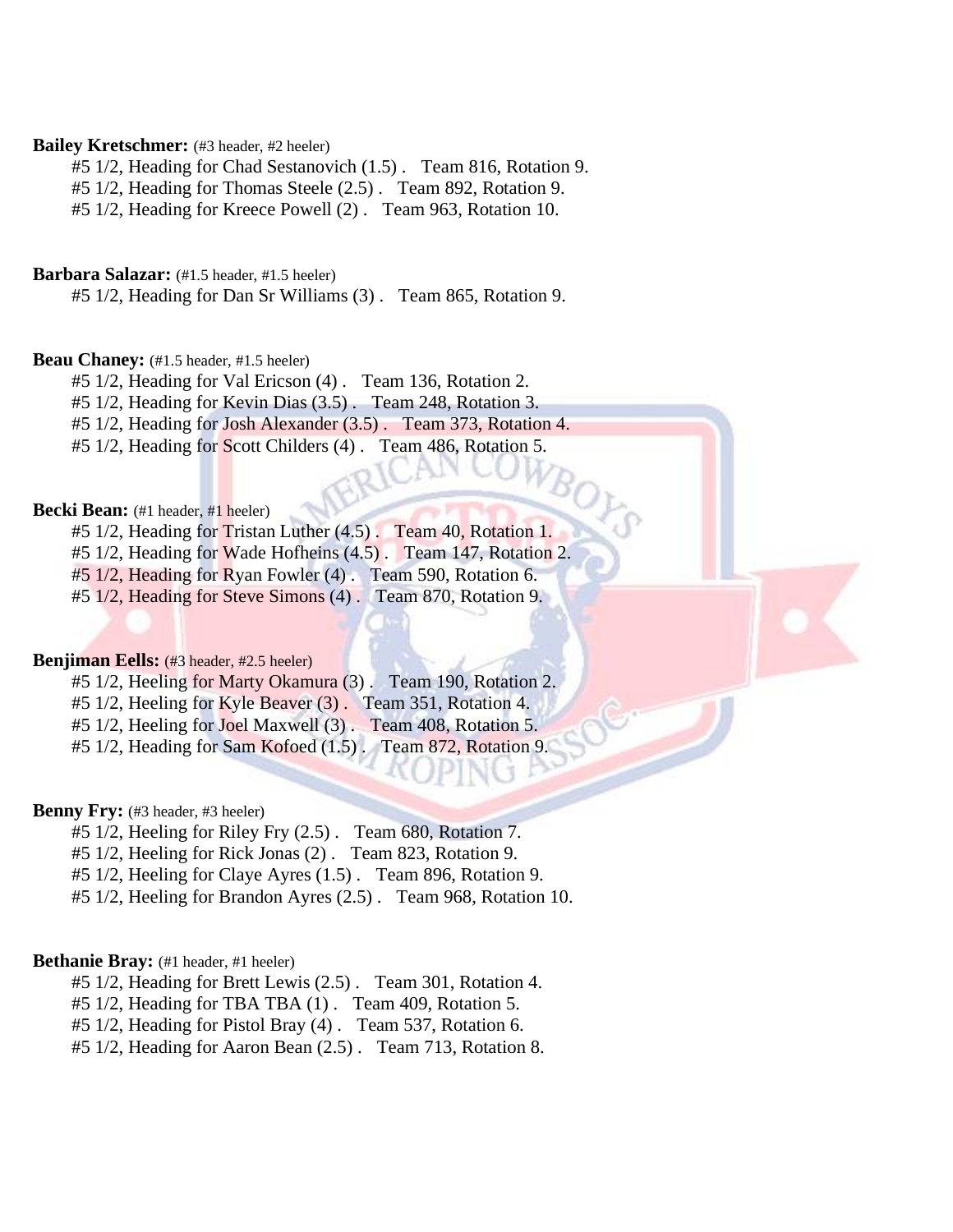#### **Billy Hammett:** (#2 header, #2 heeler)

#5 1/2, Heeling for Joseph Pedota (3.5) . Team 212, Rotation 3.

#5 1/2, Heeling for Joshua Peeso (1) . Team 338, Rotation 4.

#5 1/2, Heeling for Matt Bonetti (1) . Team 455, Rotation 5.

#### **Billy Porter:** (#2 header, #2 heeler)

#5 1/2, Heeling for John(JT) Myers (2.5) . Team 71, Rotation 1.

#### **Birch Eiguren:** (#3.5 header, #3.5 heeler)

#5 1/2, Heeling for Trevor Burdick (2) . Team 274, Rotation 3.

#5 1/2, Heeling for Shailee Rutan (1.5) . Team 345, Rotation 4.

#5 1/2, Heeling for Jace Grenke (2) . Team 490, Rotation 5.

#5 1/2, Heeling for Robbin Eiguren (2). Team 598, Rotation 6.

#### **Bladen Leavitt:** (#1.5 header, #1.5 heeler)

#5 1/2, Heeling for Narciso Jr Estrada (1). Team 24, Rotation 1.

#5 1/2, Heeling for Chelsy Goldtooth (2) . Team 414, Rotation 5.

#5 1/2, Heeling for Brock Riding (3) . Team 664, Rotation 7.

#### **Blaine Pinochi:** (#3 header, #3 heeler)

#5 1/2, Heeling for Cole English (2) . Team 53, Rotation 1.

#### **Blair Wheatley:** (#3.5 header, #4 heeler)

#5 1/2, Heading for John Wheatley (1.5). Team 17, Rotation 1.

#5 1/2, Heading for Gavin Wheatley (2). Team 369, Rotation 4.

#5 1/2, Heeling for Wendy Sparrowk (1.5) . Team 702, Rotation 8.

#5 1/2, Heeling for Shelby Stone (1.5) . Team 834, Rotation 9.

#### **Blaize Hoffman:** (#1 header, #1 heeler)

#5 1/2, Heading for George Schmidt (4) . Team 5, Rotation 1.

#5 1/2, Heeling for David Firestone (2.5) . Team 99, Rotation 1.

#5 1/2, Heeling for Wade Bertsch (2.5) . Team 434, Rotation 5.

#5 1/2, Heeling for Steve Hoffman (3) . Team 703, Rotation 8.

#### **Blake VanStavern:** (#3 header, #2.5 heeler)

- #5 1/2, Heeling for Brad McGilchrist (2.5) . Team 75, Rotation 1.
- #5 1/2, Heeling for Karen Dias (3) . Team 494, Rotation 5.
- #5 1/2, Heeling for Mike Nizzoli (2.5) . Team 602, Rotation 7.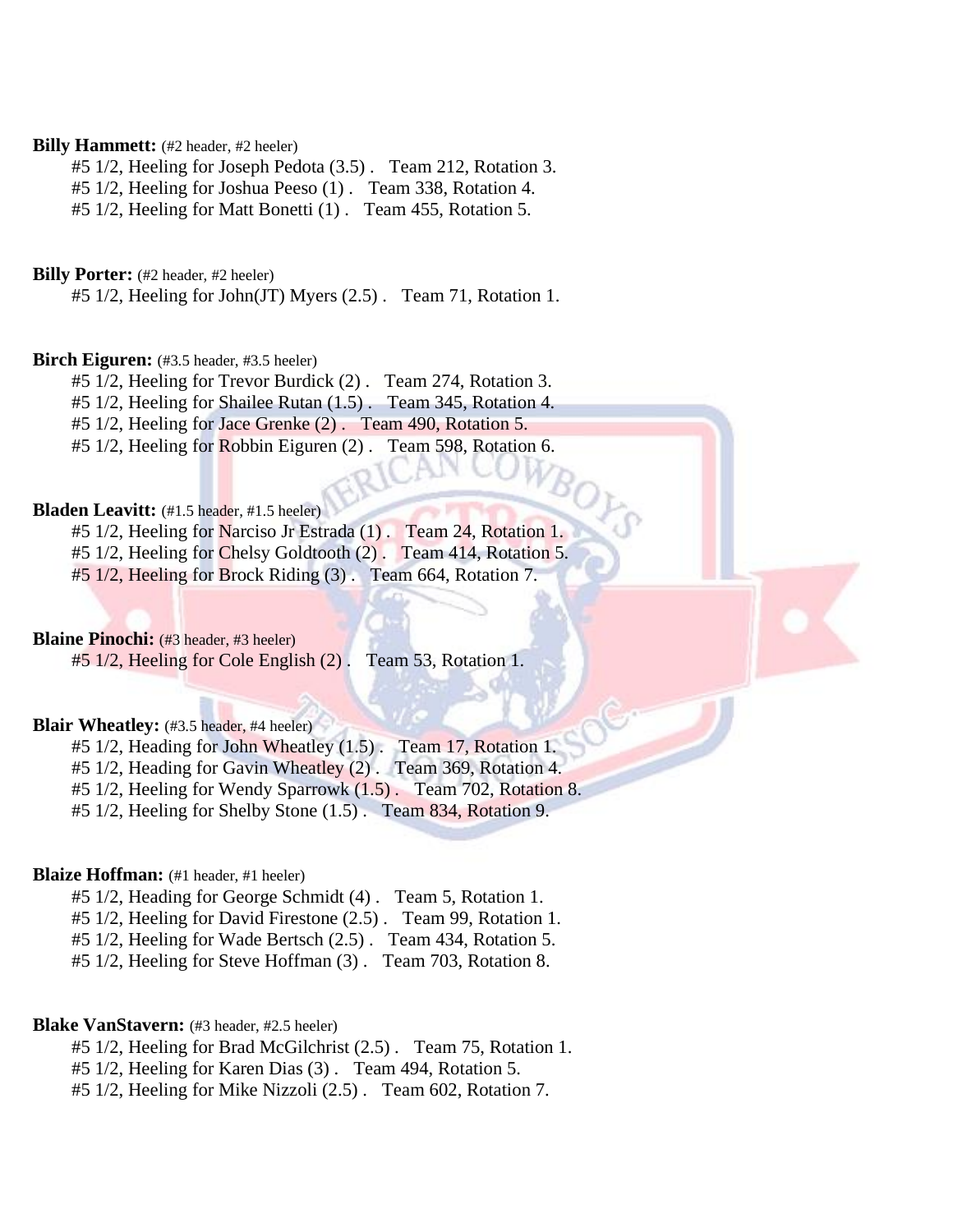#### **Bo Beam:** (#4 header, #4.5 heeler)

#5 1/2, Heeling for Branstan Joseph (1) . Team 575, Rotation 6.

#5 1/2, Heeling for Lacey Bullivant (1) . Team 644, Rotation 7.

#5 1/2, Heeling for Kayla Allen (1) . Team 941, Rotation 10.

#### **Bob Blair:** (#2.5 header, #2.5 heeler)

#5 1/2, Heeling for Mike Sweeney (2.5) . Team 133, Rotation 2.

#5 1/2, Heeling for Tyson Porter (3) . Team 256, Rotation 3.

#5 1/2, Heeling for Bryon Abshire (2.5) . Team 436, Rotation 5.

#### **Bobby Butler:** (#2.5 header, #2.5 heeler)

#5 1/2, Heeling for Austin Phillips (2) . Team 227, Rotation 3.

#5 1/2, Heeling for Jace Jepson (2) . Team 339, Rotation 4.

#5 1/2, Heeling for Mike Dulgar (2). Team 625, Rotation 7.

#5 1/2, Heeling for Abby Mitchell (2.5). Team 899, Rotation 9.

#### **Bode Bowler:** (#2 header, #2 heeler)

#5 1/2, Heeling for Tarrin Bowler (2) . Team 69, Rotation 1.

#5 1/2, Heeling for TBA TBA (1) . Team 228, Rotation 3.

#5 1/2, Heeling for Collin Bowler (1.5) . Team 357, Rotation 4.

#5 1/2, Heeling for Ram T. Hughes (3) . Team 488, Rotation 5.

#5 1/2, Heeling for Chad Reber (3) . Team 731, Rotation 8.

#### **Boden Truman:** (#2.5 header, #3 heeler)

#5 1/2, Heeling for Carli Jo Truman (1.5) . Team 7, Rotation 1.

#5 1/2, Heeling for Hailey Okamura (2) . Team 101, Rotation 2.

#5 1/2, Heeling for Truce Truman (2) . Team 211, Rotation 3.

#5 1/2, Heeling for Jon Platt (2) . Team 337, Rotation 4.

#### **Brad McGilchrist:** (#2.5 header, #2.5 heeler)

#5 1/2, Heading for Blake VanStavern (2.5) . Team 75, Rotation 1.

#5 1/2, Heading for Cliff Garrison (3) . Team 335, Rotation 4.

#5 1/2, Heading for Julie Wilkins (2) . Team 506, Rotation 6.

#5 1/2, Heading for Justin Stacy (3) . Team 837, Rotation 9.

#### Brad Parrish:  $(#1.5 \text{ header}, #1.5 \text{ header})$

#5 1/2, Heading for Jay Guerrero (3.5) . Team 160, Rotation 2.

#5 1/2, Heading for Lawrence Hall (2) . Team 656, Rotation 7.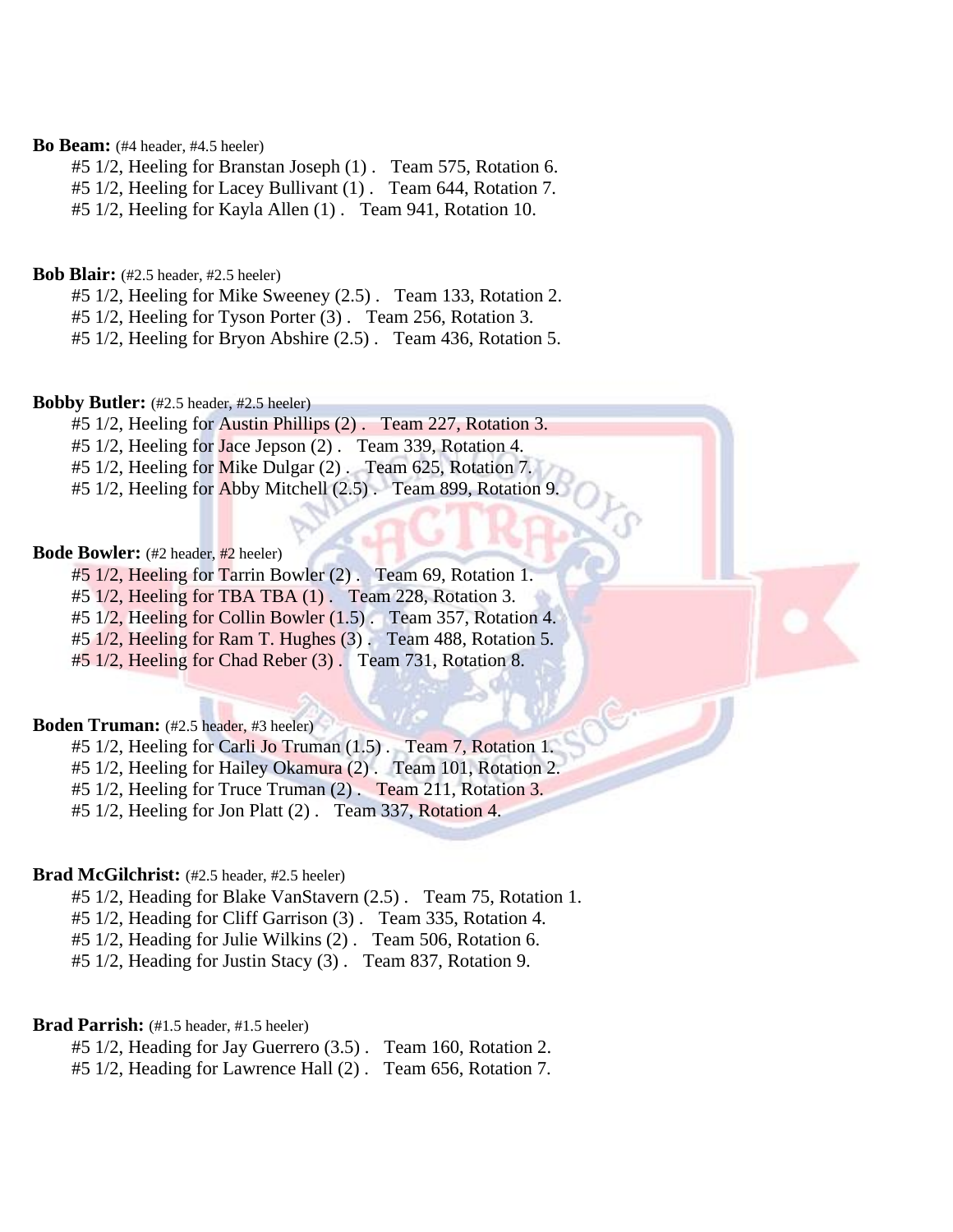#### Brady Jardine: (#1 header, #1 heeler)

#5 1/2, Heading for Charlie Weeks (3.5) . Team 124, Rotation 2.

#### Brandon Ayres: (#2.5 header, #2.5 heeler)

#5 1/2, Heading for Trevor Ayres (3) . Team 272, Rotation 3.

#5 1/2, Heading for Justin Reno (3) . Team 572, Rotation 6.

#5 1/2, Heading for Lucas Teskey (1.5) . Team 749, Rotation 8.

#5 1/2, Heading for Benny Fry (3) . Team 968, Rotation 10.

#### **Brandon Turos:** (#1 header, #1 heeler)

#5 1/2, Heading for Danny Ridley (1) . Team 897, Rotation 9.

#### **Brandt Hiles:** (#1 header, #1 heeler)

#5 1/2, Heading for Tyler Mitchell  $(2.5)$ . Team 683, Rotation #5 1/2, Heading for Ethan Garcia (4). Team 826, Rotation 9.

#### **Brandy Joseph:** (#2 header, #2 heeler)

#5 1/2, Heading for Caleb Cowden (3) . Team 106, Rotation 2. #5 1/2, Heading for Kala'e Masada (2.5) . Team 448, Rotation 5.

#### **Brandyn Hartfield:** (#1.5 header, #2 heeler)

#5 1/2, Heeling for Patrick Hammett (1). Team 115, Rotation 2.

#5 1/2, Heeling for Joseph Pedota (3.5) . Team 340, Rotation 4.

#5 1/2, Heeling for Seth Sanders (2) . Team 609, Rotation 7.

#5 1/2, Heeling for Matt Bonetti (1) . Team 937, Rotation 10.

#### **Branstan Joseph:** (#1 header, #1 heeler)

#5 1/2, Heeling for Chase Helton (4.5) . Team 279, Rotation 3. #5 1/2, Heading for Bo Beam (4.5) . Team 575, Rotation 6.

#### **Brayden Grashuis:** (#3 header, #3 heeler)

#5 1/2, Heeling for Brody Grashuis (2) . Team 61, Rotation 1.

#5 1/2, Heading for Eli Lancaster (2) . Team 198, Rotation 2.

#5 1/2, Heading for Justin Schuette (2.5) . Team 538, Rotation 6.

#5 1/2, Heading for Colby Scott Smith (2) . Team 817, Rotation 9.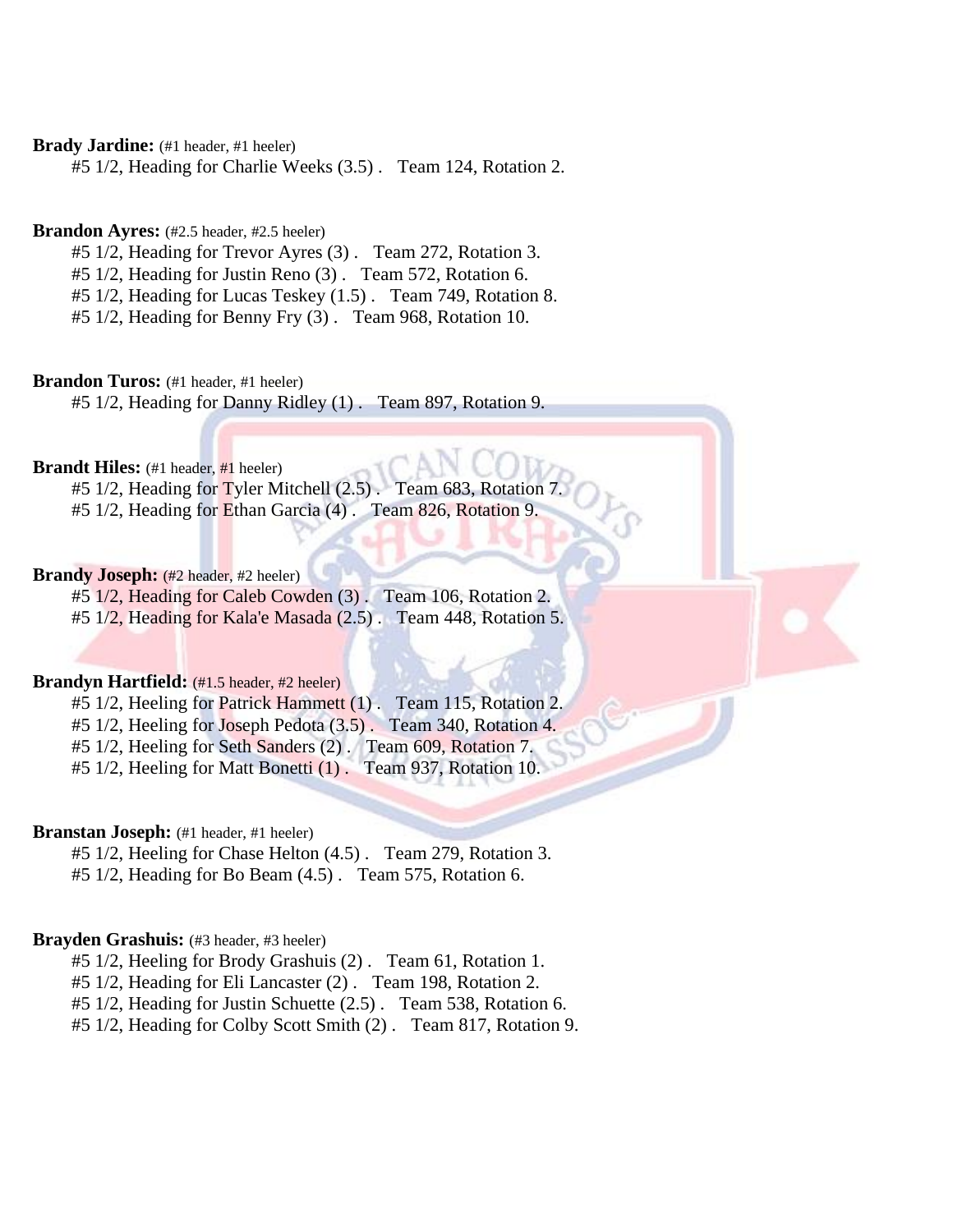#### **Breanna Blaswich:** (#2 header, #1.5 heeler)

#5 1/2, Heading for Cliff Garrison (3) . Team 87, Rotation 1.

#5 1/2, Heading for Colt Cowden (3.5) . Team 230, Rotation 3.

#5 1/2, Heeling for Tristan Luther (4) . Team 422, Rotation 5.

#5 1/2, Heading for Kevin Dias (3.5) . Team 534, Rotation 6.

**Brenda Cardoza:** (#1 header, #1 heeler)

#5 1/2, Heading for Luke Cardoza (4) . Team 669, Rotation 7.

#### **Brenda Cropper:** (#2 header, #2 heeler)

#5 1/2, Heading for Bret Layne (3) . Team 197, Rotation 2.

#5 1/2, Heading for Riley Oberg (3.5) . Team 493, Rotation 5.

#5 1/2, Heading for Ron Cropper (1.5). Team 601, Rotation 7.

#### **Brenna Bare:** (#1.5 header, #1.5 heeler)

#5 1/2, Heeling for Cassie Bare (2) . Team 663, Rotation 7.

#### **Brent Bare:** (#3 header, #3 heeler)

#5 1/2, Heeling for Travis Robbins (2) . Team 760, Rotation 8. #5 1/2, Heeling for Cassie Bare (2) . Team 914, Rotation 10.

#### **Brent Marrell:** (#2 header, #2 heeler)

#5 1/2, Heeling for Josh Scheiber (2) . Team 695, Rotation 7. #5 1/2, Heeling for Dan Sr Williams (3) . Team 770, Rotation 8. #5 1/2, Heeling for Dino Webb (2) . Team 846, Rotation 9.

#5 1/2, Heeling for Jaycee Jacobson (2) . Team 928, Rotation 10.

#### Bret Layne: (#3 header, #3 heeler)

#5 1/2, Heeling for Chase Nevis (2.5) . Team 6, Rotation 1.

#5 1/2, Heeling for Brenda Cropper (2) . Team 197, Rotation 2.

#5 1/2, Heeling for Carli Jo Truman (1.5) . Team 694, Rotation 7.

#5 1/2, Heeling for Truce Truman (2) . Team 843, Rotation 9.

#### **Brett Lewis:** (#2.5 header, #2.5 heeler)

- #5 1/2, Heeling for Bethanie Bray (1) . Team 301, Rotation 4.
- #5 1/2, Heading for Jake Jr Young (1.5) . Team 715, Rotation 8.
- #5 1/2, Heading for Cliff Wilbanks (2) . Team 800, Rotation 8.
- #5 1/2, Heeling for Doug Glenn (1) . Team 874, Rotation 9.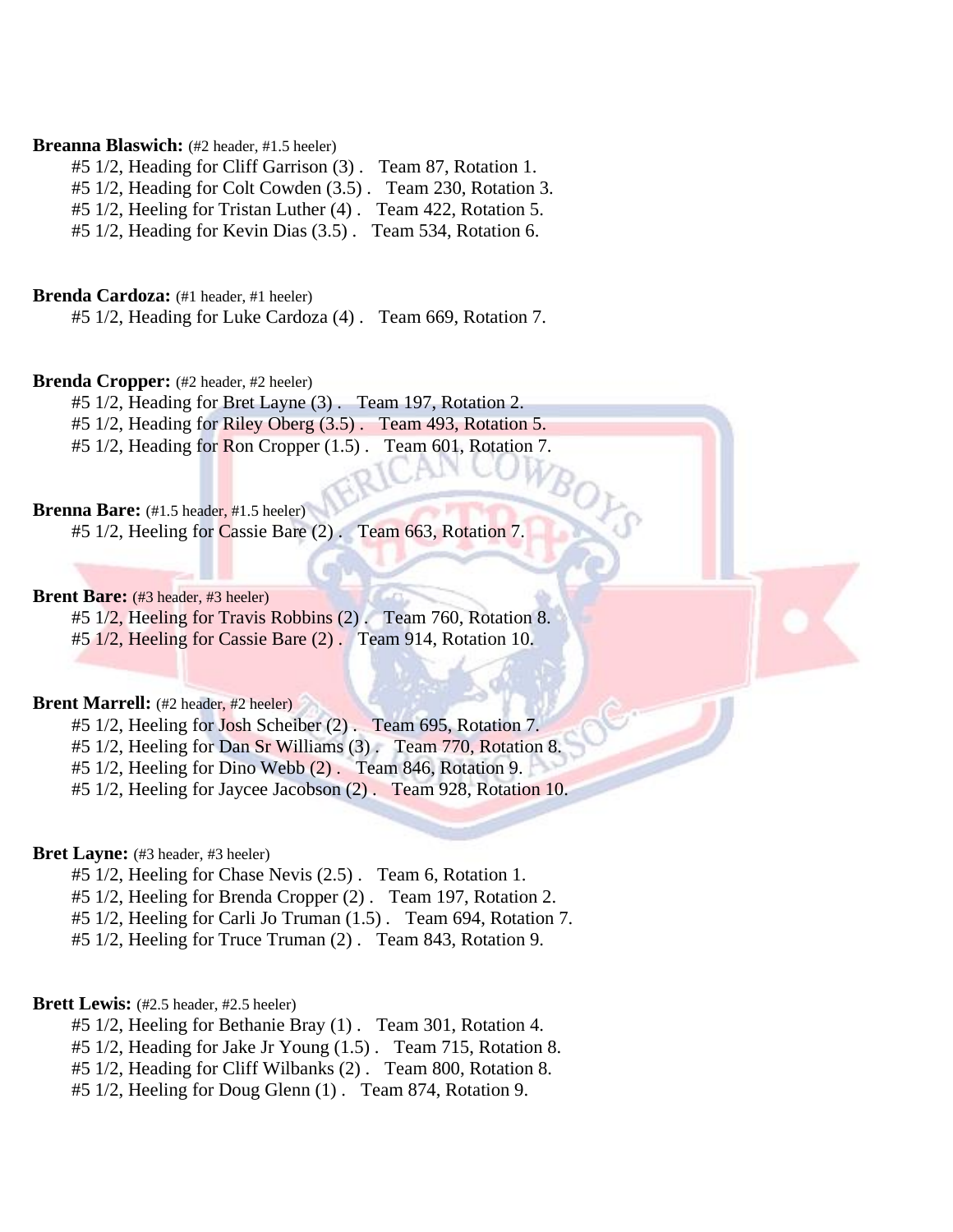#### **Brian DeMattos:** (#2 header, #2.5 heeler)

- #5 1/2, Heeling for Marcus Marriott (3) . Team 659, Rotation 7.
- #5 1/2, Heading for Shawn Aguiar (3) . Team 687, Rotation 7.
- #5 1/2, Heading for Traysyn(Bulla) Waltjen (2.5) . Team 765, Rotation 8.
- #5 1/2, Heeling for Chris Awa (3) . Team 840, Rotation 9.

#### **Britt Jo Faborito:** (#2 header, #2 heeler)

- #5 1/2, Heading for Casera Silva (1) . Team 330, Rotation 4.
- #5 1/2, Heading for Buck Baca (2.5) . Team 511, Rotation 6.
- #5 1/2, Heading for Kala'e Masada (2.5) . Team 620, Rotation 7.

#### Brock Borkman: (#3.5 header, #3.5 heeler)

- #5 1/2, Heeling for Madi Borkman (2) . Team 215, Rotation 3.
- #5 1/2, Heeling for Kade McKnight (1.5). Team 344, Rotation 4.
- #5 1/2, Heeling for Trell McFarlane (2) . Team 607, Rotation 7.
- #5 1/2, Heeling for Ameila Lancaster (2) . Team 936, Rotation 10.

#### Brock Riding: (#3 header, #2.5 heeler)

- #5 1/2, Heeling for Jake Randall (2.5) . Team 291, Rotation 3.
- #5 1/2, Heeling for Andy Andrews (2) . Team 479, Rotation 5.
- #5 1/2, Heading for Bladen Leavitt (1.5) . Team 664, Rotation 7.
- #5 1/2, Heeling for Mike Randall (2) . Team 902, Rotation 10.

#### **Brodee Tebbs:** (#2.5 header, #2.5 heeler)

- #5 1/2, Heading for Trey Roundy (2) . Team 73, Rotation 1.
- #5 1/2, Heading for Trey Taylor (2.5) . Team 283, Rotation 3.
- #5 1/2, Heading for Cade Liston (3) . Team 661, Rotation 7.

#### Brody Grashuis: (#2 header, #2 heeler)

- #5 1/2, Heading for Brayden Grashuis (3) . Team 61, Rotation 1.
- #5 1/2, Heeling for Travis Peek (3.5) . Team 163, Rotation 2.
- #5 1/2, Heeling for Sam Kofoed (2.5) . Team 282, Rotation 3.
- #5 1/2, Heeling for Cole English (2) . Team 401, Rotation 5.

#### **Bronc Rowland:** (#3 header, #2.5 heeler)

- #5 1/2, Heading for Jacek Frost (2) . Team 49, Rotation 1.
- #5 1/2, Heading for Wyatt Bullivant (2) . Team 206, Rotation 3.
- #5 1/2, Heading for Justin Schuette (2.5) . Team 425, Rotation 5.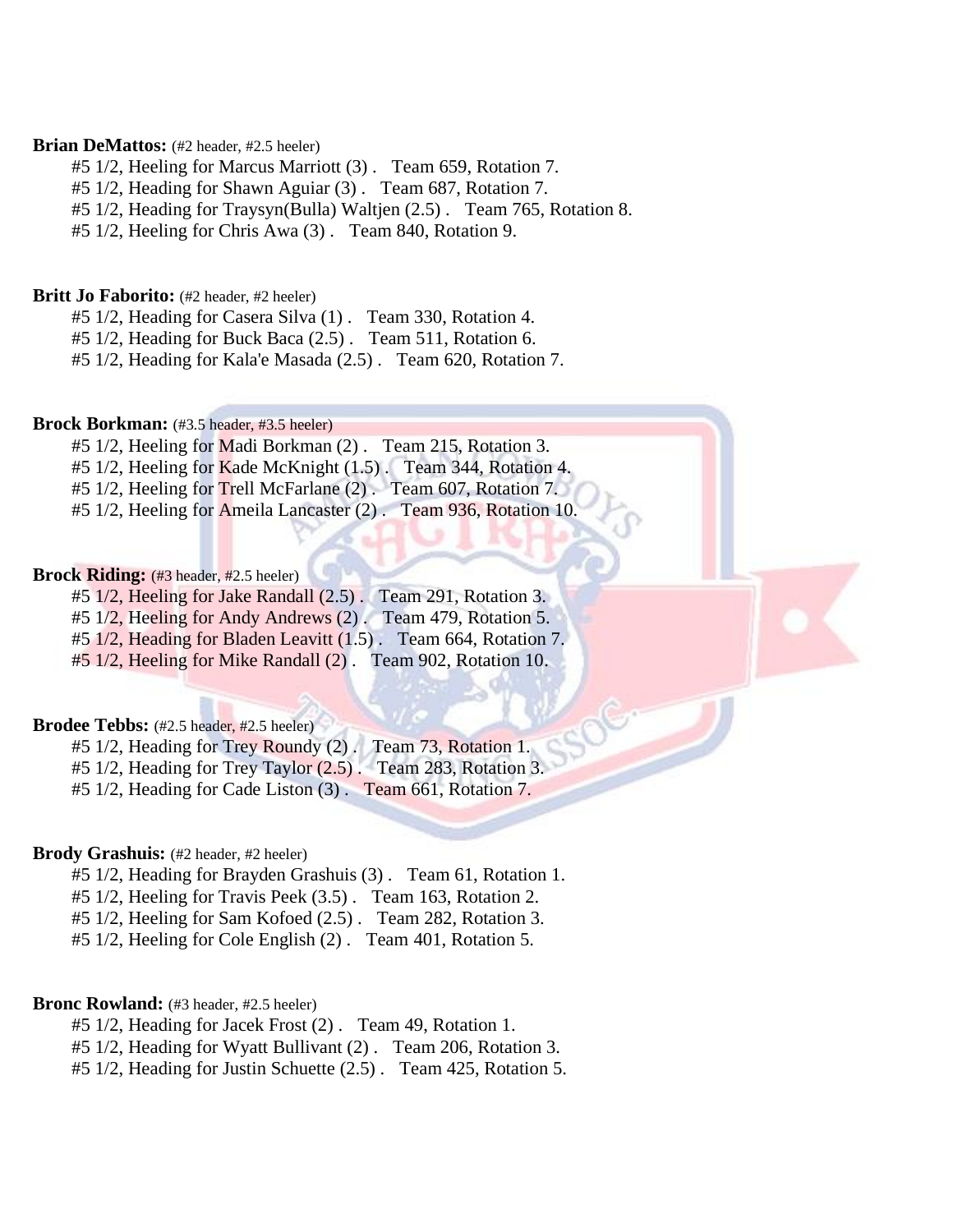#### Bruce Corkill: (#3 header, #3.5 heeler)

- #5 1/2, Heeling for Stix Lee (1.5) . Team 184, Rotation 2.
- #5 1/2, Heeling for Dusty Edgmon (2) . Team 725, Rotation 8.
- #5 1/2, Heeling for Dennis Lee (1.5) . Team 861, Rotation 9.
- #5 1/2, Heeling for Sloan McFarlane (2) . Team 903, Rotation 10.

#### **Bruce Pulham:** (#2 header, #2 heeler)

#5 1/2, Heading for Riley Wanlass (2) . Team 172, Rotation 2.

#5 1/2, Heading for Larry Allen (1.5) . Team 314, Rotation 4.

#### **Bruce Sherley:** (#1 header, #1 heeler)

#5 1/2, Heading for Kevin Endres (1.5) . Team 885, Rotation 9.

#### **Bruce C. Elliott:** (#2 header, #2 heeler)

| $#5$ 1/2, Heading for Rikki Perezchica (3).   | Team 662, Rotation 7. |
|-----------------------------------------------|-----------------------|
| $#5\ 1/2$ , Heading for Mike Williams $(2)$ . | Team 759, Rotation 8. |
| $#5$ 1/2, Heading for Leland Decker $(2)$ .   | Team 893, Rotation 9. |

#### Brylei Pearson: (#1 header, #1 heeler)

#5 1/2, Heading for Dakota McCurley (1). Team 89, Rotation 1. #5 1/2, Heading for Daniel Alviso (1.5) . Team 255, Rotation 3. #5 1/2, Heading for Jeremiah Bean (1). Team 527, Rotation 6.

#### **Bryon Abshire:** (#2.5 header, #1.5 heeler)

#5 1/2, Heading for Tony Gaither (2.5) . Team 86, Rotation 1.

#5 1/2, Heading for Shane Barnes (3) . Team 195, Rotation 2.

- #5 1/2, Heading for Leland Decker (2) . Team 318, Rotation 4.
- #5 1/2, Heading for Bob Blair (2.5) . Team 436, Rotation 5.

#### Bryson Masini: (#2 header, #2 heeler)

#5 1/2, Heeling for Jay Guerrero (3.5) . Team 50, Rotation 1.

#5 1/2, Heeling for Ty Marriott (2.5) . Team 169, Rotation 2.

- #5 1/2, Heeling for Chris McKean (1.5) . Team 793, Rotation 8.
- #5 1/2, Heeling for Dan Coverley (1) . Team 975, Rotation 10.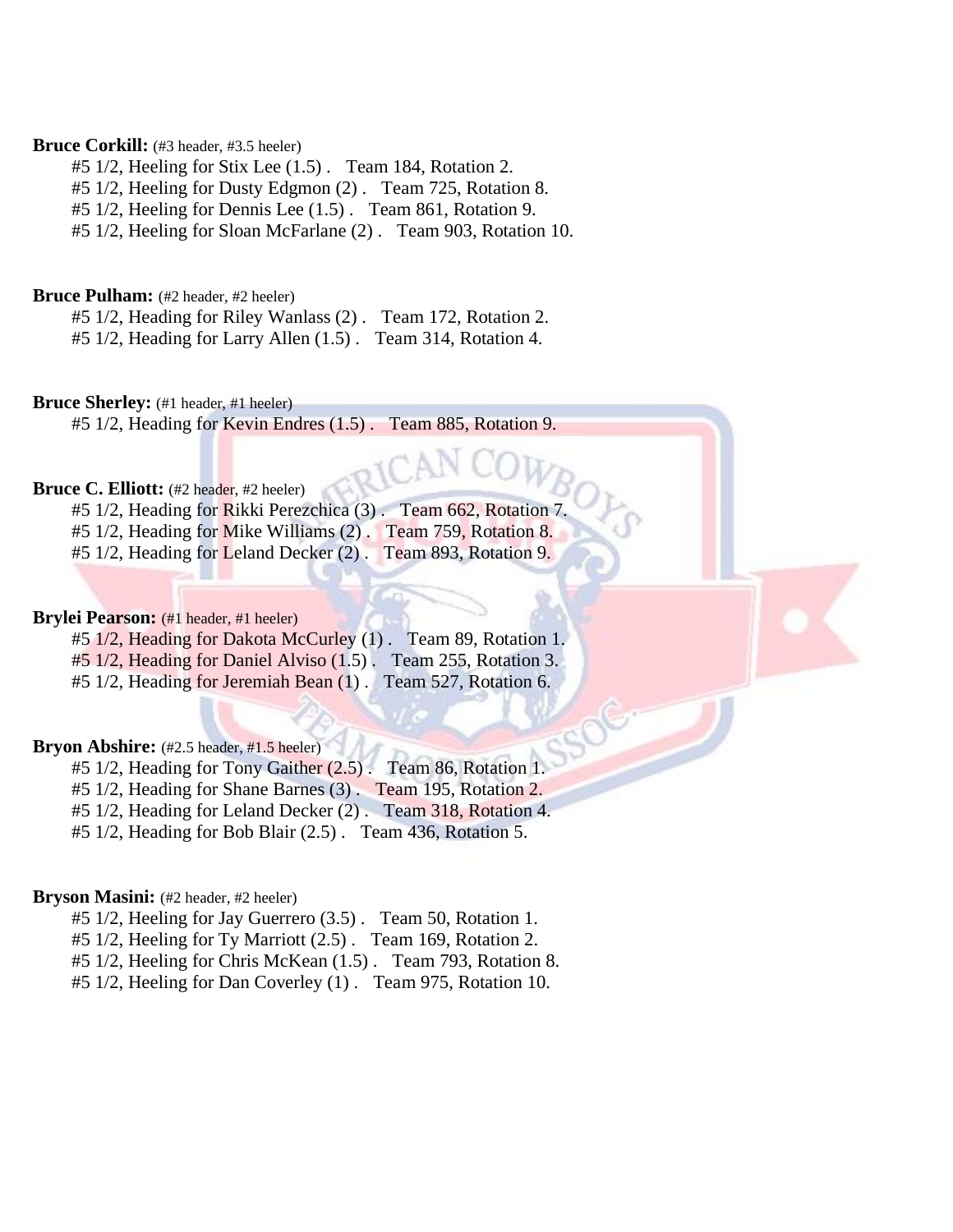#### **Buck Baca:** (#2.5 header, #2.5 heeler)

- #5 1/2, Heeling for Todd Kell (2) . Team 284, Rotation 3.
- #5 1/2, Heeling for Rich Bakke (3) . Team 397, Rotation 4.
- #5 1/2, Heeling for Britt Jo Faborito (2) . Team 511, Rotation 6.
- #5 1/2, Heeling for Jack M Rasmason (2) . Team 621, Rotation 7.

#### Buck Cardoza: (#3 header, #3 heeler)

#5 1/2, Heading for Ron Iriart (1.5) . Team 25, Rotation 1.

#### **Bud Streeter:** (#3 header, #3 heeler)

#5 1/2, Heeling for Lee Richmond (2) . Team 131, Rotation 2.

#5 1/2, Heeling for John H Morris (2.5) . Team 737, Rotation 8.

## **Butch Pope:** (#1.5 header, #1.5 heeler)

|  |  | $#5$ 1/2, Heading for Terry Holliday (2.5).                  |  | Team 60, Rotation 1. |  |
|--|--|--------------------------------------------------------------|--|----------------------|--|
|  |  | #5 1/2, Heading for Steve Reeves (2). Team 820, Rotation 9.  |  |                      |  |
|  |  | #5 1/2, Heading for Steve Simons (4). Team 945, Rotation 10. |  |                      |  |

#### **Byran C Smith:** (#2 header, #2.5 heeler)

#5 1/2, Heeling for Nathan Wohld (2) . Team 672, Rotation 7.

#### Cade Liston: (#3 header, #3 heeler)

 $#5\ 1/2$ , Heeling for Brodee Tebbs  $(2.5)$ . Team 661, Rotation 7.

#5 1/2, Heeling for Shelly Winn (2) . Team 740, Rotation 8.

#5 1/2, Heeling for Amee Roundy (2). Team 856, Rotation 9.

#5 1/2, Heeling for Ryder Winn (2.5) . Team 922, Rotation 10.

#### **Caden Drake:** (#2 header, #2.5 heeler)

- #5 1/2, Heeling for Cameron Drake (3) . Team 642, Rotation 7.
- #5 1/2, Heeling for Jake Randall (2.5) . Team 768, Rotation 8.
- #5 1/2, Heeling for Ram T. Hughes (3) . Team 845, Rotation 9.
- #5 1/2, Heeling for Chad Reber (3) . Team 918, Rotation 10.

#### **Caleb Cowden:** (#3.5 header, #3 heeler)

- #5 1/2, Heeling for Brandy Joseph (2) . Team 106, Rotation 2.
- #5 1/2, Heeling for Justin Burgess (1.5) . Team 216, Rotation 3.
- #5 1/2, Heeling for Mike Bettencourt (2) . Team 657, Rotation 7.
- #5 1/2, Heading for Colton White (2) . Team 799, Rotation 8.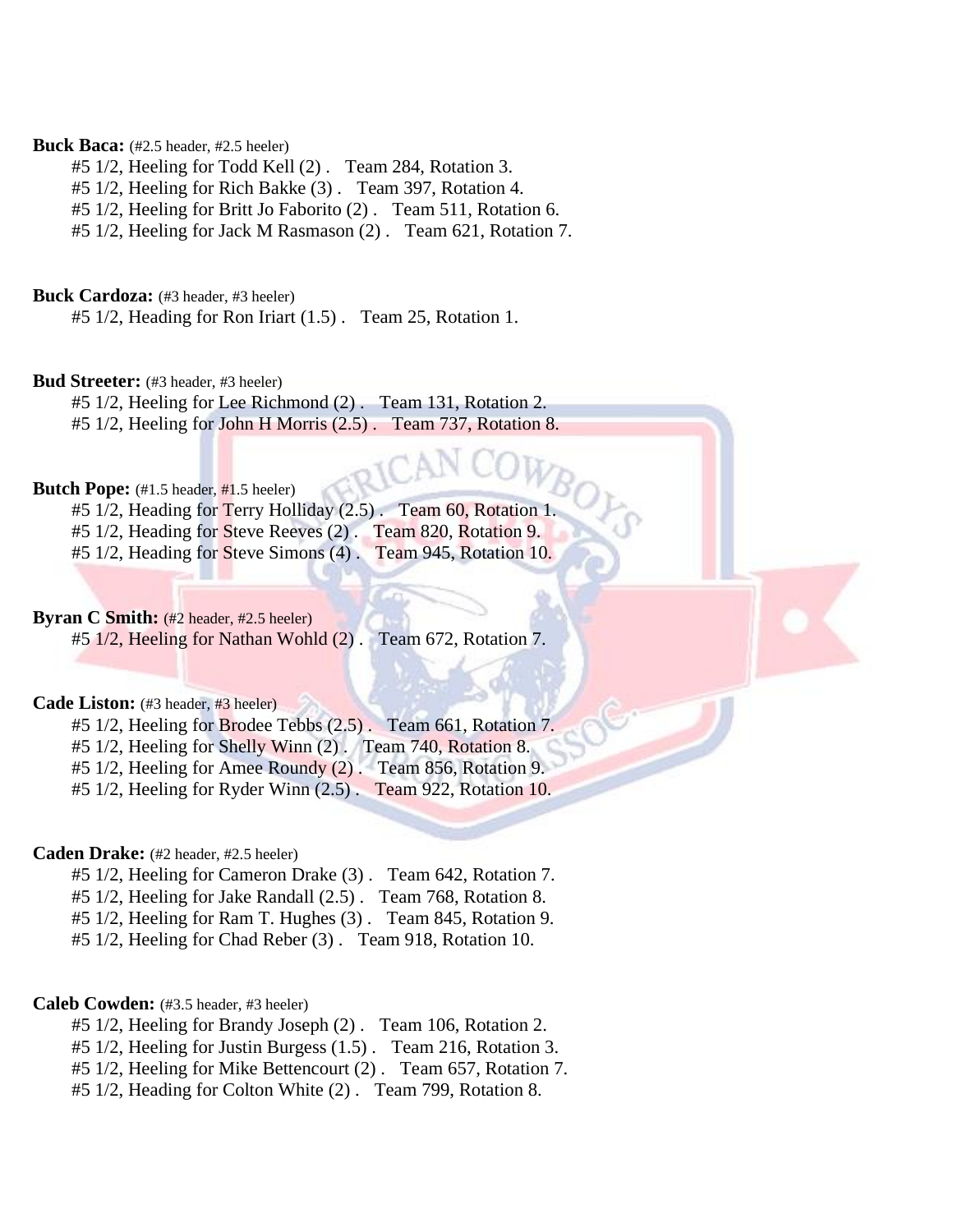#### **Cameron Drake:** (#3 header, #2 heeler)

- #5 1/2, Heading for Caden Drake (2.5) . Team 642, Rotation 7.
- #5 1/2, Heading for Riley Robinson (2.5) . Team 718, Rotation 8.
- #5 1/2, Heading for Kysen Stephensen (2) . Team 796, Rotation 8.

#5 1/2, Heading for Trey Roundy (2) . Team 871, Rotation 9.

#### **Carli Jo Truman:** (#1.5 header, #1.5 heeler)

#5 1/2, Heading for Boden Truman (3) . Team 7, Rotation 1.

#5 1/2, Heading for Bret Layne (3) . Team 694, Rotation 7.

#5 1/2, Heading for Jon Platt (2) . Team 842, Rotation 9.

#### Carly Cardoza: (#1 header, #1 heeler)

- #5 1/2, Heading for Tristan Luther (4.5) . Team 536, Rotation 6.
- #5 1/2, Heading for Luke Cardoza (4). Team 764, Rotation 8.

#### **Carson Williams:** (#3 header, #3 heeler)

- #5 1/2, Heeling for Scott Evans (1.5). Team 65, Rotation 1.
- #5 1/2, Heeling for Colton Daniel (2.5) . Team 218, Rotation 3.
- #5 1/2, Heeling for Josh Scheiber (2) . Team 322, Rotation 4.
- #5 1/2, Heeling for Alyssa Warnke (1.5). Team 451, Rotation 5.

#### **Casera Silva:** (#1 header, #1 heeler)

- #5 1/2, Heeling for Lilia Keakealani (1.5) . Team 153, Rotation 2.
- #5 1/2, Heeling for Britt Jo Faborito (2) . Team 330, Rotation 4.
- #5 1/2, Heeling for Ethan Awa (3) . Team 605, Rotation 7.
- #5 1/2, Heeling for Jimmy Miranda (1.5) . Team 978, Rotation 10.

#### **Casey Glazier:** (#4 header, #4 heeler)

- #5 1/2, Heeling for Mike Umbdenstock (1.5) . Team 79, Rotation 1.
- #5 1/2, Heeling for Wayne Lund (1.5) . Team 794, Rotation 8.

#### **Casey Ladner:** (#3.5 header, #4.5 heeler)

- #5 1/2, Heeling for Jayci Ladner (1) . Team 502, Rotation 6.
- #5 1/2, Heeling for Geoff Bitle (1) . Team 613, Rotation 7.
- #5 1/2, Heeling for Laney Moore (1) . Team 751, Rotation 8.
- #5 1/2, Heeling for Riley Bitle (1) . Team 754, Rotation 8.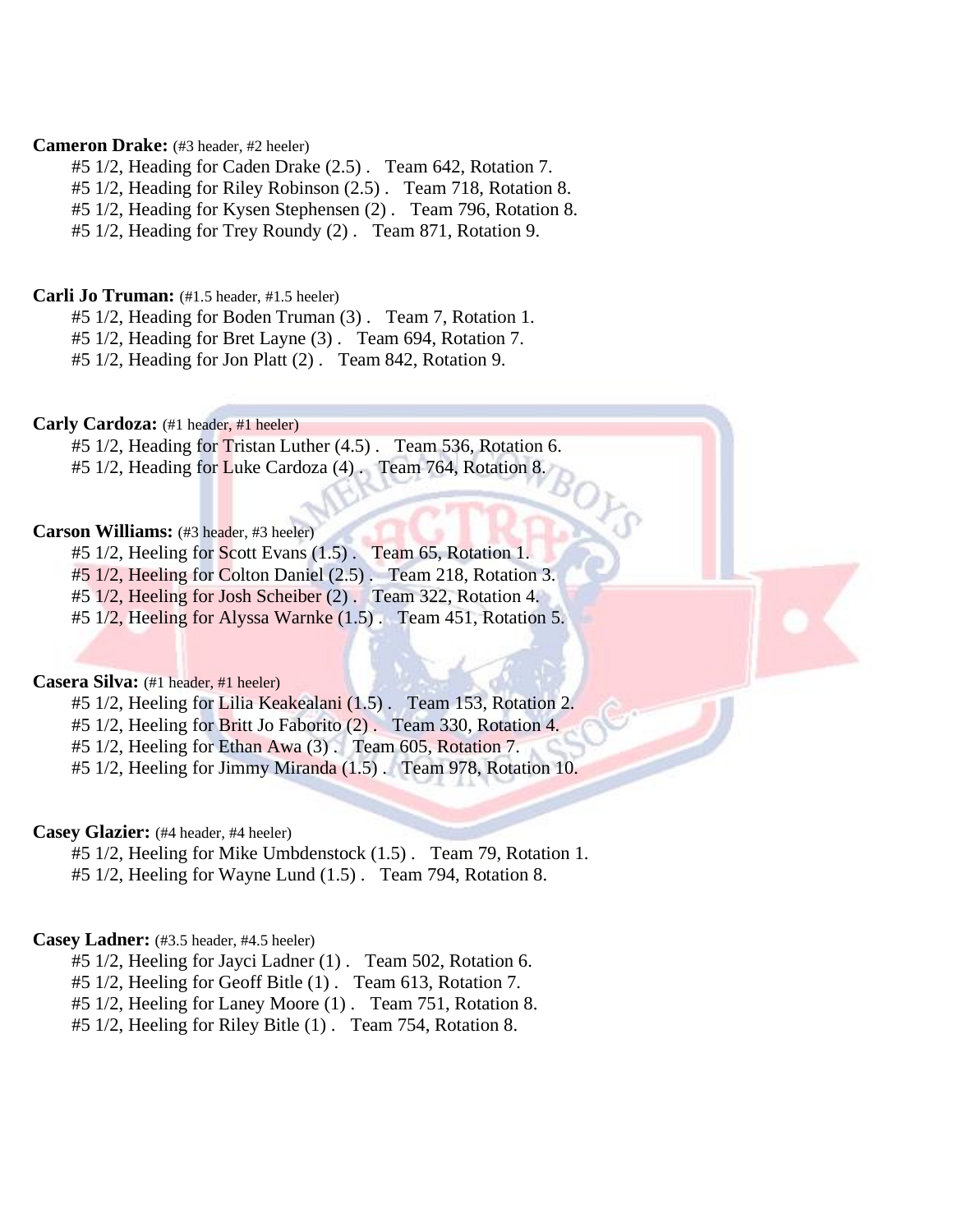#### **Cash Filipponi:** (#1.5 header, #1.5 heeler)

#5 1/2, Heeling for Garett Crocker (2.5) . Team 320, Rotation 4.

#5 1/2, Heeling for Anselmo Ramirez (4) . Team 437, Rotation 5.

#### **Cassie Bare:** (#2 header, #2 heeler)

#5 1/2, Heading for Brenna Bare (1.5) . Team 663, Rotation 7.

#5 1/2, Heading for Brent Bare (3) . Team 914, Rotation 10.

#### **Cassie Camarillo:** (#1.5 header, #1.5 heeler)

#5 1/2, Heading for Trey Camarillo (2) . Team 246, Rotation 3.

#5 1/2, Heading for Robert Rita (2.5) . Team 371, Rotation 4.

#5 1/2, Heading for Jerold Camarillo (4) . Team 582, Rotation 6.

#### **Chad Nickeson:** (#2 header, #1.5 heeler)

#5 1/2, Heading for Chance Guerrero (3) . Team 213, Rotation 3.

 $#5$  1/2, Heading for Cris Robles  $(2.5)$ . Team 400, Rotation 4.

#5 1/2, Heading for Jay Guerrero (3.5). Team 599, Rotation 6.

#5 1/2, Heading for Kevin Endres (1.5). Team 691, Rotation 7.

#### **Chad Reber:** (#3 header, #2 heeler)

- #5 1/2, Heading for Kysen Stephensen (2) . Team 666, Rotation 7.
- #5 1/2, Heading for Bode Bowler (2) . Team 731, Rotation 8.
- #5 1/2, Heading for Trey Taylor (2.5) . Team 798, Rotation 8.
- #5 1/2, Heading for Caden Drake (2.5) . Team 918, Rotation 10.

#### **Chad Sestanovich:** (#1.5 header, #1.5 heeler)

#5 1/2, Heeling for Jason Jones (3.5) . Team 250, Rotation 3.

- #5 1/2, Heeling for Chance Kretschmer (3.5) . Team 673, Rotation 7.
- #5 1/2, Heeling for AJ Duncan (2.5) . Team 741, Rotation 8.

#5 1/2, Heeling for Bailey Kretschmer (3) . Team 816, Rotation 9.

#### **Chaise Robbins:** (#4 header, #3 heeler)

#5 1/2, Heeling for Travis Robbins (2) . Team 96, Rotation 1.

#5 1/2, Heeling for Weston Lerwill (2) . Team 262, Rotation 3.

#5 1/2, Heeling for Steve Gibson (2) . Team 728, Rotation 8.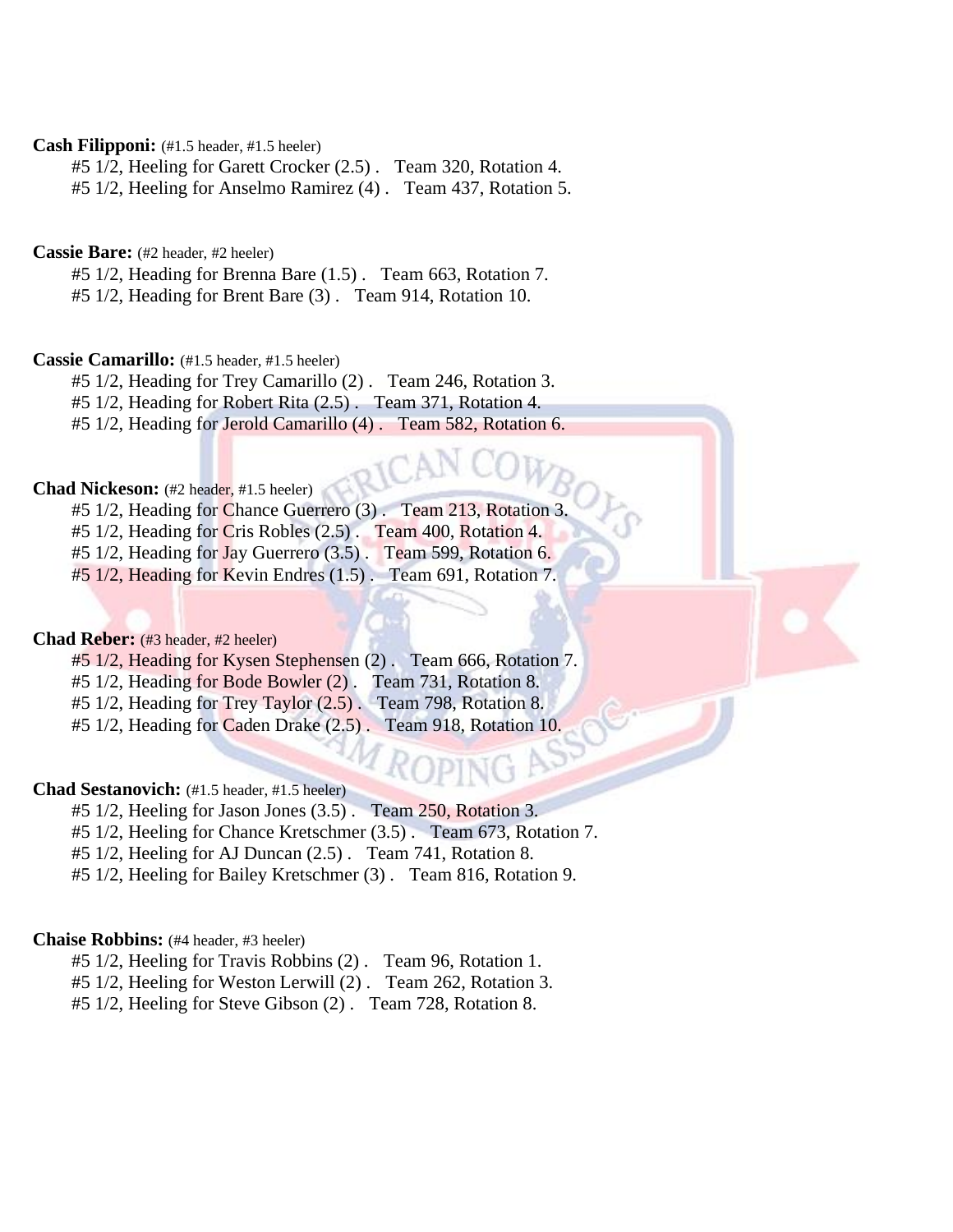#### **Chance Guerrero:** (#3 header, #3 heeler)

#5 1/2, Heeling for Kaden Florez (2) . Team 9, Rotation 1.

#5 1/2, Heeling for Kade McKnight (1.5) . Team 103, Rotation 2.

#5 1/2, Heeling for Chad Nickeson (2) . Team 213, Rotation 3.

#5 1/2, Heeling for Joey McKnight (2.5) . Team 343, Rotation 4.

#### **Chance Kretschmer:** (#3.5 header, #3 heeler)

#5 1/2, Heading for Chad Sestanovich (1.5) . Team 673, Rotation 7.

#5 1/2, Heeling for Dennis Lee (1.5) . Team 780, Rotation 8.

#5 1/2, Heeling for Mitzi Corkill (2.5) . Team 860, Rotation 9.

#5 1/2, Heeling for Dusty Edgmon (2) . Team 932, Rotation 10.

**Charles Jacoway:** (#2 header, #2 heeler)

#5 1/2, Heading for Joey Sanchez (2). Team 269, Rotation 3.

#### **Charlie Weeks:** (#3.5 header, #3.5 heeler)

- #5 1/2, Heeling for Brady Jardine (1) . Team 124, Rotation 2.
- #5 1/2, Heading for Duke Nordby (1.5) . Team 934, Rotation 10.

#### **Chase Helton:** (#4.5 header, #4.5 heeler)

#5 1/2, Heeling for Hope Kell (1) . Team 91, Rotation 1. #5 1/2, Heading for Branstan Joseph (1) . Team 279, Rotation 3.

#5 1/2, Heeling for Rayna Currin (1) . Team 439, Rotation 5.

#5 1/2, Heeling for Sarah Simons (1) . Team 547, Rotation 6.

#### **Chase Nevis:** (#2.5 header, #2.5 heeler)

#5 1/2, Heading for Bret Layne (3) . Team 6, Rotation 1.

#5 1/2, Heading for Joe Jr. Vicente (2) . Team 100, Rotation 1.

PING

#5 1/2, Heading for Lori L Nevis (1.5) . Team 210, Rotation 3.

#5 1/2, Heading for Joe Nevis (3) . Team 532, Rotation 6.

#### **Chase Stouard:** (#1.5 header, #1.5 heeler)

#5 1/2, Heeling for Jason Jones (3.5) . Team 68, Rotation 1.

#5 1/2, Heeling for Madi Borkman (2) . Team 342, Rotation 4.

#5 1/2, Heeling for Walker Jones (1.5) . Team 458, Rotation 5.

#### **Chase Kahiau Onaka:** (#3.5 header, #3 heeler)

#5 1/2, Heading for Tucker Gomes (2) . Team 139, Rotation 2.

#5 1/2, Heading for Kale Onaka (2) . Team 252, Rotation 3.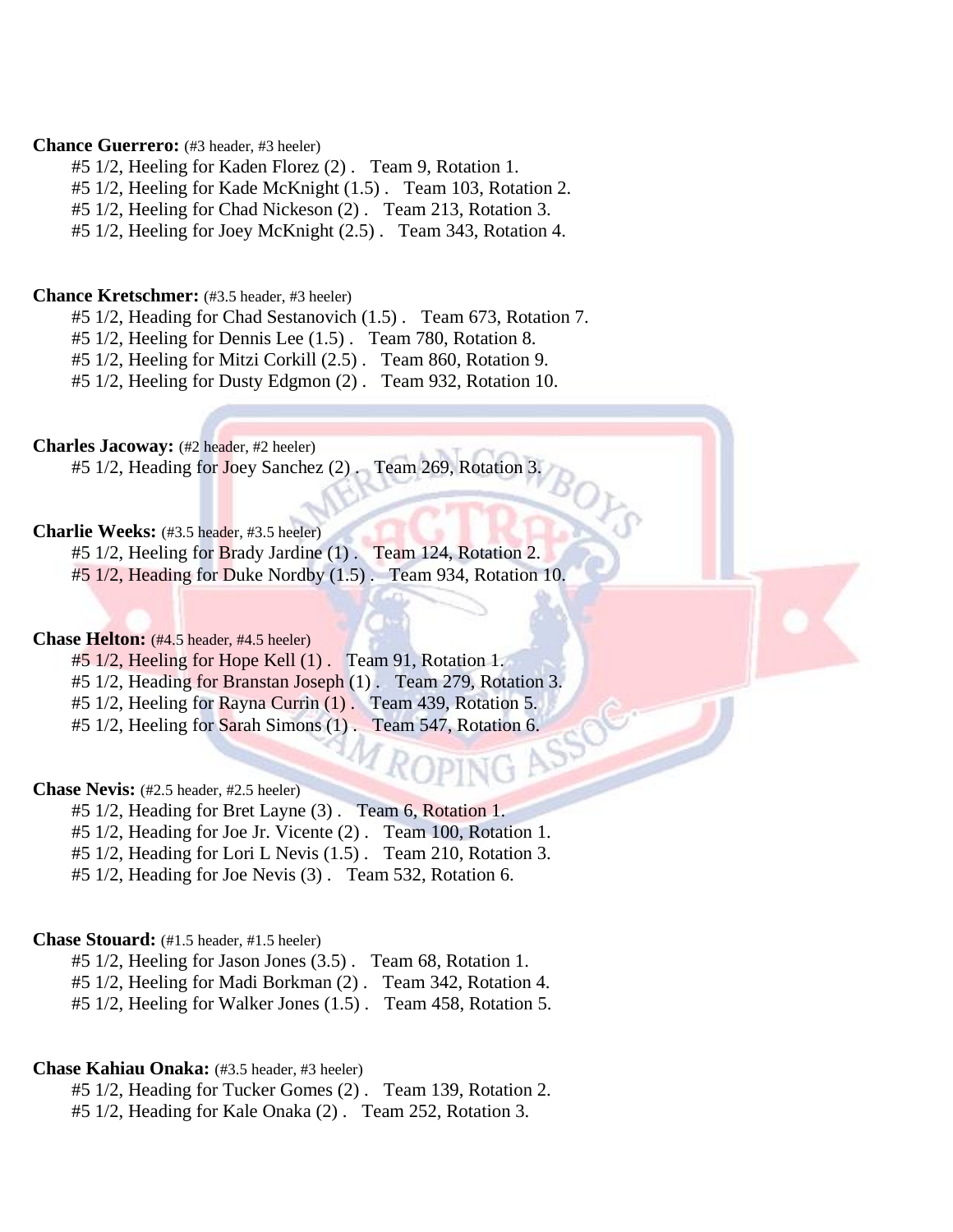#### **Chaz Rita:** (#3.5 header, #3 heeler)

- #5 1/2, Heeling for Kale Onaka (2.5) . Team 62, Rotation 1.
- #5 1/2, Heading for Monty Miranda (2) . Team 241, Rotation 3.
- #5 1/2, Heeling for Tucker Gomes (2.5) . Team 738, Rotation 8.
- #5 1/2, Heeling for Laurie Ann Diego (1.5) . Team 888, Rotation 9.

#### **Chelsey Bushnell:** (#3 header, #3 heeler)

- #5 1/2, Heeling for Jack Bassett (2) . Team 188, Rotation 2.
- #5 1/2, Heeling for Kamish Wagner (2) . Team 276, Rotation 3.
- #5 1/2, Heeling for McKenna Wood (2.5) . Team 379, Rotation 4.
- #5 1/2, Heeling for Tanner Kerr (2) . Team 491, Rotation 5.

#### **Chelsy Goldtooth:** (#2 header, #2 heeler)

- #5 1/2, Heading for Garrett Riding (3.5). Team 292, Rotation 3.
- #5 1/2, Heading for Bladen Leavitt (1.5). Team 414, Rotation 5.
- #5 1/2, Heading for Wyatt Delano (3.5) . Team 528, Rotation 6.

#### **Cheyenne Rey:** (#3 header, #2.5 heeler)

- #5 1/2, Heading for Jeff Cabral (2.5) . Team 108, Rotation 2.
- #5 1/2, Heading for Seth Sanders (2) . Team 389, Rotation 4.
- #5 1/2, Heading for Kolton Matthews (2) . Team 505, Rotation 6.

#### **Chloe Lambert:** (#2 header, #2 heeler)

- #5 1/2, Heading for Roman Reyes (2) . Team 363, Rotation 4.
- #5 1/2, Heading for Kelly Medeiros (2.5). Team 584, Rotation 6.
- #5 1/2, Heading for Luke Lancaster (3) . Team 645, Rotation 7.

#### **Chris Awa:** (#3 header, #2 heeler)

- #5 1/2, Heading for Jimmy Cupit (1) . Team 674, Rotation 7.
- #5 1/2, Heading for Riley Robinson (2.5) . Team 779, Rotation 8.
- #5 1/2, Heading for Brian DeMattos (2.5) . Team 840, Rotation 9.
- #5 1/2, Heading for Kelly Medeiros (2.5) . Team 958, Rotation 10.

#### **Chris Burgess:** (#3 header, #3.5 heeler)

- #5 1/2, Heeling for Alex Evans (2) . Team 404, Rotation 5.
- #5 1/2, Heeling for Samantha Gallagher (2) . Team 554, Rotation 6.
- #5 1/2, Heeling for Justin Burgess (1.5) . Team 769, Rotation 8.
- #5 1/2, Heeling for Robert E. McGrew (2) . Team 850, Rotation 9.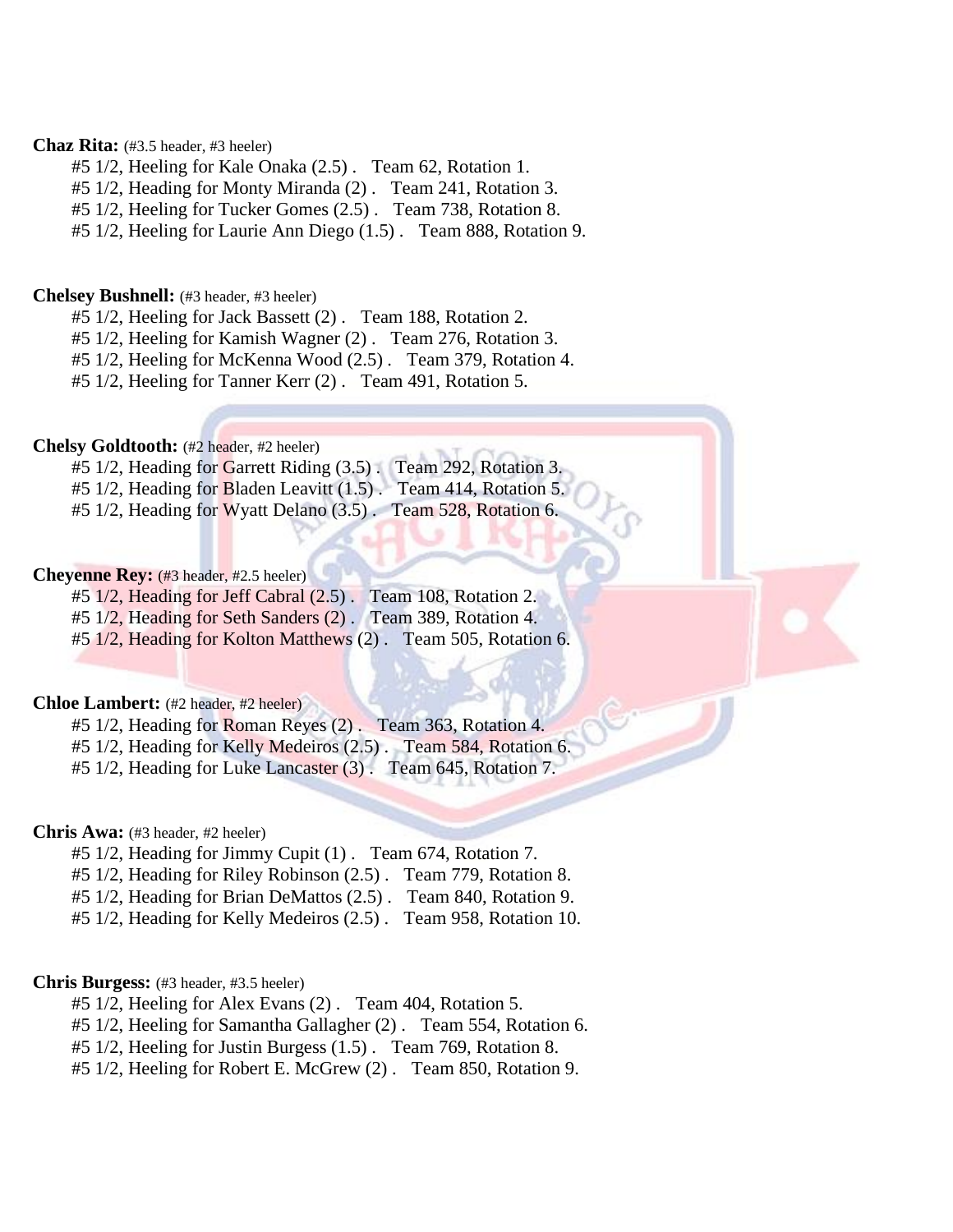#### **Chris Galassini:** (#1 header, #1 heeler)

#5 1/2, Heading for Ethan Garcia (4) . Team 615, Rotation 7.

#5 1/2, Heading for Noah Williams (4.5) . Team 841, Rotation 9.

#5 1/2, Heading for Mackay Spyrow (4.5) . Team 909, Rotation 10.

#5 1/2, Heading for Wade Hofheins (4.5) . Team 979, Rotation 10.

#### **Chris Hanks:** (#3 header, #3 heeler)

#5 1/2, Heeling for Ryder Winn (2.5) . Team 268, Rotation 3.

#5 1/2, Heeling for Doug Sorenson (2) . Team 688, Rotation 7.

#5 1/2, Heading for Jace Hanks (2.5) . Team 755, Rotation 8.

#5 1/2, Heeling for Jhet Hanks (2) . Team 831, Rotation 9.

#### **Chris McKean:** (#1.5 header, #1.5 heeler)

#5 1/2, Heading for Joe Laxague (1.5). Team 555, Rotation 6.

#5 1/2, Heading for Bryson Masini (2) . Team 793, Rotation 8.

#5 1/2, Heading for Hank Curry (3). Team 868, Rotation 9.

#5 1/2, Heading for John W. Miller (2) . Team 940, Rotation 10.

#### **Christal Fiedor:** (#1.5 header, #1.5 heeler)

#5 1/2, Heading for Tige Fiedor (1) . Team 74, Rotation 1. #5 1/2, Heading for Danny Ridley (1) . Team 699, Rotation 7.

#### **Christian Drumheller:** (#2.5 header, #2 heeler)

#5 1/2, Heading for Gary G Santos (2) . Team 392, Rotation 4. #5 1/2, Heeling for Robert Ow (1). Team 507, Rotation 6.

#5 1/2, Heading for Terry Holliday (2.5). Team 616, Rotation 7.

#### **Chuck Church:** (#1.5 header, #1.5 heeler)

#5 1/2, Heading for David Stueve (1.5) . Team 30, Rotation 1.

#5 1/2, Heading for Cody Miller (2) . Team 524, Rotation 6.

#### **Cindy Maddalena:** (#1.5 header, #1.5 heeler)

#5 1/2, Heading for Ty Morrill (3.5) . Team 225, Rotation 3.

#5 1/2, Heading for Hank Curry (3) . Team 352, Rotation 4.

#5 1/2, Heading for Mark Lee (3.5) . Team 637, Rotation 7.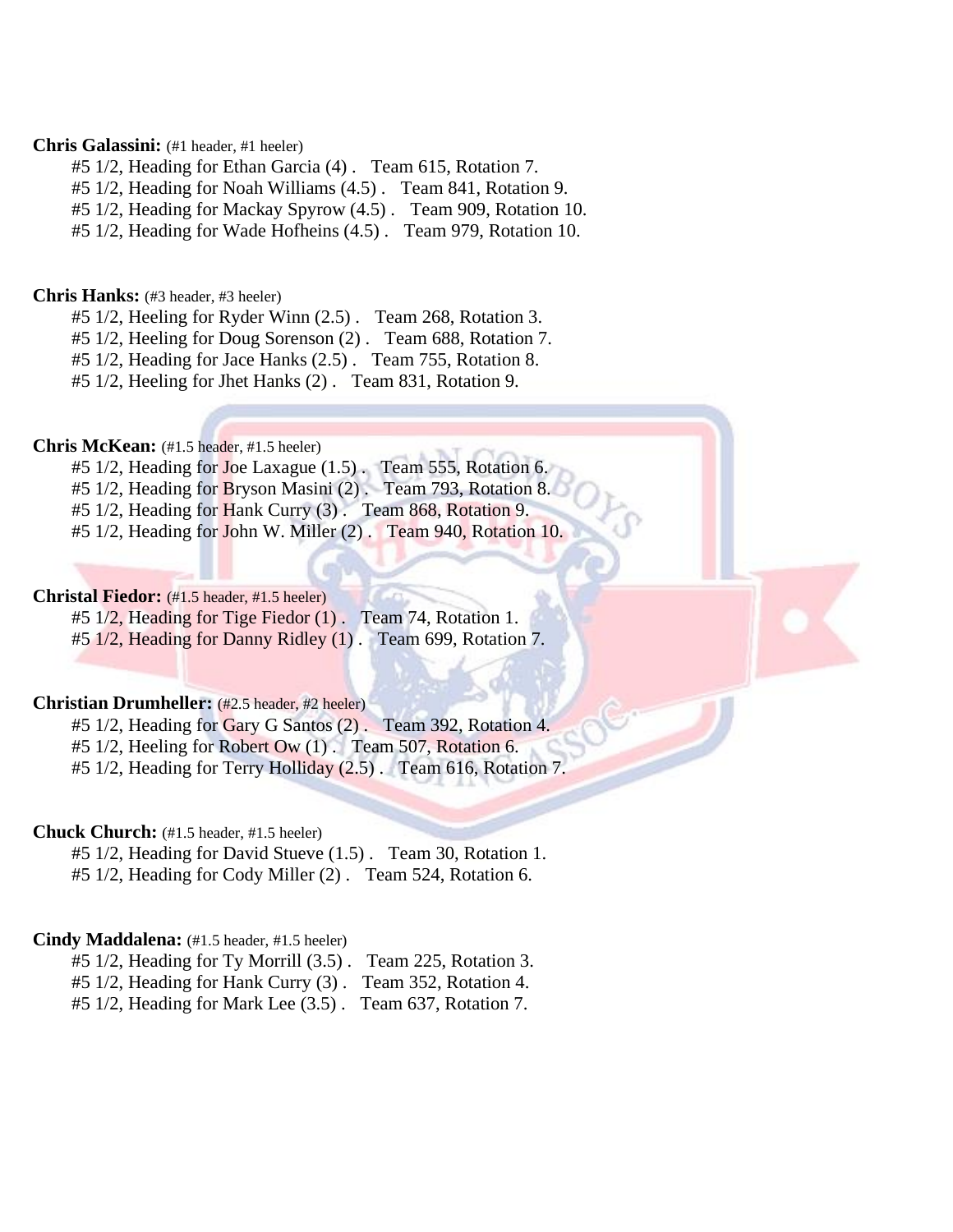#### **Claye Ayres:** (#1.5 header, #1.5 heeler)

- #5 1/2, Heading for Trevor Ayres (3) . Team 636, Rotation 7.
- #5 1/2, Heading for Riley Fry (2.5) . Team 758, Rotation 8.
- #5 1/2, Heading for Benny Fry (3) . Team 896, Rotation 9.
- #5 1/2, Heading for Lucas Teskey (1.5) . Team 967, Rotation 10.

#### **Clayton Brown:** (#2.5 header, #2.5 heeler)

- #5 1/2, Heeling for Roman Reyes (2) . Team 63, Rotation 1.
- #5 1/2, Heading for Mark Medin (2) . Team 473, Rotation 5.
- #5 1/2, Heading for Mike Jardine (2.5) . Team 709, Rotation 8.
- #5 1/2, Heading for Jimmy Gallagher (3) . Team 787, Rotation 8.

#### **Clayton Hansen:** (#1.5 header, #1.5 heeler)

- #5 1/2, Heading for Pistol Bray (4). Team 111, Rotation 2.
- #5 1/2, Heading for Jon Swaner (2.5) . Team 430, Rotation 5.
- #5 1/2, Heading for Hailey Hicks (1.5). Team 628, Rotation 7.

#### **Cliff Garrison:** (#3 header, #3 heeler)

- #5 1/2, Heeling for Breanna Blaswich (2) . Team 87, Rotation 1.
- #5 1/2, Heeling for Brad McGilchrist (2.5) . Team 335, Rotation 4.
- #5 1/2, Heeling for Jamie Fontes (2) . Team 450, Rotation 5.
- #5 1/2, Heeling for Ralph Kelley (2.5) . Team 559, Rotation 6.

#### **Cliff Wilbanks:** (#2 header, #2 heeler)

- #5 1/2, Heeling for Phil Romero (1) . Team 643, Rotation 7.
- #5 1/2, Heeling for Stephanie Andrews (1) . Team 721, Rotation 8.
- #5 1/2, Heeling for Brett Lewis (2.5) . Team 800, Rotation 8.
- #5 1/2, Heeling for Geoff Bitle (1) . Team 882, Rotation 9.

#### **Clint Felton:** (#3.5 header, #4.5 heeler)

- #5 1/2, Heading for Eli Lancaster (2) . Team 88, Rotation 1.
- #5 1/2, Heading for Jhett Roundy (1.5) . Team 199, Rotation 2.

#### **Clint Miller:** (#3.5 header, #3.5 heeler)

- #5 1/2, Heeling for Jace Grenke (2) . Team 31, Rotation 1.
- #5 1/2, Heeling for Austin Phillips (2) . Team 810, Rotation 9.
- #5 1/2, Heeling for Marty Powers (1.5) . Team 889, Rotation 9.
- #5 1/2, Heeling for Cole English (2) . Team 955, Rotation 10.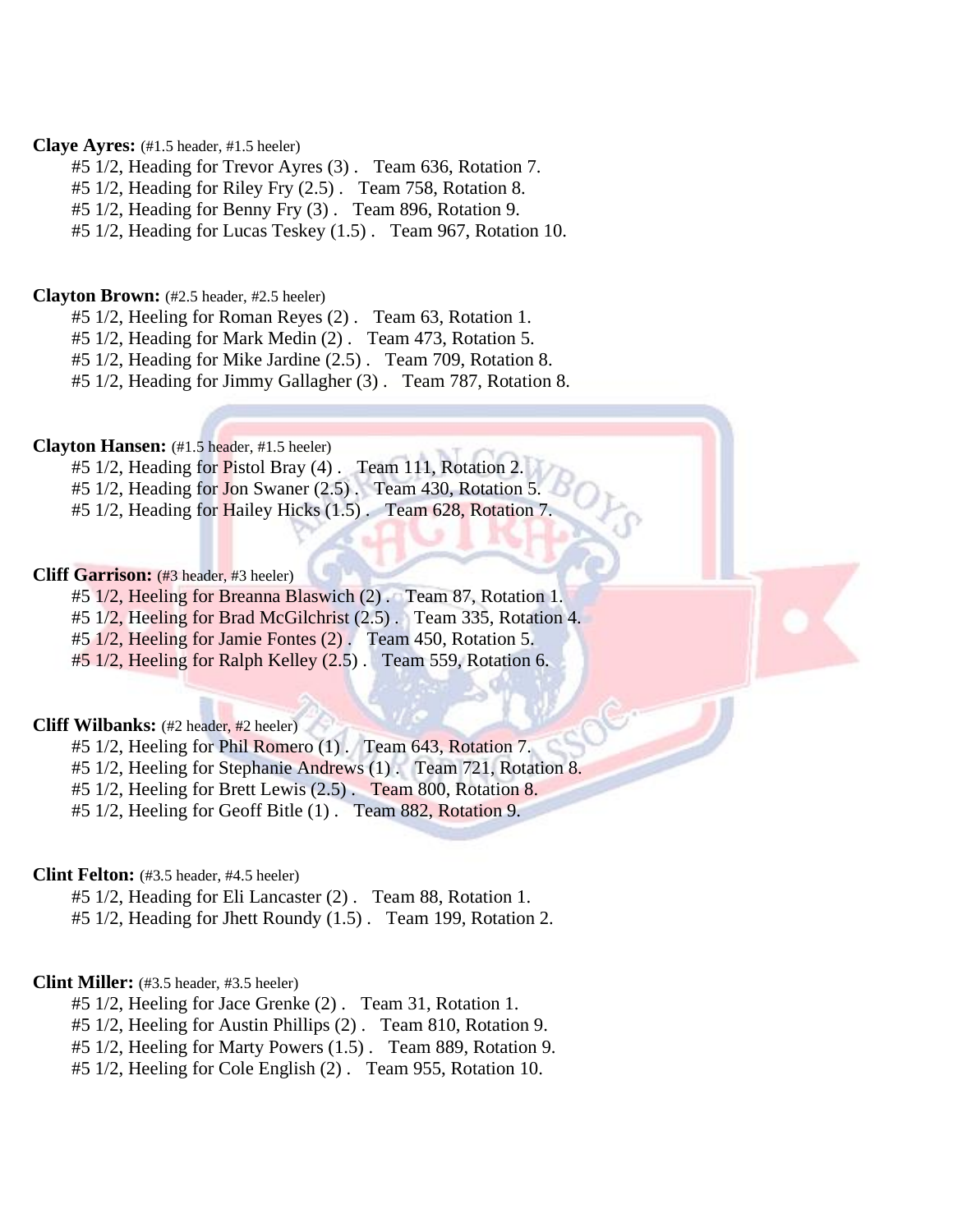#### **Coby Larsen:** (#2.5 header, #2.5 heeler)

- #5 1/2, Heeling for Wyatt Delano (3) . Team 2, Rotation 1.
- #5 1/2, Heeling for Garrett Larsen (2.5) . Team 697, Rotation 7.
- #5 1/2, Heeling for Jake Randall (2.5) . Team 848, Rotation 9.
- #5 1/2, Heeling for Doug Sorenson (2) . Team 965, Rotation 10.

#### **Cody Mahler:** (#1.5 header, #1.5 heeler)

#5 1/2, Heading for John Qualtieri (2.5) . Team 334, Rotation 4.

#### **Cody Miller:** (#2 header, #2 heeler)

- #5 1/2, Heading for TBA TBA (1) . Team 117, Rotation 2.
- #5 1/2, Heeling for David Stueve (1.5) . Team 229, Rotation 3.
- #5 1/2, Heading for TBA TBA (1) . Team 438, Rotation 5.
- $#5\ 1/2$ , Heeling for Chuck Church  $(1.5)$ . Team 524, Rotation 6.

#### Cody Rowley: (#3 header, #3 heeler)

- #5 1/2, Heeling for Robbin Rowley (2.5) . Team 11, Rotation 1.
- #5 1/2, Heeling for Madi Borkman (2) . Team 105, Rotation 2.
- #5 1/2, Heeling for Kaden Florez (2) . Team 398, Rotation 4.
- #5 1/2, Heeling for Sadie Miller (2.5) . Team 977, Rotation 10.

#### **Cody Soffel:** (#3.5 header, #4 heeler)

#5 1/2, Heeling for Collin Bowler (1.5) . Team 247, Rotation 3. #5 1/2, Heading for Larry Allen (1.5) . Team 432, Rotation 5. #5 1/2, Heeling for Dan Coverley (1) . Team 543, Rotation 6.

#### **Colby Scott Smith:** (#3 header, #2 heeler)

- #5 1/2, Heeling for JT Bradley (3.5) . Team 639, Rotation 7.
- #5 1/2, Heeling for Todd York (3.5) . Team 732, Rotation 8.
- #5 1/2, Heeling for Brayden Grashuis (3) . Team 817, Rotation 9.
- #5 1/2, Heeling for Eli Green (3.5) . Team 926, Rotation 10.

#### **Cole Clement:** (#3 header, #3 heeler)

- #5 1/2, Heeling for Ryder Winn (2.5) . Team 140, Rotation 2.
- #5 1/2, Heading for Trey Roundy (2) . Team 253, Rotation 3.
- #5 1/2, Heeling for Robbin Rowley (2.5) . Team 378, Rotation 4.
- #5 1/2, Heeling for Amee Roundy (2) . Team 500, Rotation 5.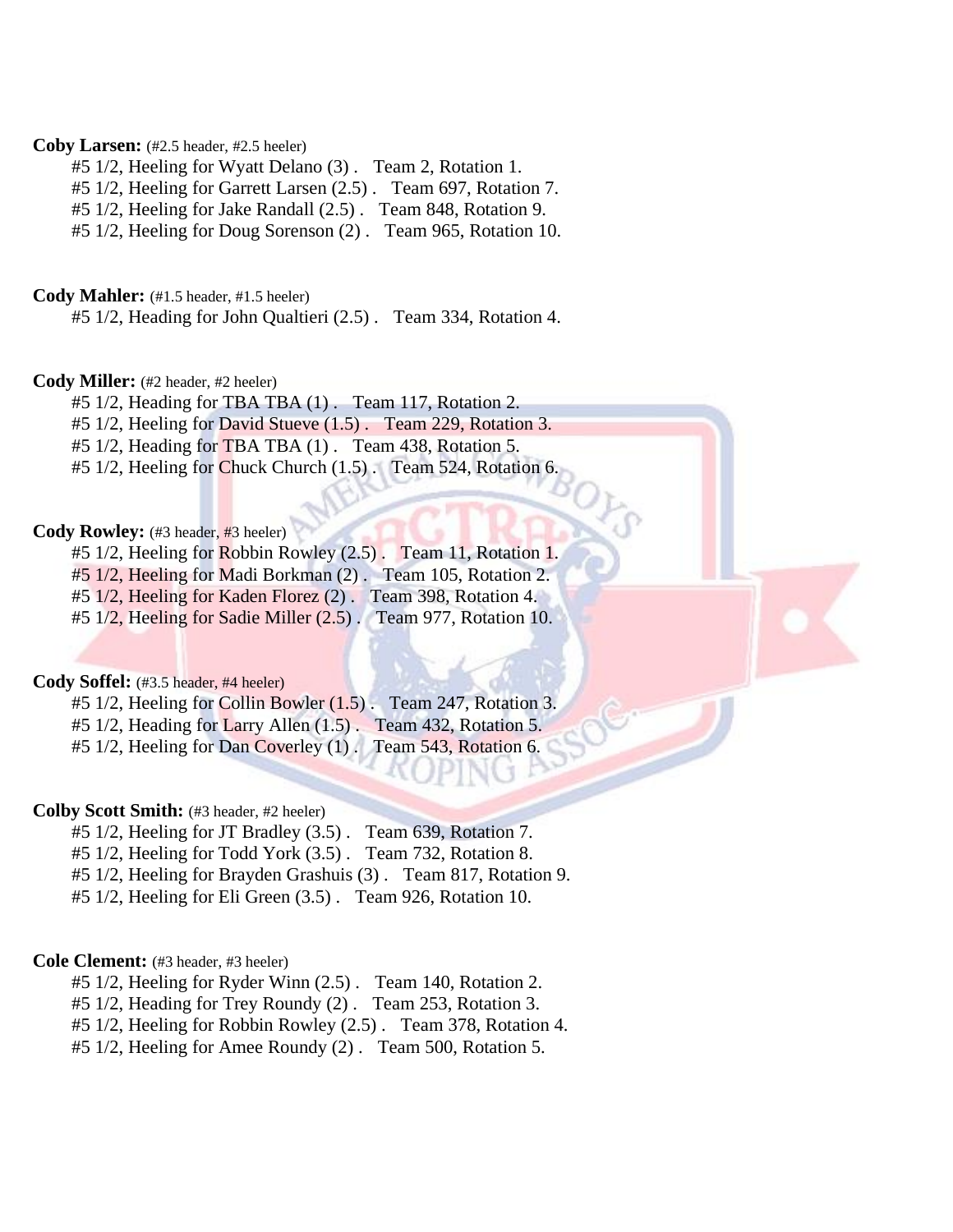#### **Cole English:** (#2 header, #2 heeler)

#5 1/2, Heading for Blaine Pinochi (3) . Team 53, Rotation 1.

#5 1/2, Heading for Brody Grashuis (2) . Team 401, Rotation 5.

#5 1/2, Heading for Shane Bohach (3) . Team 883, Rotation 9.

#5 1/2, Heading for Clint Miller (3.5) . Team 955, Rotation 10.

#### **Cole Hook:** (#4 header, #3.5 heeler)

#5 1/2, Heeling for Kattie Wemple (2) . Team 166, Rotation 2.

#5 1/2, Heeling for Alex Evans (2) . Team 286, Rotation 3.

#5 1/2, Heeling for Jeanne Gieck (2) . Team 405, Rotation 5.

#5 1/2, Heeling for Kamish Wagner (2) . Team 568, Rotation 6.

#### **Collin Bowler:** (#1.5 header, #1.5 heeler)

|  |  | $#5\ 1/2$ , Heading for Cody Soffel (4). Team 247, Rotation 3.    |
|--|--|-------------------------------------------------------------------|
|  |  | #5 1/2, Heading for Bode Bowler (2). Team 357, Rotation 4.        |
|  |  | $#5\ 1/2$ , Heading for Jake Larsen $(2)$ . Team 469, Rotation 5. |

#5 1/2, Heeling for Mike Randall (2). Team 951, Rotation 10.

#### **Colt Bray:** (#1 header, #1 heeler)

#5 1/2, Heading for Larry Williams (3) . Team 22, Rotation 1.

#5 1/2, Heading for Ryan Gallagher (4.5) . Team 149, Rotation 2.

#5 1/2, Heading for Tristan Luther (4.5) . Team 305, Rotation 4.

#5 1/2, Heading for Pistol Bray (4) . Team 426, Rotation 5.

#### **Colt Cowden:** (#3.5 header, #3.5 heeler)

#5 1/2, Heeling for Joey Sanchez (2) . Team 119, Rotation 2.

#5 1/2, Heeling for Breanna Blaswich (2) . Team 230, Rotation 3.

#5 1/2, Heeling for Tanner Kerr (2) . Team 611, Rotation 7.

#5 1/2, Heeling for Leslie Davenport (2) . Team 835, Rotation 9.

#### **Colton Daniel:** (#2.5 header, #2.5 heeler)

#5 1/2, Heading for Carson Williams (3) . Team 218, Rotation 3.

#5 1/2, Heading for Warren Enz (2.5) . Team 553, Rotation 6.

#### **Colton Suther:** (#2 header, #2 heeler)

#5 1/2, Heeling for Logan Darst (2.5) . Team 132, Rotation 2.

#5 1/2, Heeling for Marv Barton (2) . Team 347, Rotation 4.

#5 1/2, Heeling for Danny Goddard (2.5) . Team 483, Rotation 5.

#5 1/2, Heeling for Justin Weber (2.5) . Team 591, Rotation 6.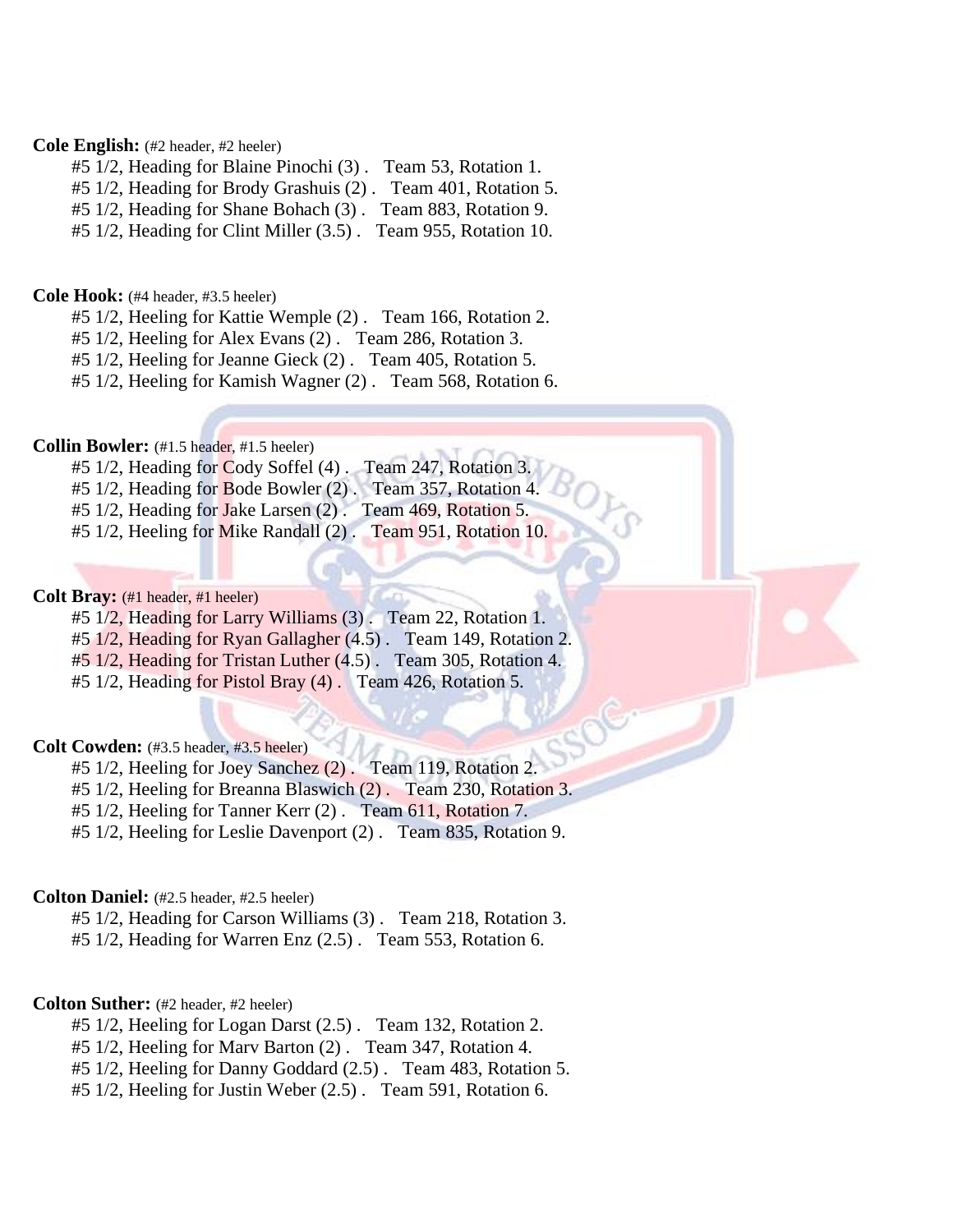#### **Colton White:** (#1.5 header, #2 heeler)

- #5 1/2, Heeling for Rylee George (3) . Team 665, Rotation 7.
- #5 1/2, Heeling for Tammy White (3) . Team 720, Rotation 8.
- #5 1/2, Heeling for Caleb Cowden (3.5) . Team 799, Rotation 8.
- #5 1/2, Heeling for Ryan Bettencourt (3.5) . Team 873, Rotation 9.

#### **Connor Nighman:** (#2.5 header, #2 heeler)

- #5 1/2, Heading for Trey Camarillo (2) . Team 19, Rotation 1.
- #5 1/2, Heading for Joe Nevis (3) . Team 423, Rotation 5.
- #5 1/2, Heeling for Levi Rita (3) . Team 626, Rotation 7.

Cora Nordby: (#1 header, #1 heeler)

#5 1/2, Heading for Duke Nordby (1.5) . Team 862, Rotation 9.

#### Coral Morris:  $(\text{\#1.5 header}, \text{\#1.5 header})$

- #5 1/2, Heading for Ron Bishop (2.5) . Team 712, Rotation 8.
- #5 1/2, Heading for Duke Nordby (1.5) . Team 786, Rotation 8.
- #5 1/2, Heading for Jeff Staples (2) . Team 890, Rotation 9.
- #5 1/2, Heading for Kasey Kilcup (3.5) . Team 961, Rotation 10.

#### **Cotton Tidwell:** (#1.5 header, #1.5 heeler)

#5 1/2, Heading for Eric Durden (1.5) . Team 266, Rotation 3. #5 1/2, Heading for JP Medeiros (2) . Team 544, Rotation 6.

#### **Cris Robles:** (#2 header, #2.5 heeler)

- #5 1/2, Heeling for Danny Goddard (2.5) . Team 162, Rotation 2.
- #5 1/2, Heeling for Dorian Bundy (2.5) . Team 281, Rotation 3.
- #5 1/2, Heeling for Chad Nickeson (2) . Team 400, Rotation 4.
- #5 1/2, Heeling for Lee Moyle (2) . Team 579, Rotation 6.

#### **Cuatro Sanchez:** (#1 header, #1 heeler)

#5 1/2, Heading for Joey Sanchez (2) . Team 391, Rotation 4.

#### **Curtis English:** (#3.5 header, #3.5 heeler)

- #5 1/2, Heading for Luther Darrough (2) . Team 52, Rotation 1.
- #5 1/2, Heading for John Amestoy (2) . Team 249, Rotation 3.
- #5 1/2, Heading for Lynn Larsen (2) . Team 783, Rotation 8.
- #5 1/2, Heading for Eli Lancaster (2) . Team 952, Rotation 10.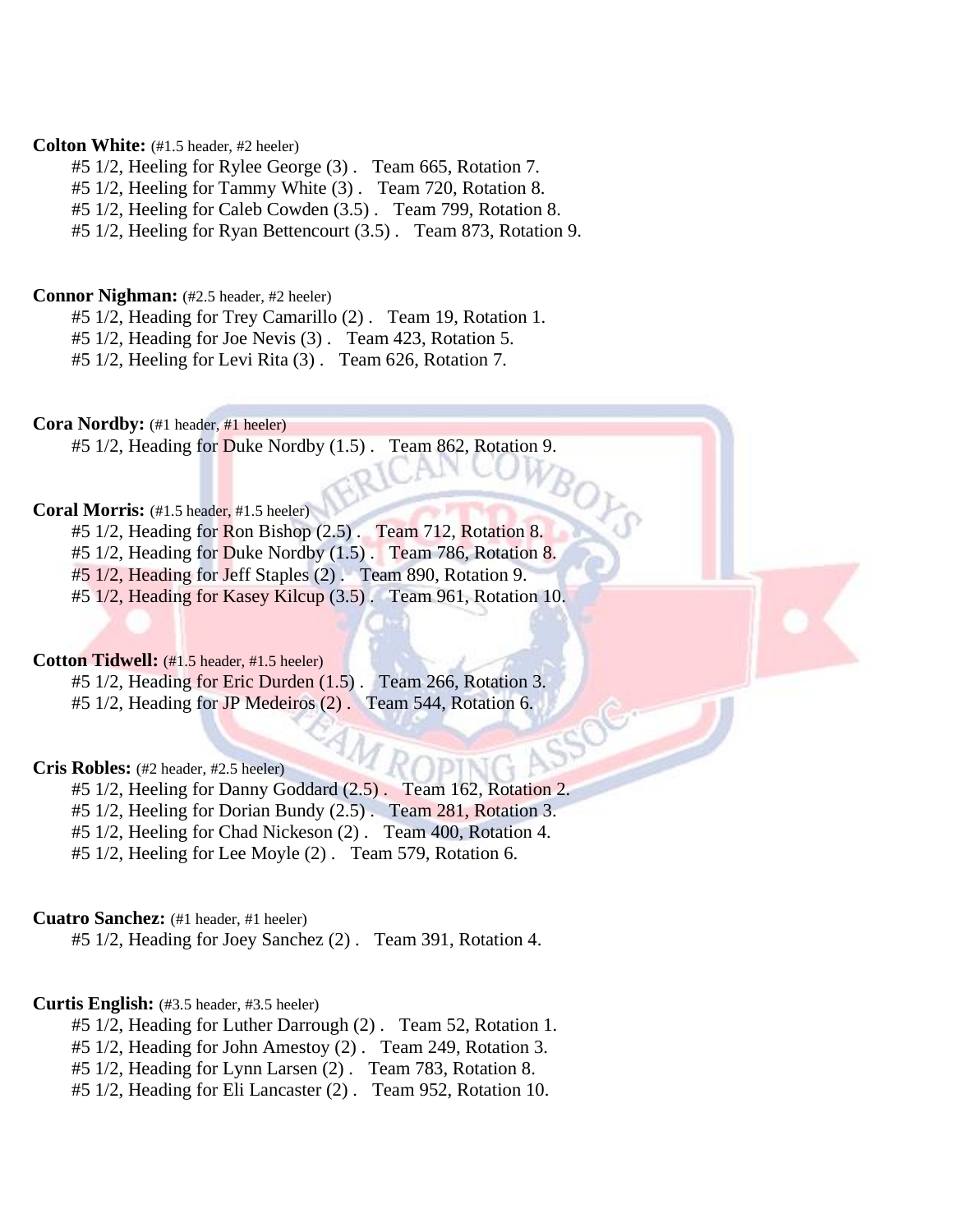#### **Dakota McCurley:** (#1 header, #1 heeler)

#5 1/2, Heeling for Brylei Pearson (1) . Team 89, Rotation 1.

#5 1/2, Heeling for Joseph McCurley (4) . Team 453, Rotation 5.

#### **Damien Flores:** (#2 header, #2 heeler)

#5 1/2, Heading for TBA TBA (1) . Team 762, Rotation 8.

#5 1/2, Heading for Owen Flores (1) . Team 795, Rotation 8.

#5 1/2, Heading for Kale Ornellas (3) . Team 930, Rotation 10.

#5 1/2, Heading for Peter Andrade (1.5) . Team 966, Rotation 10.

#### **Dan Coverley:** (#1 header, #1 heeler)

#5 1/2, Heading for Cody Soffel (4) . Team 543, Rotation 6.

#5 1/2, Heading for Travis Peek (4) . Team 604, Rotation 7.

#5 1/2, Heading for Doug Curtis (1.5). Team 904, Rotation 10.

#5 1/2, Heading for Bryson Masini (2) . Team 975, Rotation 10.

#### **Dan Dowdy:** (#2.5 header, #2.5 heeler)

#5 1/2, Heeling for Jack Lewis (1.5) . Team 207, Rotation 3. #5 1/2, Heeling for Mark Moreland (2.5) . Team 756, Rotation 8.

#5 1/2, Heeling for Jimmy Miranda (1.5) . Team 833, Rotation 9.

#### **Dan Duncan:** (#3 header, #3 heeler)

#5 1/2, Heeling for AJ Duncan (2.5) . Team 640, Rotation 7. #5 1/2, Heeling for Sadie Miller (2.5) . Team 707, Rotation 8. #5 1/2, Heeling for Ty Marriott (2.5) . Team 785, Rotation 8.

#5 1/2, Heeling for Abby Mitchell (2.5) . Team 970, Rotation 10.

#### **Dan Santos:** (#2 header, #1.5 heeler)

#5 1/2, Heading for Kasey Kilcup (3.5) . Team 696, Rotation 7.

#5 1/2, Heading for Steve Challender (1.5) . Team 772, Rotation 8.

#5 1/2, Heading for Ron Bishop (2.5) . Team 906, Rotation 10.

#### Dan Sr Williams: (#3 header, #3 heeler)

#5 1/2, Heeling for Kendall Patterson (2) . Team 270, Rotation 3.

#5 1/2, Heeling for Josh Scheiber (2) . Team 551, Rotation 6.

#5 1/2, Heading for Brent Marrell (2) . Team 770, Rotation 8.

#5 1/2, Heeling for Barbara Salazar (1.5) . Team 865, Rotation 9.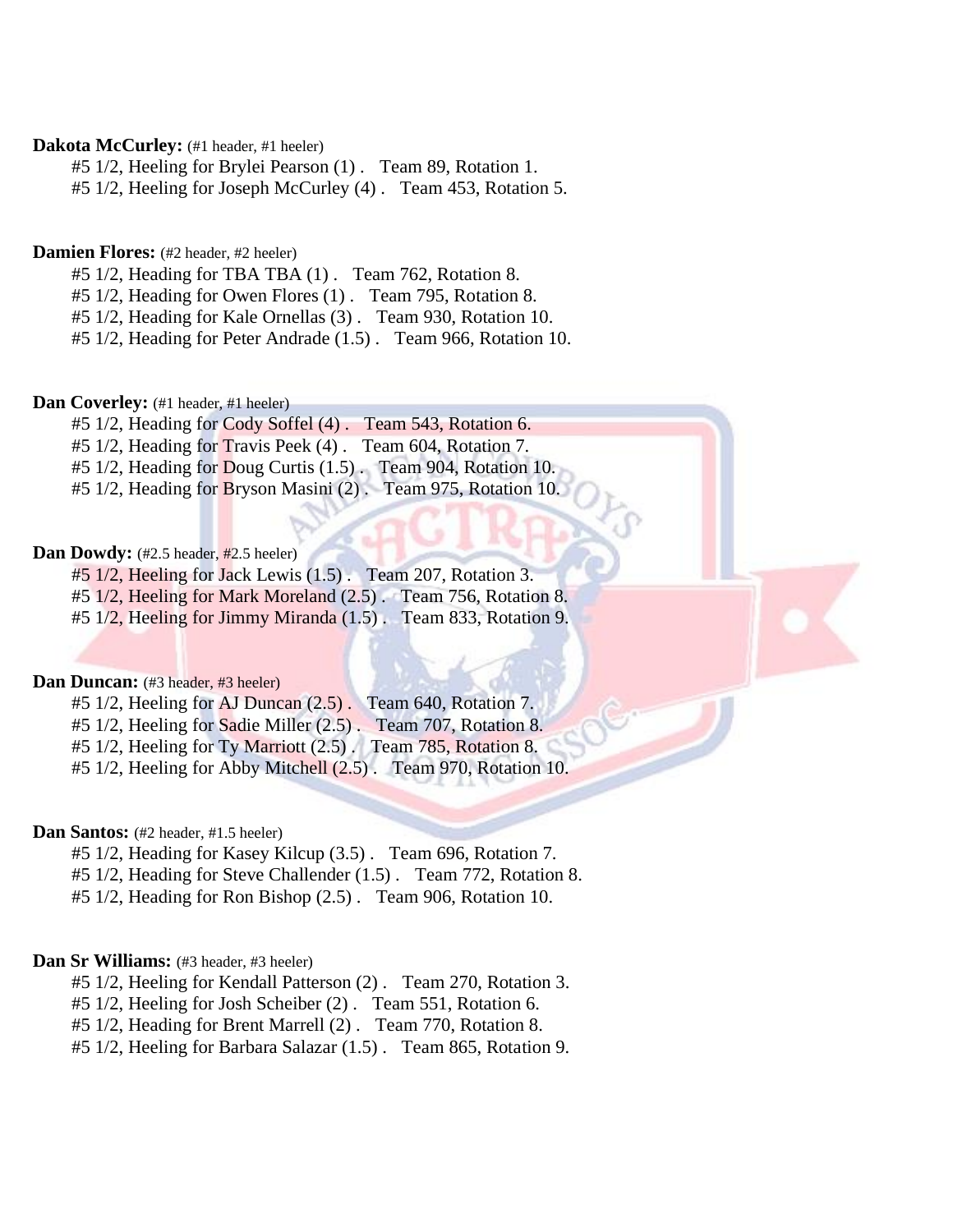#### Daniel Alviso: (#1.5 header, #1.5 heeler)

#5 1/2, Heading for Gary G Santos (2) . Team 4, Rotation 1.

#5 1/2, Heeling for Brylei Pearson (1) . Team 255, Rotation 3.

#5 1/2, Heeling for Kash Chico (1.5) . Team 390, Rotation 4.

#### **Danny Cardoza:** (#2.5 header, #2.5 heeler)

#5 1/2, Heeling for Kyle Beaver (3) . Team 152, Rotation 2.

#5 1/2, Heeling for Karen Dias (3) . Team 684, Rotation 7.

#5 1/2, Heeling for Ernie Cardoza (3) . Team 776, Rotation 8.

#5 1/2, Heeling for Luke Cardoza (3) . Team 913, Rotation 10.

#### Danny Goddard: (#2.5 header, #2 heeler)

#5 1/2, Heading for Cris Robles (2.5) . Team 162, Rotation 2. #5 1/2, Heading for Colton Suther (2). Team 483, Rotation 5. #5 1/2, Heading for Larry Williams (3). Team 594, Rotation 6.

#5 1/2, Heading for Aaron Bean (2.5) . Team 791, Rotation 8.

#### **Danny Ridley:** (#1 header, #1 heeler)

#5 1/2, Heeling for TBA TBA (1) . Team 675, Rotation 7.

- #5 1/2, Heeling for Christal Fiedor (1.5) . Team 699, Rotation 7.
- #5 1/2, Heeling for Howard Scates (1.5) . Team 790, Rotation 8.

#5 1/2, Heeling for Brandon Turos (1) . Team 897, Rotation 9.

#### **Danye Archuleta:** (#1 header, #1 heeler)

#5 1/2, Heeling for Terynn Archuleta (3.5) . Team 567, Rotation 6.

#5 1/2, Heeling for Michelle Curtis (1) . Team 929, Rotation 10.

#### **Darcie Stewart:** (#2 header, #2 heeler)

#5 1/2, Heading for Norman Mull (2.5) . Team 293, Rotation 3.

#5 1/2, Heading for Paden Prior (2.5) . Team 574, Rotation 6.

#### Daren Lowry: (#2.5 header, #2 heeler)

#5 1/2, Heading for Tucker Alexander (3) . Team 706, Rotation 8.

#5 1/2, Heading for Justin Stacy (3) . Team 784, Rotation 8.

#5 1/2, Heading for Aaron Bean (2.5) . Team 866, Rotation 9.

#5 1/2, Heading for Pete Williams (2) . Team 938, Rotation 10.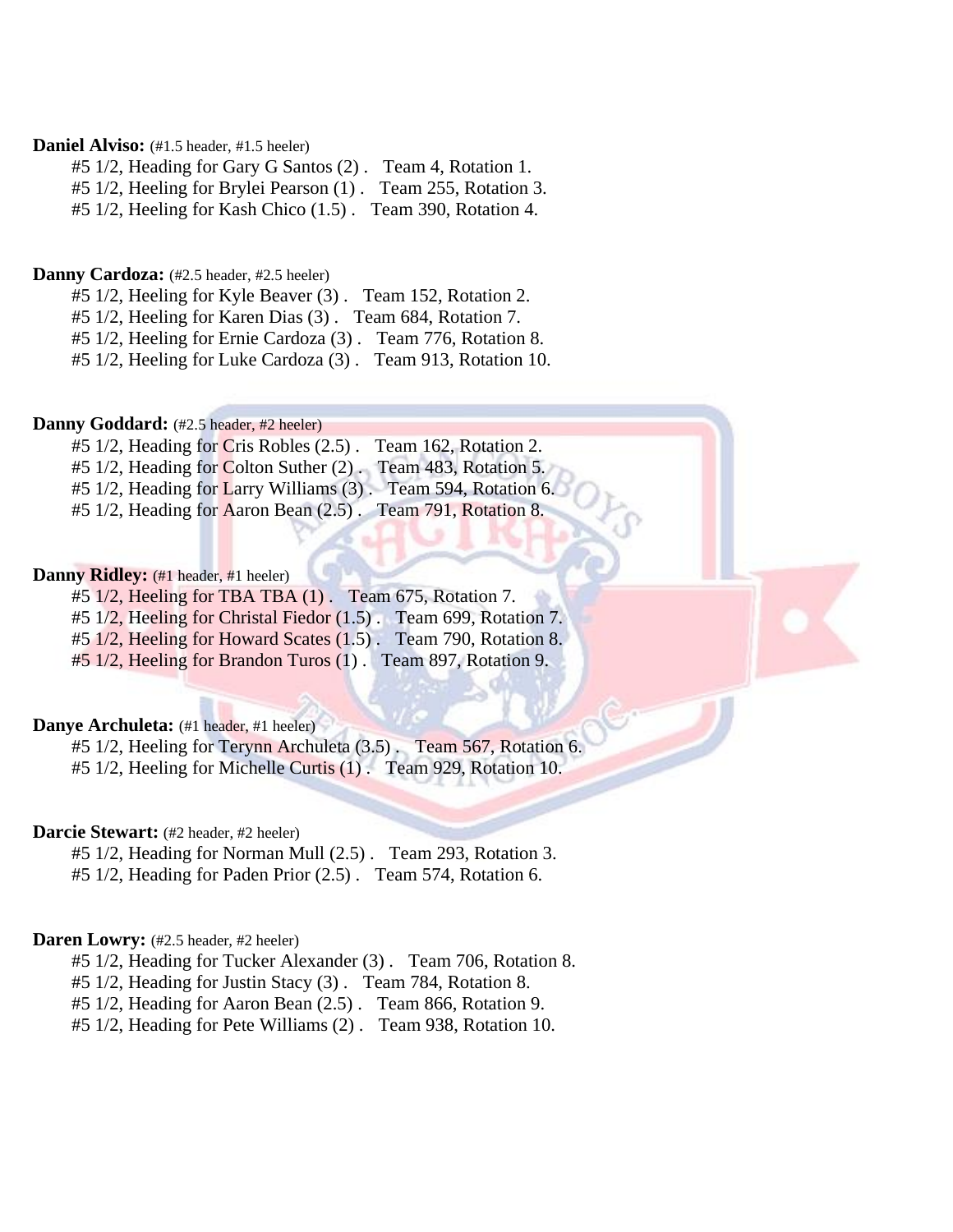#### Dave Carlson:  $(\text{\#1.5} \text{ header}, \text{\#1.5} \text{ header})$

#5 1/2, Heeling for Dean Voigt (3.5) . Team 41, Rotation 1.

#5 1/2, Heeling for Reggie Sutton (2.5) . Team 632, Rotation 7.

#### **Dave Silva:** (#2 header, #2 heeler)

- #5 1/2, Heading for Jake Sr Young (2) . Team 137, Rotation 2.
- #5 1/2, Heading for Sofie Ten Broek (1.5) . Team 312, Rotation 4.
- #5 1/2, Heading for Jared Myers (1) . Team 440, Rotation 5.

#5 1/2, Heading for Jake Jr Young (1.5) . Team 552, Rotation 6.

#### Dave Tyndall: (#2 header, #2 heeler)

#5 1/2, Heeling for Wayne Lund (1.5) . Team 285, Rotation 3. #5 1/2, Heeling for Mike Umbdenstock (1.5) . Team 596, Rotation 6.

 ${}^B\!O_1$ 

#### **David Firestone:** (#2.5 header, #2 heeler)

#5 1/2, Heading for Blaize Hoffman (1) . Team 99, Rotation 1. #5 1/2, Heading for John Qualtieri (2.5) . Team 209, Rotation 3. #5 1/2, Heading for Steve Hoffman (2) . Team 336, Rotation 4. #5 1/2, Heading for Dick Whiteside (2) . Team 508, Rotation 6.

#### David Howard: (#2 header, #2 heeler)

#5 1/2, Heading for Joe Gottschalk (3). Team 705, Rotation 8. #5 1/2, Heading for Ed Archuleta (2.5) . Team 854, Rotation 9.

#### David Stueve: (#1.5 header, #1.5 heeler)

#5 1/2, Heeling for Chuck Church (1.5) . Team 30, Rotation 1. #5 1/2, Heading for Cody Miller (2) . Team 229, Rotation 3. #5 1/2, Heading for TBA TBA (1) . Team 523, Rotation 6.

#### Dean Sherbo: (#3 header, #3 heeler)

#5 1/2, Heeling for Justin Schuette (2.5) . Team 183, Rotation 2.

#5 1/2, Heeling for Jasper Frost (2) . Team 306, Rotation 4.

#5 1/2, Heeling for Logan Darst (2.5) . Team 424, Rotation 5.

#5 1/2, Heeling for Kelvin Medeiros (2.5) . Team 535, Rotation 6.

#### **Dean Smith:** (#2 header, #2 heeler)

#5 1/2, Heeling for Allan Gomes (2.5) . Team 46, Rotation 1.

#5 1/2, Heading for Roy Owens (3.5) . Team 526, Rotation 6.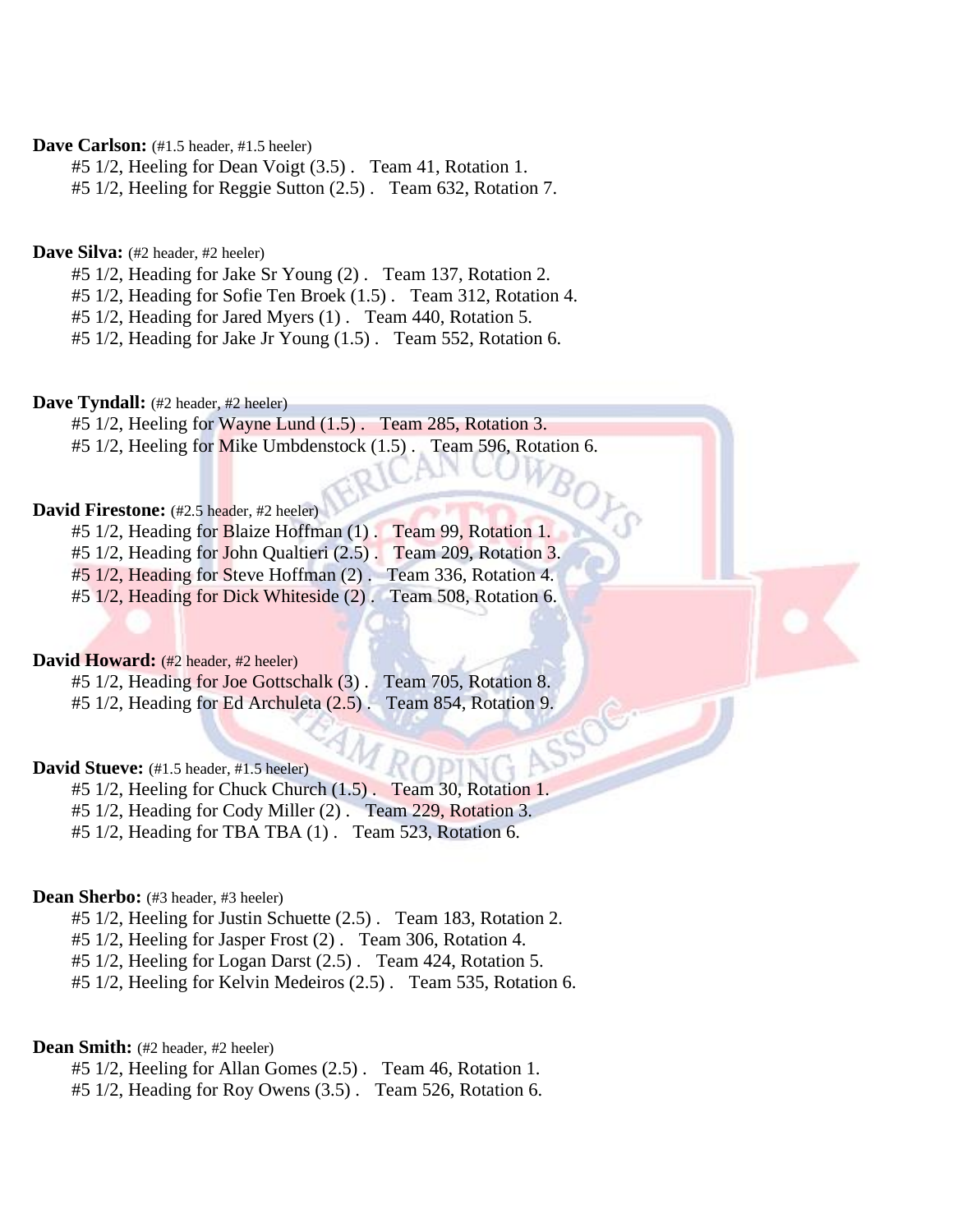#### Dean Voigt: (#3.5 header, #2.5 heeler)

- #5 1/2, Heading for Dave Carlson (1.5) . Team 41, Rotation 1.
- #5 1/2, Heading for Lee Legasey (2) . Team 148, Rotation 2.
- #5 1/2, Heeling for Mark Medin (2) . Team 296, Rotation 3.
- #5 1/2, Heeling for Adrienne Wagner (1.5) . Team 581, Rotation 6.

#### **Debbie Maxwell:** (#2 header, #2 heeler)

#5 1/2, Heading for Joel Maxwell (2.5) . Team 960, Rotation 10.

#### **Degan Patton:** (#2 header, #2 heeler)

#5 1/2, Heading for Jeff Gieck (3.5) . Team 120, Rotation 2.

- #5 1/2, Heading for Justin Reno (3) . Team 231, Rotation 3.
- #5 1/2, Heading for Parker Deal (1) . Team 606, Rotation 7.

#### Del Foley: (#4 header, #3 heeler)

|  |  | $#5\ 1/2$ , Heading for Sarah Moore (1).  | Team 179, Rotation 2. |  |
|--|--|-------------------------------------------|-----------------------|--|
|  |  | #5 $1/2$ , Heeling for Tyler Moore (2).   | Team 303, Rotation 4. |  |
|  |  | $#5\ 1/2$ , Heeling for Laney Moore (1).  | Team 624, Rotation 7. |  |
|  |  | $#5$ 1/2, Heeling for Norm Kreiss $(1)$ . | Team 723, Rotation 8. |  |

#### **Delton Cullins:** (#2.5 header, #2.5 heeler)

|                                                            | #5 1/2, Heading for Tyson Porter (2.5). Team 143, Rotation 2. |
|------------------------------------------------------------|---------------------------------------------------------------|
|                                                            | #5 1/2, Heading for George Porter (2). Team 289, Rotation 3.  |
| #5 1/2, Heading for Mark Hardin (2). Team 411, Rotation 5. |                                                               |
|                                                            | #5 1/2, Heading for Tommy Rogers (3). Team 619, Rotation 7.   |

#### **Denise VonTour:** (#2.5 header, #2.5 heeler)

- #5 1/2, Heading for Julie Wilkins (2) . Team 15, Rotation 1.
- #5 1/2, Heeling for Sophia Fowler (2) . Team 321, Rotation 4.

#### **Dennis Lee:** (#1.5 header, #1.5 heeler)

- #5 1/2, Heading for Perry Goldtooth (4) . Team 629, Rotation 7.
- #5 1/2, Heading for Chance Kretschmer (3) . Team 780, Rotation 8.
- #5 1/2, Heading for Bruce Corkill (3.5) . Team 861, Rotation 9.
- #5 1/2, Heading for Tom Howell (4) . Team 933, Rotation 10.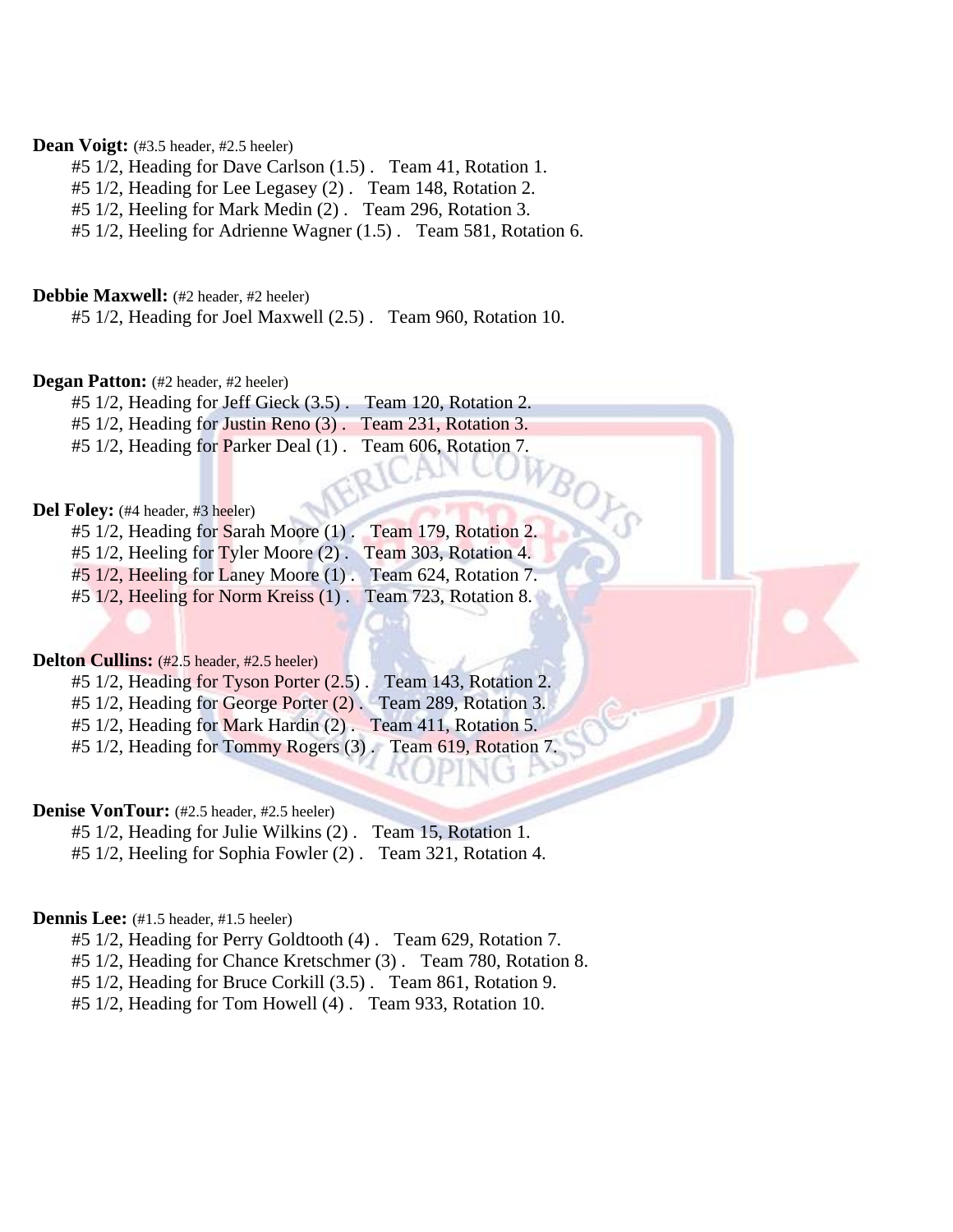#### **Denton Williams:** (#3 header, #3 heeler)

- #5 1/2, Heeling for Hailey Okamura (2) . Team 205, Rotation 3.
- #5 1/2, Heading for Rossin Baldwin (1.5) . Team 313, Rotation 4.
- #5 1/2, Heeling for Anthony Lommori (1.5) . Team 431, Rotation 5.

#5 1/2, Heading for John Qualtieri (2.5) . Team 542, Rotation 6.

#### **Devon McDaniel:** (#4 header, #3.5 heeler)

- #5 1/2, Heeling for Trell McFarlane (2) . Team 122, Rotation 2.
- #5 1/2, Heeling for Sloan McFarlane (2) . Team 333, Rotation 4.
- #5 1/2, Heeling for Kreece Powell (2) . Team 419, Rotation 5.

#5 1/2, Heeling for Trevor Burdick (2) . Team 578, Rotation 6.

#### Dick Whiteside: (#2 header, #2 heeler)

- #5 1/2, Heeling for Samuel A. Richie (1). Team 97, Rotation 1.
- #5 1/2, Heeling for Wade Bertsch (2.5). Team 325, Rotation 4.
- #5 1/2, Heeling for David Firestone (2.5) . Team 508, Rotation 6.
- #5 1/2, Heeling for Howard Scates (1.5) . Team 617, Rotation 7.

#### **Dillon Almason:** (#3.5 header, #4 heeler)

#5 1/2, Heading for Seth Sanders (2) . Team 20, Rotation 1.

#5 1/2, Heeling for Nannette DeGough (1.5) . Team 118, Rotation 2.

#### **Dino Webb:** (#2 header, #2 heeler)

#5 1/2, Heading for Roman Reyes (2) . Team 478, Rotation 5. #5 1/2, Heading for Murvin Hicks (2) . Team 716, Rotation 8.

#5 1/2, Heading for Brent Marrell (2) . Team 846, Rotation 9.

#### Dirk Jim: (#4 header, #4 heeler)

- #5 1/2, Heeling for Shailee Rutan (1.5) . Team 457, Rotation 5.
- #5 1/2, Heeling for Stix Lee (1.5) . Team 638, Rotation 7.

#### **Don Elms:** (#3.5 header, #3.5 heeler)

#5 1/2, Heeling for Jack Bassett (2) . Team 35, Rotation 1.

- #5 1/2, Heeling for Norm Kreiss (1) . Team 219, Rotation 3.
- #5 1/2, Heeling for Haley Stringfellow (1.5) . Team 545, Rotation 6.

#### **Don Young:** (#2 header, #2 heeler)

#5 1/2, Heeling for John Lear (1) . Team 141, Rotation 2.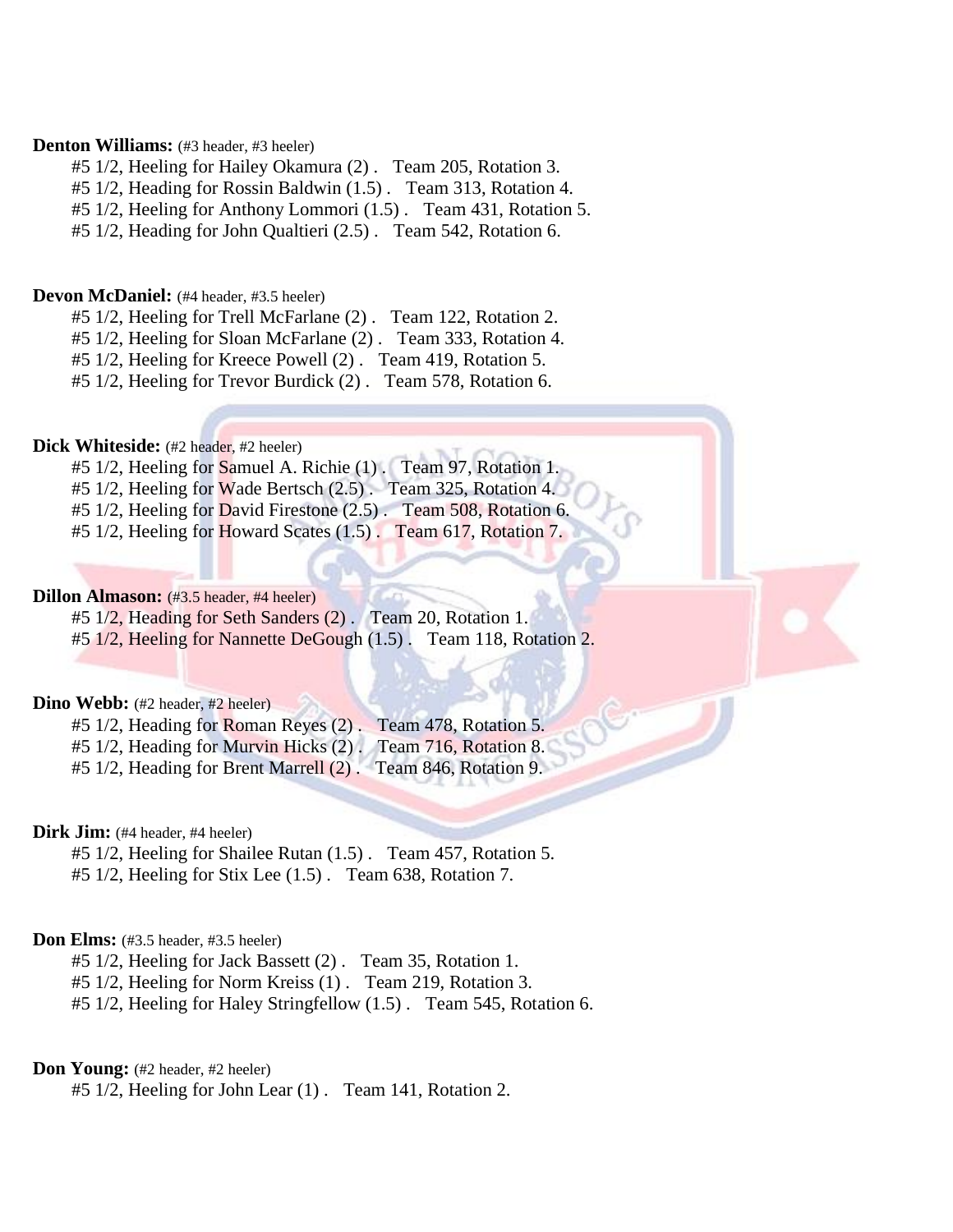#### **Donna Nelson:** (#2.5 header, #1.5 heeler)

#5 1/2, Heading for Marty Okamura (2.5) . Team 80, Rotation 1.

#5 1/2, Heading for Joel Maxwell (2.5) . Team 191, Rotation 2.

#5 1/2, Heading for Justin Burdick (2.5) . Team 461, Rotation 5.

#5 1/2, Heading for Kelson Robinson (2) . Team 586, Rotation 6.

#### **Dorian Bundy:** (#2.5 header, #2 heeler)

#5 1/2, Heading for Jake Larsen (2) . Team 56, Rotation 1.

#5 1/2, Heading for Cris Robles (2.5) . Team 281, Rotation 3.

#5 1/2, Heeling for Tarrin Bowler (2) . Team 420, Rotation 5.

#5 1/2, Heeling for Mike Randall (2) . Team 693, Rotation 7.

#### **Doug Curtis:** (#1.5 header, #1.5 heeler)

- #5 1/2, Heeling for Terynn Archuleta (3.5). Team 743, Rotation 8.
- #5 1/2, Heeling for Tony Martin (3). Team 818, Rotation 9.
- #5 1/2, Heeling for Dan Coverley (1). Team 904, Rotation 10.

#### **Doug Glenn:** (#1 header, #1 heeler)

#5 1/2, Heeling for Narciso Jr Estrada (1) . Team 208, Rotation 3. #5 1/2, Heading for Brett Lewis (2.5) . Team 874, Rotation 9. #5 1/2, Heading for Aaron Bean (2.5) . Team 946, Rotation 10.

#### **Doug Sorenson:** (#2 header, #2 heeler)

#5 1/2, Heading for Wyatt Kent (2.5) . Team 415, Rotation 5. #5 1/2, Heading for Chris Hanks (3) . Team 688, Rotation 7. #5 1/2, Heading for Kohl Bowler (2.5) . Team 894, Rotation 9. #5 1/2, Heading for Coby Larsen (2.5) . Team 965, Rotation 10.

#### **Doug Thurston:** (#1.5 header, #1.5 heeler)

#5 1/2, Heading for Eric Durden (1.5) . Team 514, Rotation 6.

#5 1/2, Heading for Ted Williams (3.5) . Team 971, Rotation 10.

#### **Duke Nordby:** (#1.5 header, #1.5 heeler)

#5 1/2, Heeling for Larry Nordby (3.5) . Team 708, Rotation 8.

#5 1/2, Heeling for Coral Morris (1.5) . Team 786, Rotation 8.

#5 1/2, Heeling for Cora Nordby (1) . Team 862, Rotation 9.

#5 1/2, Heeling for Charlie Weeks (3.5) . Team 934, Rotation 10.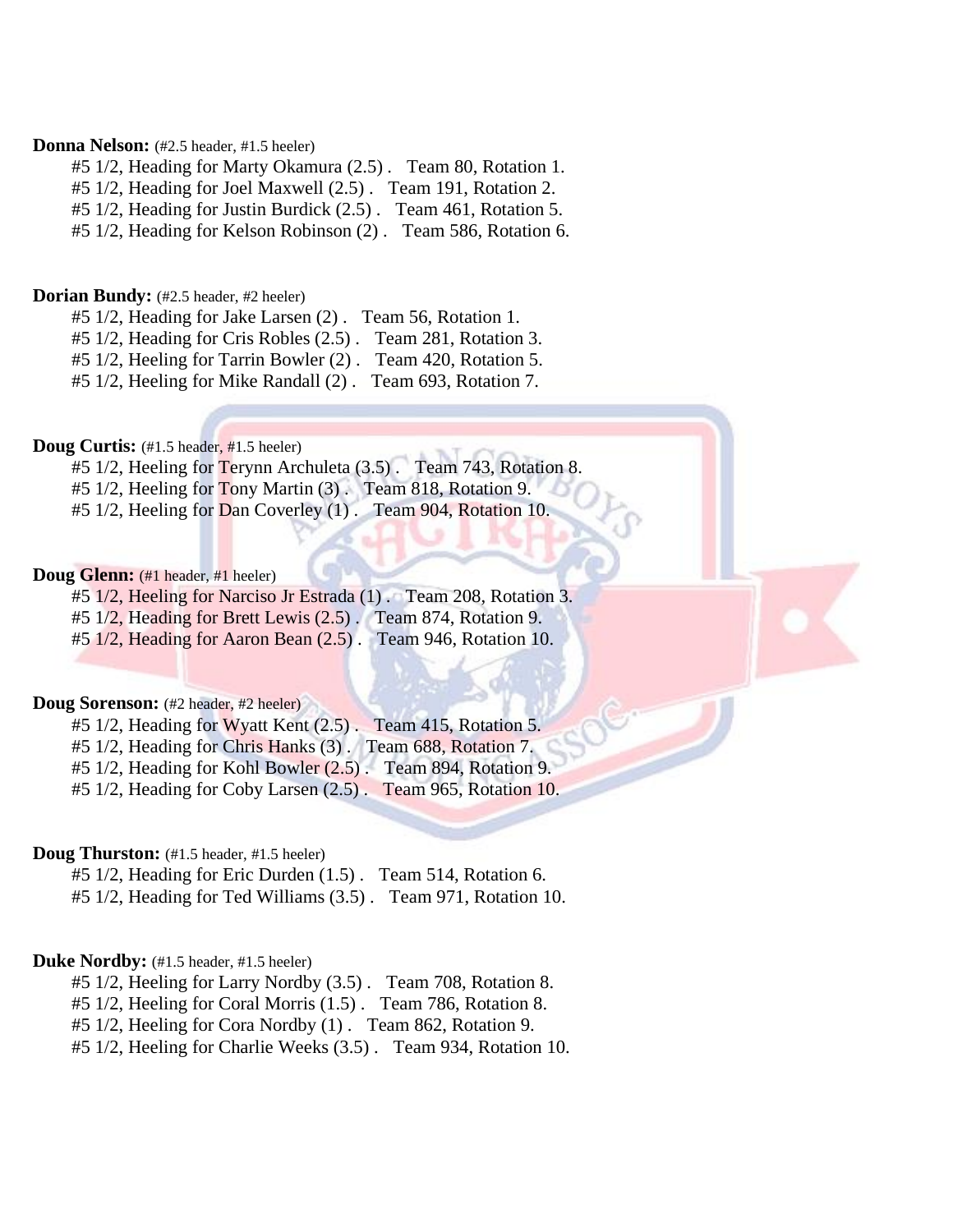#### **Dustin Gaither:** (#1 header, #1 heeler)

- #5 1/2, Heading for Tony Gaither (2.5) . Team 202, Rotation 3.
- #5 1/2, Heading for Lyle Harvey (3.5) . Team 410, Rotation 5.
- #5 1/2, Heading for Justin Lopez (1) . Team 588, Rotation 6.
- #5 1/2, Heading for Tim Gaither (3.5) . Team 806, Rotation 9.

#### **Dusty Edgmon:** (#2 header, #2 heeler)

- #5 1/2, Heading for Misty Perry (2.5) . Team 393, Rotation 4.
- #5 1/2, Heading for Bruce Corkill (3.5) . Team 725, Rotation 8.
- #5 1/2, Heading for Lance Johnson (2.5) . Team 804, Rotation 9.
- #5 1/2, Heading for Chance Kretschmer (3) . Team 932, Rotation 10.

#### **Ed Archuleta:** (#3 header, #2.5 heeler)

| $#5\ 1/2$ , Heeling for Ken DeWitt $(2.5)$ . Team 701, Rotation 8. |
|--------------------------------------------------------------------|
| #5 1/2, Heeling for Mike Dulgar (2). Team 777, Rotation 8.         |
| $#5$ 1/2, Heeling for David Howard (2). Team 854, Rotation 9.      |

#### **Ed Jr. Sellers:** (#1 header, #1 heeler)

| $#5$ 1/2, Heeling for Grant Denny $(2)$ .                     | Team 399, Rotation 4. |
|---------------------------------------------------------------|-----------------------|
| #5 1/2, Heading for Traves Sellers (1). Team 513, Rotation 6. |                       |

#### **Eli Green:** (#3.5 header, #2.5 heeler)

- #5 1/2, Heeling for Jamie Fontes (2) . Team 107, Rotation 2.
- $#5\ 1/2$ , Heeling for Max Loya (3). Team 238, Rotation 3.
- #5 1/2, Heeling for Rylee George (3) . Team 445, Rotation 5.
- #5 1/2, Heading for Colby Scott Smith (2). Team 926, Rotation 10.

#### **Eli Lancaster:** (#2 header, #2 heeler)

- #5 1/2, Heeling for Clint Felton (3.5) . Team 88, Rotation 1.
- #5 1/2, Heeling for Brayden Grashuis (3) . Team 198, Rotation 2.
- #5 1/2, Heeling for Luke Lancaster (3.5) . Team 724, Rotation 8.
- #5 1/2, Heeling for Curtis English (3.5) . Team 952, Rotation 10.

#### **Elsie Jonas:** (#1.5 header, #1.5 heeler)

- #5 1/2, Heading for Parker Deal (1) . Team 168, Rotation 2.
- #5 1/2, Heading for Lucas Teskey (1.5) . Team 824, Rotation 9.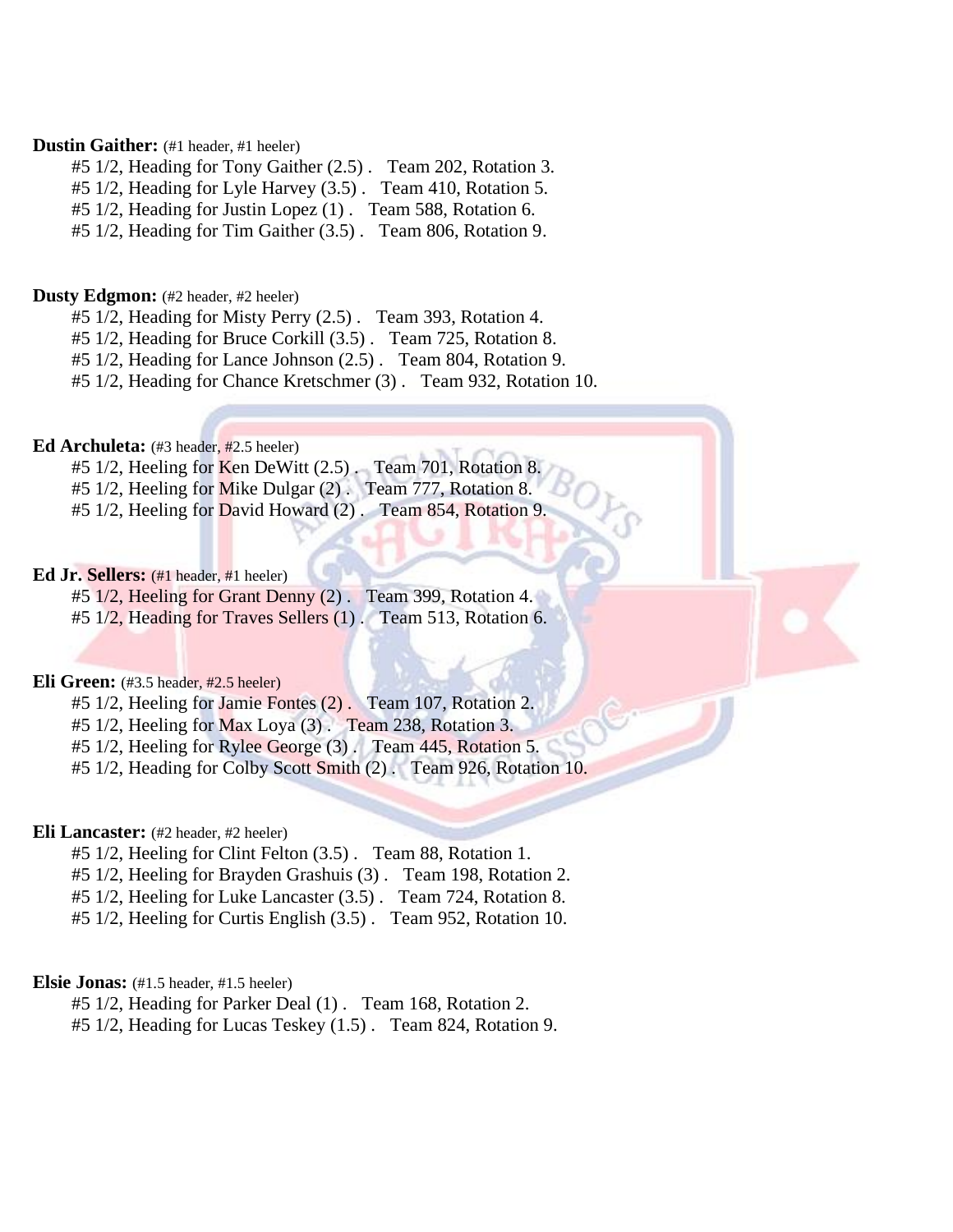#### **Enrique Rodriquez:** (#1 header, #1 heeler)

#5 1/2, Heading for Ryan White (4.5) . Team 66, Rotation 1.

#5 1/2, Heading for Noe Casian (3) . Team 176, Rotation 2.

#### **Eric Durden:** (#1.5 header, #1.5 heeler)

#5 1/2, Heeling for Cotton Tidwell (1.5) . Team 266, Rotation 3.

#5 1/2, Heeling for Trevor Ayres (3) . Team 381, Rotation 4.

#5 1/2, Heeling for Doug Thurston (1.5) . Team 514, Rotation 6.

#### **Erin Archuleta:** (#1.5 header, #1.5 heeler)

#5 1/2, Heading for Joe Gottschalk (3) . Team 70, Rotation 1.

#5 1/2, Heading for Jace Harry (1.5) . Team 355, Rotation 4.

 $#5\ 1/2$ , Heading for Kasy Baker  $(1.5)$ . Team 466, Rotation 5.

#### **Ernie Cardoza:** (#3 header, #2.5 heeler)

#5 1/2, Heading for Jeannie Cardoza (1.5) . Team 700, Rotation 7.

#5 1/2, Heading for Danny Cardoza (2.5) . Team 776, Rotation 8.

#5 1/2, Heading for Karen Dias (2) . Team 853, Rotation 9.

#5 1/2, Heading for Richard Brechbuehl (2) . Team 925, Rotation 10.

#### **Ethan Awa:** (#3 header, #5 heeler)

#5 1/2, Heading for Kelly Medeiros (2.5) . Team 182, Rotation 2.

#5 1/2, Heading for Casera Silva (1) . Team 605, Rotation 7.

#### Ethan Garcia: (#3.5 header, #4 heeler)

#5 1/2, Heeling for Chris Galassini (1) . Team 615, Rotation 7.

#5 1/2, Heeling for Lenai Branco (1). Team 714, Rotation 8.

#5 1/2, Heeling for Brandt Hiles (1) . Team 826, Rotation 9.

#### **Evan Myers:** (#1 header, #1 heeler)

#5 1/2, Heeling for Frank Baggiolini (1.5) . Team 239, Rotation 3. #5 1/2, Heeling for Tyler Mitchell (2.5) . Team 418, Rotation 5.

#### **Frank Baggiolini:** (#1.5 header, #1.5 heeler)

#5 1/2, Heading for Ron Iriart (1.5) . Team 128, Rotation 2.

#5 1/2, Heading for Evan Myers (1) . Team 239, Rotation 3.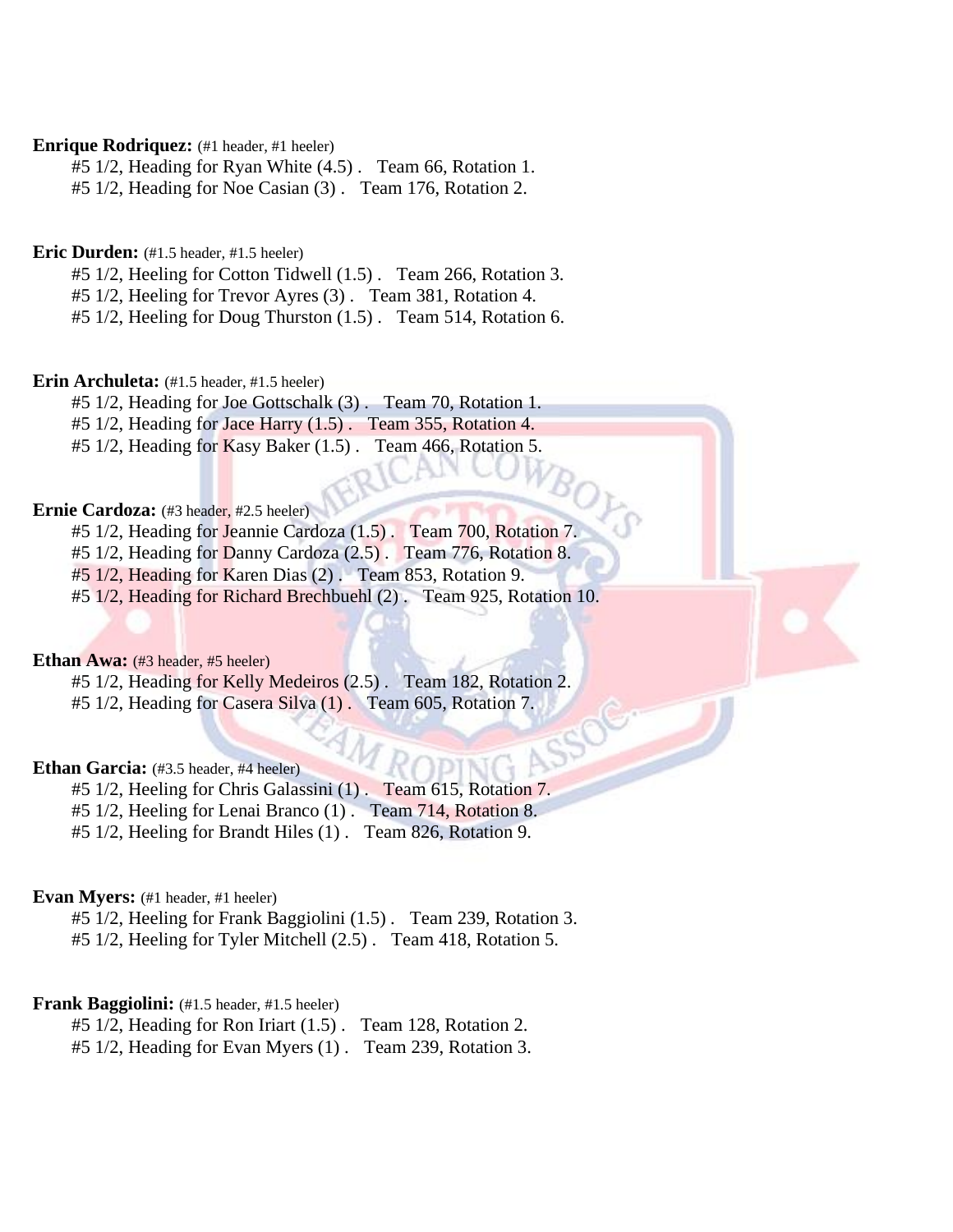#### **Frank VanArtsdalen:** (#3 header, #3.5 heeler)

- #5 1/2, Heeling for Anthony Leard (1.5) . Team 380, Rotation 4.
- #5 1/2, Heeling for Marv Barton (2) . Team 492, Rotation 5.

#5 1/2, Heeling for Todd Kell (2) . Team 618, Rotation 7.

#5 1/2, Heeling for Leslie Davenport (2) . Team 717, Rotation 8.

#### Garett Crocker: (#2.5 header, #2.5 heeler)

#5 1/2, Heading for Shane Barnes (3) . Team 47, Rotation 1.

#5 1/2, Heading for TBA TBA (1) . Team 81, Rotation 1.

#5 1/2, Heading for Cash Filipponi (1.5) . Team 320, Rotation 4.

#### Garrett Gallagher: (#2.5 header, #2 heeler)

- #5 1/2, Heading for Jimmy Gallagher (3) . Team 429, Rotation 5.
- #5 1/2, Heeling for Sammy Saunders (3.5). Team 540, Rotation 6.
- #5 1/2, Heading for Preston Young (3). Team 736, Rotation 8.

#### Garrett Larsen: (#2.5 header, #2.5 heeler)

#5 1/2, Heeling for Jake Randall (2.5). Team 512, Rotation 6.

- #5 1/2, Heading for Coby Larsen (2.5) . Team 697, Rotation 7.
- #5 1/2, Heeling for Kohl Bowler (2.5) . Team 773, Rotation 8.

#5 1/2, Heading for Jake Larsen (2) . Team 849, Rotation 9.

#### Garrett Riding: (#3.5 header, #3.5 heeler)

#5 1/2, Heeling for Andy Andrews (2) . Team 174, Rotation 2. #5 1/2, Heeling for Chelsy Goldtooth (2) . Team 292, Rotation 3. #5 1/2, Heeling for Tarrin Bowler (2) . Team 573, Rotation 6.

#5 1/2, Heeling for Mike Randall (2) . Team 924, Rotation 10.

#### Garry Rogers: (#1.5 header, #1.5 heeler)

#5 1/2, Heeling for Randy Rogers (3.5) . Team 396, Rotation 4.

#### Gary Barney: (#2.5 header, #2.5 heeler)

#5 1/2, Heading for Matthew Silva (1) . Team 175, Rotation 2.

#5 1/2, Heading for Jered Rhoden (1.5) . Team 476, Rotation 5.

#5 1/2, Heading for Jake Larsen (2) . Team 585, Rotation 6.

#5 1/2, Heading for Robert Silva (2.5) . Team 948, Rotation 10.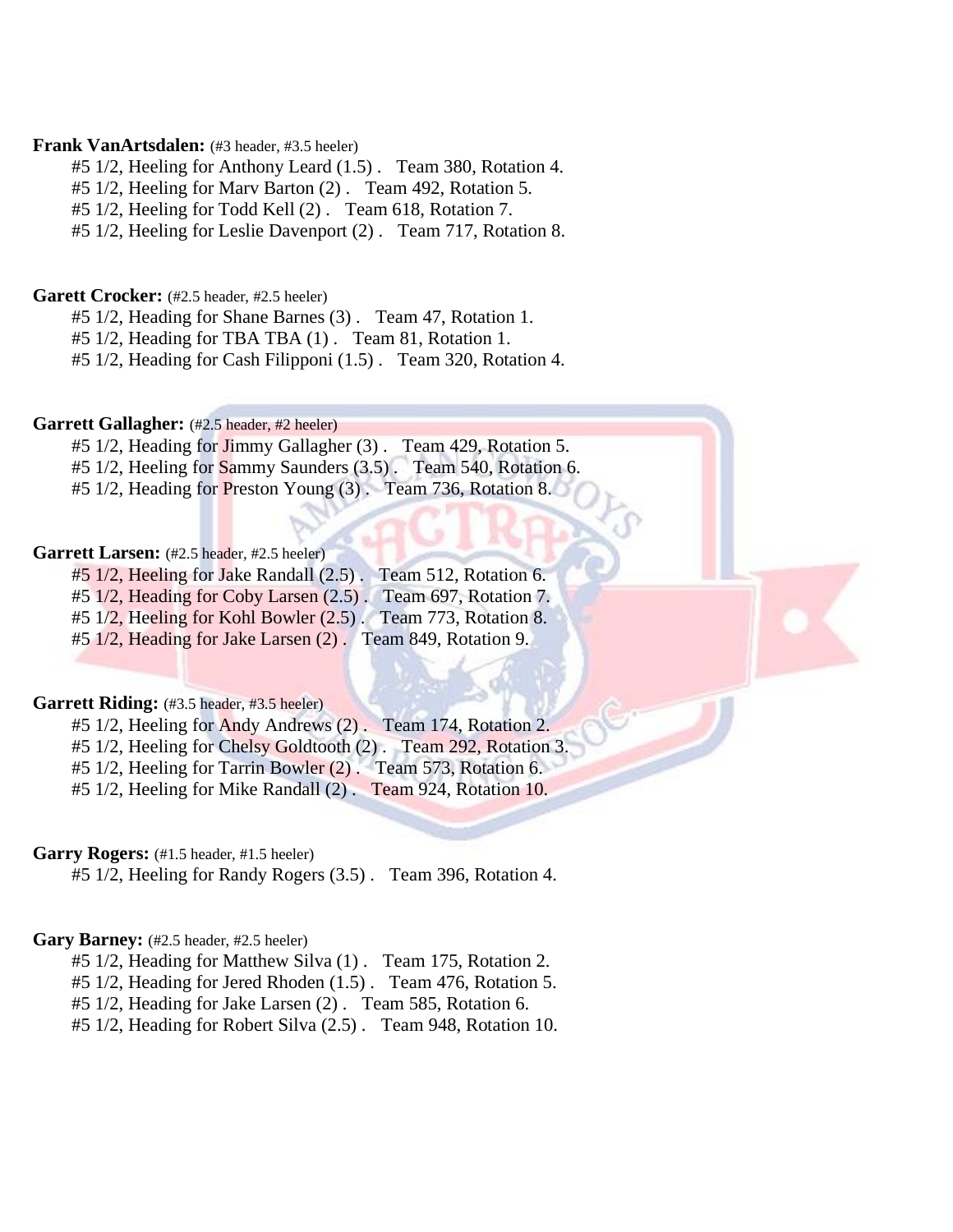#### Gary G Santos: (#2 header, #2 heeler)

#5 1/2, Heeling for Daniel Alviso (1.5) . Team 4, Rotation 1.

#5 1/2, Heeling for Kash Chico (1.5) . Team 267, Rotation 3.

#5 1/2, Heeling for Christian Drumheller (2.5) . Team 392, Rotation 4.

#### Gavin Cardoza: (#3.5 header, #4.5 heeler)

#5 1/2, Heeling for Sadie Mullins (1) . Team 90, Rotation 1.

#5 1/2, Heeling for Sarah Simons (1) . Team 200, Rotation 2.

#5 1/2, Heeling for Lacey Bullivant (1) . Team 323, Rotation 4.

#5 1/2, Heeling for Lilly Thompson (1) . Team 561, Rotation 6.

#### Gavin Wheatley: (#2 header, #2 heeler)

#5 1/2, Heeling for Jason Snow (2.5) . Team 257, Rotation 3.

- #5 1/2, Heeling for Blair Wheatley (3.5). Team 369, Rotation 4.
- #5 1/2, Heeling for Rich Bakke (3). Team 525, Rotation 6.
- #5 1/2, Heeling for JT Bradley (3.5). Team 782, Rotation 8.

#### Geoff Bitle: (#1 header, #1 heeler)

#5 1/2, Heading for Levi Andrews (1) . Team 382, Rotation 4.

#5 1/2, Heading for Casey Ladner (4.5). Team 613, Rotation 7.

#5 1/2, Heading for Cliff Wilbanks (2) . Team 882, Rotation 9.

#5 1/2, Heading for Justin Martins (4.5) . Team 959, Rotation 10.

#### **George Porter:** (#2 header, #2 heeler)

#5 1/2, Heeling for Tyson Porter (3) . Team 37, Rotation 1.

#5 1/2, Heeling for Delton Cullins (2.5) . Team 289, Rotation 3.

#5 1/2, Heeling for Mike Sweeney (2.5) . Team 407, Rotation 5.

#5 1/2, Heeling for Tres Porter (2.5) . Team 589, Rotation 6.

#### **George Schmidt:** (#4 header, #4 heeler)

#5 1/2, Heeling for Blaize Hoffman (1) . Team 5, Rotation 1.

#5 1/2, Heeling for Talyn Sandifer (1) . Team 735, Rotation 8.

#### Grant Denny: (#2 header, #2 heeler)

#5 1/2, Heading for Ed Jr. Sellers (1) . Team 399, Rotation 4.

#5 1/2, Heading for Mikeal Lee (1.5) . Team 558, Rotation 6.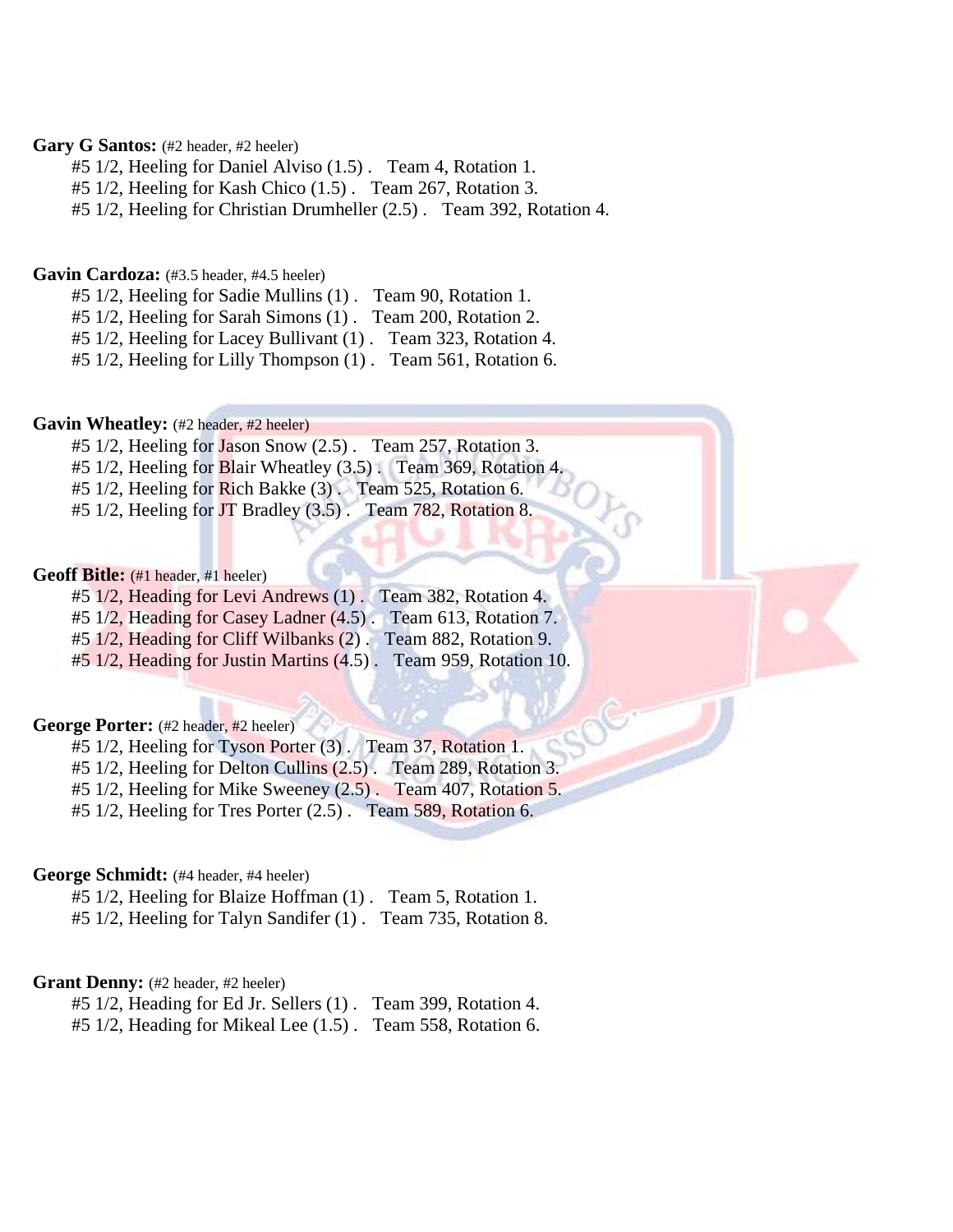#### **Griff Ahlstrom:** (#3 header, #4 heeler)

- #5 1/2, Heeling for Shane Pyne (1.5) . Team 23, Rotation 1.
- #5 1/2, Heeling for Travis Pyne (1.5) . Team 277, Rotation 3.
- #5 1/2, Heeling for Sadie Fitzgerald (1.5) . Team 499, Rotation 5.

#5 1/2, Heeling for Hayley Tebbs (1.5) . Team 630, Rotation 7.

#### **Hailey Hicks:** (#1.5 header, #1.5 heeler)

- #5 1/2, Heeling for TBA TBA (1) . Team 356, Rotation 4.
- #5 1/2, Heeling for Clayton Hansen (1.5) . Team 628, Rotation 7.

#### **Hailey Okamura:** (#2 header, #1.5 heeler)

- #5 1/2, Heading for Boden Truman (3) . Team 101, Rotation 2.
- #5 1/2, Heading for Denton Williams (3) . Team 205, Rotation 3.
- #5 1/2, Heading for Marty Okamura (2.5). Team 685, Rotation 7.

#### **Haley Stringfellow:** (#1.5 header, #1.5 heeler)

- #5 1/2, Heading for JP Medeiros (2) . Team 433, Rotation 5.
- #5 1/2, Heading for Don Elms (3.5) . Team 545, Rotation 6.

#### Hank Curry: (#3 header, #3 heeler)

- #5 1/2, Heeling for Marty Powers (1.5) . Team 194, Rotation 2.
- #5 1/2, Heeling for Cindy Maddalena (1.5) . Team 352, Rotation 4.
- #5 1/2, Heeling for Abby Mitchell (2.5) . Team 742, Rotation 8.
- #5 1/2, Heeling for Chris McKean (1.5). Team 868, Rotation 9.

#### **Hannah Solesbee:** (#1.5 header, #1.5 heeler)

#5 1/2, Heeling for Justin Solesbee (3) . Team 402, Rotation 5.

#### Hayley Tebbs: (#1.5 header, #1.5 heeler)

- #5 1/2, Heading for TBA TBA (1) . Team 319, Rotation 4.
- #5 1/2, Heading for Perry Goldtooth (4) . Team 520, Rotation 6.
- #5 1/2, Heading for Griff Ahlstrom (4) . Team 630, Rotation 7.

#### **Herman Delgadillo:** (#2.5 header, #1.5 heeler)

- #5 1/2, Heading for Larry McGrady (1.5) . Team 150, Rotation 2.
- #5 1/2, Heading for Anthony Basso (2.5) . Team 265, Rotation 3.
- #5 1/2, Heading for Terry Holliday (2.5) . Team 388, Rotation 4.
- #5 1/2, Heading for Ryan Maxwell (1.5) . Team 503, Rotation 6.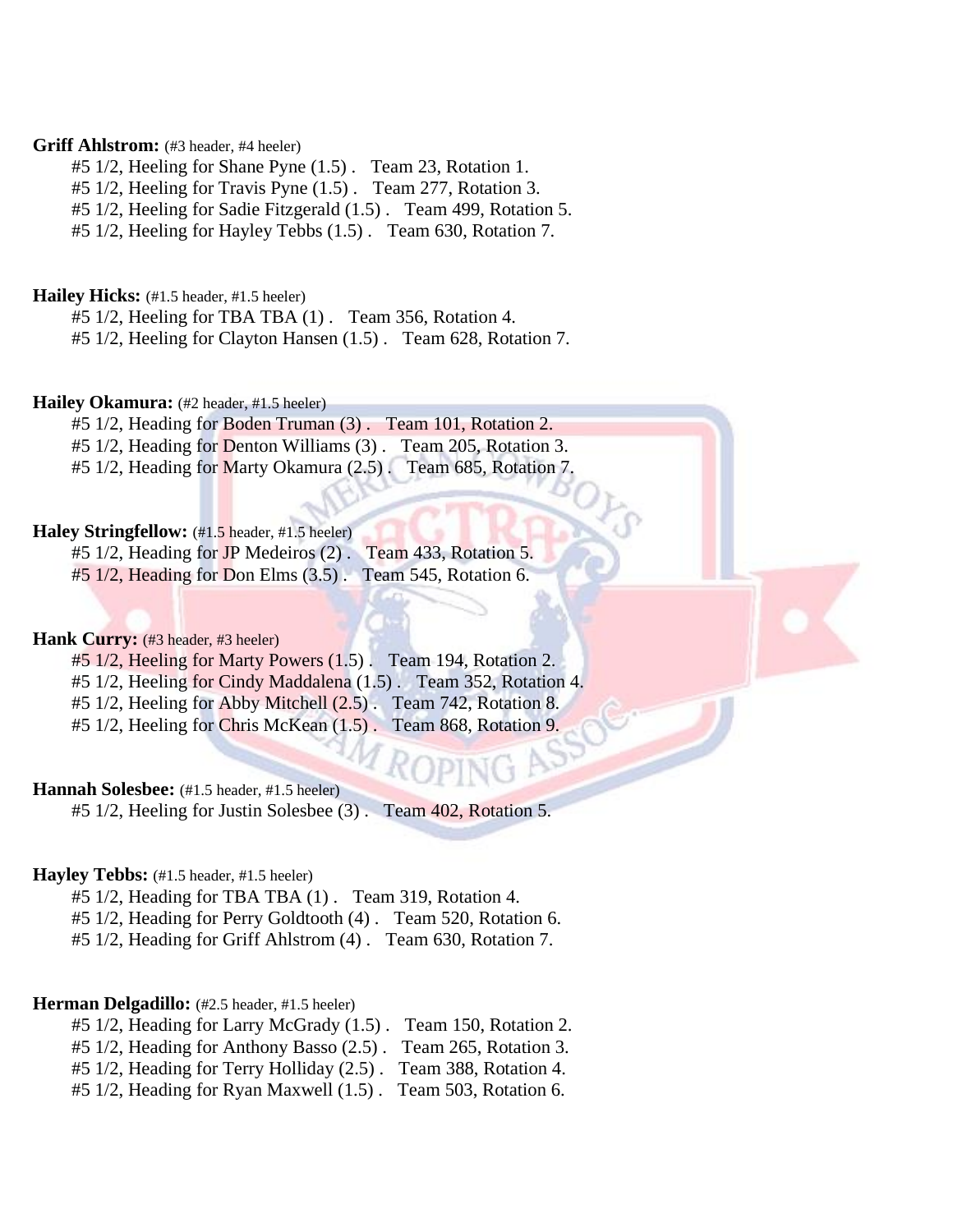#### **Herman Holland:** (#2.5 header, #2 heeler)

- #5 1/2, Heading for Kale Ornellas (3) . Team 757, Rotation 8.
- #5 1/2, Heading for Luis Rincon (2) . Team 828, Rotation 9.
- #5 1/2, Heading for Traysyn(Bulla) Waltjen (2.5) . Team 852, Rotation 9.
- #5 1/2, Heading for Peter Rincon (3) . Team 973, Rotation 10.

#### **Hope Kell:** (#1 header, #1 heeler)

- #5 1/2, Heading for Chase Helton (4.5) . Team 91, Rotation 1.
- #5 1/2, Heading for Jeremy Simonich (4) . Team 201, Rotation 3.
- #5 1/2, Heading for Noah Williams (4.5) . Team 565, Rotation 6.

#### **Howard Hutchings:** (#3.5 header, #3 heeler)

- #5 1/2, Heading for Kysen Stephensen (2). Team 180, Rotation 2.
- #5 1/2, Heeling for Sadie Fitzgerald (1.5). Team 386, Rotation 4.
- #5 1/2, Heeling for TBA TBA (1) . Team 549, Rotation 6.
- #5 1/2, Heeling for Jhet Hanks (2) . Team 597, Rotation 6.

#### Howard Scates: (#1.5 header, #1.5 heeler)

- #5 1/2, Heading for Kasey Kilcup (3.5). Team 193, Rotation 2.
- #5 1/2, Heading for Nathan Robbins (2.5) . Team 316, Rotation 4.
- #5 1/2, Heading for Dick Whiteside (2). Team 617, Rotation 7.
- #5 1/2, Heading for Danny Ridley (1) . Team 790, Rotation 8.

#### **Hunter Lowry:** (#3.5 header, #3.5 heeler)

- #5 1/2, Heeling for Justin Burgess (1.5) . Team 692, Rotation 7.
- #5 1/2, Heeling for Alex Evans (2) . Team 767, Rotation 8.
- #5 1/2, Heeling for Wendy Sparrowk (1.5) . Team 844, Rotation 9.
- #5 1/2, Heeling for Shelby Stone (1.5) . Team 917, Rotation 10.

#### **Jace Grenke:** (#2 header, #2 heeler)

- #5 1/2, Heading for Clint Miller (3.5) . Team 31, Rotation 1.
- #5 1/2, Heading for Thomas Steele (2.5) . Team 377, Rotation 4.
- #5 1/2, Heading for Birch Eiguren (3.5) . Team 490, Rotation 5.
- #5 1/2, Heading for Nick Eiguren (3) . Team 808, Rotation 9.

#### **Jace Hanks:** (#3.5 header, #2.5 heeler)

- #5 1/2, Heeling for McKay Taylor (3) . Team 177, Rotation 2.
- #5 1/2, Heading for Trey Roundy (2) . Team 519, Rotation 6.
- #5 1/2, Heeling for Chris Hanks (3) . Team 755, Rotation 8.
- #5 1/2, Heeling for Matt Liston (3) . Team 869, Rotation 9.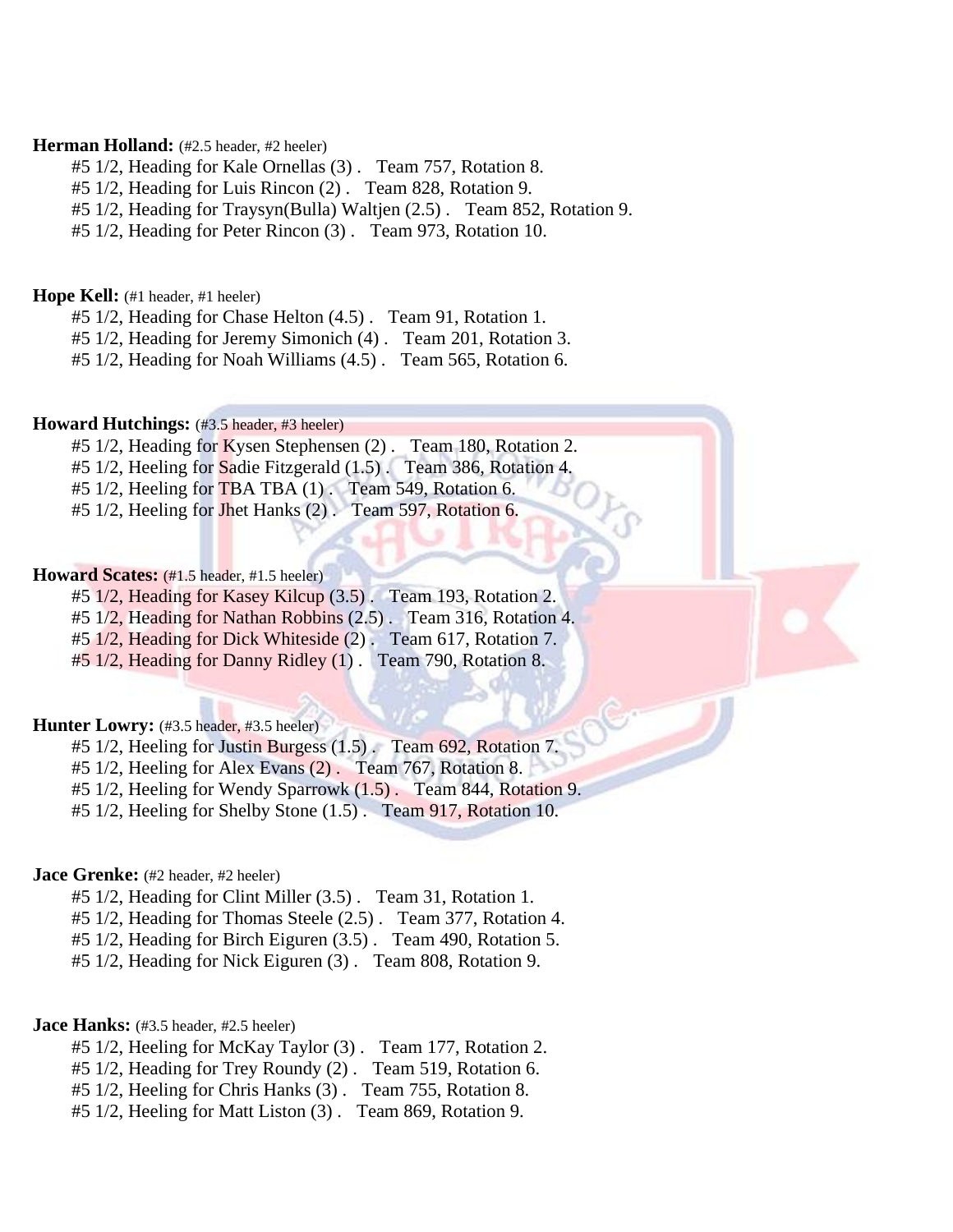#### **Jace Harry:** (#1.5 header, #1.5 heeler)

#5 1/2, Heeling for Kade McKnight (1.5) . Team 12, Rotation 1.

#5 1/2, Heeling for Erin Archuleta (1.5) . Team 355, Rotation 4.

#5 1/2, Heeling for Lilia Keakealani (1.5) . Team 560, Rotation 6.

#### **Jace Jepson:** (#2 header, #2 heeler)

#5 1/2, Heeling for Tyler Mitchell (2.5) . Team 123, Rotation 2.

#5 1/2, Heading for Bobby Butler (2.5) . Team 339, Rotation 4.

#5 1/2, Heading for Wyatt Peek (2.5) . Team 920, Rotation 10.

#### **Jacek Frost:** (#2 header, #2 heeler)

#5 1/2, Heeling for Bronc Rowland (3) . Team 49, Rotation 1.

#5 1/2, Heeling for Max Loya (3) . Team 365, Rotation 4.

 $#5\ 1/2$ , Heeling for Logan Darst  $(2.5)$ . Team 583, Rotation 6.

#5 1/2, Heeling for Jasper Frost (2). Team 891, Rotation 9.

#### **Jack Bassett:** (#2 header, #2 heeler)

#5 1/2, Heading for Don Elms (3.5) . Team 35, Rotation 1.

#5 1/2, Heading for Chelsey Bushnell (3) . Team 188, Rotation 2.

#### **Jack Lewis:** (#1.5 header, #1.5 heeler)

#5 1/2, Heading for Dan Dowdy (2.5) . Team 207, Rotation 3.

#5 1/2, Heading for Larry E. Cross (1.5) . Team 324, Rotation 4.

#5 1/2, Heading for Tom Moxley  $(1.5)$ . Team 719, Rotation 8.

#### **Jack M Rasmason:** (#2 header, #1.5 heeler)

#5 1/2, Heading for Mark Medin (2) . Team 361, Rotation 4.

#5 1/2, Heading for Larry Williams (3) . Team 474, Rotation 5.

#5 1/2, Heading for Buck Baca (2.5) . Team 621, Rotation 7.

#### **Jake Larsen:** (#2 header, #2 heeler)

#5 1/2, Heeling for Dorian Bundy (2.5) . Team 56, Rotation 1.

#5 1/2, Heeling for Collin Bowler (1.5) . Team 469, Rotation 5.

#5 1/2, Heeling for Gary Barney (2.5) . Team 585, Rotation 6.

#5 1/2, Heeling for Garrett Larsen (2.5) . Team 849, Rotation 9.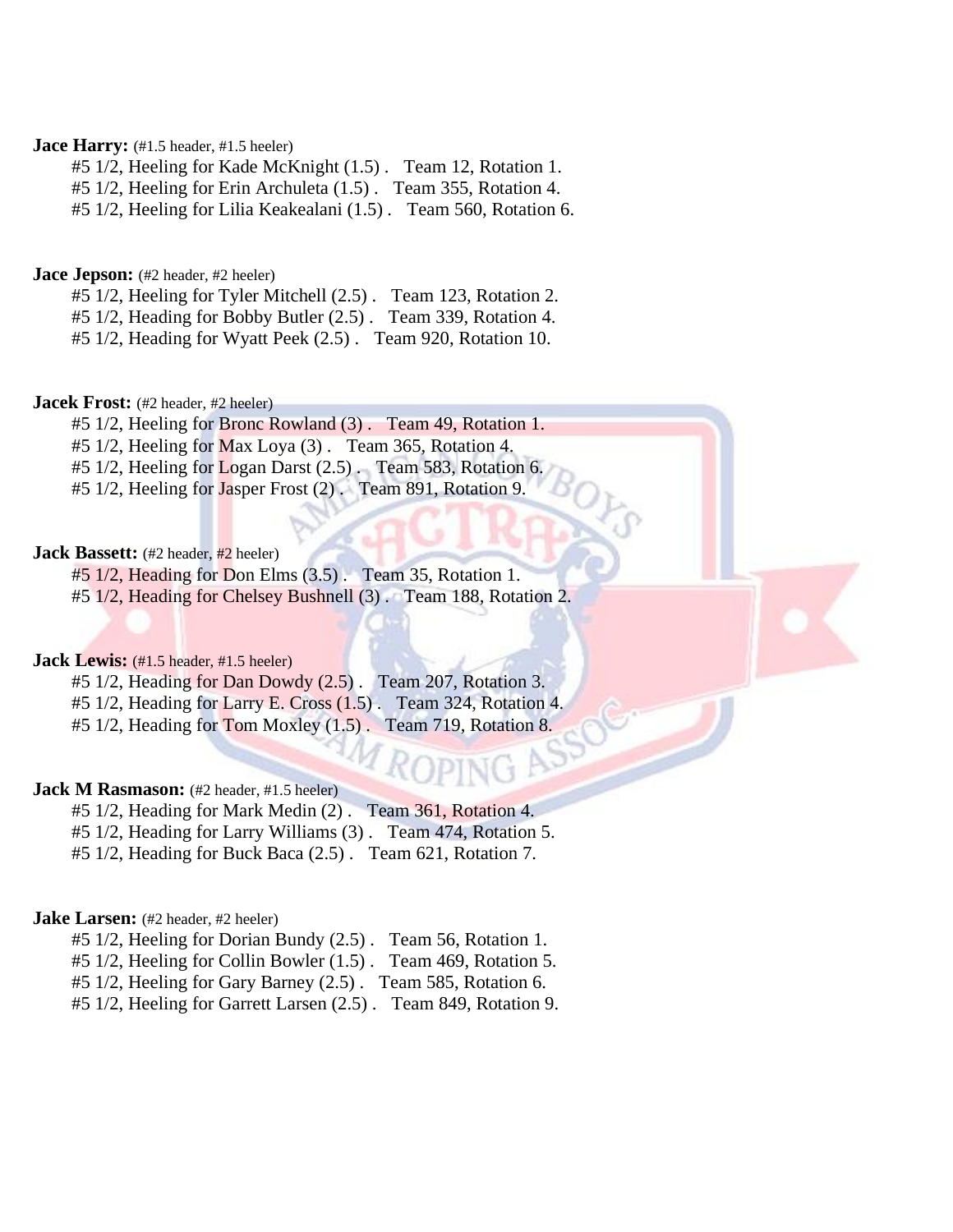#### **Jake Randall:** (#2.5 header, #2 heeler)

#5 1/2, Heading for Brock Riding (2.5) . Team 291, Rotation 3.

#5 1/2, Heading for Garrett Larsen (2.5) . Team 512, Rotation 6.

#5 1/2, Heading for Caden Drake (2.5) . Team 768, Rotation 8.

#5 1/2, Heading for Coby Larsen (2.5) . Team 848, Rotation 9.

#### **Jake Jr Young:** (#1.5 header, #1.5 heeler)

#5 1/2, Heeling for Kaula'ili Gouveia (1.5) . Team 29, Rotation 1.

#5 1/2, Heeling for Tres Porter (2.5) . Team 317, Rotation 4.

#5 1/2, Heeling for Dave Silva (2) . Team 552, Rotation 6.

#5 1/2, Heeling for Brett Lewis (2.5) . Team 715, Rotation 8.

#### **Jake Sr Young:** (#2 header, #2 heeler)

#5 1/2, Heeling for Dave Silva (2). Team 137, Rotation 2.

- #5 1/2, Heeling for Travis Bentley (2) . Team 366, Rotation 4.
- #5 1/2, Heeling for Kaula'ili Gouveia (1.5). Team 539, Rotation 6.

#### **James Fait:** (#2 header, #2 heeler)

#5  $1/2$ , Heading for Mark Lee  $(3.5)$ . Team 38, Rotation 1.

- #5 1/2, Heading for Jay Guerrero (3.5) . Team 287, Rotation 3.
- #5 1/2, Heading for Luther Darrough (2) . Team 531, Rotation 6.

#5 1/2, Heading for Sage Hiibel (3) . Team 981, Rotation 10.

#### **James H. Jr Miller:** (#1.5 header, #1.5 heeler)

#5 1/2, Heading for JT Stinson (1.5) . Team 83, Rotation 1.

#5 1/2, Heading for Ted Williams (3.5) . Team 627, Rotation 7.

#### **Jamie Fontes:** (#2 header, #2 heeler)

- #5 1/2, Heading for Eli Green (2.5) . Team 107, Rotation 2.
- #5 1/2, Heading for Noe Casian (3) . Team 329, Rotation 4.
- #5 1/2, Heading for Cliff Garrison (3) . Team 450, Rotation 5.

#5 1/2, Heading for Will Jones (2) . Team 600, Rotation 6.

#### **Jared Myers:** (#1 header, #1 heeler)

#5 1/2, Heeling for Patrick Benedict (2) . Team 10, Rotation 1.

- #5 1/2, Heeling for Jason Krogue (1.5) . Team 308, Rotation 4.
- #5 1/2, Heeling for Dave Silva (2) . Team 440, Rotation 5.
- #5 1/2, Heeling for John(JT) Myers (2.5) . Team 550, Rotation 6.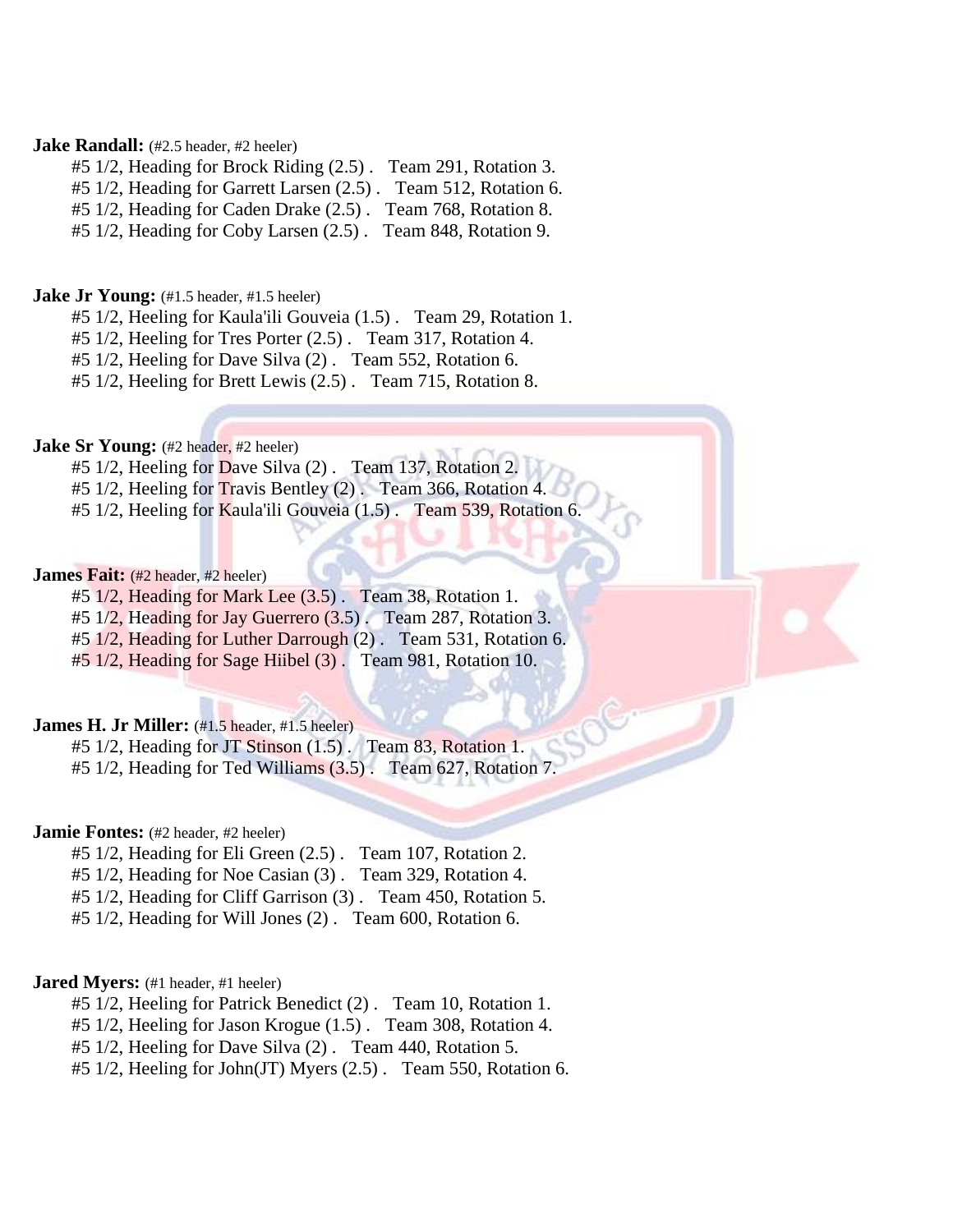#### **Jarrett Peek:** (#3 header, #3 heeler)

- #5 1/2, Heeling for Kameron VanWinkle (2.5) . Team 653, Rotation 7.
- #5 1/2, Heeling for Wyatt Peek (2.5) . Team 775, Rotation 8.
- #5 1/2, Heeling for TBA TBA (1) . Team 801, Rotation 9.
- #5 1/2, Heeling for TBA TBA (1) . Team 858, Rotation 9.

#### **Jason Jones:** (#3.5 header, #3.5 heeler)

- #5 1/2, Heading for Chase Stouard (1.5) . Team 68, Rotation 1.
- #5 1/2, Heading for Chad Sestanovich (1.5) . Team 250, Rotation 3.
- #5 1/2, Heading for Walker Jones (1.5) . Team 921, Rotation 10.

#### **Jason Krogue:** (#1.5 header, #1.5 heeler)

- #5 1/2, Heading for Jared Myers (1) . Team 308, Rotation 4.
- #5 1/2, Heading for Jeremy Simonich (4). Team 962, Rotation 10.

#### **Jason Snow:** (#2.5 header, #2.5 heeler)

- #5 1/2, Heeling for Lee Moyle (2) . Team 14, Rotation 1.
- #5 1/2, Heading for Gavin Wheatley (2) . Team 257, Rotation 3.
- #5 1/2, Heeling for Todd Kell (2) . Team 395, Rotation 4.
- #5 1/2, Heading for Rory Pierce (2.5) . Team 623, Rotation 7.

#### **Jason Veenker:** (#3 header, #3 heeler)

- #5 1/2, Heeling for Kattie Wemple (2) . Team 59, Rotation 1.
- #5 1/2, Heeling for Karly Klaholz (2) . Team 372, Rotation 4.
- #5 1/2, Heeling for Rick Jonas (2) . Team 485, Rotation 5.
- #5 1/2, Heeling for Jeanne Gieck (2). Team 593, Rotation 6.

#### **Jasper Frost:** (#2 header, #2 heeler)

- #5 1/2, Heading for Wyatt Bullivant (2) . Team 85, Rotation 1.
- #5 1/2, Heading for Dean Sherbo (3) . Team 306, Rotation 4.
- #5 1/2, Heading for Jacek Frost (2) . Team 891, Rotation 9.

#### **Jay Blake:** (#2.5 header, #2.5 heeler)

#5 1/2, Heeling for Marty Powers (1.5) . Team 82, Rotation 1.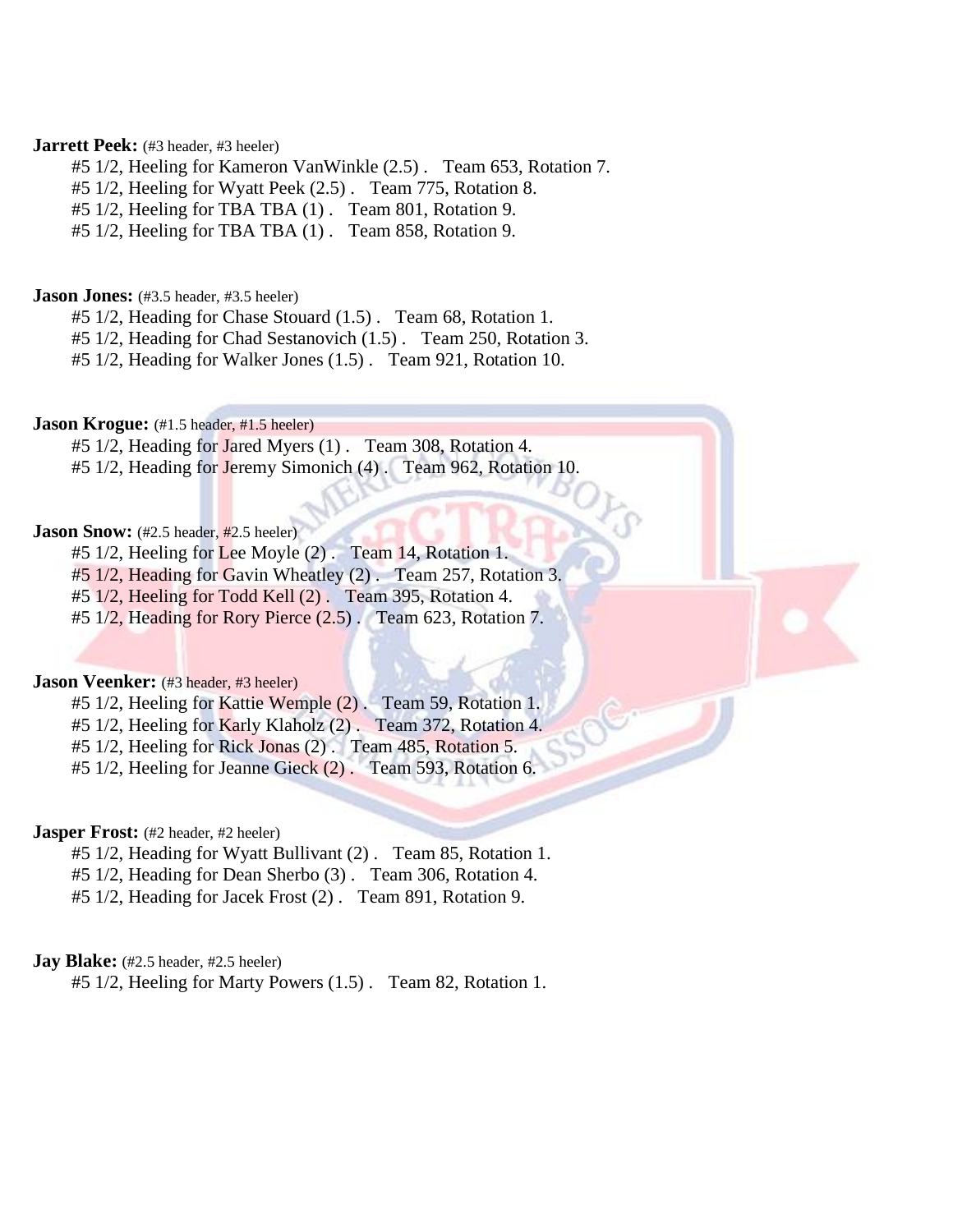#### **Jay Guerrero:** (#3.5 header, #3.5 heeler)

- #5 1/2, Heading for Bryson Masini (2) . Team 50, Rotation 1.
- #5 1/2, Heeling for Brad Parrish (1.5) . Team 160, Rotation 2.
- #5 1/2, Heeling for James Fait (2) . Team 287, Rotation 3.
- #5 1/2, Heeling for Chad Nickeson (2) . Team 599, Rotation 6.

#### **Jay G. Hart:** (#2 header, #1.5 heeler)

- #5 1/2, Heading for Joe Nevis (3) . Team 54, Rotation 1.
- #5 1/2, Heading for Jay T Jr Hart (1.5) . Team 164, Rotation 2.
- #5 1/2, Heading for Rigo Estrella (3.5) . Team 358, Rotation 4.

**Jay T Jr Hart:** (#1.5 header, #1.5 heeler) #5 1/2, Heeling for Jay G. Hart (2) . Team 164, Rotation 2.

**Jaycee Ford:** (#1 header, #1 heeler)

#5 1/2, Heading for Triston Benedict (1) . Team 44, Rotation 1.

**Jaycee Jacobson:** (#2 header, #2 heeler) #5 1/2, Heading for Brent Marrell (2) . Team 928, Rotation 10.

#### **Jayci Ladner:** (#1 header, #1 heeler)

#5 1/2, Heading for Ryan Gallagher (4.5) . Team 346, Rotation 4. #5 1/2, Heading for Casey Ladner (4.5). Team 502, Rotation 6.

#### **JD Machado:** (#3 header, #2.5 heeler)

#5 1/2, Heading for Tanner Kerr (2) . Team 16, Rotation 1. #5 1/2, Heading for Jon Swaner (2.5) . Team 113, Rotation 2. #5 1/2, Heading for Allen Hoy (1.5) . Team 226, Rotation 3. #5 1/2, Heading for Kasy Baker (1.5) . Team 353, Rotation 4.

#### **Jeanne Gieck:** (#2 header, #2 heeler)

#5 1/2, Heading for Misty Perry (2.5) . Team 127, Rotation 2. #5 1/2, Heading for Jeff Gieck (3.5) . Team 233, Rotation 3. #5 1/2, Heading for Cole Hook (3.5) . Team 405, Rotation 5. #5 1/2, Heading for Jason Veenker (3) . Team 593, Rotation 6.

# **Jeannie Cardoza:** (#1.5 header, #1.5 heeler)

#5 1/2, Heeling for Ernie Cardoza (3) . Team 700, Rotation 7.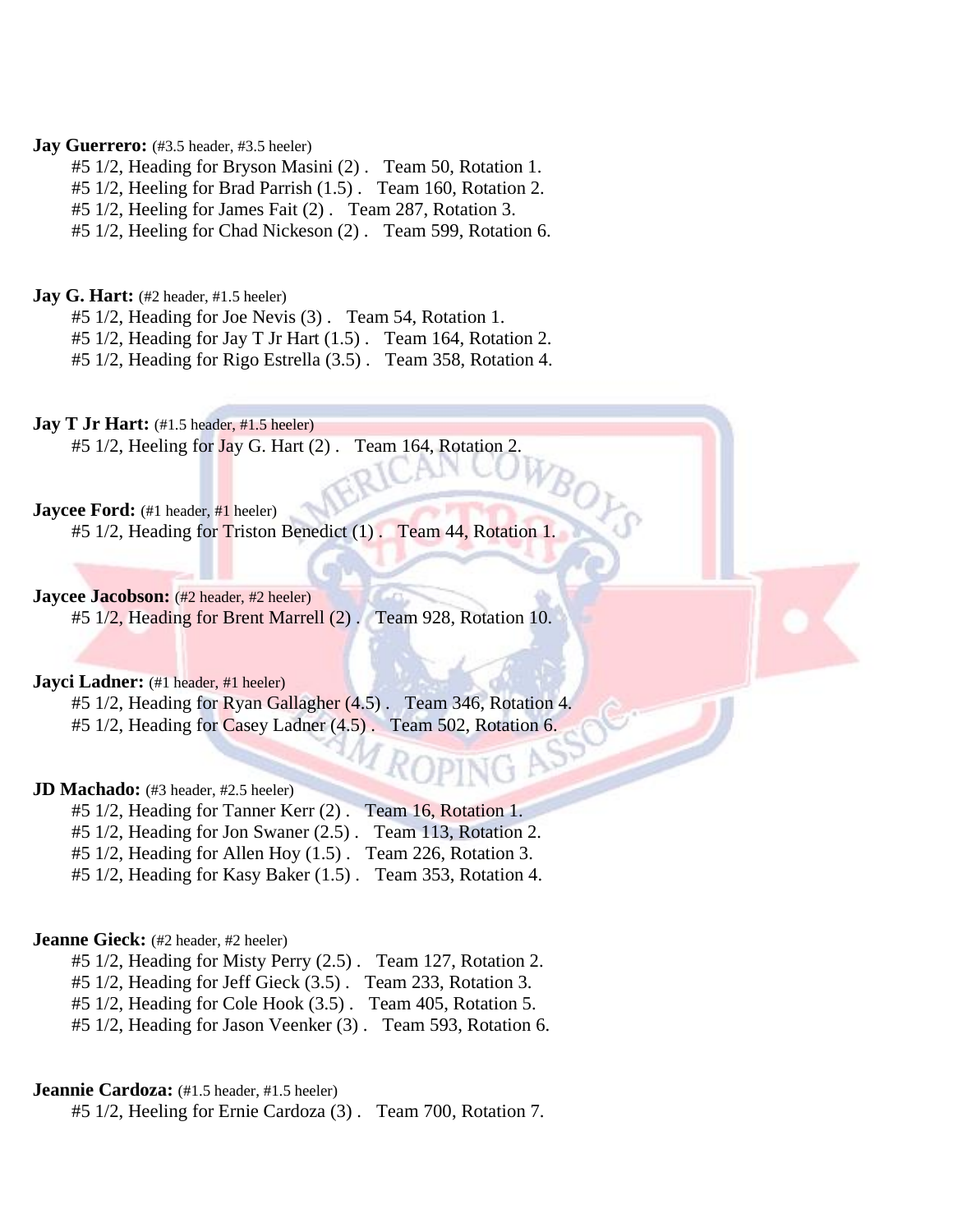## **Jeff Cabral:** (#2.5 header, #2.5 heeler)

#5 1/2, Heeling for Cheyenne Rey (3) . Team 108, Rotation 2.

#5 1/2, Heeling for Lilly Thompson (1) . Team 309, Rotation 4.

#5 1/2, Heading for Kolton Matthews (2) . Team 614, Rotation 7.

#### **Jeff Gieck:** (#3 header, #3.5 heeler)

#5 1/2, Heeling for Degan Patton (2) . Team 120, Rotation 2.

#5 1/2, Heeling for Jeanne Gieck (2) . Team 233, Rotation 3.

#5 1/2, Heeling for Lee Richmond (2) . Team 447, Rotation 5.

#5 1/2, Heeling for Sophia Fowler (2) . Team 557, Rotation 6.

#### **Jeff Sparrowk:** (#4 header, #4 heeler)

#5 1/2, Heeling for Riley Currin (1.5) . Team 676, Rotation 7. #5 1/2, Heeling for Shelby Stone (1.5). Team 753, Rotation 8. #5 1/2, Heeling for Justin Burgess (1.5) . Team 851, Rotation 9.

#5 1/2, Heeling for Wendy Sparrowk (1.5). Team 919, Rotation 10.

# **Jeff Staples:** (#2 header, #2 heeler)

#5 1/2, Heeling for John H Morris (2.5) . Team 812, Rotation 9. #5 1/2, Heeling for Coral Morris (1.5) . Team 890, Rotation 9.

#### **Jenna Nonella:** (#1.5 header, #1.5 heeler)

#5 1/2, Heading for Mark Nonella (3) . Team 1, Rotation 1. #5 1/2, Heading for Roy Owens (3.5) . Team 297, Rotation 3. #5 1/2, Heading for Jeremy Garner (3) . Team 571, Rotation 6.

#### **Jennifer Hucke:** (#1.5 header, #1.5 heeler)

#5 1/2, Heading for Tom Howell (4) . Team 77, Rotation 1.

#5 1/2, Heading for Kenny Rhodes (2.5) . Team 300, Rotation 3.

#5 1/2, Heading for Luther Darrough (2) . Team 416, Rotation 5.

#5 1/2, Heading for Mark Lee (3.5) . Team 530, Rotation 6.

#### **Jered Rhoden:** (#1.5 header, #1.5 heeler)

#5 1/2, Heeling for Travis Bentley (2) . Team 237, Rotation 3.

#5 1/2, Heeling for Matthew Silva (1) . Team 364, Rotation 4.

#5 1/2, Heeling for Gary Barney (2.5) . Team 476, Rotation 5.

#5 1/2, Heeling for Natalie Silva (1) . Team 950, Rotation 10.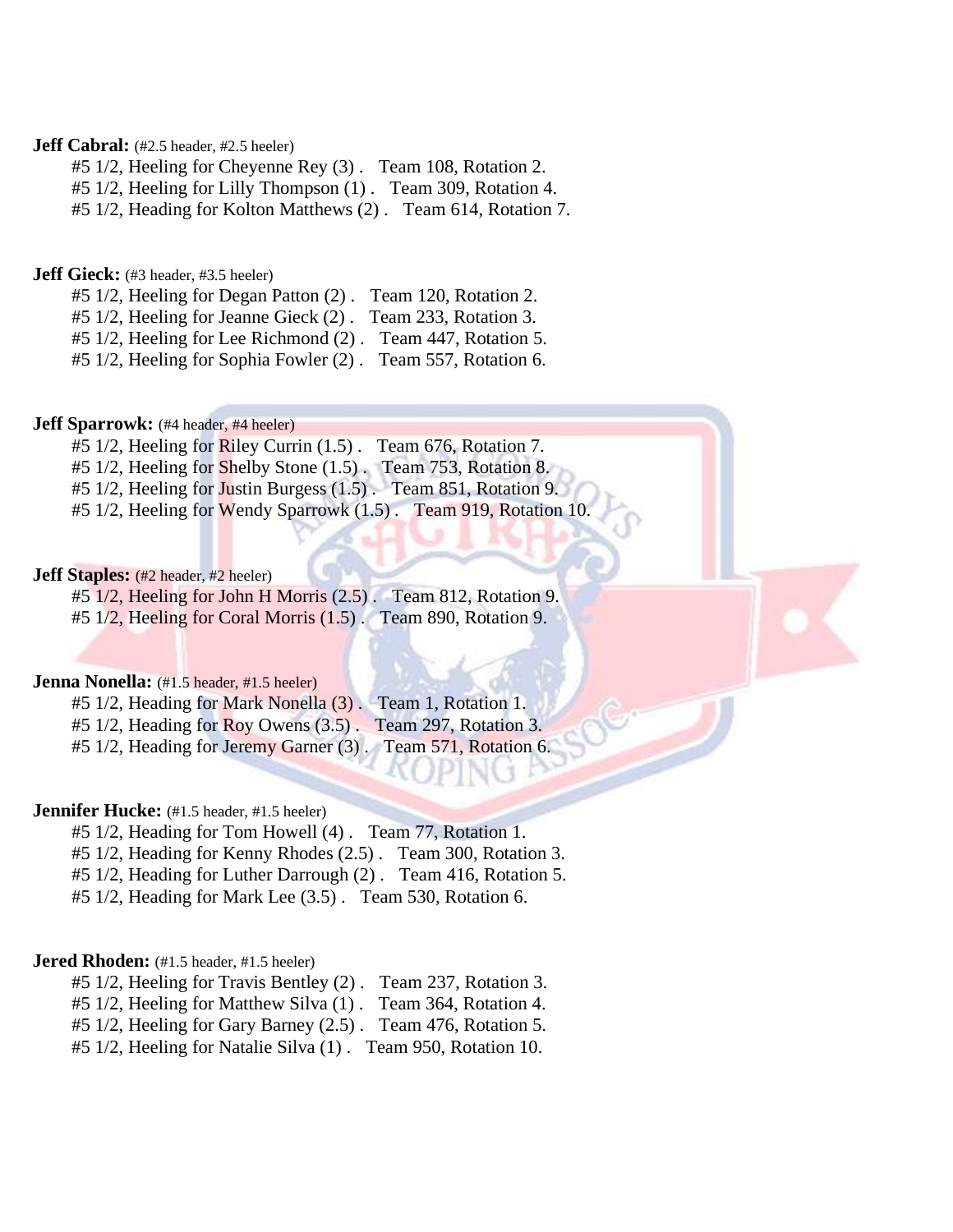## **Jeremiah Bean:** (#1 header, #1 heeler)

#5 1/2, Heading for Justin Wight (2) . Team 130, Rotation 2.

#5 1/2, Heeling for Brylei Pearson (1) . Team 527, Rotation 6.

**Jeremy Block:** (#2 header, #2 heeler)

#5 1/2, Heeling for Keston Scott (3) . Team 8, Rotation 1.

#5 1/2, Heeling for Jon Swaner (2.5) . Team 224, Rotation 3.

**Jeremy Garner:** (#3 header, #3 heeler)

#5 1/2, Heeling for Kim Say (1.5) . Team 294, Rotation 3.

#5 1/2, Heeling for Kenny Say (2) . Team 413, Rotation 5.

#5 1/2, Heeling for Jenna Nonella (1.5) . Team 571, Rotation 6.

# **Jeremy Simonich:** (#4 header, #4 heeler)

- #5 1/2, Heeling for Hope Kell (1) . Team 201, Rotation 3.
- #5 1/2, Heeling for Lillian Guerrero (1) . Team 350, Rotation 4.
- #5 1/2, Heeling for Kenneth Faborito, Jr  $(1.5)$ . Team 608, Rotation 7.

#5 1/2, Heeling for Jason Krogue (1.5) . Team 962, Rotation 10.

## **Jeremy Taylor:** (#2 header, #2 heeler)

- #5 1/2, Heading for Riley Oberg (3.5) . Team 359, Rotation 4.
- #5 1/2, Heeling for Rod Taylor (1) . Team 471, Rotation 5.
- $#5\ 1/2$ , Heeling for Travis Pyne  $(1.5)$ . Team 580, Rotation 6.
- #5 1/2, Heeling for Kaycie Ahlstrom (2) . Team 944, Rotation 10.

#### **Jerold Camarillo:** (#4 header, #4 heeler)

#5 1/2, Heeling for Cassie Camarillo (1.5) . Team 582, Rotation 6.

## **Jerritt Wagner:** (#3.5 header, #3.5 heeler)

#5 1/2, Heeling for Marv Barton (2) . Team 223, Rotation 3.

#5 1/2, Heeling for Adrienne Wagner (1.5) . Team 348, Rotation 4.

#5 1/2, Heeling for Kamish Wagner (2) . Team 459, Rotation 5.

#5 1/2, Heeling for Kaylei Davis (1) . Team 569, Rotation 6.

# **Jerry Ricci:** (#1.5 header, #1.5 heeler)

#5 1/2, Heeling for Randy Rogers (3.5) . Team 748, Rotation 8.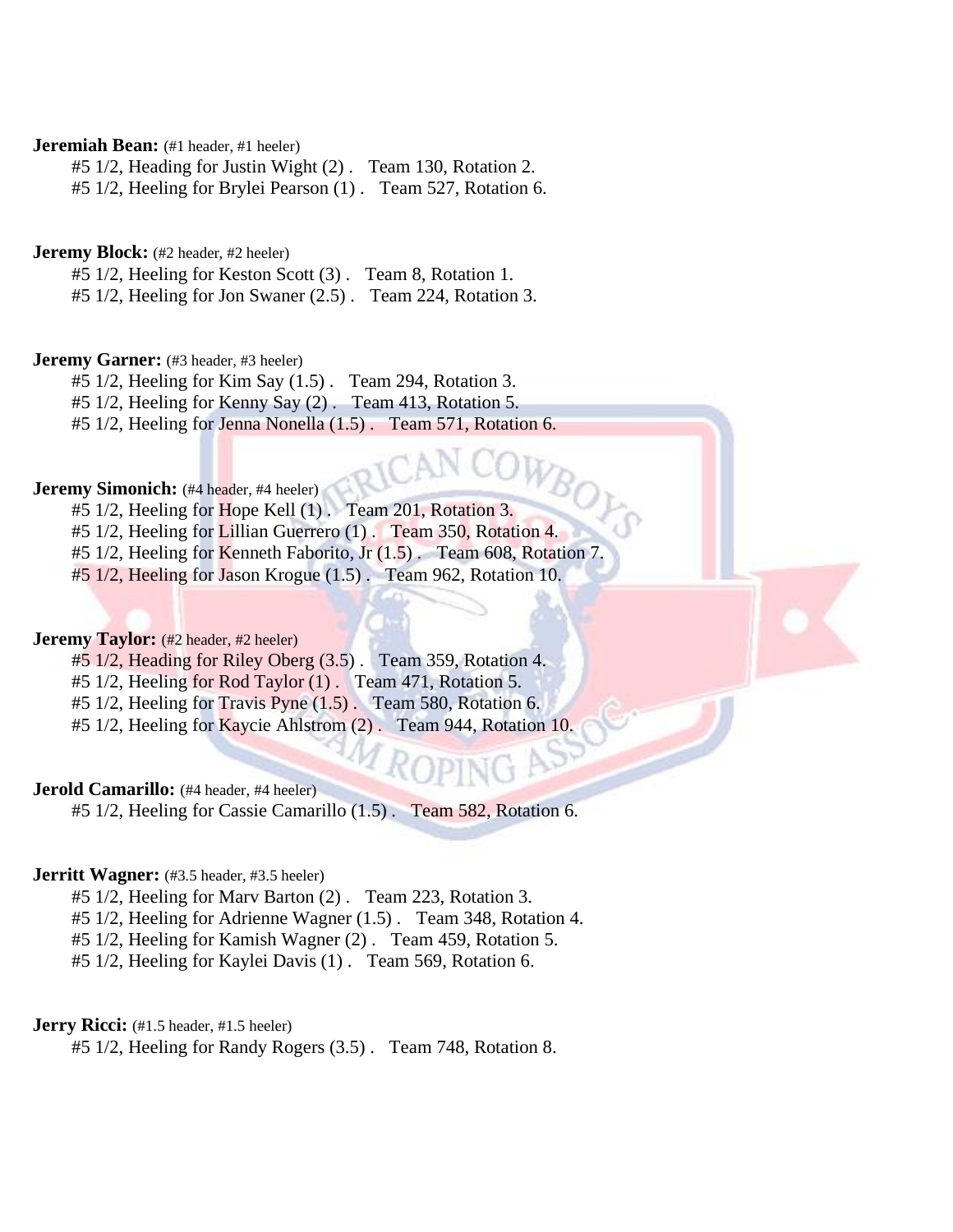# **Jessica Lancaster:** (#2 header, #2 heeler)

#5 1/2, Heading for Luke Lancaster (3) . Team 900, Rotation 9.

## **Jhet Hanks:** (#2 header, #2 heeler)

- #5 1/2, Heading for McKay Taylor (2) . Team 67, Rotation 1.
- #5 1/2, Heading for Howard Hutchings (3) . Team 597, Rotation 6.
- #5 1/2, Heading for TBA TBA (1) . Team 646, Rotation 7.
- #5 1/2, Heading for Chris Hanks (3) . Team 831, Rotation 9.

#### **Jhett Roundy:** (#1.5 header, #1.5 heeler)

#5 1/2, Heeling for Clint Felton (3.5) . Team 199, Rotation 2.

#5 1/2, Heeling for Travis Peek (3.5) . Team 771, Rotation 8.

# **Jimmy Cupit:** (#1 header, #1 heeler)

#5 1/2, Heeling for Chris Awa (3) . Team 674, Rotation 7.

# **Jimmy Gallagher:** (#3 header, #3 heeler)

#5 1/2, Heeling for Samantha Gallagher (2) . Team 167, Rotation 2.

#5 1/2, Heeling for Garrett Gallagher (2.5) . Team 429, Rotation 5.

#5 1/2, Heeling for Kattie Wemple (2) . Team 570, Rotation 6.

#5 1/2, Heeling for Clayton Brown (2.5) . Team 787, Rotation 8.

# **Jimmy Miranda:** (#1.5 header, #1.5 heeler)

#5 1/2, Heading for Joey Sanchez (2) . Team 21, Rotation 1. #5 1/2, Heading for Dan Dowdy (2.5). Team 833, Rotation 9. #5 1/2, Heading for Luis Rincon (2) . Team 908, Rotation 10. #5 1/2, Heading for Casera Silva (1) . Team 978, Rotation 10.

#### **Joe Gottschalk:** (#3 header, #3 heeler)

#5 1/2, Heeling for Erin Archuleta (1.5) . Team 70, Rotation 1. #5 1/2, Heeling for David Howard (2) . Team 705, Rotation 8.

#5 1/2, Heeling for Wayne Lund (1.5) . Team 969, Rotation 10.

## **Joe Laxague:** (#1.5 header, #1.5 heeler)

#5 1/2, Heeling for Keston Scott (3) . Team 446, Rotation 5.

#5 1/2, Heeling for Chris McKean (1.5) . Team 555, Rotation 6.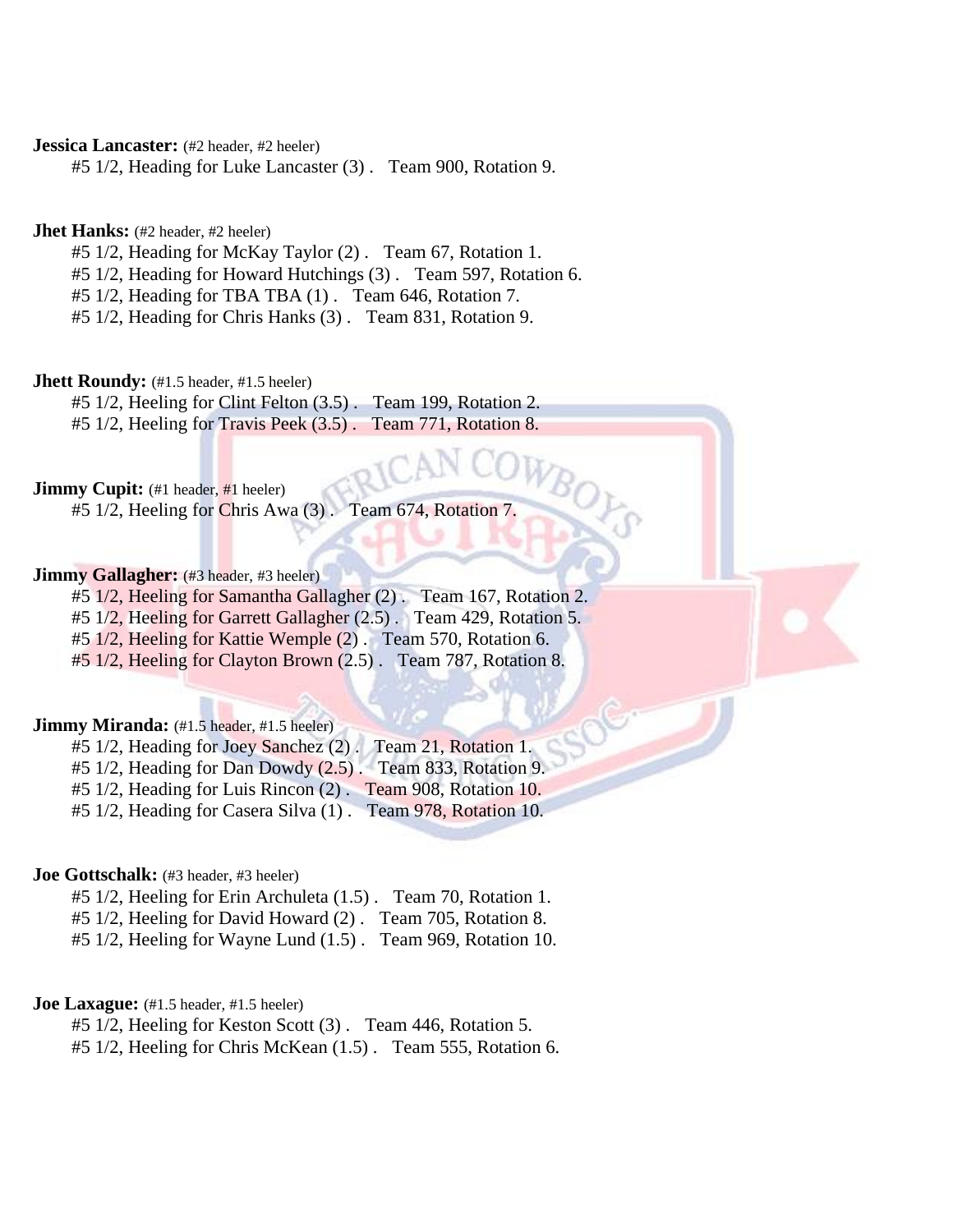## **Joe Nevis:** (#3 header, #3 heeler)

- #5 1/2, Heeling for Jay G. Hart (2) . Team 54, Rotation 1.
- #5 1/2, Heeling for Patrick Benedict (2) . Team 214, Rotation 3.
- #5 1/2, Heeling for Connor Nighman (2.5) . Team 423, Rotation 5.

#5 1/2, Heeling for Chase Nevis (2.5) . Team 532, Rotation 6.

#### **Joe Jr. Vicente:** (#2.5 header, #2 heeler)

- #5 1/2, Heeling for Chase Nevis (2.5) . Team 100, Rotation 1.
- #5 1/2, Heeling for Karen Deller (1.5) . Team 465, Rotation 5.
- #5 1/2, Heeling for Mike MacKenzie (2.5) . Team 667, Rotation 7.

#5 1/2, Heeling for Mike Bettencourt (2) . Team 807, Rotation 9.

# **Joel Maxwell:** (#3 header, #2.5 heeler)

- #5 1/2, Heeling for Donna Nelson (2.5) . Team 191, Rotation 2.
- #5 1/2, Heading for Benjiman Eells (2.5) . Team 408, Rotation 5.
- $#5\ 1/2$ , Heeling for Kyle Beaver (3). Team 564, Rotation 6.
- #5 1/2, Heeling for Debbie Maxwell (2) . Team 960, Rotation 10.

# **Joey McKnight:** (#2.5 header, #2.5 heeler)

- #5 1/2, Heading for Kenny Lee (3) . Team 92, Rotation 1.
- #5 1/2, Heading for Chance Guerrero (3) . Team 343, Rotation 4.
- #5 1/2, Heading for Kaden Florez (2) . Team 522, Rotation 6.

## **Joey Sanchez:** (#2 header, #2 heeler)

- #5 1/2, Heeling for Jimmy Miranda (1.5). Team 21, Rotation 1. #5 1/2, Heading for Colt Cowden (3.5) . Team 119, Rotation 2. #5 1/2, Heeling for Charles Jacoway (2) . Team 269, Rotation 3.
- #5 1/2, Heeling for Cuatro Sanchez (1) . Team 391, Rotation 4.

## **John Amestov:** (#2 header, #2 heeler)

- #5 1/2, Heeling for Todd York (3.5) . Team 13, Rotation 1.
- #5 1/2, Heeling for Curtis English (3.5) . Team 249, Rotation 3.

#### **John Lear:** (#1 header, #1 heeler)

#5 1/2, Heading for Don Young (2) . Team 141, Rotation 2.

## **John Prito:** (#1.5 header, #1.5 heeler)

#5 1/2, Heeling for Stoney Joseph (3.5) . Team 260, Rotation 3.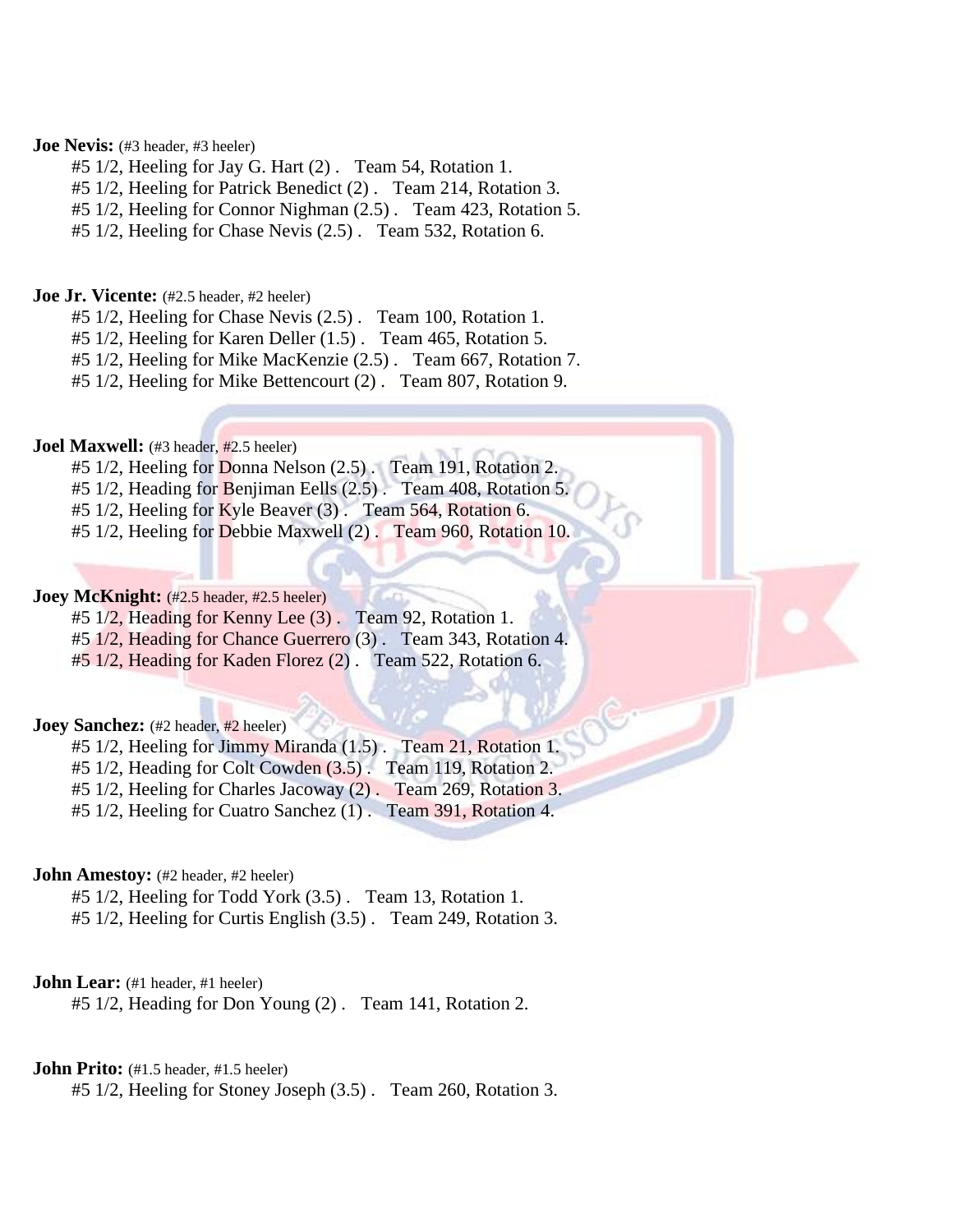## **John Qualtieri:** (#2.5 header, #2.5 heeler)

#5 1/2, Heeling for Marv Barton (2) . Team 48, Rotation 1.

#5 1/2, Heeling for David Firestone (2.5) . Team 209, Rotation 3.

#5 1/2, Heeling for Cody Mahler (1.5) . Team 334, Rotation 4.

#5 1/2, Heeling for Denton Williams (3) . Team 542, Rotation 6.

#### **John Stamper:** (#2 header, #2 heeler)

#5 1/2, Heading for Luis Ramirez (2) . Team 39, Rotation 1.

#5 1/2, Heading for Will Jones (2) . Team 240, Rotation 3.

#5 1/2, Heading for Justin Lopez (1) . Team 367, Rotation 4.

#5 1/2, Heading for Tony Gaither (2.5) . Team 482, Rotation 5.

# **John Wheatley:** (#1.5 header, #1.5 heeler)

#5 1/2, Heeling for Blair Wheatley (3.5). Team 17, Rotation 1.

#5 1/2, Heeling for Rich Bakke (3). Team 244, Rotation 3.

## **John H Morris:** (#2.5 header, #2 heeler)

#5 1/2, Heading for Steve Challender (1.5) . Team 658, Rotation 7.

#5 1/2, Heading for Bud Streeter (3) . Team 737, Rotation 8.

#5 1/2, Heading for Jeff Staples (2) . Team 812, Rotation 9.

#5 1/2, Heading for Ron Bishop (2.5) . Team 976, Rotation 10.

# **John W. Miller:** (#2 header, #2 heeler)

#5 1/2, Heeling for Keston Scott (3) . Team 102, Rotation 2.

#5 1/2, Heeling for Adena Gonzalez (1.5). Team 726, Rotation 8.

#5 1/2, Heeling for Mike Dulgar (2) . Team 857, Rotation 9.

#5 1/2, Heeling for Chris McKean (1.5) . Team 940, Rotation 10.

## **John(JT) Myers:** (#2.5 header, #2.5 heeler)

#5 1/2, Heading for Billy Porter (2) . Team 71, Rotation 1.

#5 1/2, Heading for Justin Schuette (2.5) . Team 307, Rotation 4.

#5 1/2, Heading for JT Stinson (1.5) . Team 427, Rotation 5.

#5 1/2, Heading for Jared Myers (1) . Team 550, Rotation 6.

#### **Jon Platt:** (#2 header, #2 heeler)

#5 1/2, Heading for Wyatt Delano (3.5) . Team 94, Rotation 1.

#5 1/2, Heading for Boden Truman (3) . Team 337, Rotation 4.

#5 1/2, Heeling for Truce Truman (2) . Team 766, Rotation 8.

#5 1/2, Heeling for Carli Jo Truman (1.5) . Team 842, Rotation 9.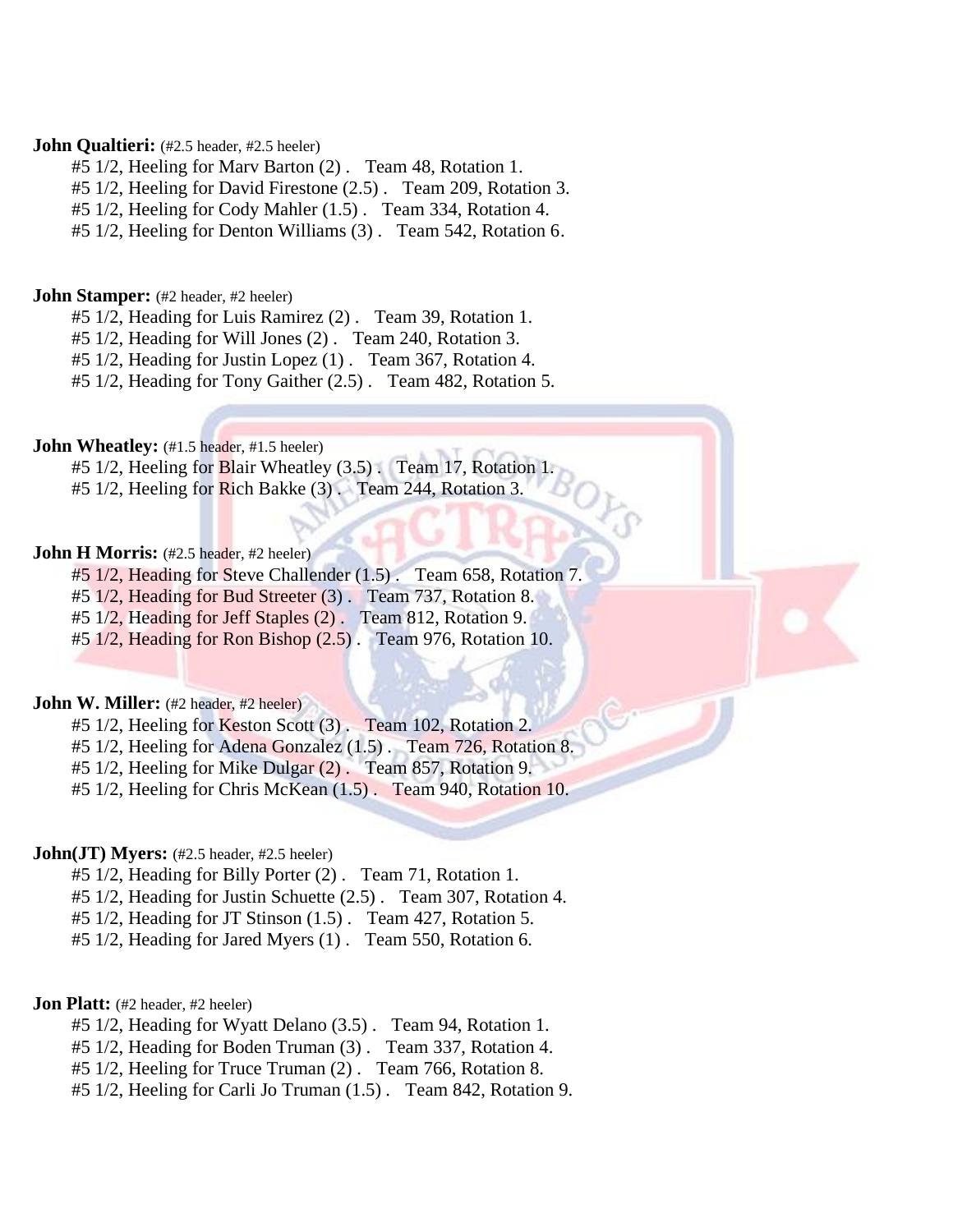## **Jon Swaner:** (#2.5 header, #2.5 heeler)

- #5 1/2, Heeling for JD Machado (3) . Team 113, Rotation 2.
- #5 1/2, Heading for Jeremy Block (2) . Team 224, Rotation 3.
- #5 1/2, Heeling for Clayton Hansen (1.5) . Team 430, Rotation 5.
- #5 1/2, Heeling for Travis Bentley (2) . Team 541, Rotation 6.

#### **Joseph McCurley:** (#4 header, #5 heeler)

- #5 1/2, Heading for Ken Paddock (1.5) . Team 42, Rotation 1.
- #5 1/2, Heading for Dakota McCurley (1) . Team 453, Rotation 5.

#### **Joseph Pedota:** (#3.5 header, #2.5 heeler)

- #5 1/2, Heading for Billy Hammett (2) . Team 212, Rotation 3.
- #5 1/2, Heading for Brandyn Hartfield (2) . Team 340, Rotation 4.
- #5 1/2, Heeling for Mike MacKenzie (2.5) . Team 821, Rotation 9.
- #5 1/2, Heading for Steve Reeves (2). Team 957, Rotation 10.

## **Joseph Semder:** (#1.5 header, #1.5 heeler)

- #5 1/2, Heading for Artemio Semder (2) . Team 187, Rotation 2.
- #5 1/2, Heading for Luis Ramirez (2) . Team 310, Rotation 4.

## **Josh Alexander:** (#4 header, #3.5 heeler)

- #5 1/2, Heading for Karsyn Patterson (1) . Team 45, Rotation 1.
- #5 1/2, Heeling for Kendall Patterson (2). Team 155, Rotation 2.
- $#5\ 1/2$ , Heeling for Beau Chaney  $(1.5)$ . Team 373, Rotation 4.
- #5 1/2, Heeling for Trevor Alexander (1). Team 576, Rotation 6.

#### **Josh Scheiber:** (#2 header, #2 heeler)

- #5 1/2, Heading for Carson Williams (3) . Team 322, Rotation 4.
- #5 1/2, Heading for Warren Enz (2.5) . Team 441, Rotation 5.
- #5 1/2, Heading for Dan Sr Williams (3) . Team 551, Rotation 6.
- #5 1/2, Heading for Brent Marrell (2) . Team 695, Rotation 7.

#### **Joshua Peeso:** (#1 header, #1 heeler)

- #5 1/2, Heading for Anthony Basso (2.5) . Team 159, Rotation 2.
- #5 1/2, Heading for Billy Hammett (2) . Team 338, Rotation 4.
- #5 1/2, Heading for Sofie Ten Broek (1.5) . Team 456, Rotation 5.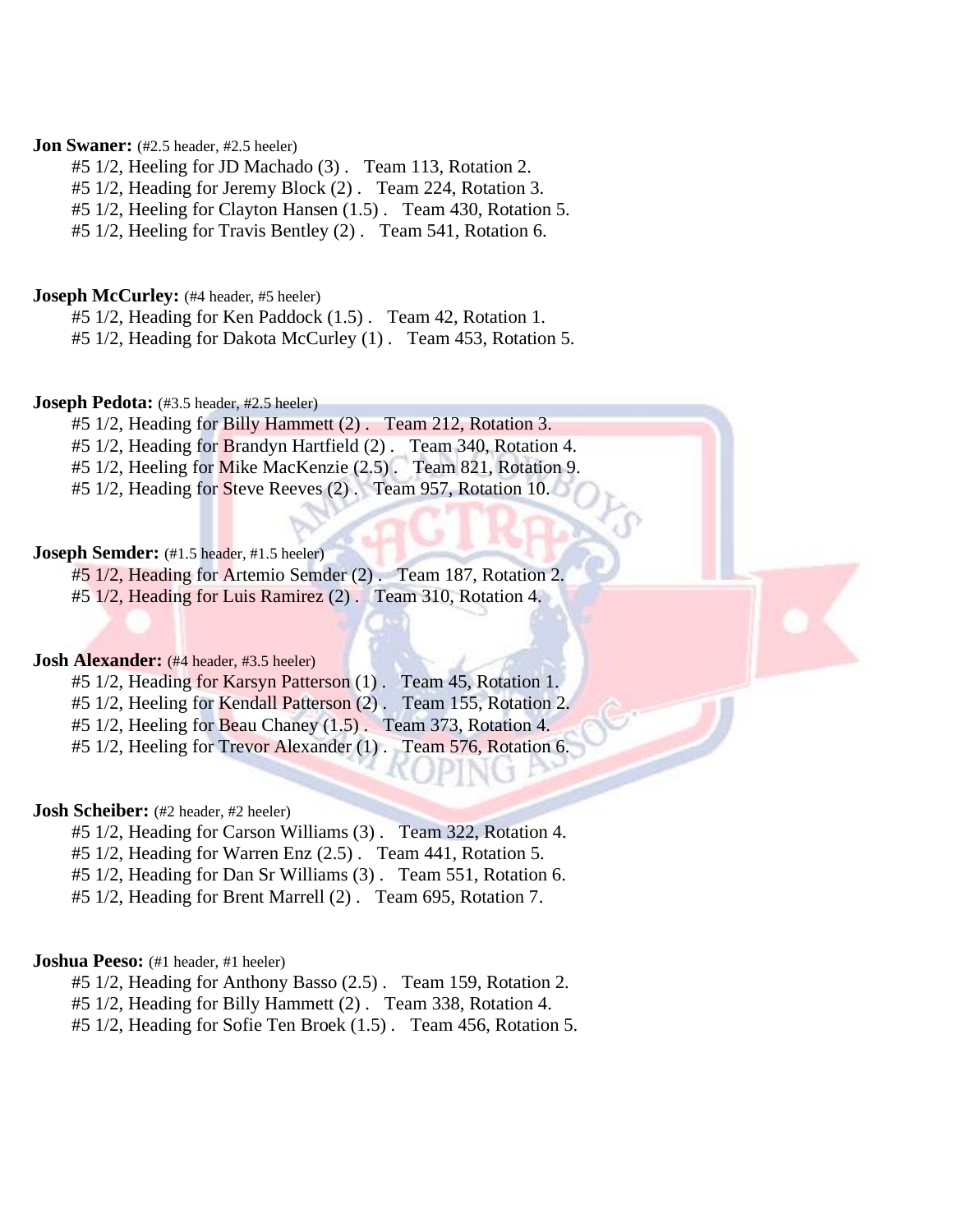# **JP Medeiros:** (#2 header, #2 heeler)

- #5 1/2, Heeling for Allan Gomes (2.5) . Team 232, Rotation 3.
- #5 1/2, Heeling for Kaylee Medeiros (1) . Team 315, Rotation 4.
- #5 1/2, Heeling for Haley Stringfellow (1.5) . Team 433, Rotation 5.

#5 1/2, Heeling for Cotton Tidwell (1.5) . Team 544, Rotation 6.

#### **JT Bradley:** (#3.5 header, #2 heeler)

- #5 1/2, Heading for Colby Scott Smith (2) . Team 639, Rotation 7.
- #5 1/2, Heading for Sophia Fowler (2) . Team 682, Rotation 7.
- #5 1/2, Heading for Gavin Wheatley (2) . Team 782, Rotation 8.
- #5 1/2, Heading for Pete Williams (2) . Team 859, Rotation 9.

# **JT Stinson:** (#1.5 header, #1.5 heeler)

- #5 1/2, Heeling for James H. Jr Miller (1.5). Team 83, Rotation 1.
- $#5$  1/2, Heading for Kyle Schorovsky (4). Team 192, Rotation 2.
- #5 1/2, Heeling for John(JT) Myers (2.5) . Team 427, Rotation 5.
- #5 1/2, Heading for Pete Harris (1) . Team 546, Rotation 6.

#### **Julie Wilkins:** (#2 header, #2 heeler)

- #5 1/2, Heeling for Denise VonTour (2.5) . Team 15, Rotation 1.
- #5 1/2, Heeling for Todd York (3.5) . Team 110, Rotation 2.
- #5 1/2, Heeling for Brad McGilchrist (2.5) . Team 506, Rotation 6.

## **Justin Burdick:** (#3 header, #2.5 heeler)

- #5 1/2, Heeling for Kyle Beaver (3) . Team 43, Rotation 1.
- #5 1/2, Heeling for Trevor Burdick (2) . Team 171, Rotation 2.
- #5 1/2, Heeling for Donna Nelson (2.5) . Team 461, Rotation 5.
- #5 1/2, Heeling for Sloan McFarlane (2) . Team 635, Rotation 7.

## **Justin Burgess:** (#1.5 header, #1.5 heeler)

- #5 1/2, Heading for Caleb Cowden (3) . Team 216, Rotation 3.
- #5 1/2, Heading for Hunter Lowry (3.5) . Team 692, Rotation 7.
- #5 1/2, Heading for Chris Burgess (3.5) . Team 769, Rotation 8.
- #5 1/2, Heading for Jeff Sparrowk (4) . Team 851, Rotation 9.

# **Justin Lopez:** (#1 header, #1 heeler)

- #5 1/2, Heeling for John Stamper (2) . Team 367, Rotation 4.
- #5 1/2, Heeling for Tres Porter (2.5) . Team 480, Rotation 5.
- #5 1/2, Heeling for Dustin Gaither (1) . Team 588, Rotation 6.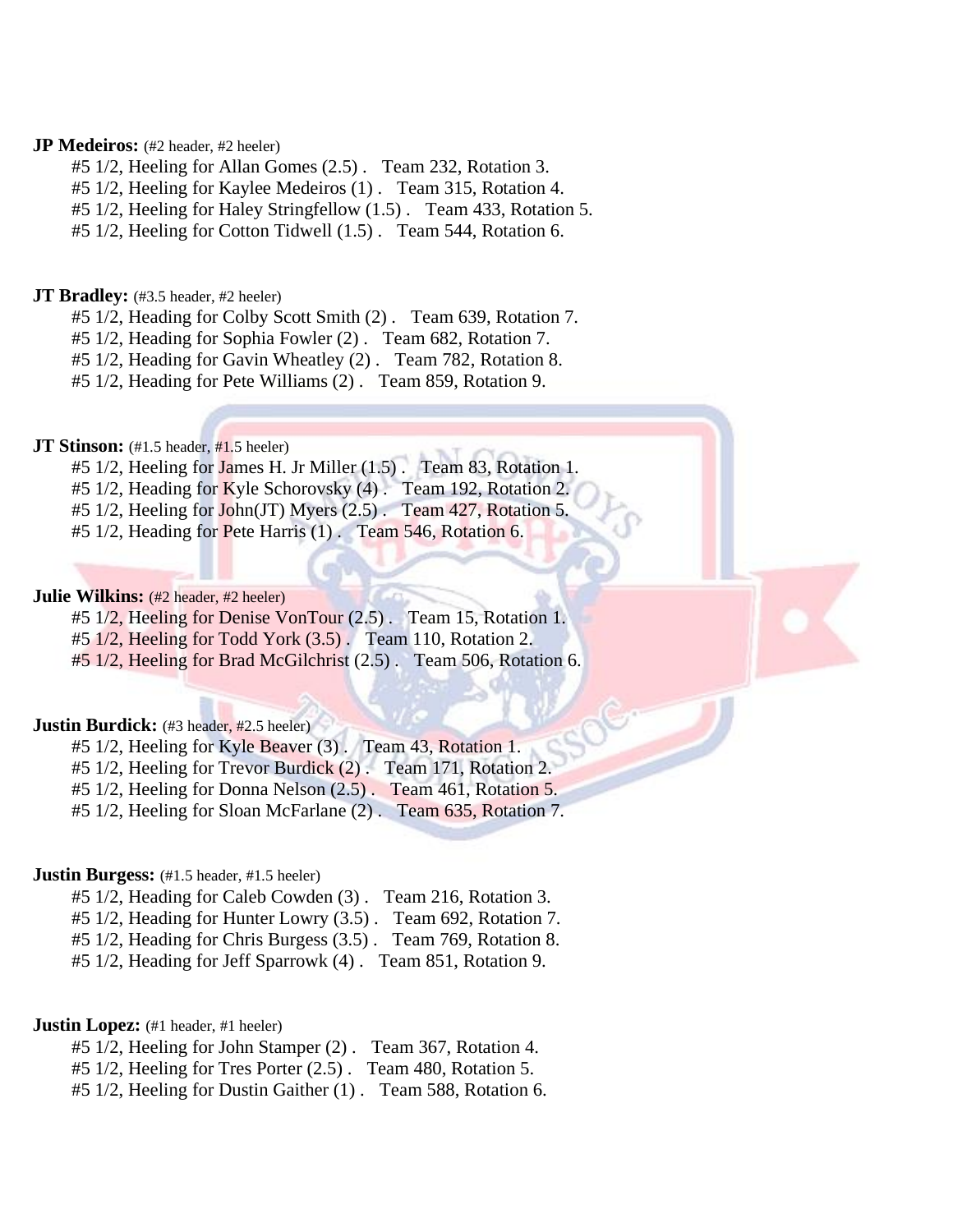## **Justin Martins:** (#4.5 header, #4.5 heeler)

#5 1/2, Heeling for Kaley Schorovsky (1) . Team 72, Rotation 1.

#5 1/2, Heeling for Riley Bitle (1) . Team 830, Rotation 9.

#5 1/2, Heeling for Geoff Bitle (1) . Team 959, Rotation 10.

#### **Justin Reno:** (#3 header, #3 heeler)

#5 1/2, Heading for Marcus Marriott (2) . Team 84, Rotation 1.

#5 1/2, Heeling for Degan Patton (2) . Team 231, Rotation 3.

#5 1/2, Heeling for Parker Deal (1) . Team 463, Rotation 5.

#5 1/2, Heeling for Brandon Ayres (2.5) . Team 572, Rotation 6.

## **Justin Schuette:** (#2.5 header, #2.5 heeler)

#5 1/2, Heading for Dean Sherbo (3) . Team 183, Rotation 2.

#5 1/2, Heeling for John(JT) Myers (2.5). Team 307, Rotation 4.

#5 1/2, Heeling for Bronc Rowland (3). Team 425, Rotation 5.

#5 1/2, Heeling for Brayden Grashuis (3) . Team 538, Rotation 6.

## **Justin Solesbee:** (#3 header, #2.5 heeler)

#5 1/2, Heading for Hannah Solesbee (1.5) . Team 402, Rotation 5.  $#5\ 1/2$ , Heading for Misty Perry  $(2.5)$ . Team 516, Rotation 6.

#5 1/2, Heeling for Tyler Moore (2) . Team 690, Rotation 7.

# **Justin Stacy:** (#3.5 header, #3 heeler)

 $#5\ 1/2$ , Heeling for Shelby Stone  $(1.5)$ . Team 679, Rotation 7. #5 1/2, Heeling for Daren Lowry (2.5) . Team 784, Rotation 8. #5 1/2, Heeling for Brad McGilchrist (2.5) . Team 837, Rotation 9.

#5 1/2, Heeling for Justin Weber (2.5) . Team 863, Rotation 9.

#### **Justin Weber:** (#2.5 header, #2.5 heeler)

#5 1/2, Heading for Colton Suther (2) . Team 591, Rotation 6.

#5 1/2, Heading for Paden Prior (2.5) . Team 729, Rotation 8.

#5 1/2, Heading for Justin Stacy (3) . Team 863, Rotation 9.

#5 1/2, Heading for Tucker Alexander (3) . Team 935, Rotation 10.

## **Justin Wight:** (#2 header, #2 heeler)

#5 1/2, Heeling for Anthony Leard (1.5) . Team 27, Rotation 1.

#5 1/2, Heeling for Jeremiah Bean (1) . Team 130, Rotation 2.

#5 1/2, Heeling for Steve Reeves (2) . Team 452, Rotation 5.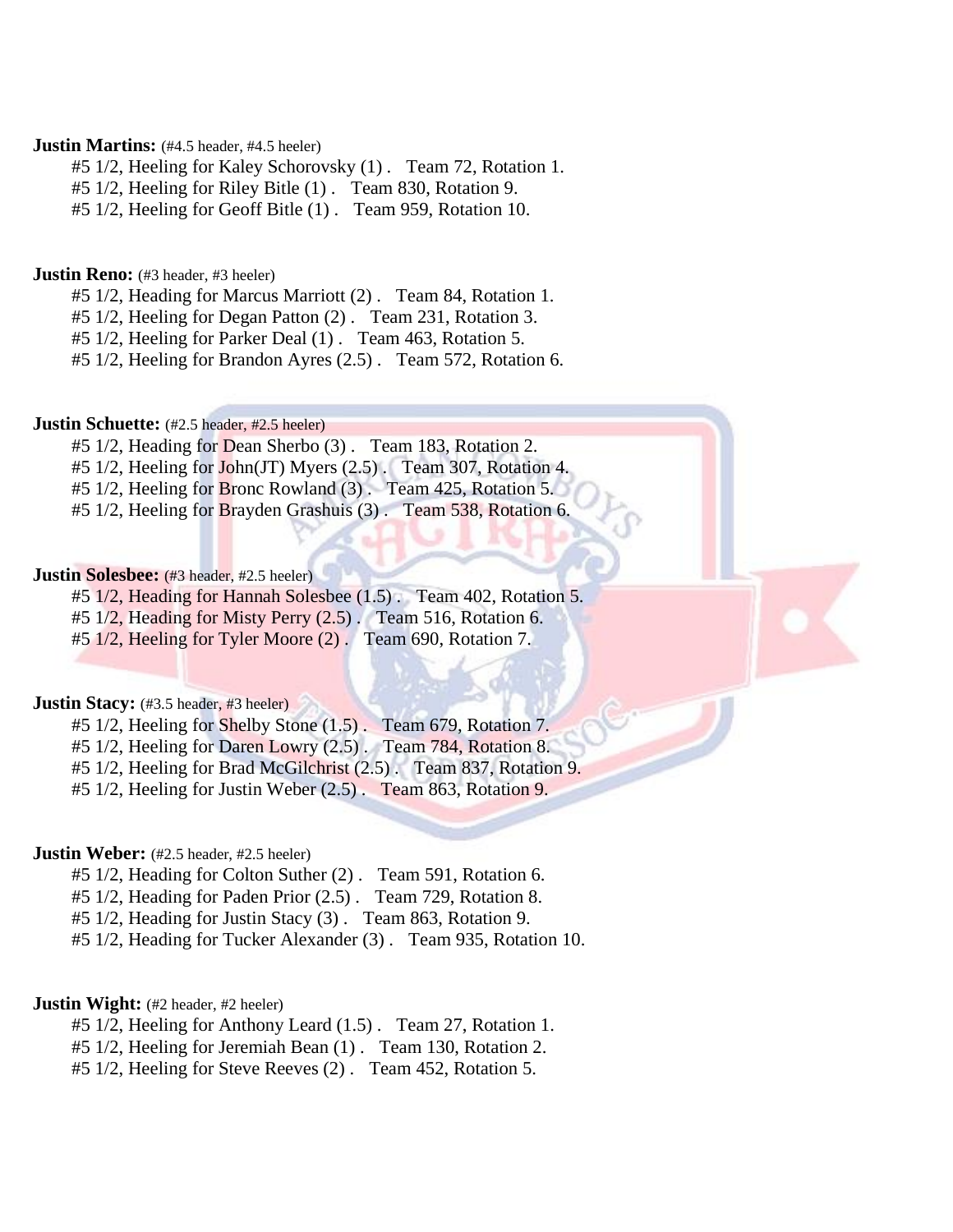## **Kade McKnight:** (#1.5 header, #1.5 heeler)

- #5 1/2, Heading for Jace Harry (1.5) . Team 12, Rotation 1.
- #5 1/2, Heading for Chance Guerrero (3) . Team 103, Rotation 2.
- #5 1/2, Heading for Tom Howell (4) . Team 217, Rotation 3.
- #5 1/2, Heading for Brock Borkman (3.5) . Team 344, Rotation 4.

#### **Kaden Florez:** (#2 header, #2 heeler)

- #5 1/2, Heading for Chance Guerrero (3) . Team 9, Rotation 1.
- #5 1/2, Heading for Cody Rowley (3) . Team 398, Rotation 4.
- #5 1/2, Heeling for Joey McKnight (2.5) . Team 522, Rotation 6.
- #5 1/2, Heading for Wyatt Peek (2.5) . Team 847, Rotation 9.

# **Kala'e Masada:** (#2.5 header, #2.5 heeler)

- #5 1/2, Heeling for Brandy Joseph (2) . Team 448, Rotation 5.
- #5 1/2, Heeling for Britt Jo Faborito (2) . Team 620, Rotation 7.
- #5 1/2, Heading for Mike Bettencourt (1.5). Team 881, Rotation 9.

# **Kale Onaka:** (#2.5 header, #2 heeler)

- #5 1/2, Heading for Chaz Rita (3) . Team 62, Rotation 1.
- #5 1/2, Heeling for Chase Kahiau Onaka (3.5) . Team 252, Rotation 3.
- #5 1/2, Heading for Shawn Aguiar (3) . Team 789, Rotation 8.

# **Kale Ornellas:** (#3 header, #3 heeler)

- #5 1/2, Heeling for Laurie Ann Diego (1.5) . Team 170, Rotation 2.
- #5 1/2, Heeling for Kalia Medeiros (2) . Team 235, Rotation 3.
- #5 1/2, Heeling for Herman Holland (2.5) . Team 757, Rotation 8.
- #5 1/2, Heeling for Damien Flores (2) . Team 930, Rotation 10.

#### **Kaley Schorovsky:** (#1 header, #1 heeler)

- #5 1/2, Heading for Justin Martins (4.5) . Team 72, Rotation 1.
- #5 1/2, Heading for Ryan Gallagher (4.5) . Team 698, Rotation 7.
- #5 1/2, Heading for Kyle Schorovsky (4) . Team 792, Rotation 8.

## **Kali Ann Amestoy:** (#1 header, #1 heeler)

#5 1/2, Heading for Mackay Spyrow (4.5) . Team 803, Rotation 9.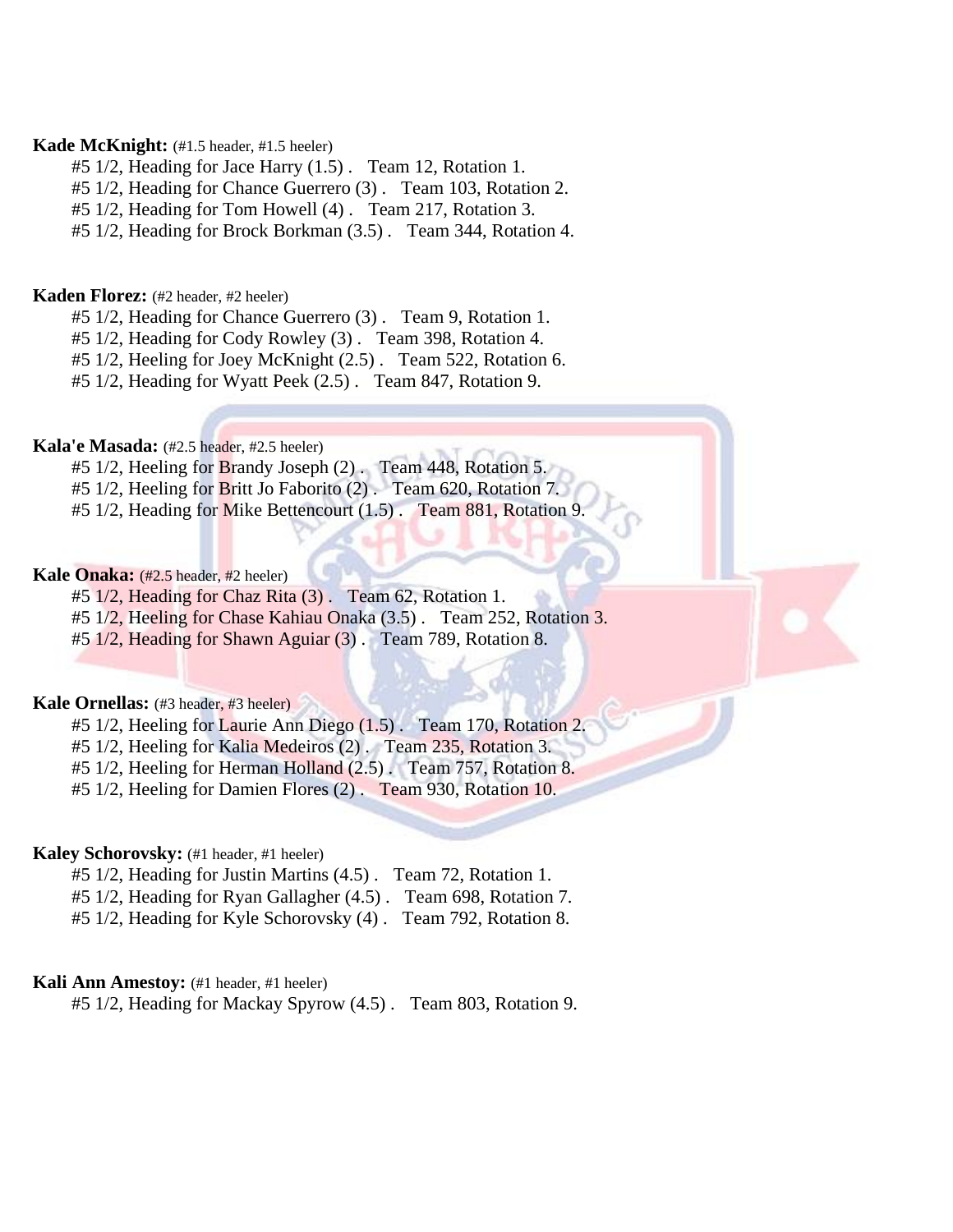## **Kalia Medeiros:** (#2 header, #1.5 heeler)

#5 1/2, Heading for Kale Ornellas (3) . Team 235, Rotation 3.

#5 1/2, Heading for Peter Rincon (3) . Team 362, Rotation 4.

#5 1/2, Heading for Kelly Medeiros (2.5) . Team 475, Rotation 5.

#5 1/2, Heading for Robert Rita (2.5) . Team 592, Rotation 6.

#### **Kameron VanWinkle:** (#2.5 header, #2.5 heeler)

#5 1/2, Heading for Wylie Lund (2.5) . Team 57, Rotation 1.

#5 1/2, Heading for Jarrett Peek (3) . Team 653, Rotation 7.

## **Kamish Wagner:** (#2 header, #2 heeler)

#5 1/2, Heading for Ty Morrill (3.5) . Team 114, Rotation 2.

#5 1/2, Heading for Chelsey Bushnell (3) . Team 276, Rotation 3.

#5 1/2, Heading for Jerritt Wagner (3.5). Team 459, Rotation 5.

#5 1/2, Heading for Cole Hook (3.5). Team 568, Rotation 6.

## **Karen Deller:** (#1.5 header, #1.5 heeler)

#5 1/2, Heading for Perry Goldtooth (4) . Team 125, Rotation 2.

#5 1/2, Heading for Joe Jr. Vicente (2) . Team 465, Rotation 5.

#5 1/2, Heading for Ty Marriott (2.5) . Team 689, Rotation 7.

#5 1/2, Heading for Larry Williams (3) . Team 931, Rotation 10.

## **Karen Dias:** (#3 header, #2 heeler)

#5 1/2, Heading for Blake VanStavern (2.5) . Team 494, Rotation 5.

#5 1/2, Heading for Danny Cardoza (2.5) . Team 684, Rotation 7.

#5 1/2, Heeling for Ernie Cardoza (3) . Team 853, Rotation 9.

#5 1/2, Heading for Traysyn(Bulla) Waltjen (2.5) . Team 956, Rotation 10.

#### **Karly Klaholz:** (#2 header, #2 heeler)

#5 1/2, Heading for Jason Veenker (3) . Team 372, Rotation 4.

## **Karsyn Patterson:** (#1 header, #1 heeler)

#5 1/2, Heeling for Josh Alexander (4) . Team 45, Rotation 1.

# **Kasey Kilcup:** (#3 header, #3.5 heeler)

- #5 1/2, Heeling for Howard Scates (1.5) . Team 193, Rotation 2.
- #5 1/2, Heeling for Talyn Sandifer (1) . Team 548, Rotation 6.
- #5 1/2, Heeling for Dan Santos (2) . Team 696, Rotation 7.
- #5 1/2, Heeling for Coral Morris (1.5) . Team 961, Rotation 10.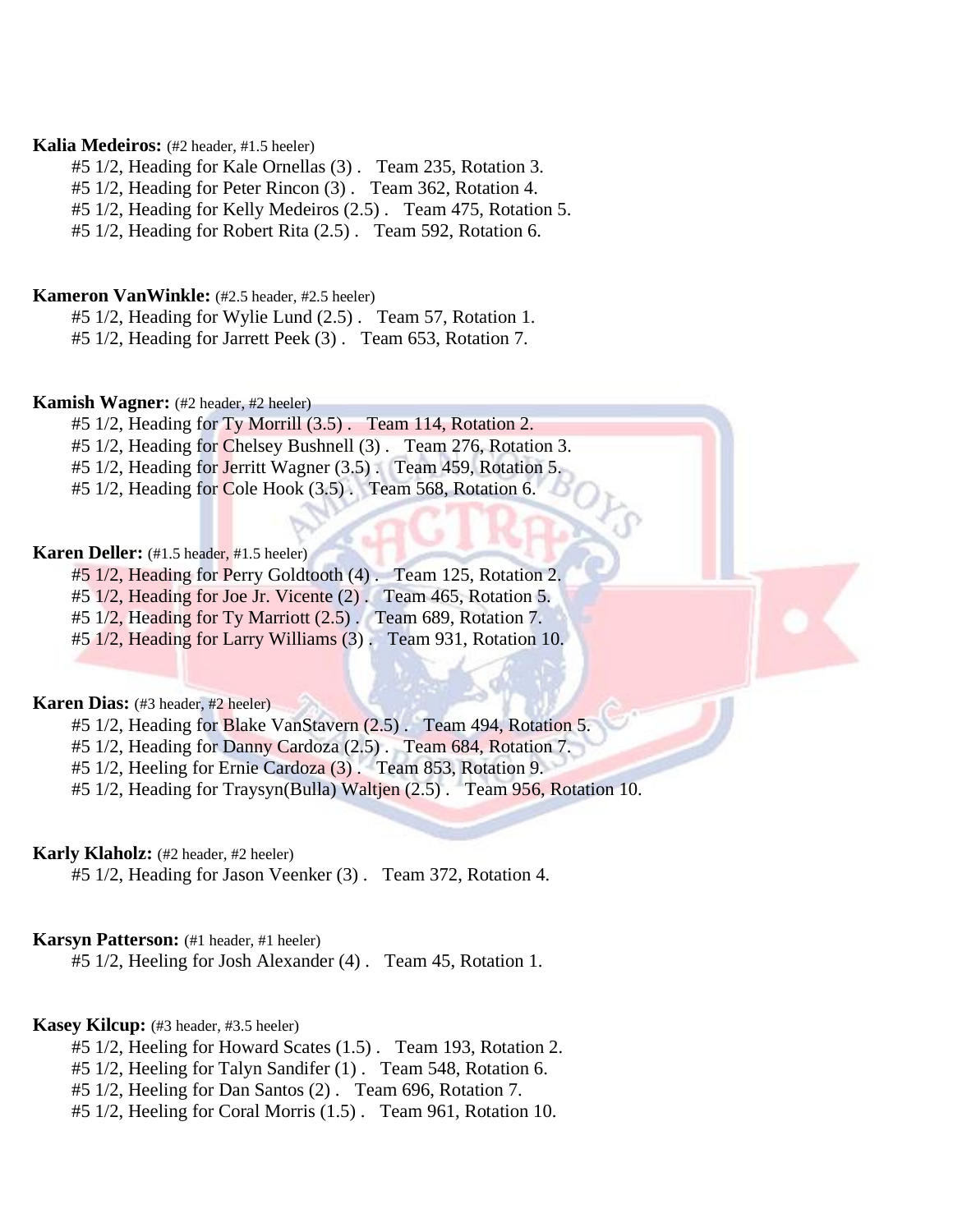**Kash Chico:** (#1.5 header, #1.5 heeler)

#5 1/2, Heading for Gary G Santos (2) . Team 267, Rotation 3.

#5 1/2, Heading for Daniel Alviso (1.5) . Team 390, Rotation 4.

#### **Kasy Baker:** (#1.5 header, #1.5 heeler)

- #5 1/2, Heeling for Travis Bentley (2) . Team 33, Rotation 1.
- #5 1/2, Heeling for Kaula'ili Gouveia (1.5) . Team 138, Rotation 2.
- #5 1/2, Heeling for JD Machado (3) . Team 353, Rotation 4.

#5 1/2, Heeling for Erin Archuleta (1.5) . Team 466, Rotation 5.

## **Kattie Wemple:** (#2 header, #2 heeler)

- #5 1/2, Heading for Jason Veenker (3) . Team 59, Rotation 1.
- #5 1/2, Heading for Cole Hook (3.5) . Team 166, Rotation 2.
- #5 1/2, Heading for Jimmy Gallagher (3). Team 570, Rotation 6.

#### **Kaula'ili Gouveia:** (#1.5 header, #1.5 heeler)

- #5 1/2, Heading for Jake Jr Young (1.5) . Team 29, Rotation 1.
- #5 1/2, Heading for Kasy Baker (1.5) . Team 138, Rotation 2.
- #5 1/2, Heading for Jake Sr Young (2) . Team 539, Rotation 6.

## **Kaycie Ahlstrom:** (#2 header, #1.5 heeler)

- #5 1/2, Heading for McKay Taylor (2) . Team 487, Rotation 5.
- #5 1/2, Heading for TBA TBA (1) . Team 595, Rotation 6.
- #5 1/2, Heading for Trey Taylor (2.5) . Team 711, Rotation 8.
- #5 1/2, Heading for Jeremy Taylor (2). Team 944, Rotation 10.

## **Kayla Allen:** (#1 header, #1 heeler)

#5 1/2, Heading for Bo Beam (4.5) . Team 941, Rotation 10.

## **Kaylee Medeiros:** (#1 header, #1 heeler)

#5 1/2, Heading for JP Medeiros (2) . Team 315, Rotation 4.

## **Kaylei Davis:** (#1 header, #1 heeler)

- #5 1/2, Heading for Kyle Schorovsky (4) . Team 370, Rotation 4.
- #5 1/2, Heading for Jerritt Wagner (3.5) . Team 569, Rotation 6.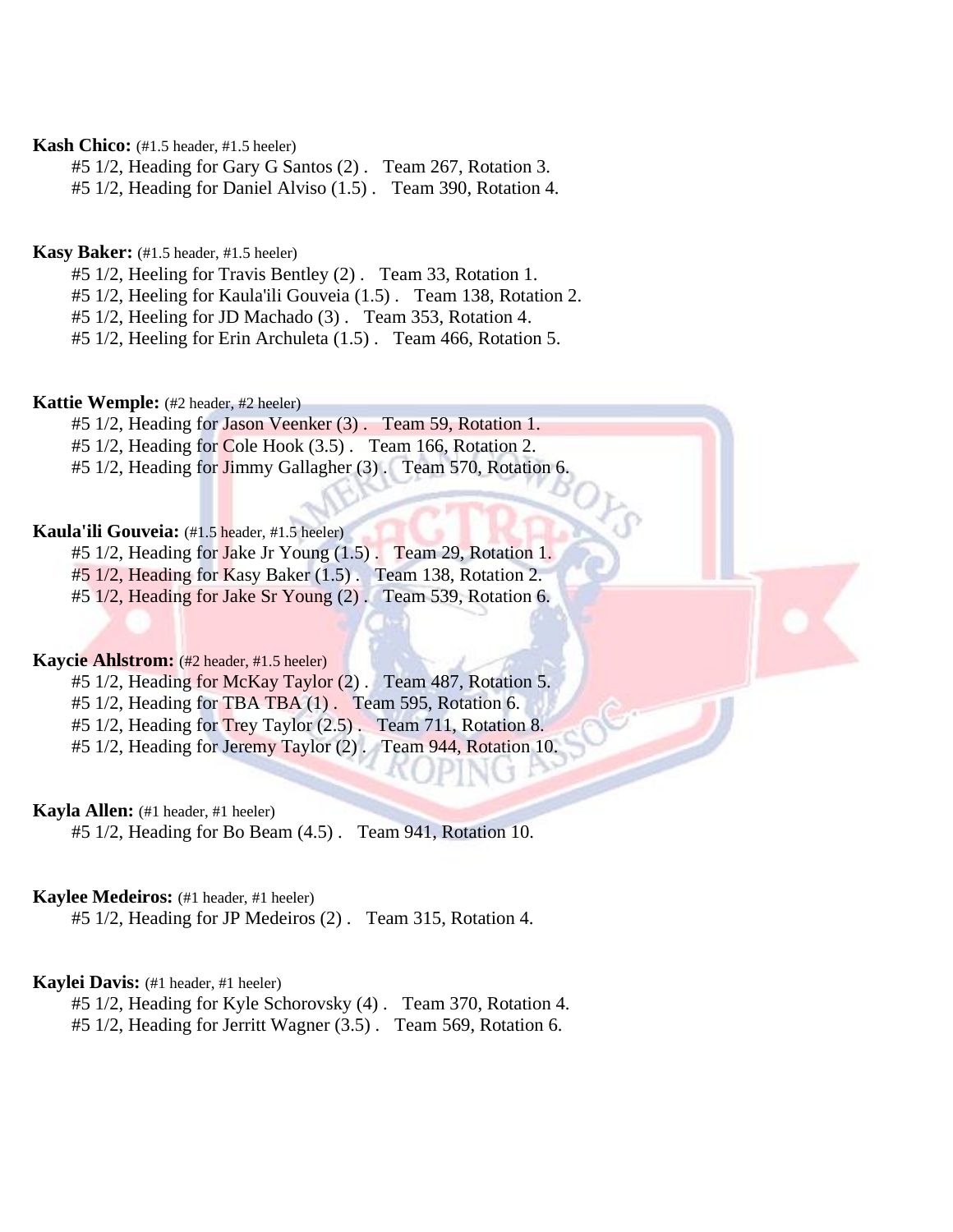## **Kelly Medeiros:** (#2 header, #2.5 heeler)

#5 1/2, Heeling for Ethan Awa (3) . Team 182, Rotation 2.

#5 1/2, Heeling for Kalia Medeiros (2) . Team 475, Rotation 5.

#5 1/2, Heeling for Chloe Lambert (2) . Team 584, Rotation 6.

#5 1/2, Heeling for Chris Awa (3) . Team 958, Rotation 10.

#### **Kelson Robinson:** (#4.5 header, #2 heeler)

#5 1/2, Heeling for Lane Nielsen (3) . Team 454, Rotation 5.

#5 1/2, Heeling for Donna Nelson (2.5) . Team 586, Rotation 6.

#5 1/2, Heeling for Mark Moreland (2.5) . Team 686, Rotation 7.

#5 1/2, Heading for Kim Robinson (1) . Team 763, Rotation 8.

# **Kelvin Medeiros:** (#2.5 header, #2.5 heeler)

#5 1/2, Heeling for Ram T. Hughes (3). Team 251, Rotation 3. #5 1/2, Heading for Dean Sherbo (3). Team 535, Rotation 6.

## **Ken DeWitt:** (#2.5 header, #2 heeler)

#5 1/2, Heading for Ed Archuleta (2.5). Team 701, Rotation 8. #5 1/2, Heading for Kenny Rhodes (2.5) . Team 778, Rotation 8.

#5 1/2, Heading for Lynn Larsen (2) . Team 855, Rotation 9.

## **Ken Paddock:** (#1.5 header, #1.5 heeler)

#5 1/2, Heeling for Joseph McCurley (4). Team 42, Rotation 1.  $#5\ 1/2$ , Heeling for Ryan Bettencourt  $(3.5)$ . Team 298, Rotation 3. #5 1/2, Heeling for Mike Bettencourt (2). Team 953, Rotation 10.

#### **Kendall Patterson:** (#2 header, #2 heeler)

#5 1/2, Heading for Josh Alexander (3.5) . Team 155, Rotation 2.

#5 1/2, Heading for Dan Sr Williams (3) . Team 270, Rotation 3.

#5 1/2, Heading for Trey White (2.5) . Team 641, Rotation 7.

## **Kenneth Faborito, Jr:** (#1.5 header, #1.5 heeler)

#5 1/2, Heading for Jeremy Simonich (4) . Team 608, Rotation 7.

#### **Kenny Lee:** (#3 header, #3 heeler)

#5 1/2, Heeling for Joey McKnight (2.5) . Team 92, Rotation 1.

#5 1/2, Heeling for Stix Lee (1.5) . Team 349, Rotation 4.

#5 1/2, Heading for Thomas Steele (2.5) . Team 489, Rotation 5.

#5 1/2, Heeling for Marisa Julian (2.5) . Team 838, Rotation 9.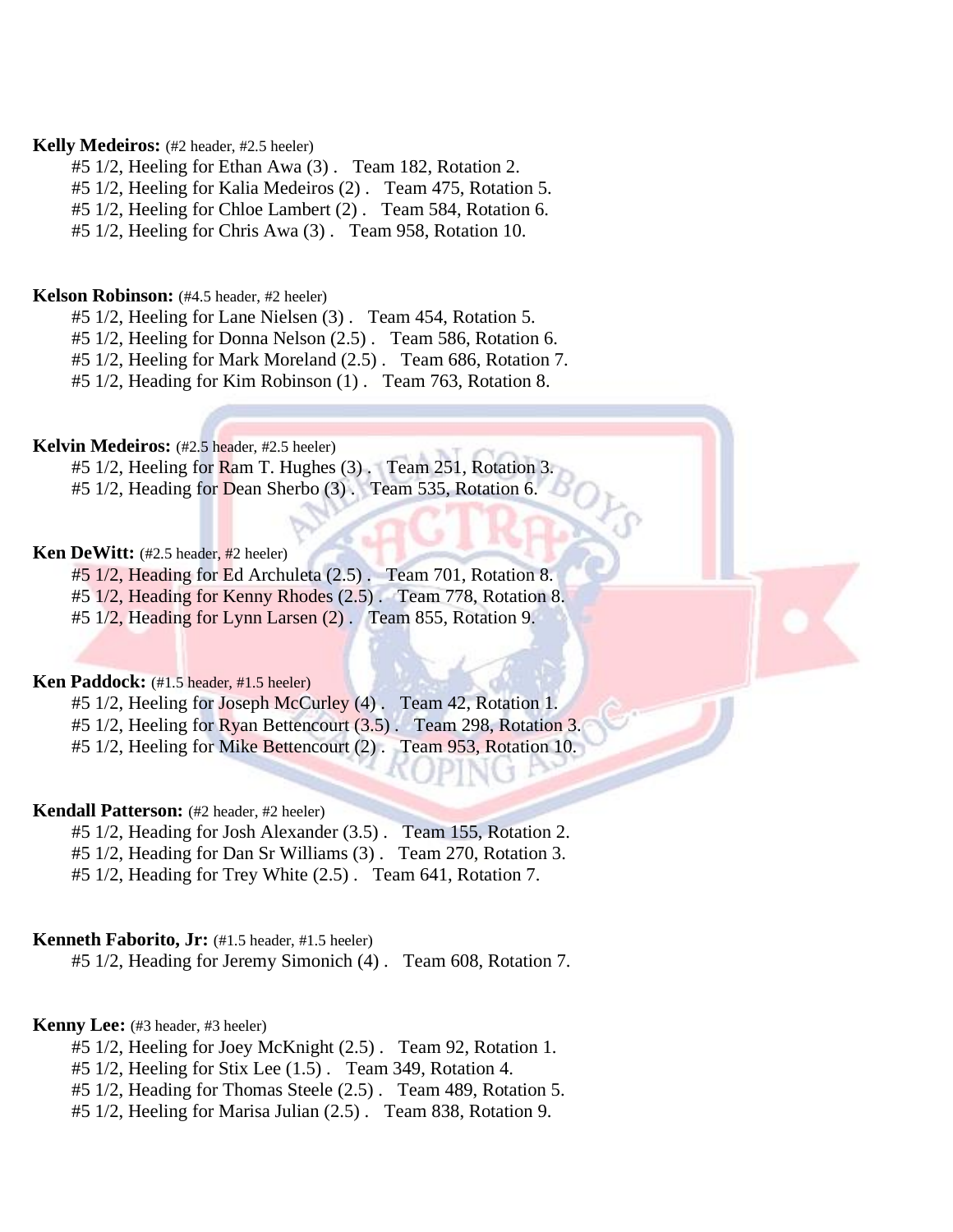## **Kenny Rhodes:** (#3 header, #2.5 heeler)

#5 1/2, Heeling for Tony Martin (3) . Team 178, Rotation 2.

#5 1/2, Heeling for Jennifer Hucke (1.5) . Team 300, Rotation 3.

#5 1/2, Heeling for Ken DeWitt (2.5) . Team 778, Rotation 8.

#### **Kenny Say:** (#2 header, #2 heeler)

#5 1/2, Heading for Mark Nonella (3) . Team 64, Rotation 1.

#5 1/2, Heading for Mike Jardine (2.5) . Team 275, Rotation 3.

#5 1/2, Heading for Jeremy Garner (3) . Team 413, Rotation 5.

#5 1/2, Heading for Roy Owens (3.5) . Team 633, Rotation 7.

## **Kesler Riding:** (#3.5 header, #3.5 heeler)

#5 1/2, Heeling for Shelly Winn (2) . Team 95, Rotation 1.  $#5$  1/2, Heeling for Shane Pyne  $(1.5)$ . Team 280, Rotation 3. #5 1/2, Heeling for Amee Roundy (2). Team 481, Rotation 5.

#### **Keston Scott:** (#3 header, #2.5 heeler)

#5 1/2, Heading for Jeremy Block (2) . Team 8, Rotation 1. #5 1/2, Heading for John W. Miller (2) . Team 102, Rotation 2. #5 1/2, Heading for Mike Dulgar (1.5) . Team 328, Rotation 4. #5 1/2, Heading for Joe Laxague (1.5) . Team 446, Rotation 5.

## **Kevin Dias:** (#3.5 header, #3.5 heeler)

 $#5$  1/2, Heeling for Beau Chaney  $(1.5)$ . Team 248, Rotation 3.

#5 1/2, Heeling for Nathan Wohld (2) . Team 374, Rotation 4.

#5 1/2, Heeling for Breanna Blaswich (2) . Team 534, Rotation 6.

#5 1/2, Heeling for Nannette DeGough (1.5). Team 750, Rotation 8.

#### **Kevin Endres:** (#1.5 header, #1.5 heeler)

#5 1/2, Heeling for Chad Nickeson (2) . Team 691, Rotation 7.

#5 1/2, Heeling for Bruce Sherley (1) . Team 885, Rotation 9.

#### **Kim Kent:** (#2 header, #1.5 heeler)

#5 1/2, Heading for Leonard Messersmith (1.5) . Team 51, Rotation 1.

#5 1/2, Heading for Tige Fiedor (1) . Team 204, Rotation 3.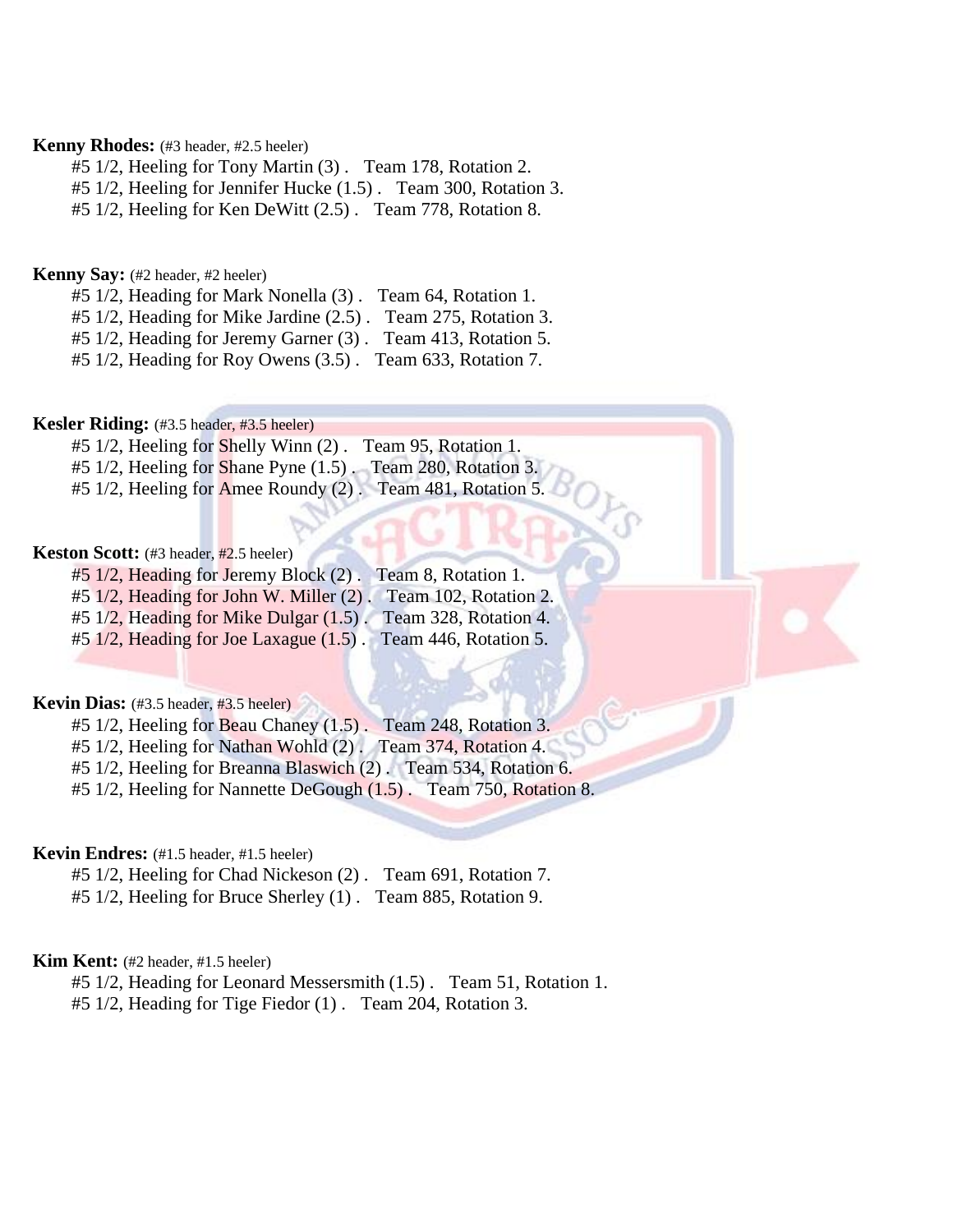## **Kim Robinson:** (#1 header, #1 heeler)

#5 1/2, Heeling for Kelson Robinson (4.5) . Team 763, Rotation 8.

#5 1/2, Heeling for Mark Moreland (2.5) . Team 832, Rotation 9.

#5 1/2, Heeling for Rod Taylor (1) . Team 867, Rotation 9.

## **Kim Say:** (#1.5 header, #1.5 heeler)

#5 1/2, Heading for Mark Nonella (3) . Team 173, Rotation 2.

#5 1/2, Heading for Jeremy Garner (3) . Team 294, Rotation 3.

#5 1/2, Heading for Roy Owens (3.5) . Team 412, Rotation 5.

#### **Kohl Bowler:** (#2.5 header, #2.5 heeler)

#5 1/2, Heeling for Wyatt Delano (3) . Team 403, Rotation 5.

#5 1/2, Heeling for Andy Andrews (2) . Team 677, Rotation 7.

#5 1/2, Heading for Garrett Larsen (2.5) . Team 773, Rotation 8.

#5 1/2, Heeling for Doug Sorenson (2). Team 894, Rotation 9.

## **Kolton Matthews:** (#2 header, #2 heeler)

#5 1/2, Heeling for Cheyenne Rey (3) . Team 505, Rotation 6.

#5 1/2, Heeling for Jeff Cabral (2.5) . Team 614, Rotation 7.

## **Kreece Powell:** (#2 header, #2 heeler)

#5 1/2, Heading for Trey McFarlane (3) . Team 261, Rotation 3.

#5 1/2, Heeling for Sammy Saunders (3.5) . Team 385, Rotation 4.

#5 1/2, Heading for Devon McDaniel (3.5) . Team 419, Rotation 5.

#5 1/2, Heeling for Bailey Kretschmer (3) . Team 963, Rotation 10.

#### **Kyle Beaver:** (#3 header, #2.5 heeler)

#5 1/2, Heading for Justin Burdick (2.5) . Team 43, Rotation 1.

#5 1/2, Heading for Danny Cardoza (2.5) . Team 152, Rotation 2.

#5 1/2, Heading for Benjiman Eells (2.5) . Team 351, Rotation 4.

#5 1/2, Heading for Joel Maxwell (2.5) . Team 564, Rotation 6.

#### **Kyle Schorovsky:** (#4.5 header, #4 heeler)

#5 1/2, Heeling for JT Stinson (1.5) . Team 192, Rotation 2.

#5 1/2, Heeling for Kaylei Davis (1) . Team 370, Rotation 4.

#5 1/2, Heeling for Kaley Schorovsky (1) . Team 792, Rotation 8.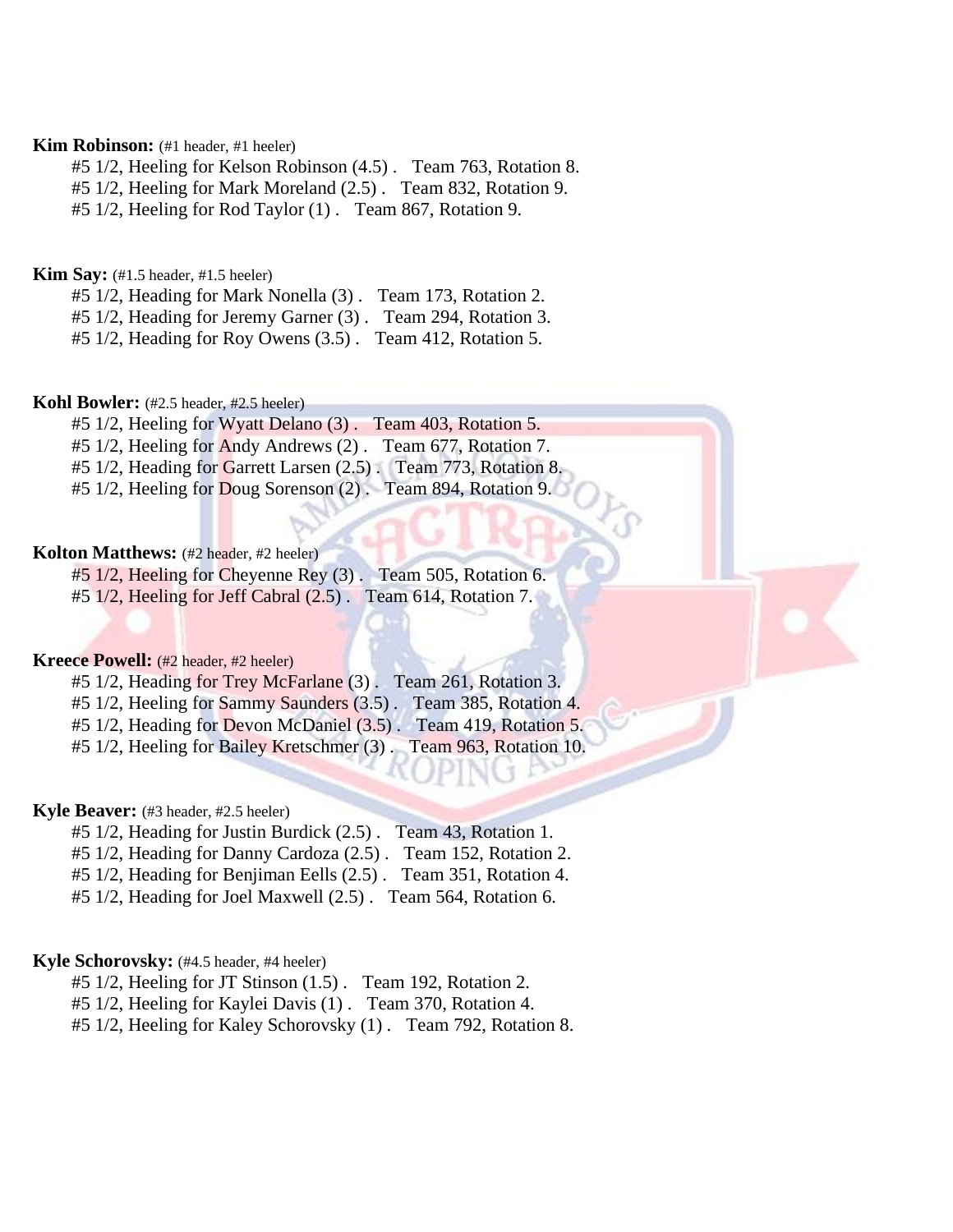## **Kysen Stephensen:** (#2 header, #2 heeler)

- #5 1/2, Heeling for Howard Hutchings (3.5) . Team 180, Rotation 2.
- #5 1/2, Heeling for Lane Nielsen (3) . Team 304, Rotation 4.
- #5 1/2, Heeling for Chad Reber (3) . Team 666, Rotation 7.
- #5 1/2, Heeling for Cameron Drake (3) . Team 796, Rotation 8.

#### Lacey Bullivant: (#1 header, #1 heeler)

- #5 1/2, Heading for Gavin Cardoza (4.5) . Team 323, Rotation 4.
- #5 1/2, Heading for Luke Andrews (4) . Team 442, Rotation 5.
- #5 1/2, Heading for Bo Beam (4.5) . Team 644, Rotation 7.

#5 1/2, Heading for Steve Smith (4) . Team 788, Rotation 8.

# Lance Johnson: (#2.5 header, #2.5 heeler)

- #5 1/2, Heeling for Nora Hunt Lee (3). Team 678, Rotation 7.
- #5 1/2, Heeling for Dusty Edgmon (2). Team 804, Rotation 9
- #5 1/2, Heading for Sage Hiibel (3). Team 911, Rotation 10.

## Lane Byrd: (#1 header, #1 heeler)

#5 1/2, Heading for Noah Williams (4.5) . Team 278, Rotation 3.

## Lane Nielsen: (#3 header, #3 heeler)

#5 1/2, Heading for Kysen Stephensen (2) . Team 304, Rotation 4. #5 1/2, Heading for Kelson Robinson (2) . Team 454, Rotation 5.

#### Laney Moore: (#1 header, #1 heeler)

- #5 1/2, Heading for Ryan Gallagher (4.5) . Team 264, Rotation 3.
- #5 1/2, Heading for Del Foley (3) . Team 624, Rotation 7.
- #5 1/2, Heading for Lucas Teskey (1.5) . Team 670, Rotation 7.
- #5 1/2, Heading for Casey Ladner (4.5) . Team 751, Rotation 8.

## Larry Allen: (#1.5 header, #1.5 heeler)

- #5 1/2, Heeling for Travis Pyne (1.5) . Team 158, Rotation 2. #5 1/2, Heeling for Bruce Pulham (2) . Team 314, Rotation 4.
- #5 1/2, Heeling for Cody Soffel (3.5) . Team 432, Rotation 5.

#### Larry King: (#1.5 header, #1.5 heeler)

- #5 1/2, Heading for Pistol Bray (4) . Team 220, Rotation 3.
- #5 1/2, Heading for Luke Andrews (4) . Team 563, Rotation 6.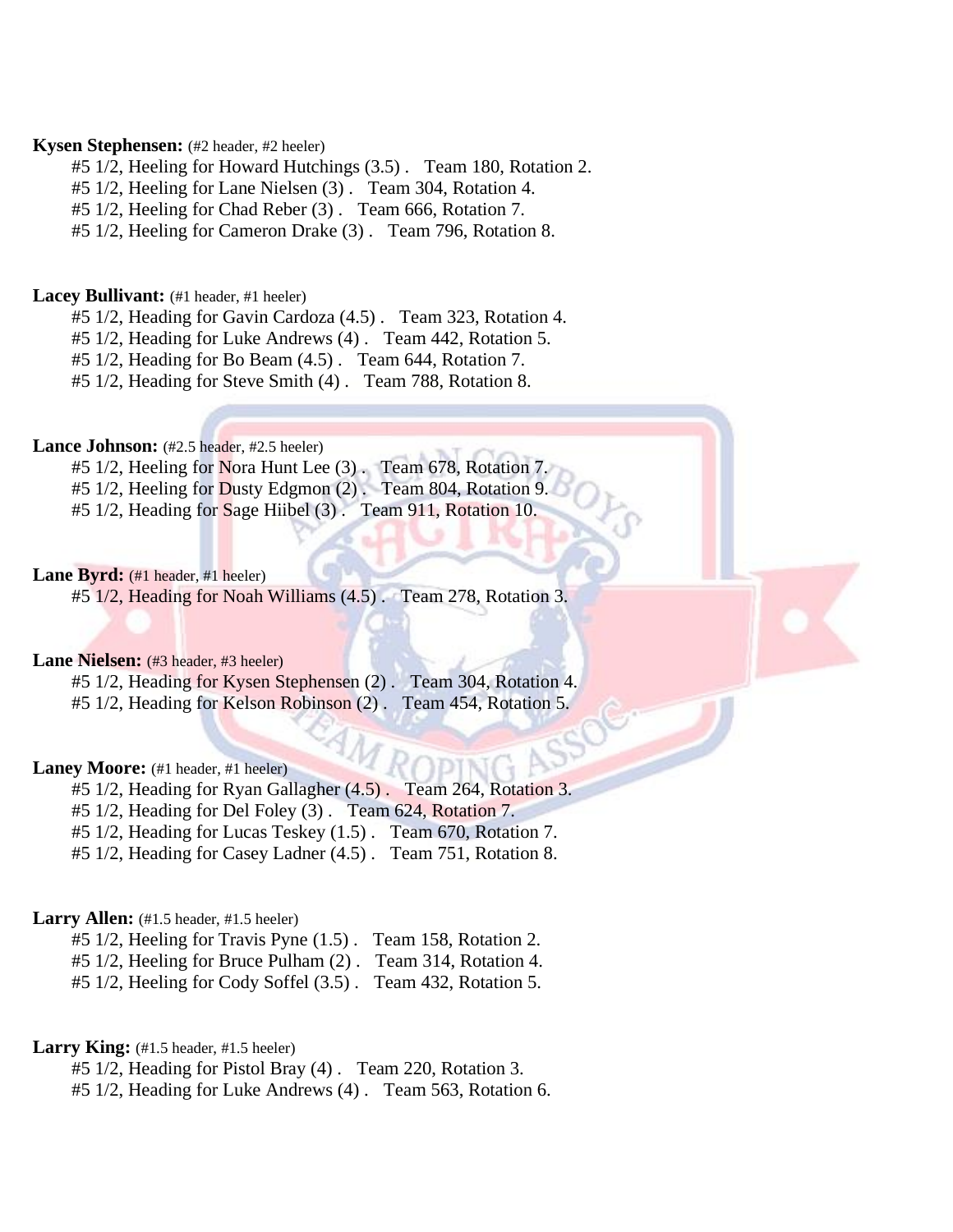## Larry McGrady: (#2 header, #1.5 heeler)

#5 1/2, Heeling for Herman Delgadillo (2.5) . Team 150, Rotation 2.

#5 1/2, Heading for Ryan Williams (3) . Team 464, Rotation 5.

#5 1/2, Heeling for AJ Moreno (1) . Team 923, Rotation 10.

## Larry Nordby: (#3.5 header, #3 heeler)

#5 1/2, Heading for Duke Nordby (1.5) . Team 708, Rotation 8.

## Larry Williams: (#3 header, #3 heeler)

#5 1/2, Heeling for Colt Bray (1) . Team 22, Rotation 1.

#5 1/2, Heeling for Jack M Rasmason (2) . Team 474, Rotation 5.

#5 1/2, Heeling for Danny Goddard (2.5) . Team 594, Rotation 6.

#5 1/2, Heeling for Karen Deller (1.5). Team 931, Rotation 10.

## Larry E. Cross: (#1.5 header, #1.5 heeler)

#5 1/2, Heeling for Jack Lewis (1.5) . Team 324, Rotation 4.

# Laurie Ann Diego: (#1.5 header, #1.5 heeler)

#5 1/2, Heading for Kale Ornellas (3) . Team 170, Rotation 2.

#5 1/2, Heading for Levi Rita (2.5) . Team 517, Rotation 6.

#5 1/2, Heading for Tucker Gomes (2) . Team 813, Rotation 9.

#5 1/2, Heading for Chaz Rita (3) . Team 888, Rotation 9.

#### Lawrence Hall: (#2 header, #2 heeler)

#5 1/2, Heeling for Brad Parrish (1.5) . Team 656, Rotation 7.

Lee Ford: (#1 header, #1 heeler)

#5 1/2, Heeling for Patrick Benedict (2) . Team 104, Rotation 2.

## Lee Legasey: (#2 header, #2 heeler)

#5 1/2, Heeling for Dean Voigt (3.5) . Team 148, Rotation 2.

#5 1/2, Heeling for Allen Gomes (2) . Team 587, Rotation 6.

#5 1/2, Heeling for Mark Moreland (2.5) . Team 907, Rotation 10.

#### Lee Moyle: (#2 header, #1.5 heeler)

#5 1/2, Heading for Jason Snow (2.5) . Team 14, Rotation 1.

#5 1/2, Heading for Rigo Estrella (3.5) . Team 470, Rotation 5.

#5 1/2, Heading for Cris Robles (2.5) . Team 579, Rotation 6.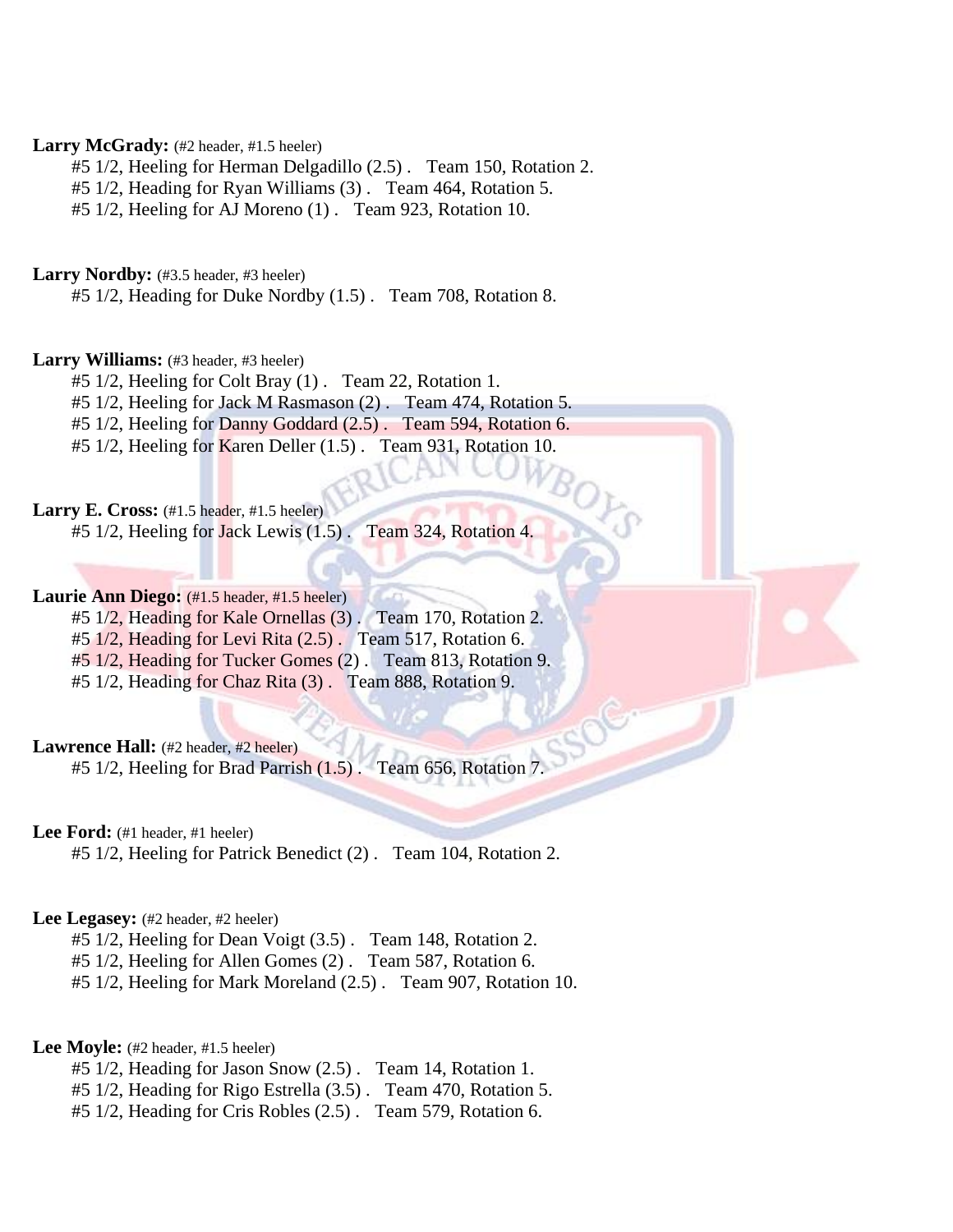## Lee Richmond: (#2 header, #2 heeler)

#5 1/2, Heading for Bud Streeter (3) . Team 131, Rotation 2.

#5 1/2, Heading for Jeff Gieck (3.5) . Team 447, Rotation 5.

#### Leland Decker: (#2 header, #2 heeler)

#5 1/2, Heeling for Bryon Abshire (2.5) . Team 318, Rotation 4.

#5 1/2, Heeling for Bruce C. Elliott (2) . Team 893, Rotation 9.

## Lenai Branco: (#1 header, #1 heeler)

#5 1/2, Heading for Lyle Harvey (3.5) . Team 18, Rotation 1.

- #5 1/2, Heading for Norman Mull (2.5) . Team 135, Rotation 2.
- #5 1/2, Heading for Ethan Garcia (4) . Team 714, Rotation 8.

# Leonard Messersmith:  $(#1.5 \text{ header}, #1.5 \text{ header})$

#5 1/2, Heeling for Kim Kent (2). Team 51, Rotation 1.

## Leslie Davenport: (#2 header, #2 heeler)

#5 1/2, Heading for Frank VanArtsdalen (3.5) . Team 717, Rotation 8.

#5 1/2, Heading for Colt Cowden (3.5) . Team 835, Rotation 9.

#5 1/2, Heading for Rigo Estrella (3.5) . Team 910, Rotation 10.

#5 1/2, Heading for Tommy Rogers (3) . Team 980, Rotation 10.

## Levi Andrews: (#1 header, #1 heeler)

#5 1/2, Heeling for Riley Bitle (1) . Team 151, Rotation 2. #5 1/2, Heeling for Stephanie Andrews (1) . Team 259, Rotation 3. #5 1/2, Heeling for Geoff Bitle (1) . Team 382, Rotation 4. #5 1/2, Heeling for TBA TBA (1) . Team 577, Rotation 6.

Levi Rita: (#3 header, #2.5 heeler)

#5 1/2, Heading for Trey Camarillo (2) . Team 116, Rotation 2.

#5 1/2, Heeling for Laurie Ann Diego (1.5) . Team 517, Rotation 6.

#5 1/2, Heading for Connor Nighman (2) . Team 626, Rotation 7.

## Lilia Keakealani: (#1.5 header, #1.5 heeler)

#5 1/2, Heading for Casera Silva (1) . Team 153, Rotation 2.

#5 1/2, Heading for TBA TBA (1) . Team 196, Rotation 2.

#5 1/2, Heading for Jace Harry (1.5) . Team 560, Rotation 6.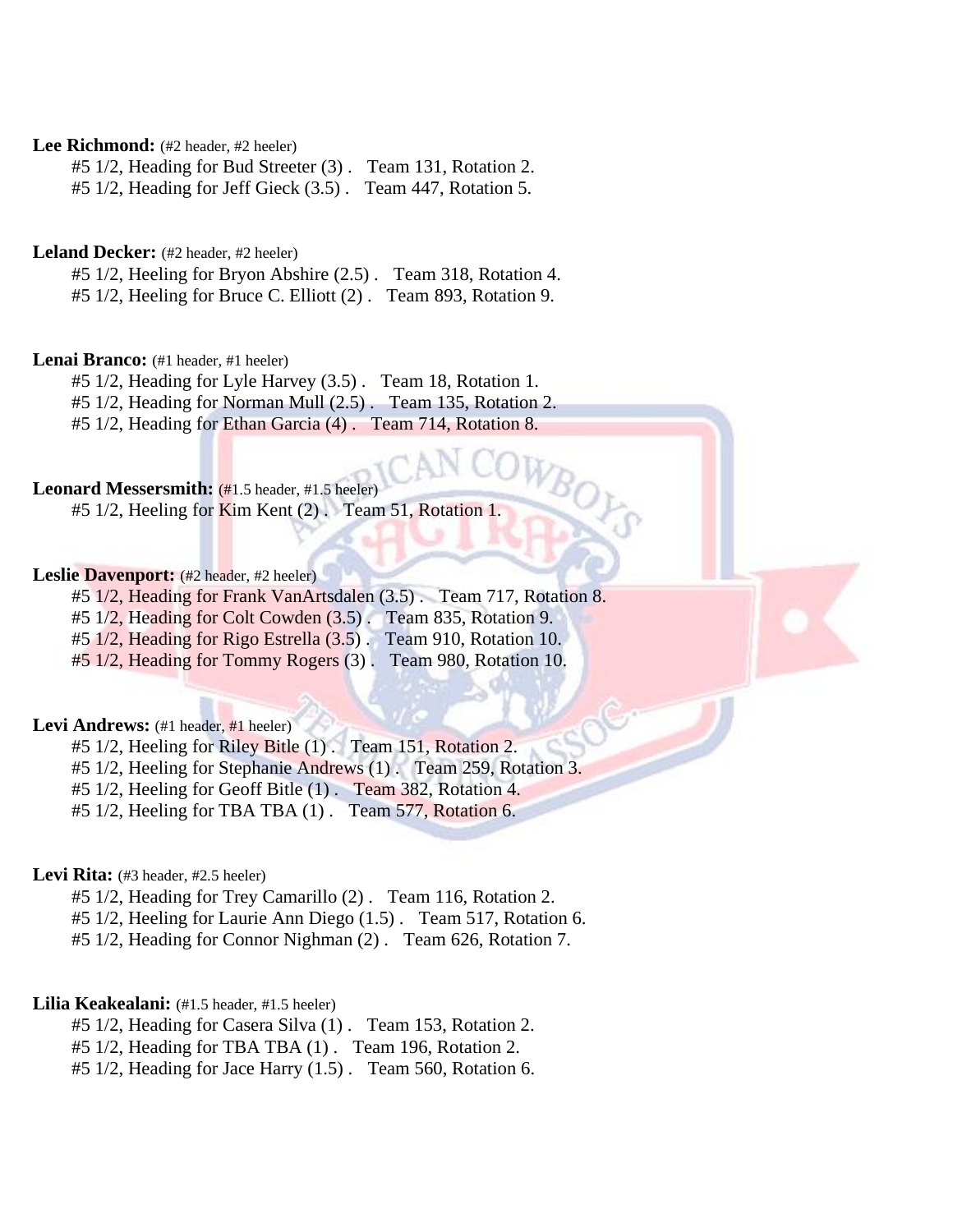# Lillian Guerrero: (#1 header, #1 heeler)

#5 1/2, Heading for Jeremy Simonich (4) . Team 350, Rotation 4.

# Lilly Thompson: (#1 header, #1 heeler)

#5 1/2, Heading for Scott Childers (4) . Team 55, Rotation 1.

#5 1/2, Heading for Alex Bargas (1) . Team 186, Rotation 2.

#5 1/2, Heading for Jeff Cabral (2.5) . Team 309, Rotation 4.

#5 1/2, Heading for Gavin Cardoza (4.5) . Team 561, Rotation 6.

#### **Logan Darst:** (#2.5 header, #2.5 heeler)

#5 1/2, Heading for Colton Suther (2) . Team 132, Rotation 2.

#5 1/2, Heading for Paden Prior (2.5) . Team 242, Rotation 3.

#5 1/2, Heading for Dean Sherbo (3) . Team 424, Rotation 5.

#5 1/2, Heading for Jacek Frost (2). Team 583, Rotation 6.

## Lori L Nevis: (#1.5 header, #1.5 heeler)

#5 1/2, Heeling for Chase Nevis (2.5) . Team 210, Rotation 3.

# Lucas Teskey: (#1.5 header, #1.5 heeler)

| $#5$ 1/2, Heeling for Laney Moore $(1)$ . Team 670, Rotation 7. |  |
|-----------------------------------------------------------------|--|
| #5 1/2, Heeling for Brandon Ayres (2.5). Team 749, Rotation 8.  |  |
| #5 1/2, Heeling for Elsie Jonas (1.5). Team 824, Rotation 9.    |  |

 $#5\ 1/2$ , Heeling for Claye Ayres  $(1.5)$ . Team 967, Rotation 10.

#### Luis Ramirez: (#3 header, #2 heeler)

#5 1/2, Heeling for John Stamper (2) . Team 39, Rotation 1.

#5 1/2, Heeling for Anthony Borgatello (2) . Team 145, Rotation 2.

#5 1/2, Heeling for Joseph Semder (1.5) . Team 310, Rotation 4.

#5 1/2, Heeling for Artemio Semder (2) . Team 428, Rotation 5.

# Luis Rincon: (#2 header, #2 heeler)

#5 1/2, Heeling for Peter Rincon (3) . Team 681, Rotation 7.

#5 1/2, Heeling for Peter Andrade (2) . Team 752, Rotation 8.

#5 1/2, Heeling for Herman Holland (2.5) . Team 828, Rotation 9.

#5 1/2, Heeling for Jimmy Miranda (1.5) . Team 908, Rotation 10.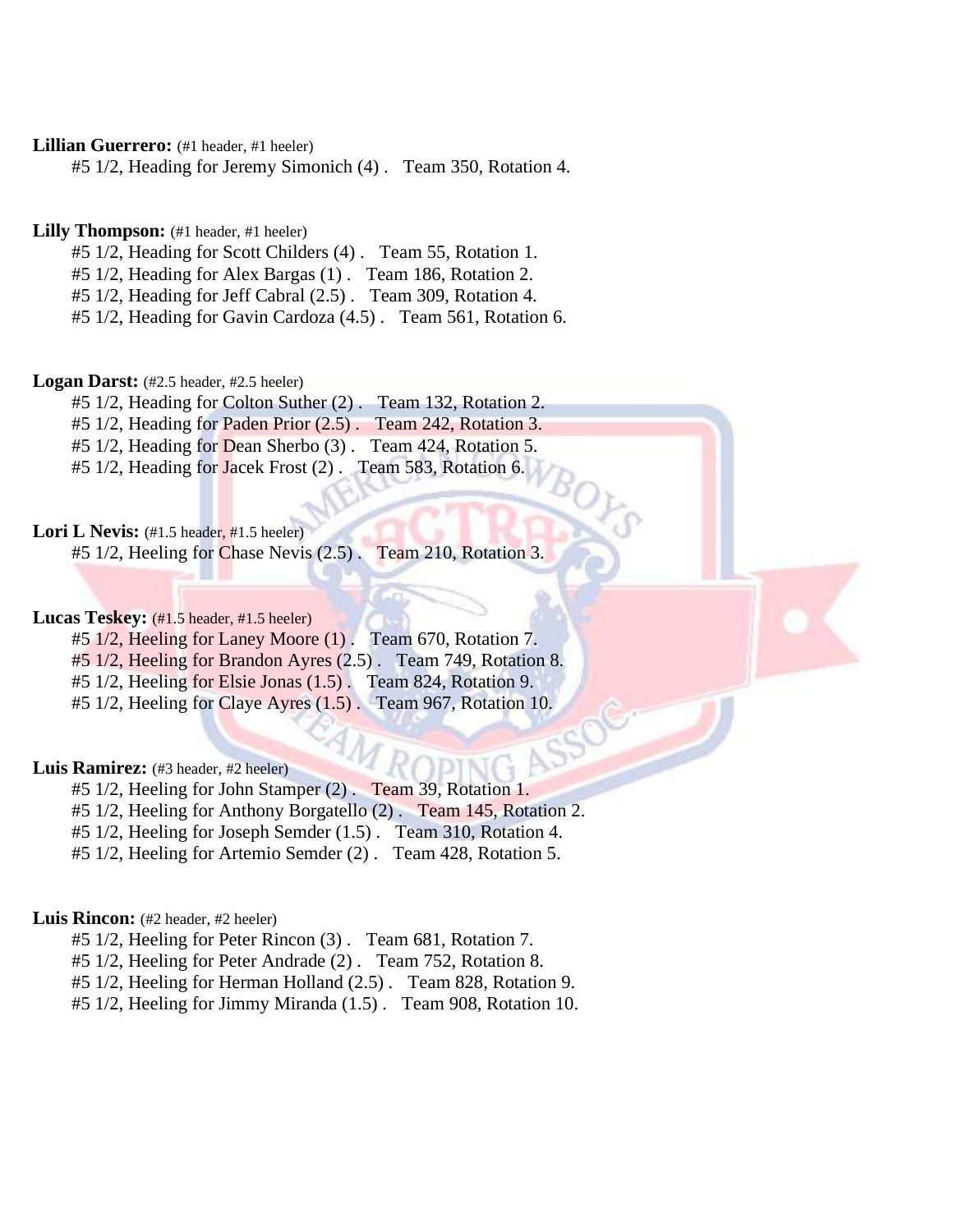## Luke Andrews: (#4 header, #4 heeler)

- #5 1/2, Heeling for Stephanie Andrews (1) . Team 144, Rotation 2.
- #5 1/2, Heeling for TBA TBA (1) . Team 290, Rotation 3.
- #5 1/2, Heeling for Lacey Bullivant (1) . Team 442, Rotation 5.
- #5 1/2, Heeling for Larry King (1.5) . Team 563, Rotation 6.

#### Luke Cardoza: (#3 header, #4 heeler)

- #5 1/2, Heeling for Brenda Cardoza (1) . Team 669, Rotation 7.
- #5 1/2, Heeling for Carly Cardoza (1) . Team 764, Rotation 8.
- #5 1/2, Heeling for Melanie Forzano (1.5) . Team 839, Rotation 9.
- #5 1/2, Heading for Danny Cardoza (2.5) . Team 913, Rotation 10.

# Luke Lancaster: (#3.5 header, #3 heeler)

- #5 1/2, Heeling for Chloe Lambert (2). Team 645, Rotation 7.
- #5 1/2, Heading for Eli Lancaster (2) . Team 724, Rotation 8.
- #5 1/2, Heeling for Ameila Lancaster (2) . Team 825, Rotation 9.
- #5 1/2, Heeling for Jessica Lancaster (2) . Team 900, Rotation 9.

#### Luther Darrough: (#2 header, #2 heeler)

- #5 1/2, Heeling for Curtis English (3.5) . Team 52, Rotation 1.
- #5 1/2, Heeling for Todd York (3.5) . Team 221, Rotation 3.
- #5 1/2, Heeling for Jennifer Hucke (1.5) . Team 416, Rotation 5.
- #5 1/2, Heeling for James Fait (2) . Team 531, Rotation 6.

## Lyle Harvey: (#3.5 header, #3.5 heeler)

- #5 1/2, Heeling for Lenai Branco (1) . Team 18, Rotation 1.
- #5 1/2, Heeling for Anthony Borgatello (2) . Team 288, Rotation 3.
- #5 1/2, Heeling for Dustin Gaither (1) . Team 410, Rotation 5.

## Lynn Larsen: (#2 header, #2 heeler)

- #5 1/2, Heeling for Curtis English (3.5) . Team 783, Rotation 8.
- #5 1/2, Heeling for Ken DeWitt (2.5) . Team 855, Rotation 9.
- #5 1/2, Heeling for Adena Gonzalez (1.5) . Team 927, Rotation 10.

## **Mackay Spyrow:** (#4 header, #4.5 heeler)

- #5 1/2, Heeling for Kali Ann Amestoy (1) . Team 803, Rotation 9.
- #5 1/2, Heeling for Chris Galassini (1) . Team 909, Rotation 10.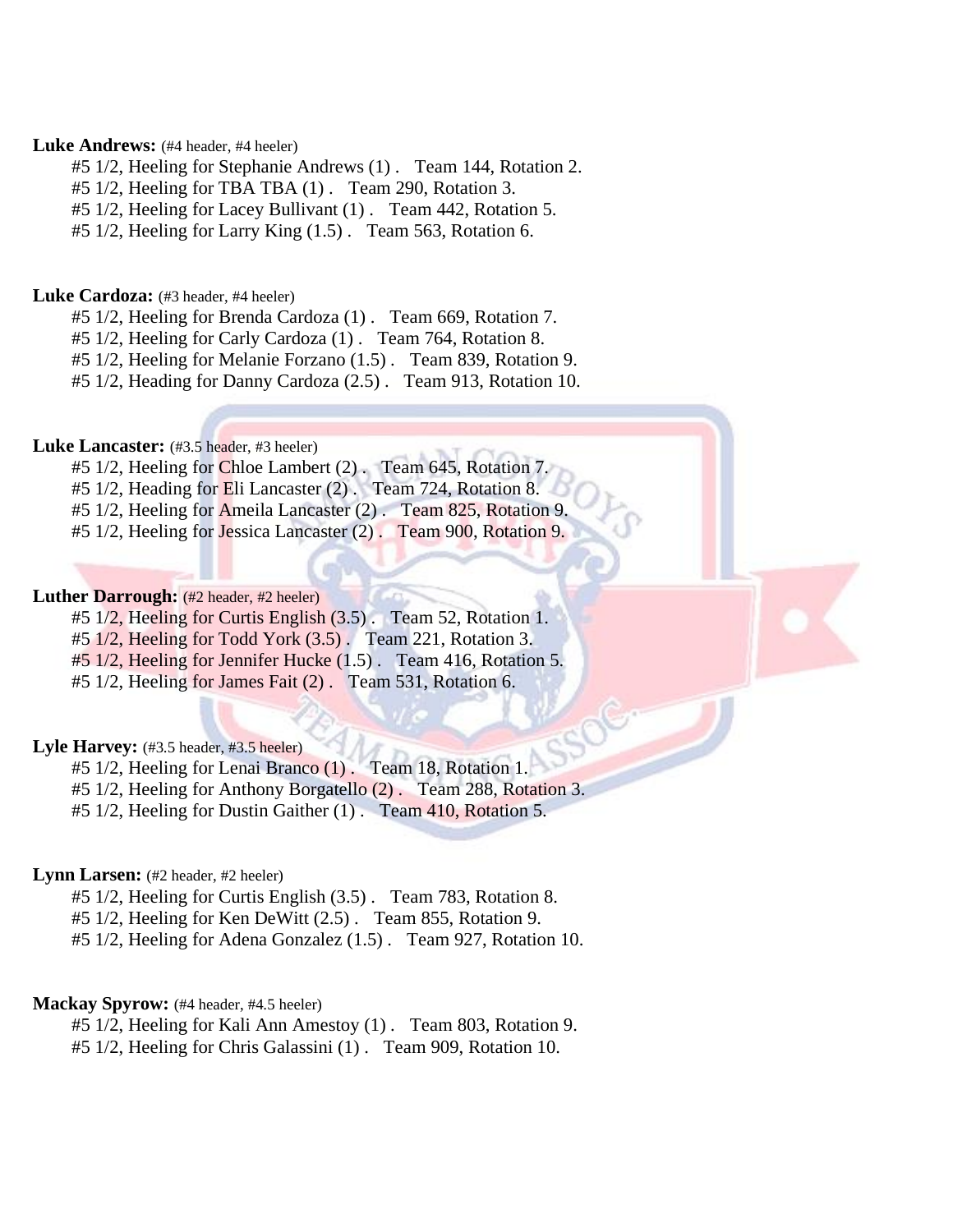## **Madi Borkman:** (#2 header, #2 heeler)

- #5 1/2, Heading for Cody Rowley (3) . Team 105, Rotation 2.
- #5 1/2, Heading for Brock Borkman (3.5) . Team 215, Rotation 3.
- #5 1/2, Heading for Chase Stouard (1.5) . Team 342, Rotation 4.

#### **Marcus Marriott:** (#3 header, #2 heeler)

- #5 1/2, Heeling for Justin Reno (3) . Team 84, Rotation 1.
- #5 1/2, Heeling for Sammy Saunders (3.5) . Team 273, Rotation 3.
- #5 1/2, Heeling for Trey Marriott (2.5) . Team 634, Rotation 7.
- #5 1/2, Heading for Brian DeMattos (2.5) . Team 659, Rotation 7.

#### **Marisa Julian:** (#2.5 header, #2.5 heeler)

- #5 1/2, Heading for Shane Bohach (3) . Team 654, Rotation 7.
- #5 1/2, Heading for Sage Hiibel (3). Team 761, Rotation 8.
- #5 1/2, Heading for Kenny Lee (3). Team 838, Rotation 9.
- #5 1/2, Heading for Nick Eiguren (3). Team 972, Rotation 10.

#### **Mark Hardin:** (#2 header, #2 heeler)

#5 1/2, Heeling for Allan Gomes (2.5) . Team 157, Rotation 2. #5 1/2, Heeling for Delton Cullins (2.5) . Team 411, Rotation 5.

#5 1/2, Heeling for TBA TBA (1) . Team 556, Rotation 6.

# **Mark Lee:** (#3.5 header, #3.5 heeler)

- #5 1/2, Heeling for James Fait (2) . Team 38, Rotation 1.
- #5 1/2, Heeling for Jennifer Hucke (1.5). Team 530, Rotation 6.
- #5 1/2, Heeling for Cindy Maddalena (1.5) . Team 637, Rotation 7.

## **Mark Medin:** (#2 header, #2 heeler)

- #5 1/2, Heeling for Roman Reyes (2) . Team 234, Rotation 3.
- #5 1/2, Heading for Dean Voigt (2.5) . Team 296, Rotation 3.
- #5 1/2, Heeling for Jack M Rasmason (2) . Team 361, Rotation 4.

#5 1/2, Heeling for Clayton Brown (2.5) . Team 473, Rotation 5.

## Mark Moreland: (#2.5 header, #1.5 heeler)

- #5 1/2, Heading for Kelson Robinson (2) . Team 686, Rotation 7.
- #5 1/2, Heading for Dan Dowdy (2.5) . Team 756, Rotation 8.
- #5 1/2, Heading for Kim Robinson (1) . Team 832, Rotation 9.
- #5 1/2, Heading for Lee Legasey (2) . Team 907, Rotation 10.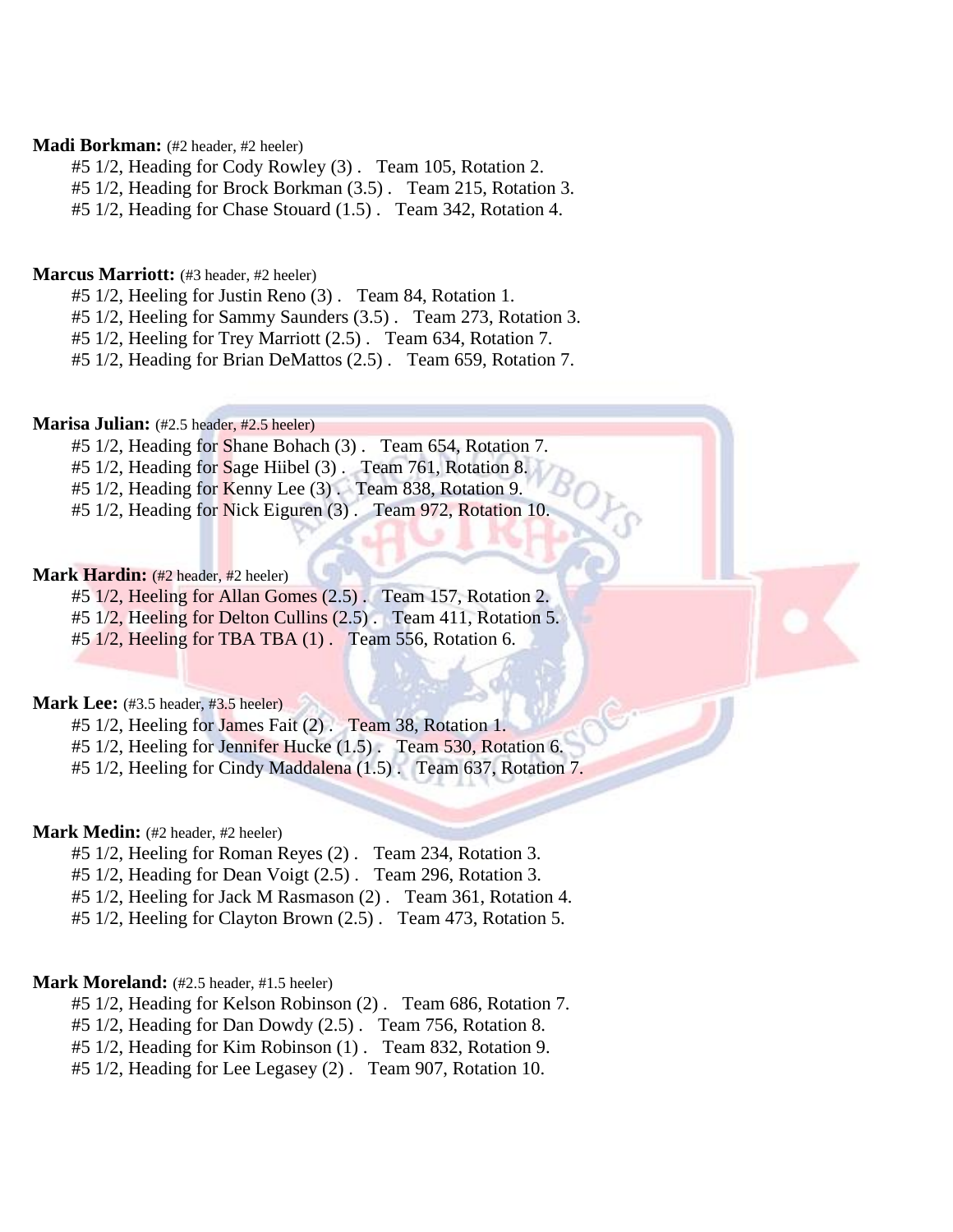## **Mark Nonella:** (#3.5 header, #3 heeler)

- #5 1/2, Heeling for Jenna Nonella (1.5) . Team 1, Rotation 1.
- #5 1/2, Heeling for Kenny Say (2) . Team 64, Rotation 1.
- #5 1/2, Heeling for Kim Say (1.5) . Team 173, Rotation 2.
- #5 1/2, Heeling for Samantha Gallagher (2) . Team 444, Rotation 5.

#### **Marti Anderson:** (#3 header, #2 heeler)

- #5 1/2, Heeling for Trevor Ayres (3) . Team 109, Rotation 2.
- #5 1/2, Heading for Misty Perry (2.5) . Team 271, Rotation 3.

## **Marty Okamura:** (#3 header, #2.5 heeler)

- #5 1/2, Heeling for Donna Nelson (2.5) . Team 80, Rotation 1.
- #5 1/2, Heading for Benjiman Eells (2.5) . Team 190, Rotation 2.
- #5 1/2, Heeling for Sam Kofoed (2.5). Team 566, Rotation 6.
- #5 1/2, Heeling for Hailey Okamura (2) . Team 685, Rotation 7.

## Marty Powers: (#1.5 header, #1.5 heeler)

- #5 1/2, Heading for Jay Blake (2.5) . Team 82, Rotation 1.
- #5 1/2, Heading for Hank Curry (3) . Team 194, Rotation 2.
- #5 1/2, Heading for Travis Peek (4) . Team 819, Rotation 9.
- #5 1/2, Heading for Clint Miller (3.5) . Team 889, Rotation 9.

# **Marv Barton:** (#2 header, #2 heeler)

- #5 1/2, Heading for John Qualtieri (2.5) . Team 48, Rotation 1.
- #5 1/2, Heading for Jerritt Wagner (3.5) . Team 223, Rotation 3.
- #5 1/2, Heading for Colton Suther (2) . Team 347, Rotation 4.
- #5 1/2, Heading for Frank VanArtsdalen (3.5) . Team 492, Rotation 5.

## **Matt Bonetti:** (#1 header, #1 heeler)

- #5 1/2, Heading for Billy Hammett (2) . Team 455, Rotation 5.
- #5 1/2, Heading for Brandyn Hartfield (2) . Team 937, Rotation 10.

#### **Matt Liston:** (#3 header, #5.5 heeler)

- #5 1/2, Heading for Wyatt Kent (2.5) . Team 142, Rotation 2.
- #5 1/2, Heading for Riley Robinson (2.5) . Team 649, Rotation 7.
- #5 1/2, Heading for Ryder Winn (2) . Team 797, Rotation 8.
- #5 1/2, Heading for Jace Hanks (2.5) . Team 869, Rotation 9.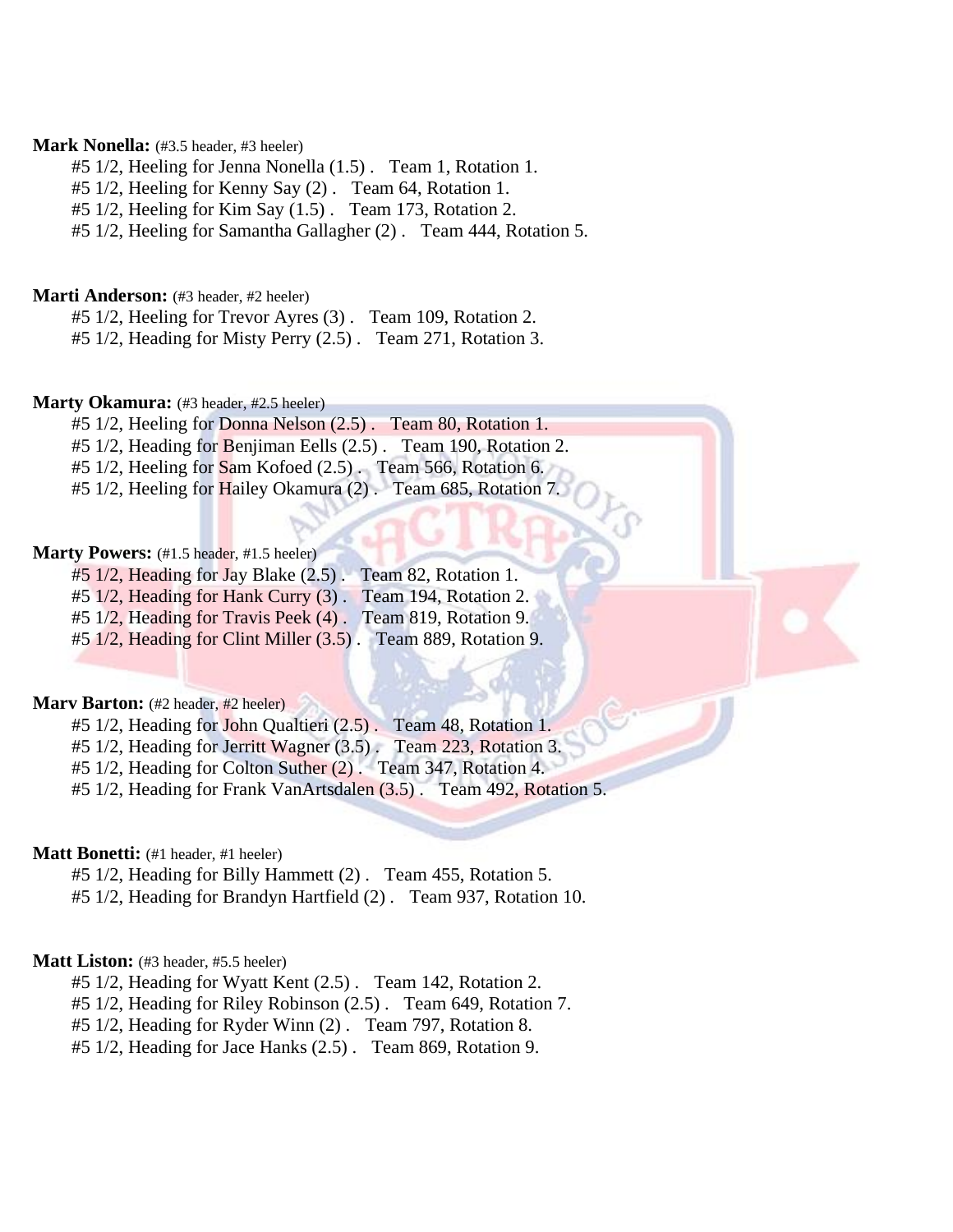## **Matthew Silva:** (#1 header, #1 heeler)

#5 1/2, Heeling for Natalie Silva (1) . Team 36, Rotation 1.

#5 1/2, Heeling for Gary Barney (2.5) . Team 175, Rotation 2.

#5 1/2, Heading for Jered Rhoden (1.5) . Team 364, Rotation 4.

## **Maverick Miranda:** (#1.5 header, #1.5 heeler)

#5 1/2, Heading for Monty Miranda (2) . Team 32, Rotation 1.

# Max Loya: (#3 header, #3 heeler)

#5 1/2, Heading for Paden Prior (2.5) . Team 126, Rotation 2.

#5 1/2, Heading for Eli Green (2.5) . Team 238, Rotation 3.

#5 1/2, Heading for Jacek Frost (2) . Team 365, Rotation 4.

#5 1/2, Heading for Trey White (2.5) . Team 501, Rotation 6.

## McKay Taylor: (#3 header, #2 heeler)

#5 1/2, Heeling for Jhet Hanks (2) . Team 67, Rotation 1.

#5 1/2, Heading for Jace Hanks (2.5) . Team 177, Rotation 2.

#5 1/2, Heeling for Riley Wanlass (3) . Team 299, Rotation 3.

#5 1/2, Heeling for Kaycie Ahlstrom (2) . Team 487, Rotation 5.

# **McKenna Wood:** (#2.5 header, #1.5 heeler)

#5 1/2, Heading for Ryan Williams (3) . Team 78, Rotation 1.

#5 1/2, Heading for Tucker Alexander (3) . Team 254, Rotation 3.

#5 1/2, Heading for Chelsey Bushnell (3) . Team 379, Rotation 4.

#### **Melanie Forzano:** (#1.5 header, #1.5 heeler)

#5 1/2, Heading for Luke Cardoza (4) . Team 839, Rotation 9.

## **Melvin Rogers:** (#2 header, #2 heeler)

#5 1/2, Heading for Tommy Rogers (3) . Team 332, Rotation 4.

#5 1/2, Heading for Randy Pennebaker (2.5) . Team 622, Rotation 7.

#5 1/2, Heading for Tim Gaither (3.5) . Team 650, Rotation 7.

## **Michelle Curtis:** (#1 header, #1 heeler)

#5 1/2, Heading for Danye Archuleta (1) . Team 929, Rotation 10.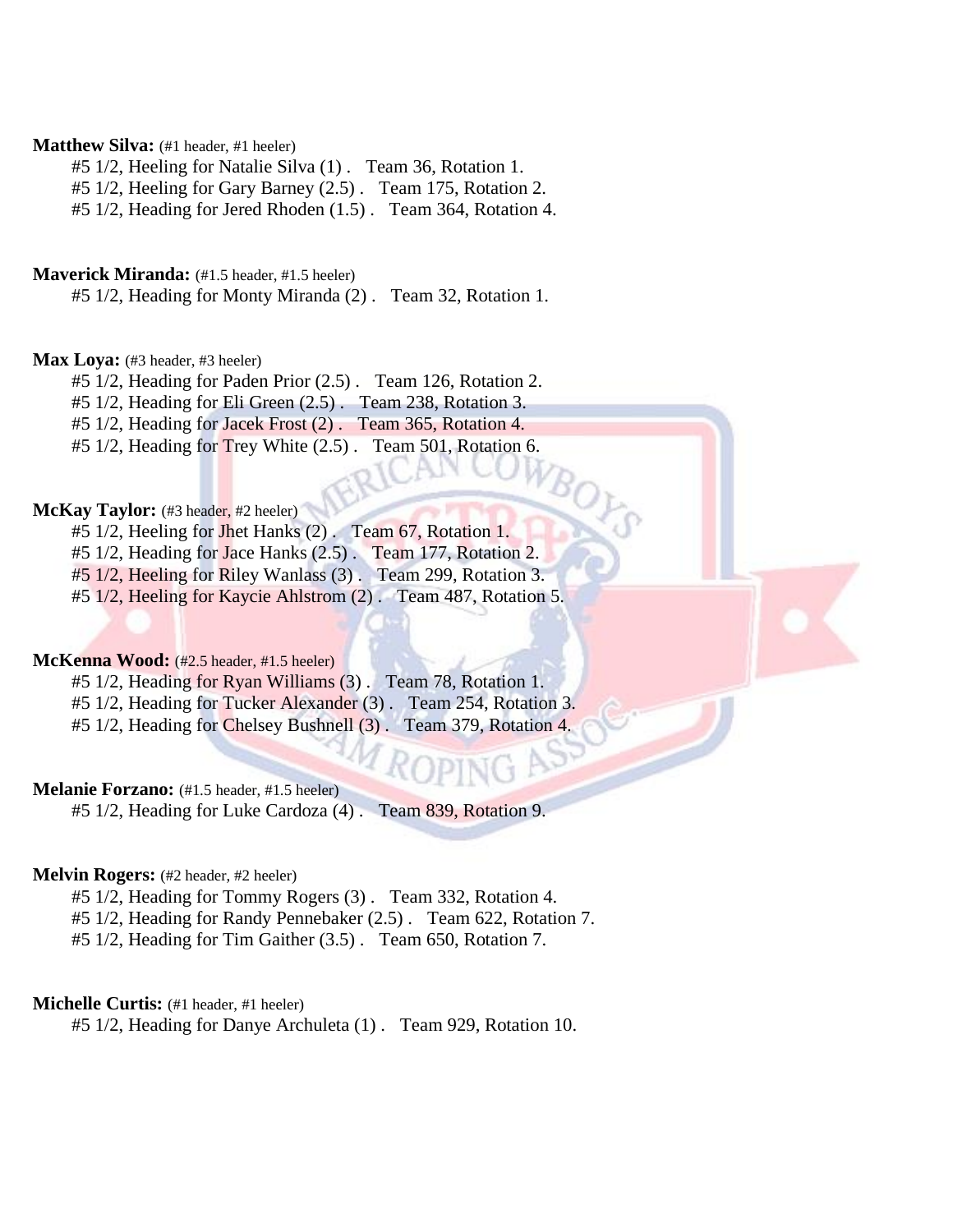## **Mike Bettencourt:** (#2 header, #1.5 heeler)

#5 1/2, Heading for Caleb Cowden (3) . Team 657, Rotation 7.

#5 1/2, Heading for Joe Jr. Vicente (2) . Team 807, Rotation 9.

#5 1/2, Heeling for Kala'e Masada (2.5) . Team 881, Rotation 9.

#5 1/2, Heading for Ken Paddock (1.5) . Team 953, Rotation 10.

#### **Mike Dulgar:** (#2 header, #1.5 heeler)

#5 1/2, Heeling for Keston Scott (3) . Team 328, Rotation 4.

#5 1/2, Heading for Bobby Butler (2.5) . Team 625, Rotation 7.

#5 1/2, Heading for Ed Archuleta (2.5) . Team 777, Rotation 8.

#5 1/2, Heading for John W. Miller (2) . Team 857, Rotation 9.

# **Mike Jardine:** (#3 header, #2.5 heeler)

 $#5\ 1/2$ , Heeling for Kenny Say  $(2)$ . Team 275, Rotation 3.

- #5 1/2, Heading for Shelby Beattie (1). Team 394, Rotation 4.
- #5 1/2, Heeling for Clayton Brown (2.5) . Team 709, Rotation 8.

## **Mike MacKenzie:** (#2.5 header, #2.5 heeler)

#5 1/2, Heading for Joe Jr. Vicente (2) . Team 667, Rotation 7. #5 1/2, Heading for Rikki Perezchica (3) . Team 747, Rotation 8.

#5 1/2, Heading for Joseph Pedota (2.5) . Team 821, Rotation 9.

# **Mike Nizzoli:** (#2.5 header, #2.5 heeler)

#5 1/2, Heading for Ryan Williams (3) . Team 327, Rotation 4. #5 1/2, Heading for Blake VanStavern (2.5). Team 602, Rotation 7.

#### **Mike Randall:** (#2 header, #2 heeler)

#5 1/2, Heading for Dorian Bundy (2) . Team 693, Rotation 7.

#5 1/2, Heading for Brock Riding (2.5) . Team 902, Rotation 10.

#5 1/2, Heading for Garrett Riding (3.5) . Team 924, Rotation 10.

#5 1/2, Heading for Collin Bowler (1.5) . Team 951, Rotation 10.

#### **Mike Sweeney:** (#2.5 header, #2 heeler)

#5 1/2, Heading for Bob Blair (2.5) . Team 133, Rotation 2.

#5 1/2, Heading for Seth Sweeney (2.5) . Team 243, Rotation 3.

#5 1/2, Heading for George Porter (2) . Team 407, Rotation 5.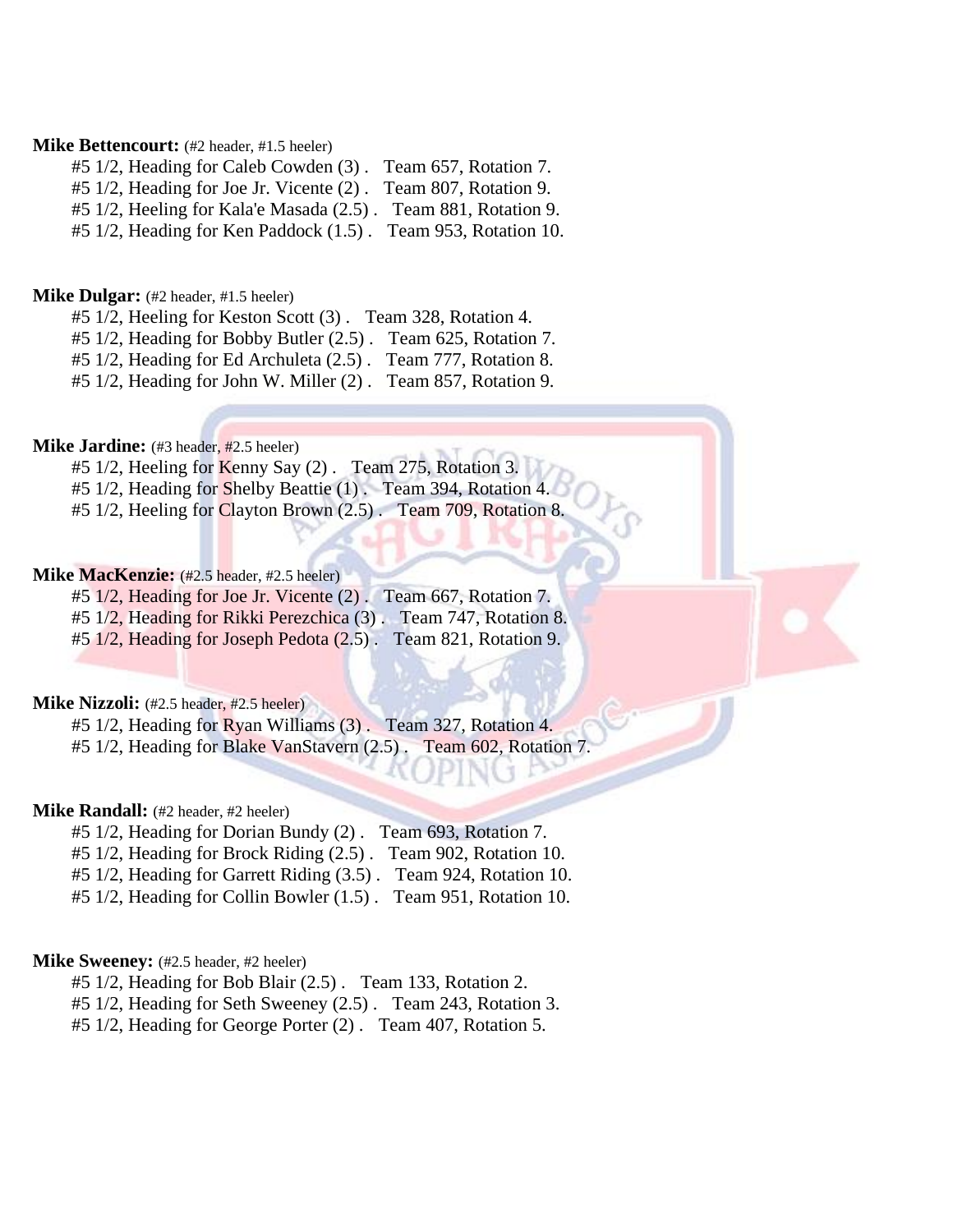## **Mike Umbdenstock:** (#1.5 header, #1.5 heeler)

#5 1/2, Heading for Casey Glazier (4) . Team 79, Rotation 1.

#5 1/2, Heading for Dave Tyndall (2) . Team 596, Rotation 6.

#5 1/2, Heading for Tom Moxley (1.5) . Team 647, Rotation 7.

#5 1/2, Heading for Steve Smith (4) . Team 943, Rotation 10.

#### **Mike Williams:** (#2 header, #2 heeler)

#5 1/2, Heeling for Bruce C. Elliott (2) . Team 759, Rotation 8.

**Mikeal Lee:** (#1.5 header, #1.5 heeler)

#5 1/2, Heeling for Grant Denny (2) . Team 558, Rotation 6.

#### **Misty Perry:** (#2.5 header, #2.5 heeler)

#5 1/2, Heeling for Jeanne Gieck (2). Team 127, Rotation

#5 1/2, Heeling for Marti Anderson (3) . Team 271, Rotation 3.

#5 1/2, Heeling for Dusty Edgmon (2). Team 393, Rotation 4.

#5 1/2, Heeling for Justin Solesbee (3). Team 516, Rotation 6.

## Mitzi Corkill: (#2.5 header, #2.5 heeler)

#5 1/2, Heading for Tucker Alexander (3) . Team 610, Rotation 7. #5 1/2, Heading for Chance Kretschmer (3) . Team 860, Rotation 9.

# Monty Miranda: (#2 header, #2 heeler)

#5 1/2, Heeling for Maverick Miranda (1.5) . Team 32, Rotation 1.

#5 1/2, Heeling for Chaz Rita (3.5) . Team 241, Rotation 3.

#### **Murvin Hicks:** (#2 header, #2 heeler)

#5 1/2, Heeling for Dino Webb (2) . Team 716, Rotation 8.

## **Nannette DeGough:** (#1.5 header, #1.5 heeler)

#5 1/2, Heading for Dillon Almason (4) . Team 118, Rotation 2.

#5 1/2, Heading for Kevin Dias (3.5) . Team 750, Rotation 8.

#5 1/2, Heading for TBA TBA (1) . Team 875, Rotation 9.

#### **Narciso Jr Estrada:** (#1 header, #1 heeler)

#5 1/2, Heading for Bladen Leavitt (1.5) . Team 24, Rotation 1.

#5 1/2, Heading for Pete Harris (1) . Team 112, Rotation 2.

#5 1/2, Heading for Doug Glenn (1) . Team 208, Rotation 3.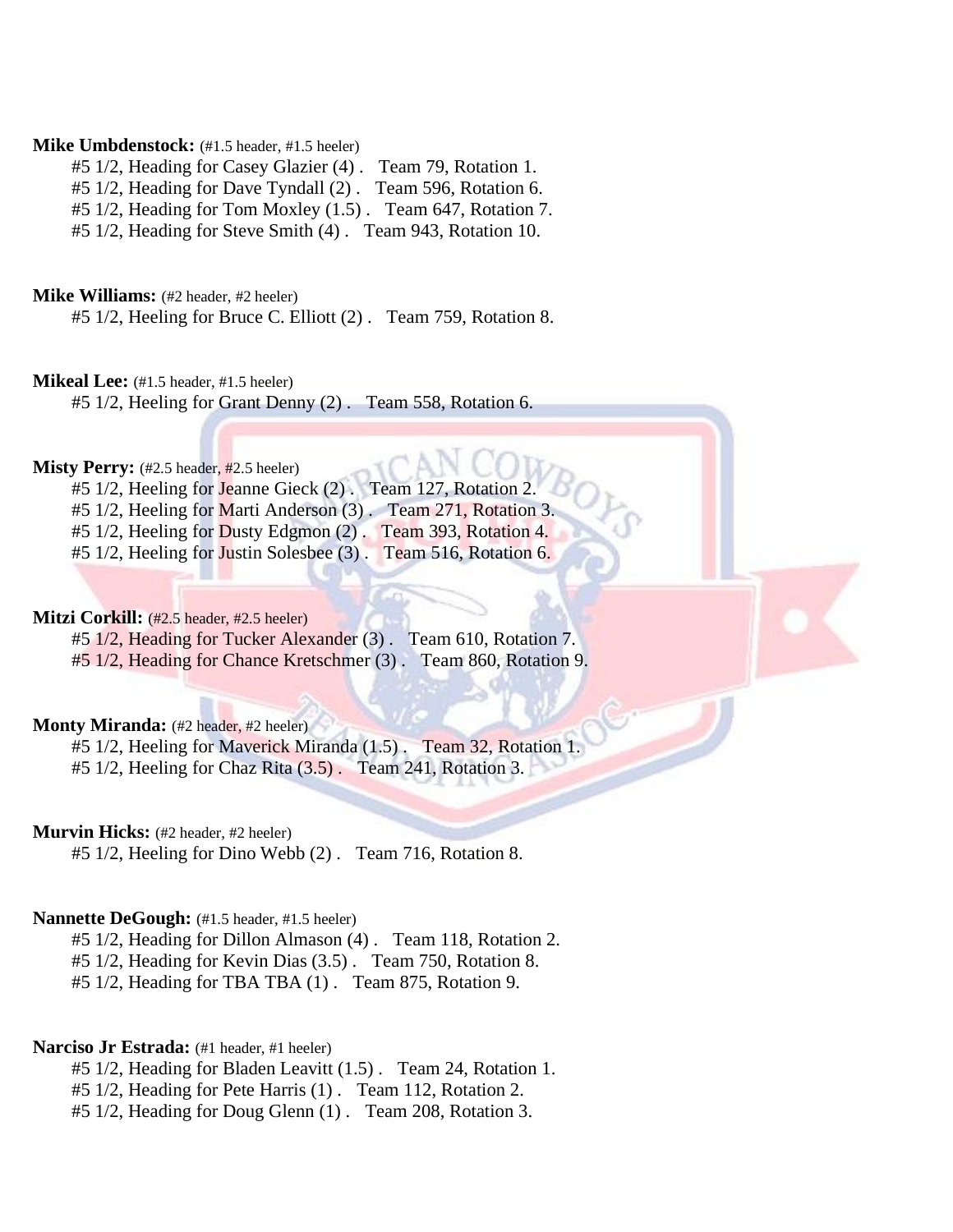# Natalie Silva: (#1 header, #1 heeler)

#5 1/2, Heading for Matthew Silva (1) . Team 36, Rotation 1.

#5 1/2, Heading for Robert Silva (2.5) . Team 876, Rotation 9.

#5 1/2, Heading for Jered Rhoden (1.5) . Team 950, Rotation 10.

#### **Nathan Robbins:** (#2 header, #2.5 heeler)

#5 1/2, Heeling for Travis Robbins (2) . Team 3, Rotation 1.

#5 1/2, Heeling for Howard Scates (1.5) . Team 316, Rotation 4.

#5 1/2, Heeling for Rick Dirk (1.5) . Team 739, Rotation 8.

#5 1/2, Heeling for Steve Gibson (2) . Team 877, Rotation 9.

#### **Nathan Wohld:** (#2 header, #1.5 heeler)

#5 1/2, Heading for Kevin Dias (3.5) . Team 374, Rotation 4.

#5 1/2, Heading for Byran C Smith (2.5). Team 672, Rotation 7.

#5 1/2, Heading for Rikki Perezchica (3). Team 887, Rotation 9.

## **Nick Eiguren:**  $(#3.5 \text{ header}, #3 \text{ header})$

#5 1/2, Heeling for Robbin Eiguren (2) . Team 93, Rotation 1.

#5 1/2, Heeling for Jace Grenke (2) . Team 808, Rotation 9.

#5 1/2, Heeling for Trell McFarlane (2) . Team 901, Rotation 10.

#5 1/2, Heeling for Marisa Julian (2.5) . Team 972, Rotation 10.

# **Noah Williams:** (#4.5 header, #4.5 heeler)

#5 1/2, Heeling for Robert Byrd (1) . Team 156, Rotation 2.

#5 1/2, Heeling for Lane Byrd (1) . Team 278, Rotation 3.

#5 1/2, Heeling for Hope Kell (1) . Team 565, Rotation 6.

#5 1/2, Heeling for Chris Galassini (1) . Team 841, Rotation 9.

#### **Noe Casian:** (#3 header, #3 heeler)

#5 1/2, Heeling for Ralph Kelley (2.5) . Team 26, Rotation 1.

#5 1/2, Heeling for Enrique Rodriquez (1) . Team 176, Rotation 2.

#5 1/2, Heeling for Jamie Fontes (2) . Team 329, Rotation 4.

#5 1/2, Heeling for Anthony Borgatello (2) . Team 562, Rotation 6.

#### **Nora Hunt Lee:** (#3 header, #2 heeler)

#5 1/2, Heading for Thomas Steele (2.5) . Team 121, Rotation 2.

#5 1/2, Heading for TBA TBA (1) . Team 258, Rotation 3.

#5 1/2, Heading for Wylie Lund (2.5) . Team 460, Rotation 5.

#5 1/2, Heading for Lance Johnson (2.5) . Team 678, Rotation 7.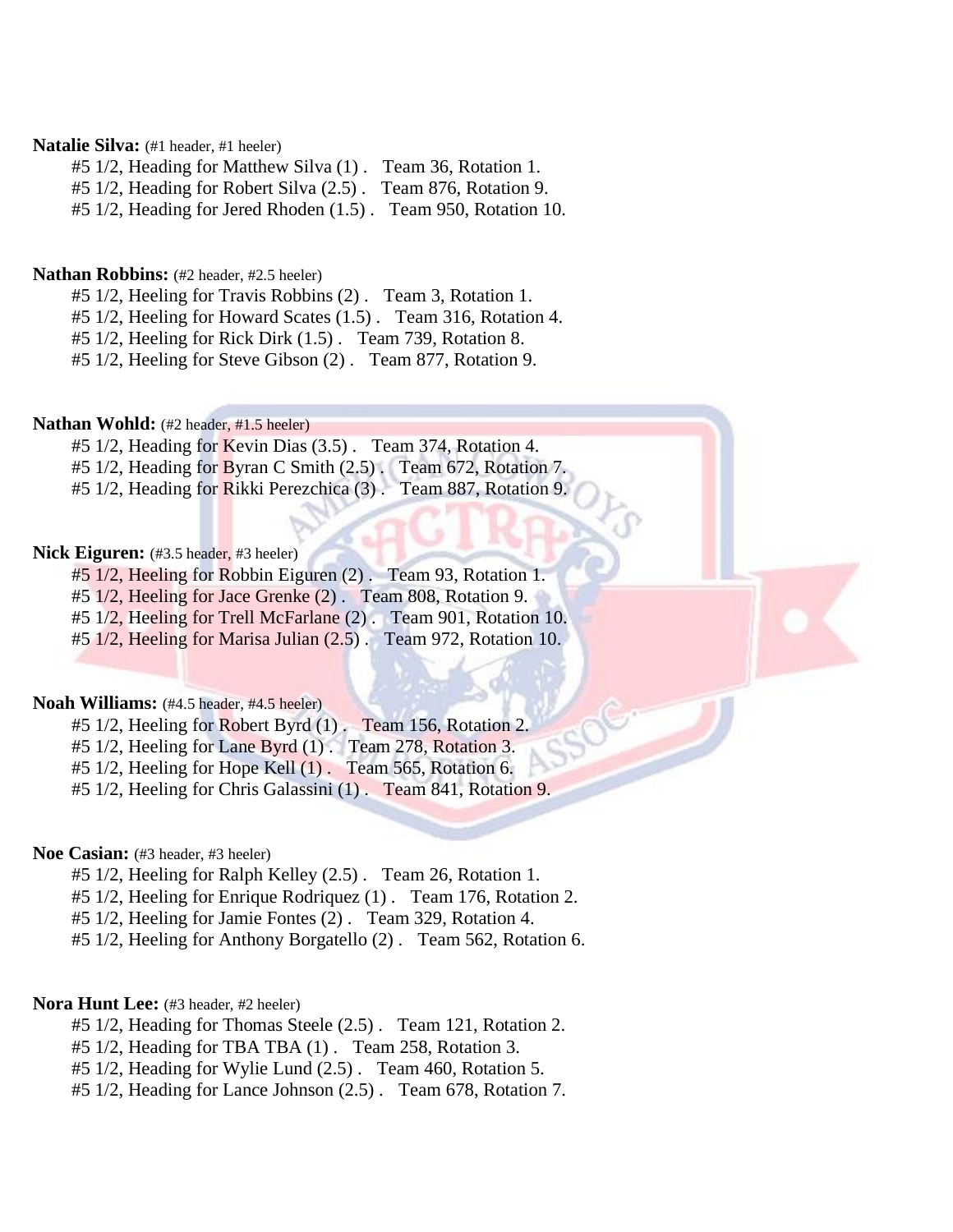## **Norm Kreiss:** (#1 header, #1 heeler)

#5 1/2, Heading for Don Elms (3.5) . Team 219, Rotation 3.

#5 1/2, Heading for Del Foley (3) . Team 723, Rotation 8.

#5 1/2, Heading for Shelby Beattie (1) . Team 939, Rotation 10.

## **Norman Mull:** (#2.5 header, #2.5 heeler)

#5 1/2, Heeling for Lenai Branco (1) . Team 135, Rotation 2.

#5 1/2, Heeling for Darcie Stewart (2) . Team 293, Rotation 3.

# **Owen Flores:** (#1 header, #1 heeler)

#5 1/2, Heeling for TBA TBA (1) . Team 704, Rotation 8.

#5 1/2, Heeling for Damien Flores (2) . Team 795, Rotation 8.

 $\partial_{\mathcal{O}_{\mathcal{F}}}$ 

#5 1/2, Heeling for TBA TBA (1) . Team 884, Rotation 9.

#5 1/2, Heeling for TBA TBA (1). Team 947, Rotation 10.

## Paden Prior: (#2.5 header, #2.5 heeler)

#5 1/2, Heeling for Max Loya (3) . Team 126, Rotation 2. #5 1/2, Heeling for Logan Darst (2.5) . Team 242, Rotation 3. #5 1/2, Heeling for Darcie Stewart (2) . Team 574, Rotation 6.

#5 1/2, Heeling for Justin Weber (2.5) . Team 729, Rotation 8.

#### **Parker Deal:** (#1 header, #1 heeler)

#5 1/2, Heading for Ryan Fowler (4) . Team 58, Rotation 1. #5 1/2, Heeling for Elsie Jonas (1.5) . Team 168, Rotation 2. #5 1/2, Heading for Justin Reno (3) . Team 463, Rotation 5. #5 1/2, Heeling for Degan Patton (2) . Team 606, Rotation 7.

#### **Patrick Benedict:** (#2 header, #1.5 heeler)

#5 1/2, Heading for Jared Myers (1) . Team 10, Rotation 1.

#5 1/2, Heading for Lee Ford (1) . Team 104, Rotation 2.

#5 1/2, Heading for Joe Nevis (3) . Team 214, Rotation 3.

#5 1/2, Heading for Triston Benedict (1) . Team 341, Rotation 4.

#### **Patrick Hammett:** (#1 header, #1 heeler)

#5 1/2, Heading for Brandyn Hartfield (2) . Team 115, Rotation 2.

## Paul Devine: (#2.5 header, #2.5 heeler)

#5 1/2, Heading for Shawn Aguiar (3) . Team 974, Rotation 10.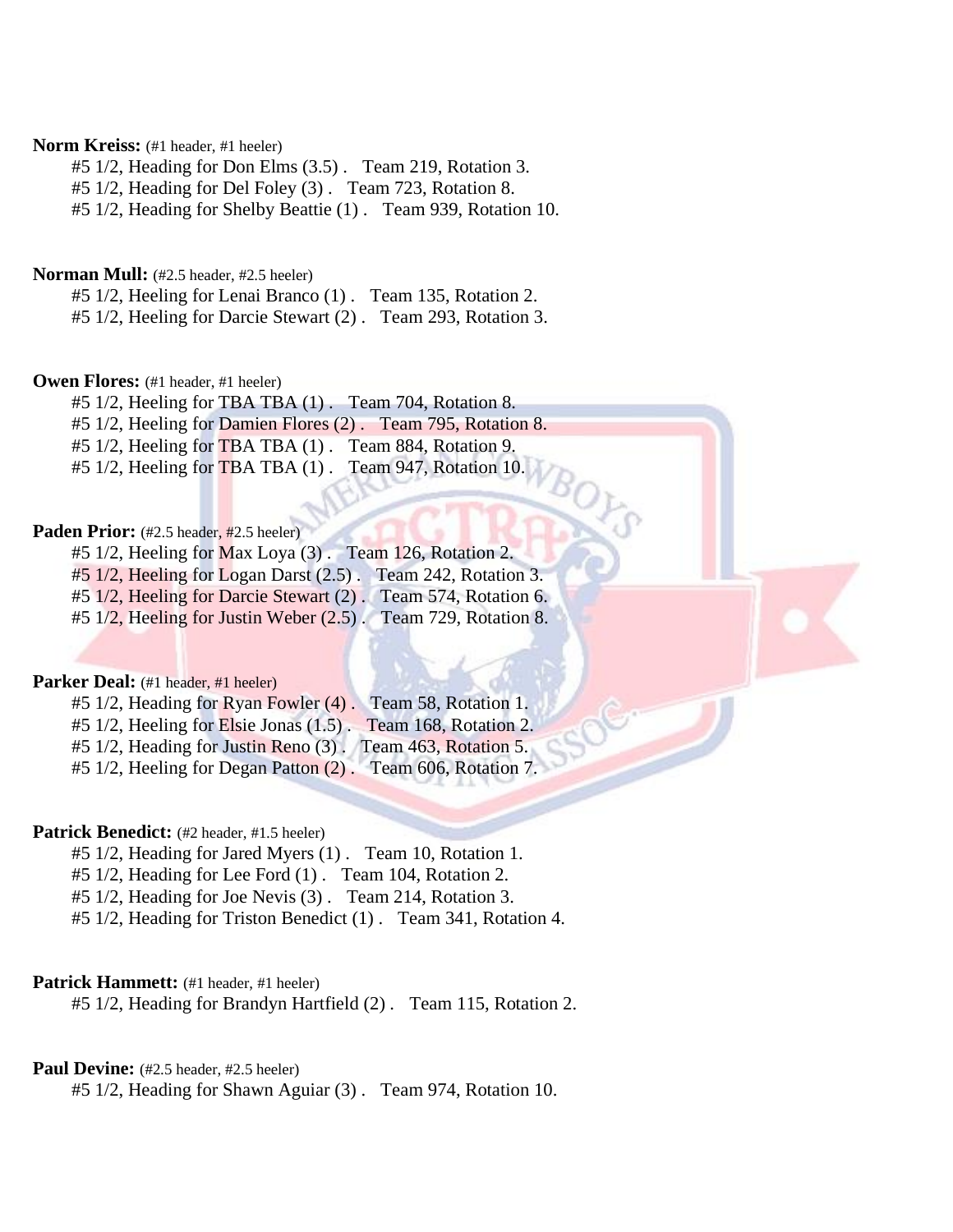**Paul Mullins:** (#4 header, #4.5 heeler)

#5 1/2, Heeling for Sadie Mullins (1) . Team 631, Rotation 7.

# Perry Goldtooth: (#4 header, #4 heeler)

- #5 1/2, Heeling for Karen Deller (1.5) . Team 125, Rotation 2.
- #5 1/2, Heeling for Sadie Fitzgerald (1.5) . Team 263, Rotation 3.
- #5 1/2, Heeling for Hayley Tebbs (1.5) . Team 520, Rotation 6.
- #5 1/2, Heeling for Dennis Lee (1.5) . Team 629, Rotation 7.

## Pete Harris: (#1 header, #1 heeler)

- #5 1/2, Heeling for Narciso Jr Estrada (1) . Team 112, Rotation 2.
- #5 1/2, Heeling for Rylee George (3) . Team 311, Rotation 4.
- #5 1/2, Heeling for AJ Moreno (1) . Team 435, Rotation 5.
- #5 1/2, Heeling for  $J\Gamma$  Stinson (1.5). Team 546, Rotation 6.

# **Pete Williams:** (#2 header, #2 heeler)

- #5 1/2, Heeling for Robert E. McGrew (2) . Team 651, Rotation 7.
- #5 1/2, Heeling for JT Bradley (3.5). Team 859, Rotation 9.
- $#5\ 1/2$ , Heeling for Daren Lowry  $(2.5)$ . Team 938, Rotation 10.

# Peter **Andrade:** (#2 header, #1.5 heeler)

| #5 1/2, Heading for Luis Rincon (2). Team 752, Rotation 8.    |  |
|---------------------------------------------------------------|--|
| #5 1/2, Heading for Peter Rincon (3). Team 829, Rotation 9.   |  |
| #5 1/2, Heading for Shawn Aguiar (3). Team 905, Rotation 10.  |  |
| #5 1/2, Heeling for Damien Flores (2). Team 966, Rotation 10. |  |

#### Peter Rincon: (#3 header, #3 heeler)

- #5 1/2, Heeling for Kalia Medeiros (2) . Team 362, Rotation 4.
- #5 1/2, Heading for Luis Rincon (2) . Team 681, Rotation 7.
- #5 1/2, Heeling for Peter Andrade (2) . Team 829, Rotation 9.
- #5 1/2, Heeling for Herman Holland (2.5) . Team 973, Rotation 10.

#### **Phil Romero:** (#1 header, #1 heeler)

#5 1/2, Heading for Cliff Wilbanks (2) . Team 643, Rotation 7.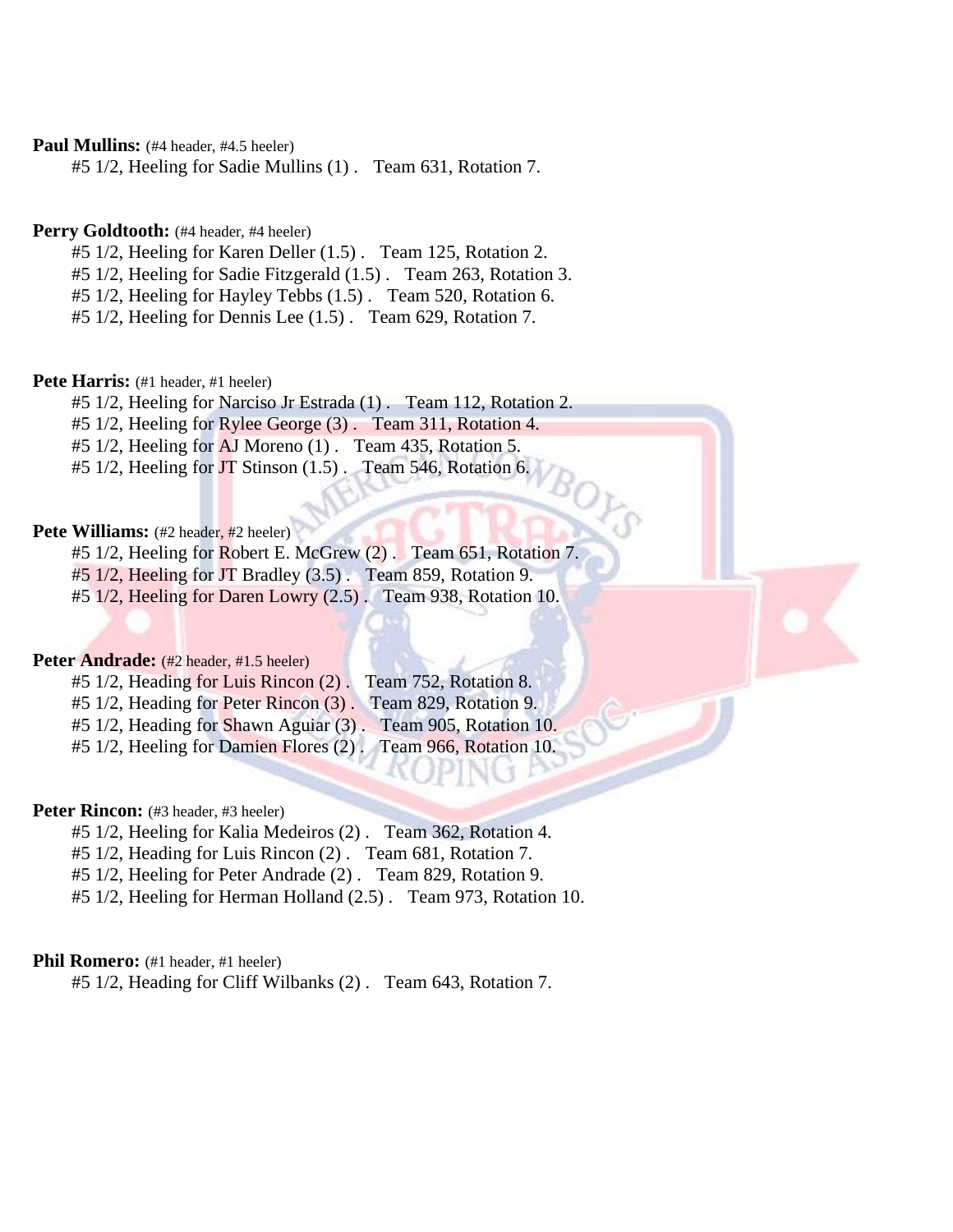## Pistol Bray: (#4 header, #4 heeler)

- #5 1/2, Heeling for Clayton Hansen (1.5) . Team 111, Rotation 2.
- #5 1/2, Heeling for Larry King (1.5) . Team 220, Rotation 3.
- #5 1/2, Heeling for Colt Bray (1) . Team 426, Rotation 5.
- #5 1/2, Heeling for Bethanie Bray (1) . Team 537, Rotation 6.

#### **Preston Young:** (#3.5 header, #3 heeler)

- #5 1/2, Heeling for Garrett Gallagher (2.5) . Team 736, Rotation 8.
- #5 1/2, Heeling for Tyler Moore (2) . Team 811, Rotation 9.

## **Ralph Kelley:** (#2.5 header, #2 heeler)

- #5 1/2, Heading for Noe Casian (3) . Team 26, Rotation 1.
- #5 1/2, Heading for Will Jones (2) . Team 129, Rotation 2.
- #5 1/2, Heading for Cliff Garrison (3). Team 559, Rotation 6.

## **Ram T. Hughes:** (#3 header, #4.5 heeler)

- #5 1/2, Heading for Kelvin Medeiros (2.5) . Team 251, Rotation 3.
- #5 1/2, Heeling for Turk Truman (1). Team 376, Rotation 4.
- #5 1/2, Heading for Bode Bowler (2) . Team 488, Rotation 5.
- #5 1/2, Heading for Caden Drake (2.5) . Team 845, Rotation 9.

#### **Randy Pennebaker:** (#2 header, #2.5 heeler)

- #5 1/2, Heading for Richard Brechbuehl (2) . Team 203, Rotation 3.
- $#5\ 1/2$ , Heeling for Tommy Rogers  $(2.5)$ . Team 510, Rotation 6.
- #5 1/2, Heeling for Melvin Rogers (2) . Team 622, Rotation 7.

#### **Randy Rogers:** (#3.5 header, #2.5 heeler)

- #5 1/2, Heading for Garry Rogers (1.5) . Team 396, Rotation 4.
- #5 1/2, Heading for Jerry Ricci (1.5) . Team 748, Rotation 8.
- #5 1/2, Heading for Tom Moxley (1.5) . Team 879, Rotation 9.

## **Ray Miller:** (#2 header, #1.5 heeler)

#5 1/2, Heading for Ty Morrill (3.5) . Team 498, Rotation 5.

## **Rayna Currin:** (#1 header, #1 heeler)

#5 1/2, Heading for Chase Helton (4.5) . Team 439, Rotation 5.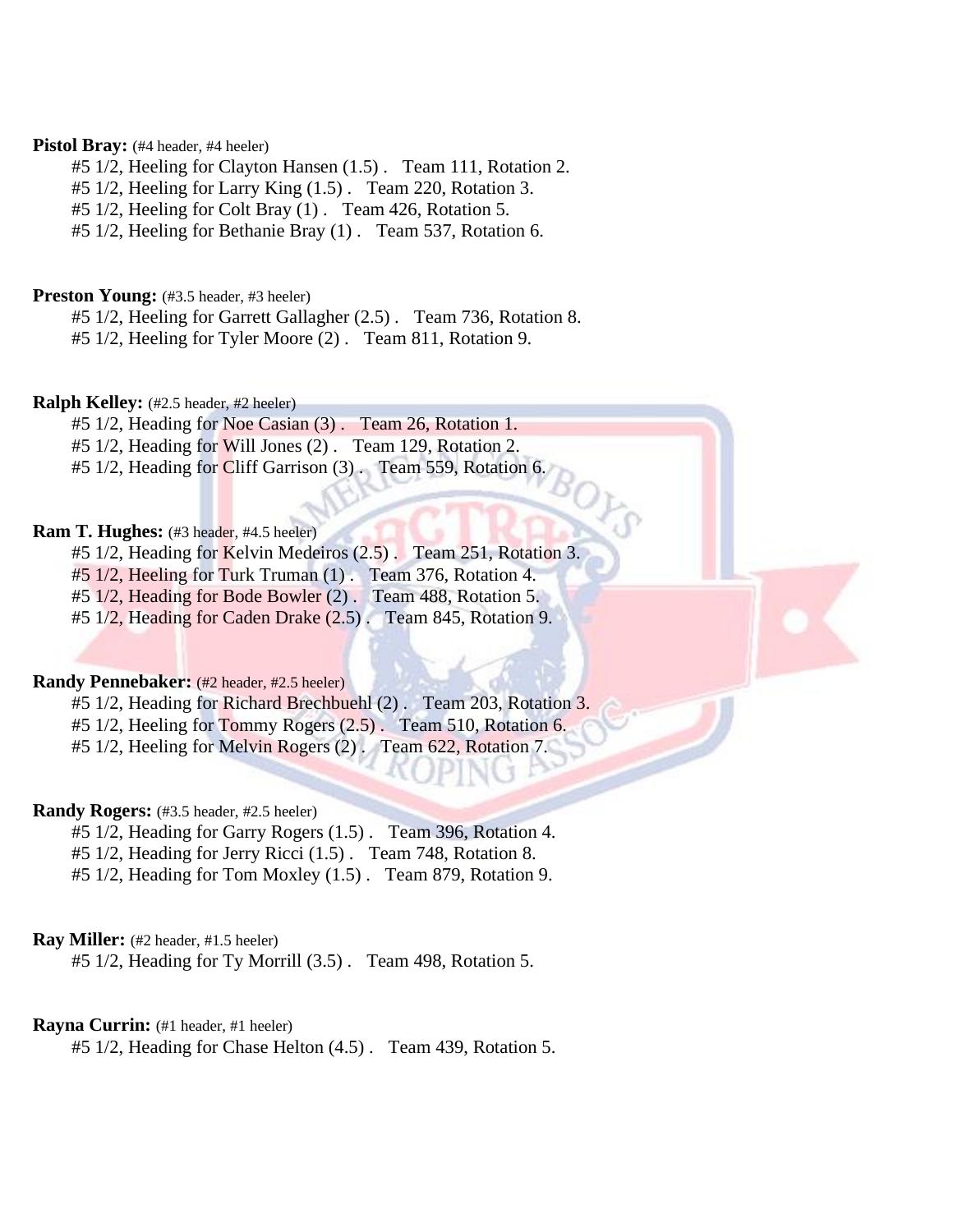## **Rebeccah Haller:** (#1.5 header, #1.5 heeler)

#5 1/2, Heading for Richard Haller (2.5) . Team 360, Rotation 4.

#5 1/2, Heading for Val Ericson (4) . Team 942, Rotation 10.

#### **Reggie Sutton:** (#2.5 header, #2.5 heeler)

#5 1/2, Heading for Rory Pierce (2.5) . Team 245, Rotation 3.

#5 1/2, Heading for Dave Carlson (1.5) . Team 632, Rotation 7.

#### **Rich Bakke:** (#3 header, #2.5 heeler)

#5 1/2, Heading for Rory Pierce (2.5) . Team 134, Rotation 2.

#5 1/2, Heading for John Wheatley (1.5) . Team 244, Rotation 3.

#5 1/2, Heading for Buck Baca (2.5) . Team 397, Rotation 4.

#5 1/2, Heading for Gavin Wheatley (2) . Team 525, Rotation 6.

#### **Richard Brechbuehl:** (#2.5 header, #2 heeler)

#5 1/2, Heeling for Randy Pennebaker (2) . Team 203, Rotation 3.

#5 1/2, Heeling for Ernie Cardoza (3) . Team 925, Rotation 10.

## **Richard Haller:** (#3 header, #2.5 heeler)

#5 1/2, Heeling for Rebeccah Haller (1.5) . Team 360, Rotation 4. #5 1/2, Heading for Tyson Porter (2.5) . Team 495, Rotation 5.

#### **Rick Dirk:** (#1.5 header, #1.5 heeler)

#5 1/2, Heading for Ron Bishop (2.5) . Team 660, Rotation 7. #5 1/2, Heading for Nathan Robbins (2.5) . Team 739, Rotation 8. #5 1/2, Heading for Weston Lerwill (2) . Team 814, Rotation 9. #5 1/2, Heeling for Steve Gibson (2) . Team 949, Rotation 10.

## **Rick Jonas:** (#2 header, #2 heeler)

#5 1/2, Heading for Taylor Speer (3.5) . Team 295, Rotation 3. #5 1/2, Heading for Jason Veenker (3) . Team 485, Rotation 5. #5 1/2, Heading for Benny Fry (3) . Team 823, Rotation 9. #5 1/2, Heading for Riley Fry (2.5) . Team 915, Rotation 10.

#### **Rigo Estrella:** (#2.5 header, #3.5 heeler)

- #5 1/2, Heeling for Tim Petersen (1.5) . Team 28, Rotation 1.
- #5 1/2, Heeling for Jay G. Hart (2) . Team 358, Rotation 4.
- #5 1/2, Heeling for Lee Moyle (2) . Team 470, Rotation 5.
- #5 1/2, Heeling for Leslie Davenport (2) . Team 910, Rotation 10.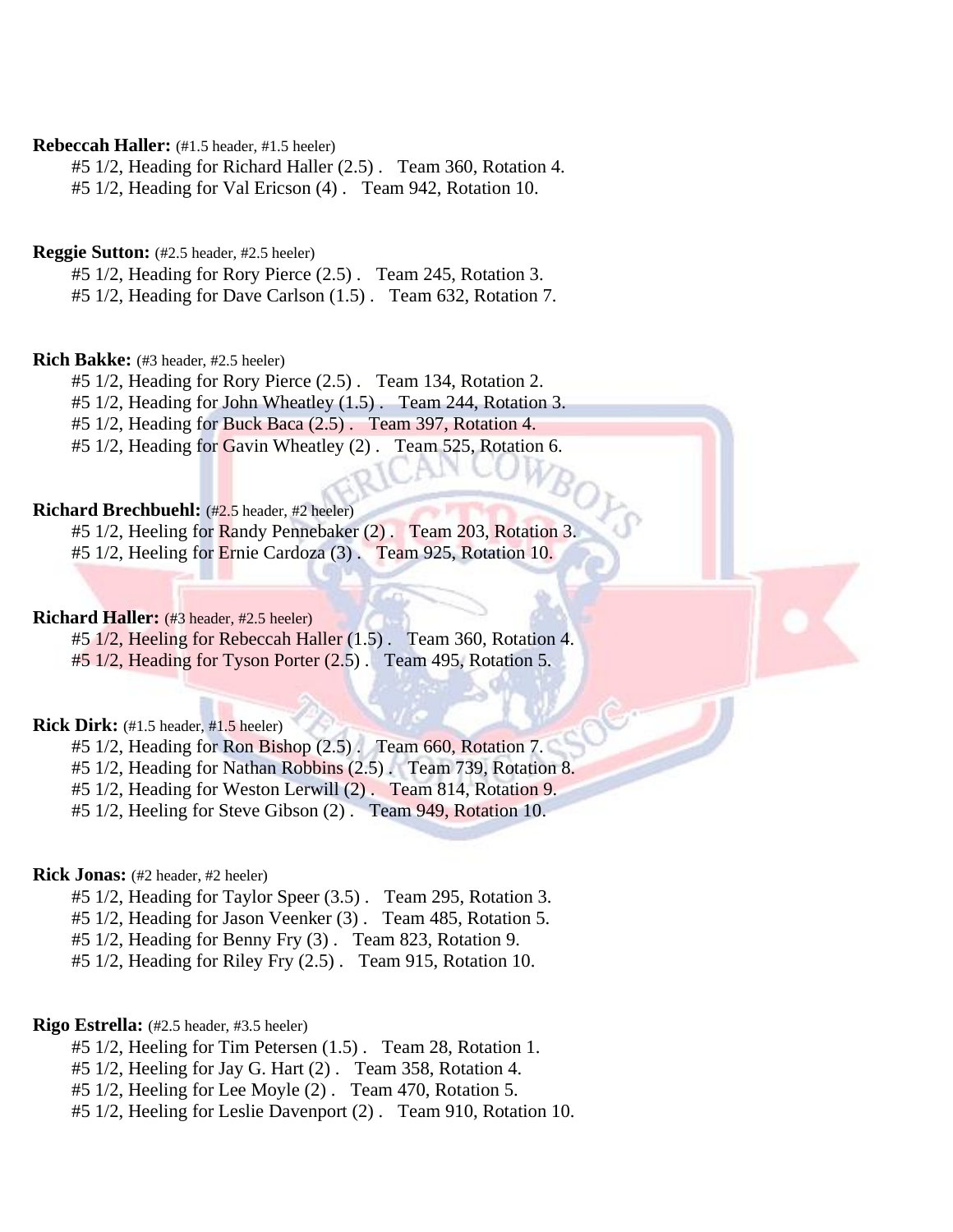## **Rikki Perezchica:** (#2.5 header, #3 heeler)

- #5 1/2, Heeling for Bruce C. Elliott (2) . Team 662, Rotation 7.
- #5 1/2, Heeling for TBA TBA (1) . Team 722, Rotation 8.
- #5 1/2, Heeling for Mike MacKenzie (2.5) . Team 747, Rotation 8.
- #5 1/2, Heeling for Nathan Wohld (2) . Team 887, Rotation 9.

#### **Riley Bitle:** (#1 header, #1 heeler)

- #5 1/2, Heading for Levi Andrews (1) . Team 151, Rotation 2.
- #5 1/2, Heading for Casey Ladner (4.5) . Team 754, Rotation 8.
- #5 1/2, Heading for Justin Martins (4.5) . Team 830, Rotation 9.

# **Riley Currin:**  $(\text{\#}1.5 \text{ header}, \text{\#}1.5 \text{ header})$

#5 1/2, Heading for Jeff Sparrowk (4) . Team 676, Rotation 7.

## **Riley Fry:** (#2.5 header, #2.5 heeler)

- #5 1/2, Heading for Benny Fry (3) . Team 680, Rotation 7.
- #5 1/2, Heeling for Claye Ayres (1.5) . Team 758, Rotation 8.
- #5 1/2, Heeling for Rick Jonas (2). Team 915, Rotation 10.

## **Riley Oberg:** (#3.5 header, #3.5 heeler)

#5 1/2, Heeling for Jeremy Taylor (2) . Team 359, Rotation 4. #5 1/2, Heeling for Brenda Cropper (2) . Team 493, Rotation 5.

## **Riley Robinson:** (#2 header, #2.5 heeler)

#5 1/2, Heeling for Matt Liston (3) . Team 649, Rotation 7.

- #5 1/2, Heeling for Cameron Drake (3) . Team 718, Rotation 8.
- #5 1/2, Heeling for Chris Awa (3) . Team 779, Rotation 8.
- #5 1/2, Heeling for Wyatt Kent (3) . Team 964, Rotation 10.

## **Riley Wanlass:** (#3 header, #2 heeler)

#5 1/2, Heeling for Bruce Pulham (2) . Team 172, Rotation 2.

- #5 1/2, Heading for McKay Taylor (2) . Team 299, Rotation 3.
- #5 1/2, Heading for Ron Cropper (1.5) . Team 421, Rotation 5.
- #5 1/2, Heading for Wyatt Kent (2.5) . Team 529, Rotation 6.

## **Robbin Eiguren:** (#2 header, #2 heeler)

- #5 1/2, Heading for Nick Eiguren (3) . Team 93, Rotation 1.
- #5 1/2, Heading for Birch Eiguren (3.5) . Team 598, Rotation 6.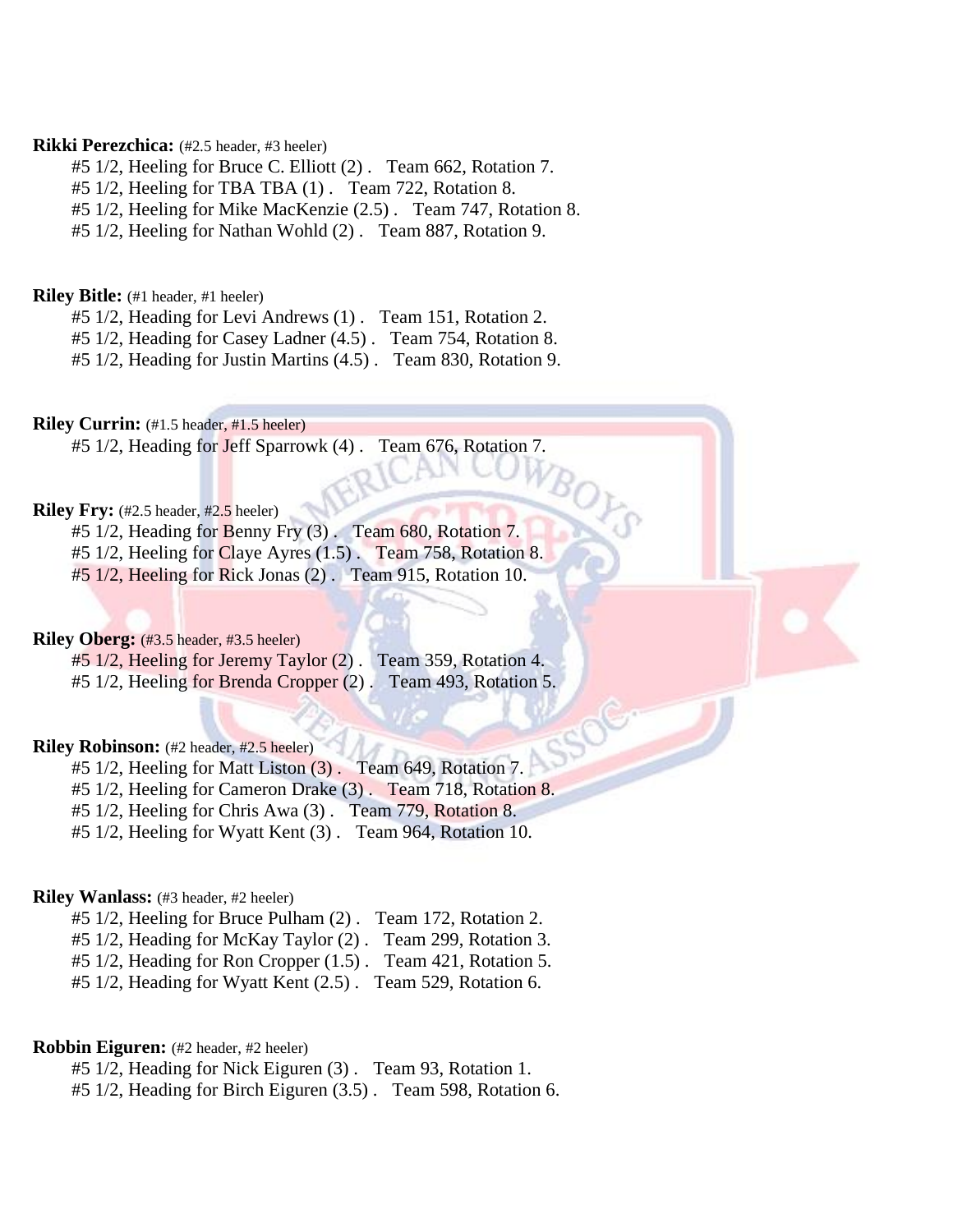## **Robbin Rowley:** (#2.5 header, #2.5 heeler)

#5 1/2, Heading for Cody Rowley (3) . Team 11, Rotation 1.

#5 1/2, Heading for Cole Clement (3) . Team 378, Rotation 4.

#### **Robert Byrd:** (#1 header, #1 heeler)

#5 1/2, Heading for Noah Williams (4.5) . Team 156, Rotation 2.

## **Robert Ow:** (#1 header, #1 heeler)

#5 1/2, Heading for Triston Benedict (1) . Team 154, Rotation 2.

#5 1/2, Heading for Christian Drumheller (2) . Team 507, Rotation 6.

# **Robert Rita:** (#3 header, #2.5 heeler)

#5 1/2, Heeling for Tucker Gomes (2.5). Team 34, Rotation 1.

- #5 1/2, Heeling for Cassie Camarillo (1.5) . Team 371, Rotation 4.
- #5 1/2, Heeling for Trey Camarillo (2) . Team 484, Rotation 5.
- #5 1/2, Heeling for Kalia Medeiros (2). Team 592, Rotation 6.

#### **Robert Silva:** (#2.5 header, #2.5 heeler)

|                                               | #5 1/2, Heeling for Tyler Moore (2). Team 745, Rotation 8. |
|-----------------------------------------------|------------------------------------------------------------|
| #5 1/2, Heeling for Steve Gibson (2).         | Team 802, Rotation 9.                                      |
| #5 1/2, Heeling for Natalie Silva (1).        | Team 876, Rotation 9.                                      |
| $#5\ 1/2$ , Heeling for Gary Barney $(2.5)$ . | Team 948, Rotation 10.                                     |

#### **Robert E. McGrew:** (#2 header, #2 heeler)

#5 1/2, Heading for Triston Benedict (1) . Team 515, Rotation 6.

#5 1/2, Heading for Pete Williams (2) . Team 651, Rotation 7.

#5 1/2, Heading for Chris Burgess (3.5) . Team 850, Rotation 9.

#### **Rod Taylor:** (#1 header, #1 heeler)

#5 1/2, Heading for Jeremy Taylor (2) . Team 471, Rotation 5. #5 1/2, Heading for Kim Robinson (1) . Team 867, Rotation 9.

#### **Rodney Mike:** (#2.5 header, #2.5 heeler)

#5 1/2, Heading for Shay Collins (1.5) . Team 612, Rotation 7.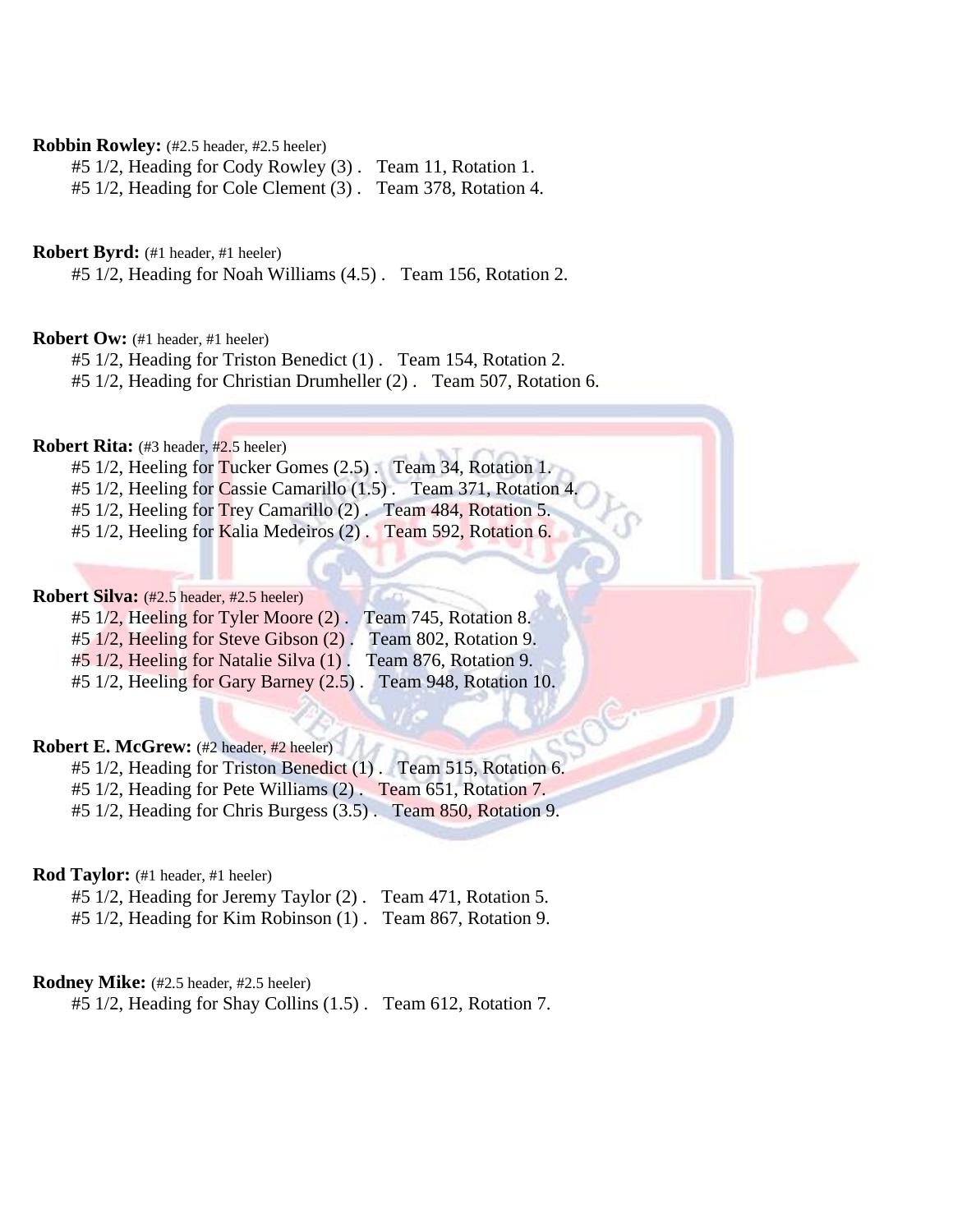## **Roman Reyes:** (#2 header, #2 heeler)

- #5 1/2, Heading for Clayton Brown (2.5) . Team 63, Rotation 1.
- #5 1/2, Heading for Mark Medin (2) . Team 234, Rotation 3.
- #5 1/2, Heeling for Chloe Lambert (2) . Team 363, Rotation 4.

#5 1/2, Heeling for Dino Webb (2) . Team 478, Rotation 5.

## **Ron Bishop:** (#2.5 header, #2.5 heeler)

- #5 1/2, Heeling for Rick Dirk (1.5) . Team 660, Rotation 7.
- #5 1/2, Heeling for Coral Morris (1.5) . Team 712, Rotation 8.
- #5 1/2, Heeling for Dan Santos (2) . Team 906, Rotation 10.

#5 1/2, Heeling for John H Morris (2.5) . Team 976, Rotation 10.

# **Ron Cropper:** (#1.5 header, #1.5 heeler)

#5 1/2, Heeling for Riley Wanlass (3). Team 421, Rotation 5. #5 1/2, Heeling for Brenda Cropper (2). Team 601, Rotation 7.

## **Ron Iriart:** (#1.5 header, #1.5 heeler)

#5 1/2, Heeling for Buck Cardoza (3) . Team 25, Rotation 1. #5 1/2, Heeling for Frank Baggiolini (1.5) . Team 128, Rotation 2.

- 
- #5 1/2, Heading for Scott Childers (4) . Team 354, Rotation 4.

## **Rory Pierce:** (#2.5 header, #2.5 heeler)

- #5 1/2, Heeling for Rich Bakke (3) . Team 134, Rotation 2.
- #5 1/2, Heeling for Reggie Sutton (2.5) . Team 245, Rotation 3.
- #5 1/2, Heeling for Todd Kell (2) . Team 509, Rotation 6.
- #5 1/2, Heeling for Jason Snow (2.5). Team 623, Rotation 7.

## **Rossin Baldwin:** (#1.5 header, #1.5 heeler)

#5 1/2, Heeling for Denton Williams (3) . Team 313, Rotation 4.

## **Roy Owens:** (#3.5 header, #3.5 heeler)

- #5 1/2, Heeling for Jenna Nonella (1.5) . Team 297, Rotation 3.
- #5 1/2, Heeling for Kim Say (1.5) . Team 412, Rotation 5.
- #5 1/2, Heeling for Dean Smith (2) . Team 526, Rotation 6.
- #5 1/2, Heeling for Kenny Say (2) . Team 633, Rotation 7.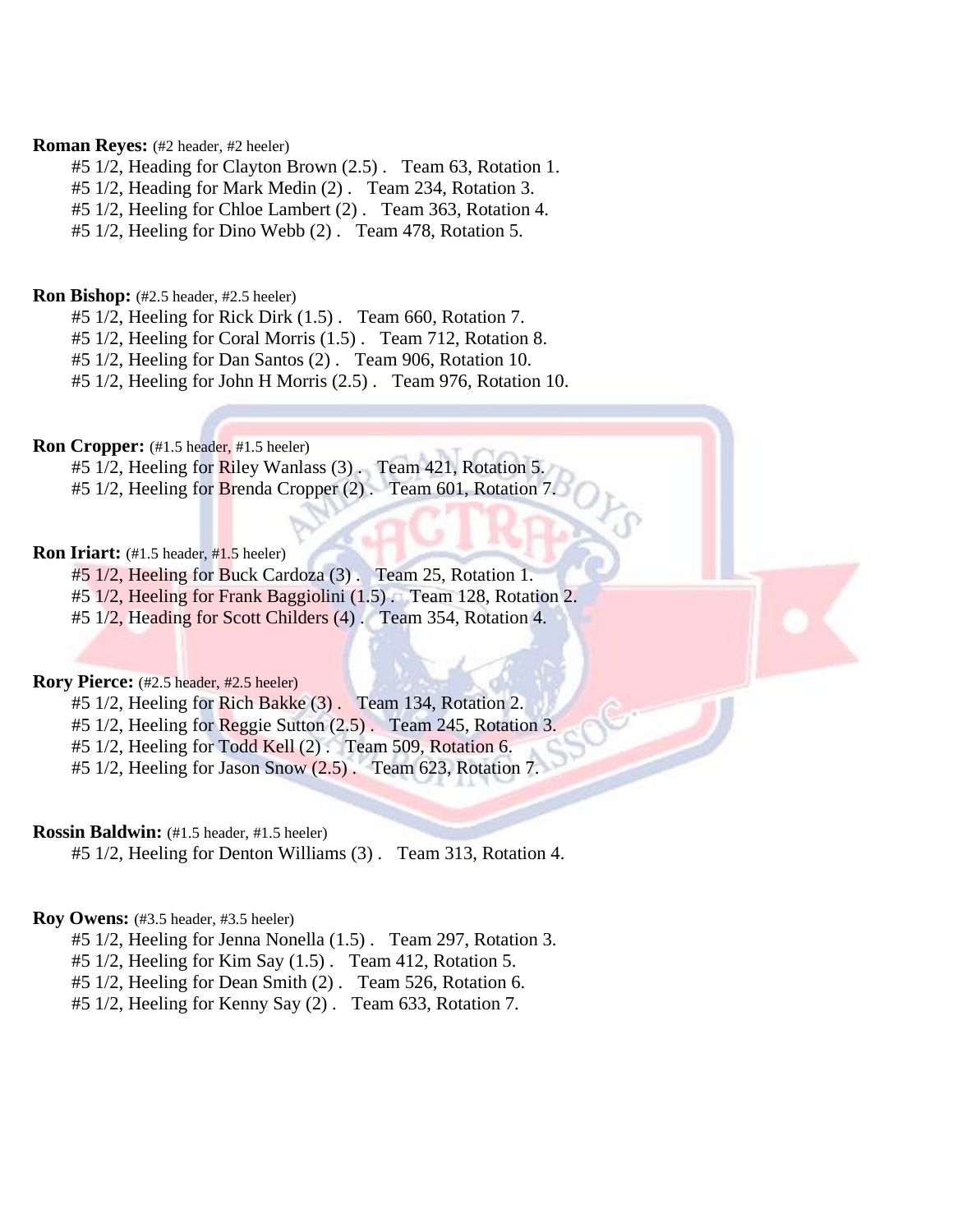## **Royce Brown:** (#1 header, #1 heeler)

- #5 1/2, Heading for TBA TBA (1) . Team 733, Rotation 8.
- #5 1/2, Heading for TBA TBA (1) . Team 781, Rotation 8.
- #5 1/2, Heading for Steve Smith (4) . Team 864, Rotation 9.
- #5 1/2, Heading for Ryan White (4.5) . Team 954, Rotation 10.

#### **Ryan Bettencourt:** (#3.5 header, #3 heeler)

- #5 1/2, Heading for Ken Paddock (1.5) . Team 298, Rotation 3.
- #5 1/2, Heading for Colton White (2) . Team 873, Rotation 9.

## **Ryan Fowler:** (#3 header, #4 heeler)

- #5 1/2, Heeling for Parker Deal (1) . Team 58, Rotation 1.
- #5 1/2, Heading for Sophia Fowler (2) . Team 449, Rotation 5.
- $#5$  1/2, Heeling for Becki Bean  $(1)$ . Team 590, Rotation 6.

## **Ryan Gallagher:** (#4.5 header, #4.5 heeler)

- #5 1/2, Heeling for Colt Bray (1) . Team 149, Rotation 2.
- #5 1/2, Heeling for Laney Moore (1) . Team 264, Rotation 3.
- #5 1/2, Heeling for Jayci Ladner (1) . Team 346, Rotation 4.
- #5 1/2, Heeling for Kaley Schorovsky (1) . Team 698, Rotation 7.

## **Ryan Maxwell:** (#1.5 header, #1.5 heeler)

#5 1/2, Heeling for Herman Delgadillo (2.5) . Team 503, Rotation 6.

## **Ryan White:** (#4 header, #4.5 heeler)

- #5 1/2, Heeling for Enrique Rodriquez (1) . Team 66, Rotation 1.
- #5 1/2, Heeling for Royce Brown (1) . Team 954, Rotation 10.

#### **Ryan Williams:** (#3 header, #3 heeler)

- #5 1/2, Heeling for McKenna Wood (2.5) . Team 78, Rotation 1.
- #5 1/2, Heeling for Mike Nizzoli (2.5) . Team 327, Rotation 4.
- #5 1/2, Heeling for Larry McGrady (2) . Team 464, Rotation 5.

#### **Ryder Winn:** (#2.5 header, #2 heeler)

- #5 1/2, Heading for Cole Clement (3) . Team 140, Rotation 2.
- #5 1/2, Heading for Chris Hanks (3) . Team 268, Rotation 3.
- #5 1/2, Heeling for Matt Liston (3) . Team 797, Rotation 8.
- #5 1/2, Heading for Cade Liston (3) . Team 922, Rotation 10.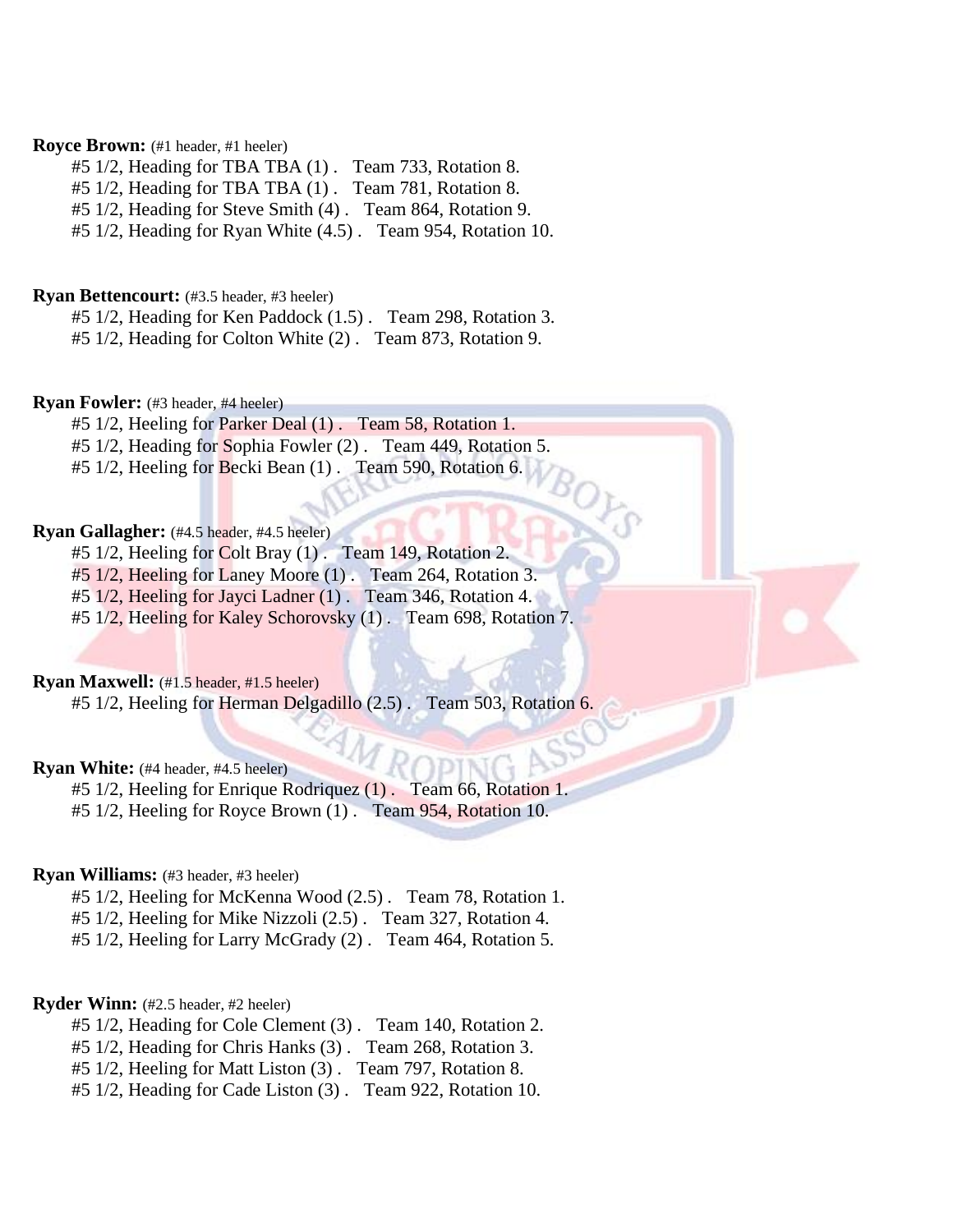## **Rylee George:** (#3 header, #2 heeler)

#5 1/2, Heading for Pete Harris (1) . Team 311, Rotation 4.

#5 1/2, Heading for Eli Green (2.5) . Team 445, Rotation 5.

#5 1/2, Heading for Colton White (2) . Team 665, Rotation 7.

#5 1/2, Heading for Trey White (2.5) . Team 744, Rotation 8.

#### **Sadie Fitzgerald:** (#1.5 header, #1.5 heeler)

#5 1/2, Heading for Perry Goldtooth (4) . Team 263, Rotation 3.

#5 1/2, Heading for Howard Hutchings (3) . Team 386, Rotation 4.

#5 1/2, Heading for Griff Ahlstrom (4) . Team 499, Rotation 5.

#### **Sadie Miller:** (#2.5 header, #2.5 heeler)

#5 1/2, Heading for Travis Phillips (2.5) . Team 76, Rotation 1.

#5 1/2, Heading for Dan Duncan (3). Team 707, Rotation 8.

#5 1/2, Heading for Shane Bohach (3). Team 809, Rotation 9.

#5 1/2, Heading for Cody Rowley (3) . Team 977, Rotation 10.

## **Sadie Mullins:** (#1 header, #1 heeler)

#5 1/2, Heading for Gavin Cardoza (4.5) . Team 90, Rotation 1.

#5 1/2, Heading for Paul Mullins (4.5) . Team 631, Rotation 7.

#5 1/2, Heading for Val Ericson (4) . Team 671, Rotation 7.

## **Sage Hiibel:** (#3.5 header, #3 heeler)

#5 1/2, Heeling for Marisa Julian (2.5) . Team 761, Rotation 8.

#5 1/2, Heeling for AJ Duncan (2.5) . Team 836, Rotation 9.

#5 1/2, Heeling for Lance Johnson (2.5) . Team 911, Rotation 10.

#5 1/2, Heeling for James Fait (2) . Team 981, Rotation 10.

#### **Sam Kofoed:** (#2.5 header, #1.5 heeler)

#5 1/2, Heading for Brody Grashuis (2) . Team 282, Rotation 3.

#5 1/2, Heading for Marty Okamura (2.5) . Team 566, Rotation 6.

#5 1/2, Heading for TBA TBA (1) . Team 603, Rotation 7.

#5 1/2, Heeling for Benjiman Eells (3) . Team 872, Rotation 9.

## **Samantha Gallagher:** (#2 header, #2 heeler)

#5 1/2, Heading for Jimmy Gallagher (3) . Team 167, Rotation 2.

#5 1/2, Heading for Mark Nonella (3) . Team 444, Rotation 5.

#5 1/2, Heading for Chris Burgess (3.5) . Team 554, Rotation 6.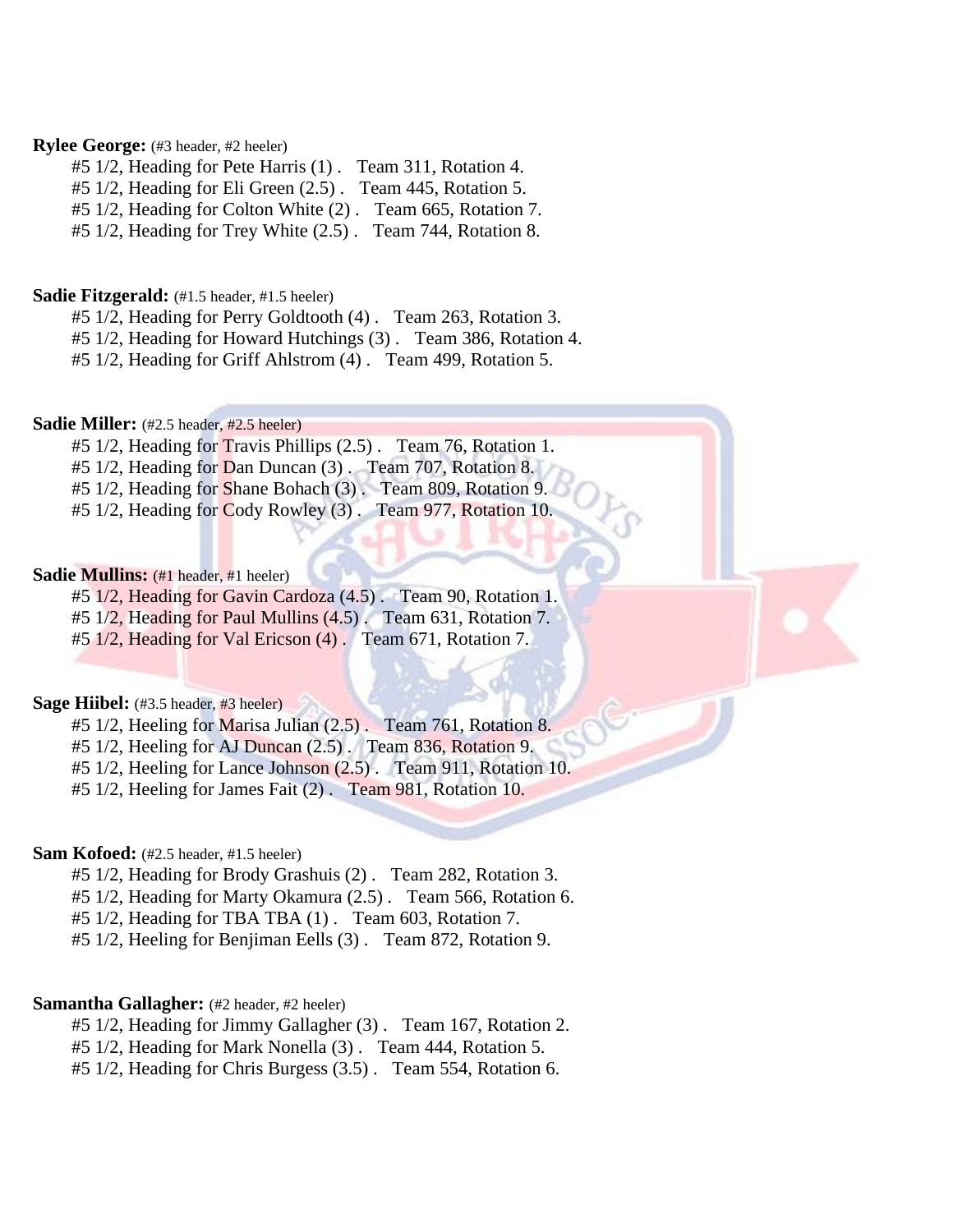## **Sammy Saunders:** (#3.5 header, #4 heeler)

- #5 1/2, Heading for Marcus Marriott (2) . Team 273, Rotation 3.
- #5 1/2, Heading for Kreece Powell (2) . Team 385, Rotation 4.
- #5 1/2, Heading for Garrett Gallagher (2) . Team 540, Rotation 6.

#5 1/2, Heeling for Walker Jones (1.5) . Team 655, Rotation 7.

# **Samuel A. Richie:** (#1 header, #1 heeler)

#5 1/2, Heading for Dick Whiteside (2) . Team 97, Rotation 1.

#5 1/2, Heading for TJ Griener (4) . Team 443, Rotation 5.

**Sarah Moore:** (#1 header, #1 heeler)

#5 1/2, Heeling for Del Foley (4) . Team 179, Rotation 2.

## **Sarah Simons:** (#1 header, #1 heeler)

- #5 1/2, Heading for Steve Simons (4). Team 98, Rotation 1.
- #5 1/2, Heading for Gavin Cardoza (4.5) . Team 200, Rotation 2.
- #5 1/2, Heading for Tommy Lee (4.5) . Team 326, Rotation 4.
- #5 1/2, Heading for Chase Helton (4.5). Team 547, Rotation 6.

## **Scott Childers:** (#4 header, #4 heeler)

- #5 1/2, Heeling for Lilly Thompson (1) . Team 55, Rotation 1.
- #5 1/2, Heeling for Tim Petersen (1.5) . Team 165, Rotation 2.
- #5 1/2, Heeling for Ron Iriart (1.5) . Team 354, Rotation 4.
- $#5\ 1/2$ , Heeling for Beau Chaney  $(1.5)$ . Team 486, Rotation 5.

#### **Scott Evans:** (#1.5 header, #1.5 heeler)

#5 1/2, Heading for Carson Williams (3) . Team 65, Rotation 1.

- #5 1/2, Heading for Ted Williams (3.5) . Team 222, Rotation 3.
- #5 1/2, Heading for Warren Enz (2.5) . Team 331, Rotation 4.
- #5 1/2, Heading for Steve Smith (4) . Team 710, Rotation 8.

#### **Seth Sanders:** (#2 header, #2 heeler)

#5 1/2, Heeling for Dillon Almason (3.5) . Team 20, Rotation 1.

#5 1/2, Heeling for Cheyenne Rey (3) . Team 389, Rotation 4.

#5 1/2, Heading for Anthony Basso (2.5) . Team 504, Rotation 6.

#5 1/2, Heading for Brandyn Hartfield (2) . Team 609, Rotation 7.

#### **Seth Sweeney:** (#2.5 header, #2.5 heeler)

#5 1/2, Heeling for Mike Sweeney (2.5) . Team 243, Rotation 3.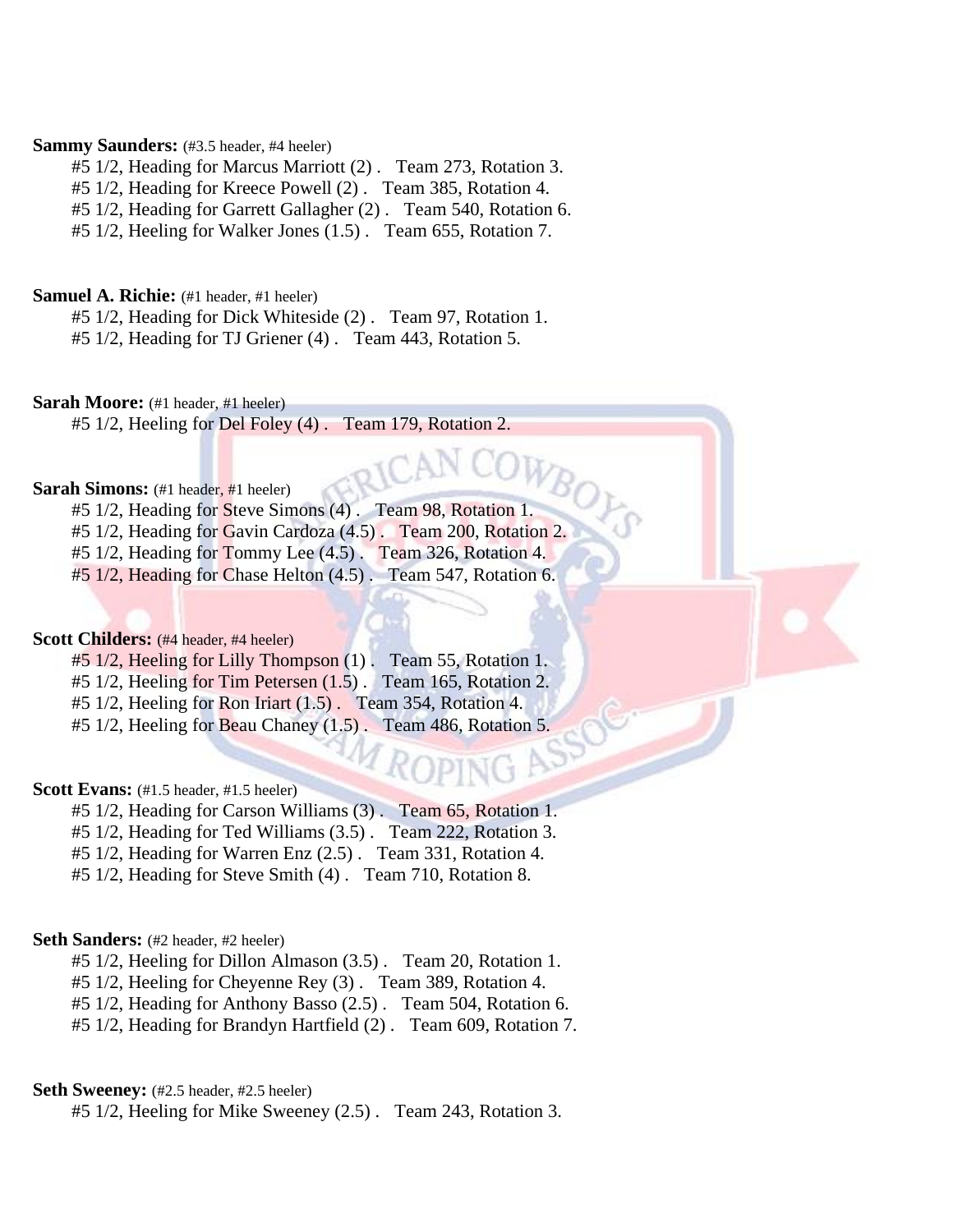# **Shailee Rutan:** (#1.5 header, #1.5 heeler)

- #5 1/2, Heading for Birch Eiguren (3.5) . Team 345, Rotation 4.
- #5 1/2, Heading for Dirk Jim (4) . Team 457, Rotation 5.

#### **Shane Barnes:** (#3 header, #3 heeler)

- #5 1/2, Heeling for Garett Crocker (2.5) . Team 47, Rotation 1.
- #5 1/2, Heeling for Bryon Abshire (2.5) . Team 195, Rotation 2.
- #5 1/2, Heeling for Anthony Borgatello (2) . Team 406, Rotation 5.

#### **Shane Bohach:** (#4 header, #3 heeler)

- #5 1/2, Heeling for Marisa Julian (2.5) . Team 654, Rotation 7.
- #5 1/2, Heeling for Austin Phillips (2) . Team 734, Rotation 8.
- #5 1/2, Heeling for Sadie Miller (2.5) . Team 809, Rotation 9.
- #5 1/2, Heeling for Cole English (2). Team 883, Rotation 9.

# **Shane Pyne:** (#1.5 header, #1.5 heeler)

- #5 1/2, Heading for Griff Ahlstrom (4) . Team 23, Rotation 1. #5 1/2, Heading for Trey Taylor (2.5) . Team 161, Rotation 2.
- #5 1/2, Heading for Kesler Riding (3.5) . Team 280, Rotation 3.

# **Shawn Aguiar:** (#3 header, #3 heeler)

| #5 1/2, Heeling for Brian DeMattos (2). Team 687, Rotation 7.    |  |
|------------------------------------------------------------------|--|
| $#5$ 1/2, Heeling for Kale Onaka $(2.5)$ . Team 789, Rotation 8. |  |
| #5 1/2, Heeling for Peter Andrade (2). Team 905, Rotation 10.    |  |
| #5 1/2, Heeling for Paul Devine (2.5). Team 974, Rotation 10.    |  |

#### **Shay Collins:** (#1.5 header, #1.5 heeler)

#5 1/2, Heeling for Rodney Mike (2.5) . Team 612, Rotation 7.

# **Shelby Beattie:** (#1 header, #1 heeler)

#5 1/2, Heeling for Mike Jardine (3) . Team 394, Rotation 4. #5 1/2, Heeling for Norm Kreiss (1) . Team 939, Rotation 10.

# **Shelby Stone:** (#1.5 header, #1.5 heeler)

- #5 1/2, Heading for Justin Stacy (3) . Team 679, Rotation 7.
- #5 1/2, Heading for Jeff Sparrowk (4) . Team 753, Rotation 8.
- #5 1/2, Heading for Blair Wheatley (4) . Team 834, Rotation 9.
- #5 1/2, Heading for Hunter Lowry (3.5) . Team 917, Rotation 10.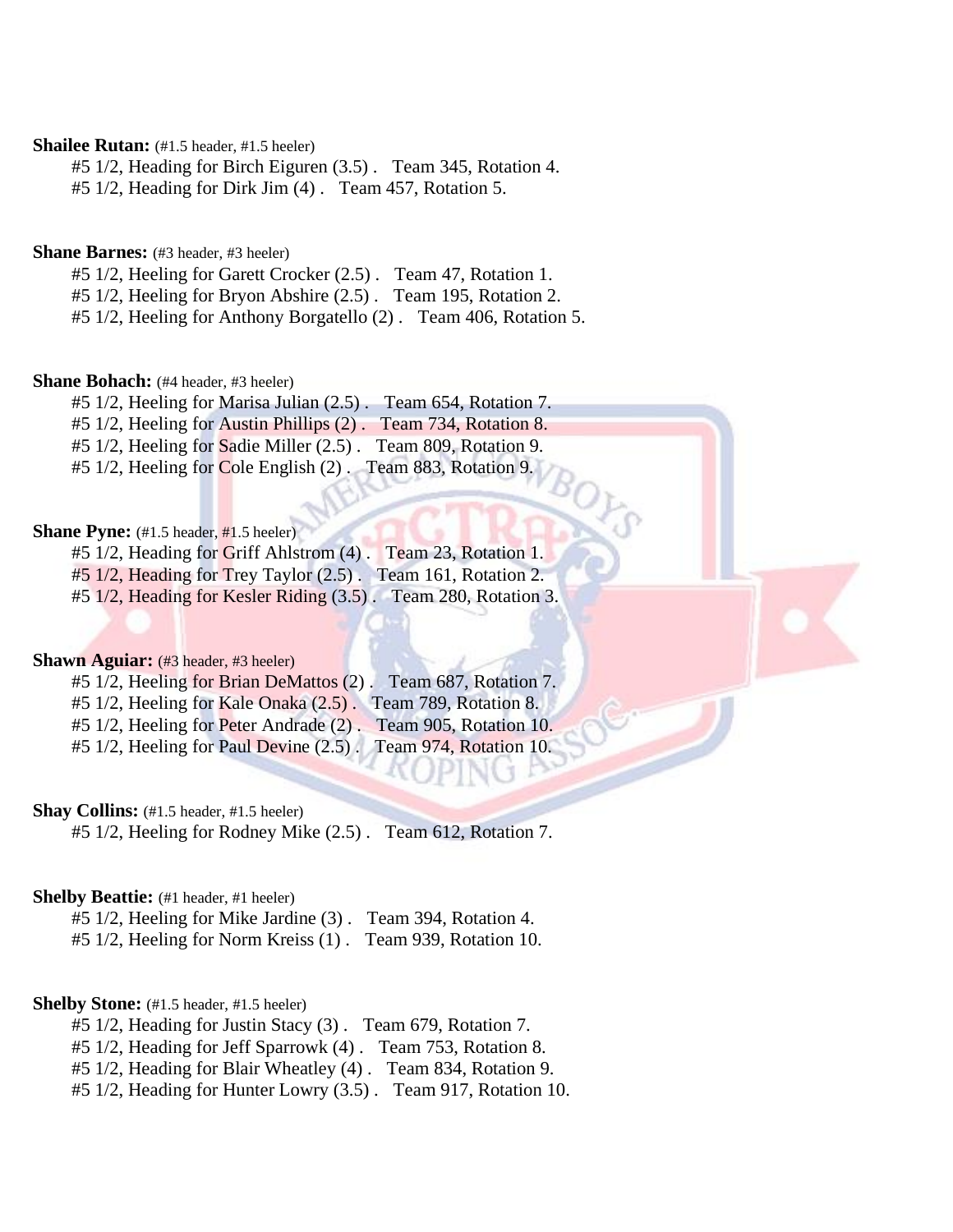#### **Shelly Winn:** (#2 header, #1.5 heeler)

- #5 1/2, Heading for Kesler Riding (3.5) . Team 95, Rotation 1.
- #5 1/2, Heading for TBA TBA (1) . Team 236, Rotation 3.
- #5 1/2, Heading for Cade Liston (3) . Team 740, Rotation 8.
- #5 1/2, Heading for TBA TBA (1) . Team 815, Rotation 9.

#### **Sloan McFarlane:** (#2 header, #2 heeler)

- #5 1/2, Heading for Trey McFarlane (3) . Team 146, Rotation 2.
- #5 1/2, Heading for Devon McDaniel (3.5) . Team 333, Rotation 4.
- #5 1/2, Heading for Justin Burdick (2.5) . Team 635, Rotation 7.

#5 1/2, Heading for Bruce Corkill (3.5) . Team 903, Rotation 10.

# **Sofie Ten Broek:** (#1.5 header, #1.5 heeler)

- #5 1/2, Heading for Spencer Holt  $(1.5)$ . Team 189, Rotation 2.
- #5 1/2, Heeling for Dave Silva (2) . Team 312, Rotation 4.
- #5 1/2, Heeling for Joshua Peeso (1) . Team 456, Rotation 5.
- #5 1/2, Heeling for AJ Moreno (1) . Team 774, Rotation 8.

### **Sophia Fowler:** (#2 header, #2 heeler)

- #5 1/2, Heading for Denise VonTour (2.5) . Team 321, Rotation 4.
- #5 1/2, Heeling for Ryan Fowler (3) . Team 449, Rotation 5.
- #5 1/2, Heading for Jeff Gieck (3.5) . Team 557, Rotation 6.
- #5 1/2, Heeling for JT Bradley (3.5) . Team 682, Rotation 7.

#### **Spencer Holt:** (#1.5 header, #1.5 heeler)

#5 1/2, Heeling for Sofie Ten Broek (1.5). Team 189, Rotation 2.

#### **Stephanie Andrews:** (#1 header, #1 heeler)

| #5 1/2, Heading for Luke Andrews (4). Team 144, Rotation 2.   |  |
|---------------------------------------------------------------|--|
| #5 1/2, Heading for Levi Andrews (1). Team 259, Rotation 3.   |  |
| #5 1/2, Heading for Cliff Wilbanks (2). Team 721, Rotation 8. |  |

# **Steve Challender:** (#1.5 header, #1.5 heeler)

#5 1/2, Heeling for John H Morris (2.5) . Team 658, Rotation 7. #5 1/2, Heeling for Dan Santos (2) . Team 772, Rotation 8.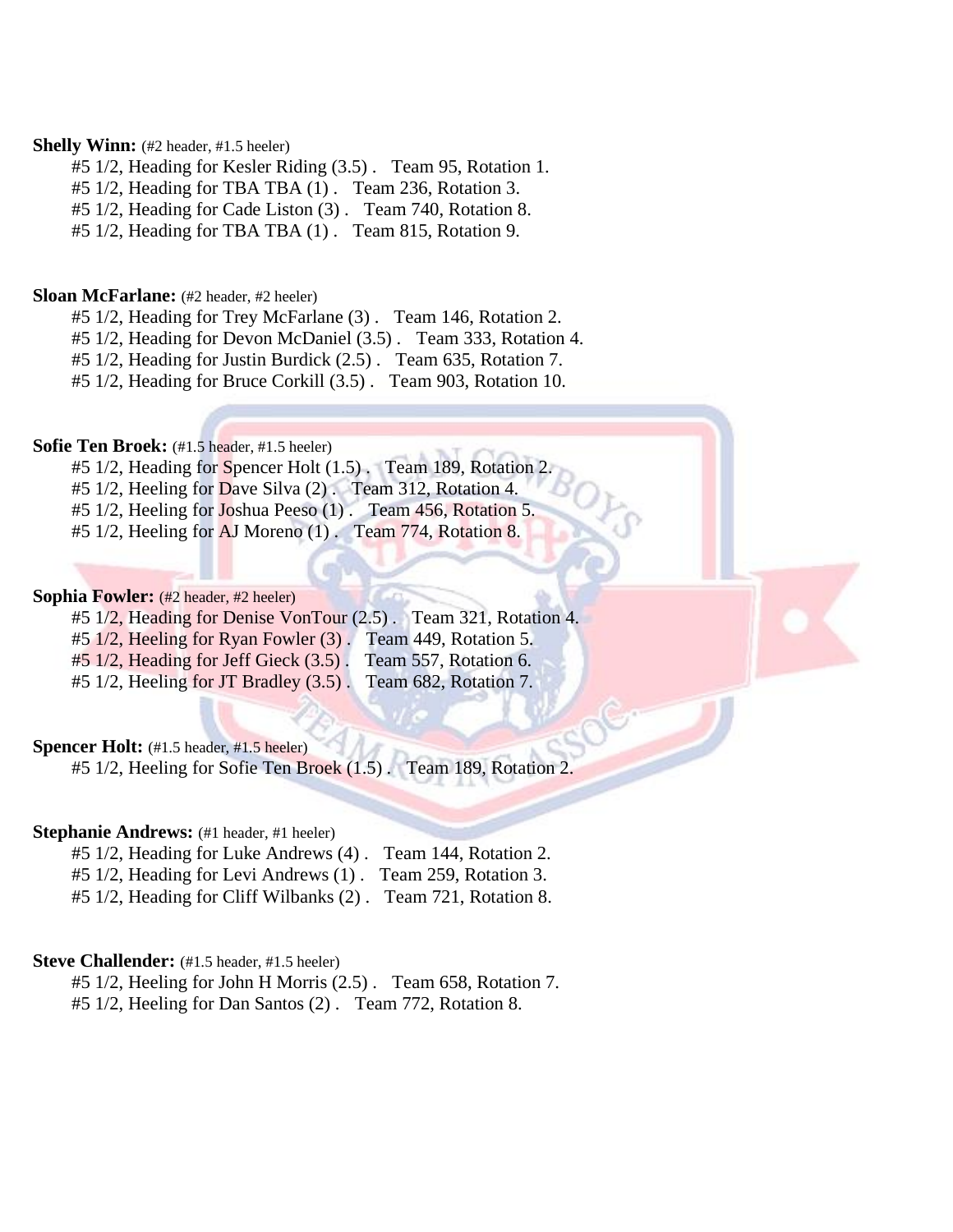# **Steve Gibson:** (#2 header, #2 heeler)

- #5 1/2, Heading for Chaise Robbins (3) . Team 728, Rotation 8.
- #5 1/2, Heading for Robert Silva (2.5) . Team 802, Rotation 9.
- #5 1/2, Heading for Nathan Robbins (2.5) . Team 877, Rotation 9.

#5 1/2, Heading for Rick Dirk (1.5) . Team 949, Rotation 10.

#### **Steve Hoffman:** (#3 header, #2 heeler)

- #5 1/2, Heeling for Talyn Sandifer (1) . Team 185, Rotation 2.
- #5 1/2, Heeling for David Firestone (2.5) . Team 336, Rotation 4.

#5 1/2, Heading for Blaize Hoffman (1) . Team 703, Rotation 8.

#### **Steve Reeves:** (#2 header, #2 heeler)

- #5 1/2, Heading for Justin Wight (2) . Team 452, Rotation 5.
- $#5\ 1/2$ , Heeling for Anthony Leard  $(1.5)$ . Team 746, Rotation 8.
- $#5\ 1/2$ , Heeling for Butch Pope  $(1.5)$ . Team 820, Rotation 9.
- #5 1/2, Heeling for Joseph Pedota (3.5) . Team 957, Rotation 10.

# **Steve Simons:** (#3.5 header, #4 heeler)

#5 1/2, Heeling for Sarah Simons (1) . Team 98, Rotation 1.

- #5 1/2, Heeling for Trevor Alexander (1) . Team 467, Rotation 5.
- #5 1/2, Heeling for Becki Bean (1) . Team 870, Rotation 9.
- #5 1/2, Heeling for Butch Pope (1.5) . Team 945, Rotation 10.

#### **Steve Smith:** (#4 header, #4 heeler)

- #5 1/2, Heeling for Scott Evans (1.5) . Team 710, Rotation 8.
- #5 1/2, Heeling for Lacey Bullivant (1) . Team 788, Rotation 8.
- #5 1/2, Heeling for Royce Brown (1) . Team 864, Rotation 9.
- #5 1/2, Heeling for Mike Umbdenstock (1.5) . Team 943, Rotation 10.

### **Stix Lee:** (#1.5 header, #1.5 heeler)

- #5 1/2, Heading for Bruce Corkill (3.5) . Team 184, Rotation 2.
- #5 1/2, Heading for Kenny Lee (3) . Team 349, Rotation 4.
- #5 1/2, Heading for Tom Howell (4) . Team 462, Rotation 5.
- #5 1/2, Heading for Dirk Jim (4) . Team 638, Rotation 7.

# Stoney Joseph: (#3.5 header, #3.5 heeler)

- #5 1/2, Heading for John Prito (1.5) . Team 260, Rotation 3.
- #5 1/2, Heading for TBA TBA (1) . Team 468, Rotation 5.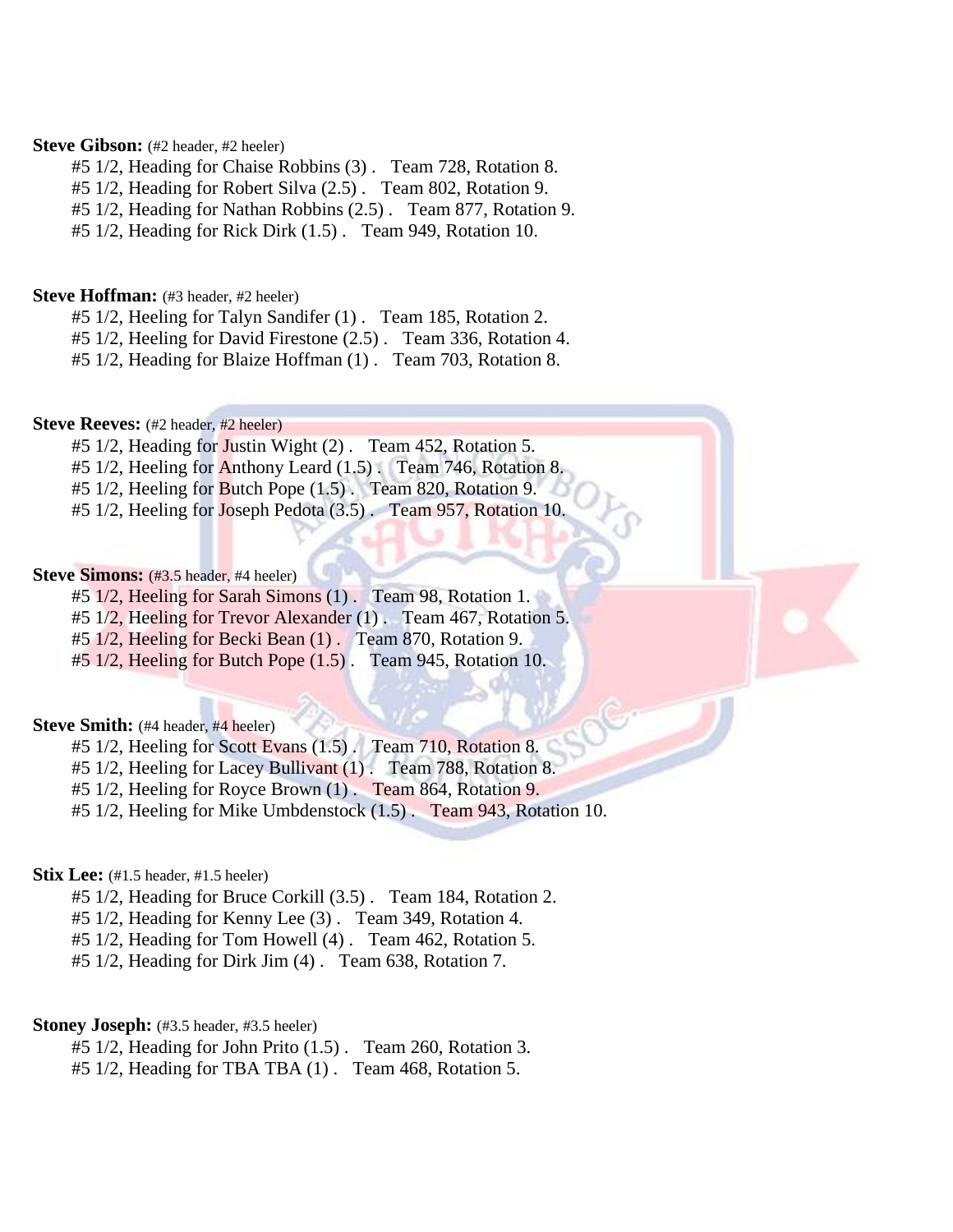# **Talyn Sandifer:** (#1 header, #1 heeler)

#5 1/2, Heading for Steve Hoffman (2) . Team 185, Rotation 2.

#5 1/2, Heading for Kasey Kilcup (3.5) . Team 548, Rotation 6.

#5 1/2, Heading for George Schmidt (4) . Team 735, Rotation 8.

Tammy White: (#3 header, #3 heeler)

#5 1/2, Heading for Colton White (2) . Team 720, Rotation 8.

#5 1/2, Heading for Trey White (2.5) . Team 878, Rotation 9.

# **Tanner Kerr:** (#2 header, #2 heeler)

#5 1/2, Heeling for JD Machado (3) . Team 16, Rotation 1.

#5 1/2, Heading for Chelsey Bushnell (3) . Team 491, Rotation 5.

BOL

#5 1/2, Heading for Colt Cowden (3.5) . Team 611, Rotation 7.

# **Tarrin Bowler:** (#2 header, #2 heeler)

#5 1/2, Heading for Bode Bowler (2). Team 69, Rotation 1.

#5 1/2, Heading for Dorian Bundy (2) . Team 420, Rotation 5.

#5 1/2, Heading for Garrett Riding (3.5) . Team 573, Rotation 6.

**EAM ROPING ASSO** 

#5 1/2, Heading for TBA TBA (1) . Team 652, Rotation 7.

# **Taylor Speer:** (#3.5 header, #3.5 heeler)

#5 1/2, Heeling for Rick Jonas (2) . Team 295, Rotation 3.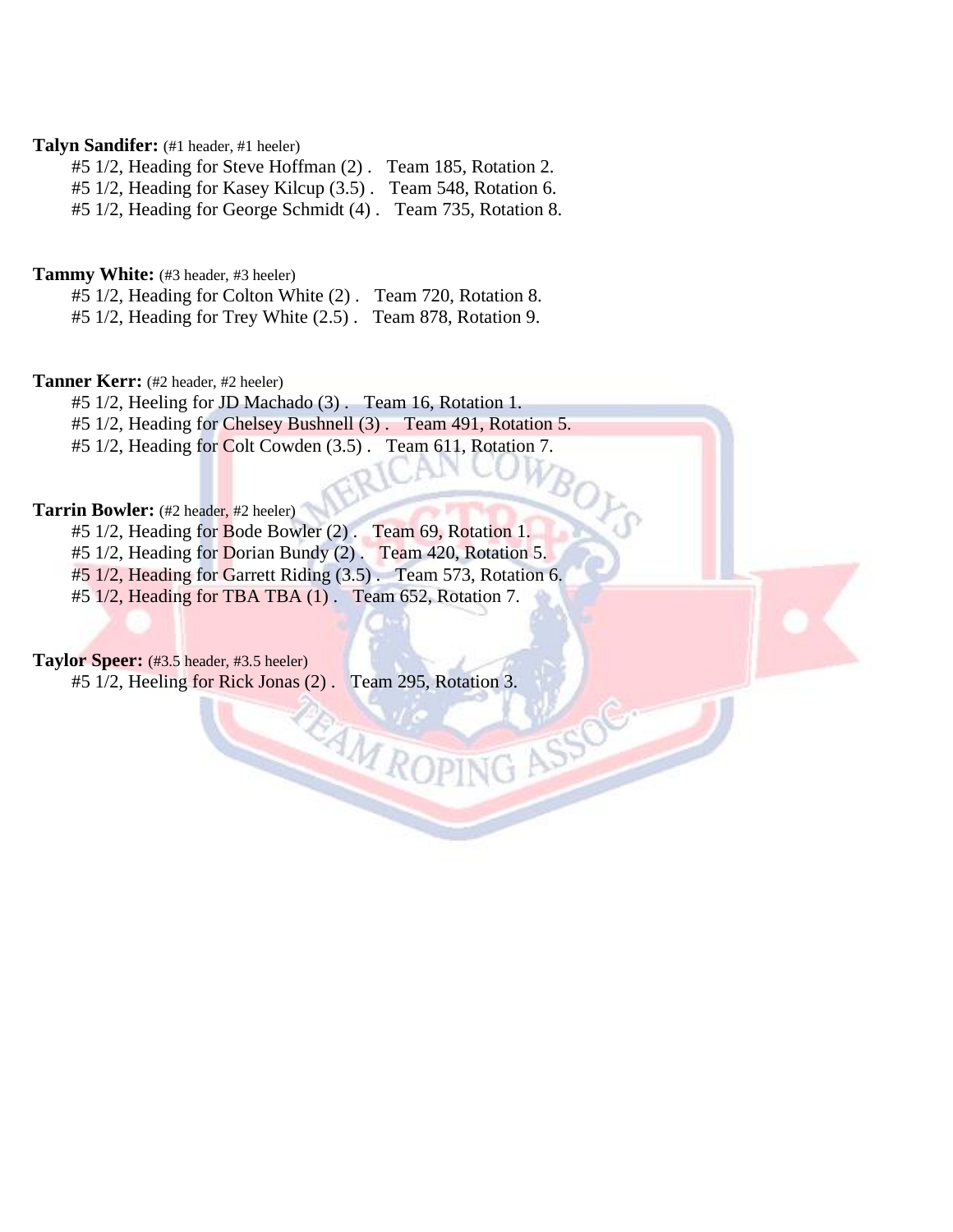**TBA TBA:** (#1 header, #1 heeler) #5 1/2, Heeling for Garett Crocker (2.5) . Team 81, Rotation 1. #5 1/2, Heeling for Cody Miller (2) . Team 117, Rotation 2. #5 1/2, Heeling for Lilia Keakealani (1.5) . Team 196, Rotation 2. #5 1/2, Heading for Bode Bowler (2) . Team 228, Rotation 3. #5 1/2, Heeling for Shelly Winn (2) . Team 236, Rotation 3. #5 1/2, Heeling for Nora Hunt Lee (3) . Team 258, Rotation 3. #5 1/2, Heading for Luke Andrews (4) . Team 290, Rotation 3. #5 1/2, Heeling for Hayley Tebbs (1.5) . Team 319, Rotation 4. #5 1/2, Heading for Hailey Hicks (1.5) . Team 356, Rotation 4. #5 1/2, Heeling for Amee Roundy (2) . Team 368, Rotation 4. #5 1/2, Heeling for TOBE ANNOUNCED (1) . Team 375, Rotation 4. #5 1/2, Heeling for Bethanie Bray (1) . Team 409, Rotation 5. #5 1/2, Heeling for Cody Miller (2) . Team 438, Rotation 5. #5 1/2, Heeling for Stoney Joseph (3.5). Team 468, Rotation 5. #5 1/2, Heeling for TOBE ANNOUNCED (1). Team 477, Rotation 5. #5 1/2, Heeling for TOBE ANNOUNCED (1). Team 496, Rotation 5. #5 1/2, Heeling for TOBE ANNOUNCED (1). Team 521, Rotation 6. #5 1/2, Heeling for David Stueve (1.5) . Team 523, Rotation 6. #5 1/2, Heading for Howard Hutchings (3) . Team 549, Rotation 6. #5 1/2, Heading for Mark Hardin (2) . Team 556, Rotation 6. #5 1/2, Heading for Levi Andrews (1) . Team 577, Rotation 6. #5 1/2, Heeling for Kaycie Ahlstrom (2) . Team 595, Rotation 6. #5 1/2, Heeling for Sam Kofoed (2.5) . Team 603, Rotation 7. #5 1/2, Heeling for Jhet Hanks (2) . Team 646, Rotation 7. #5 1/2, Heeling for Tarrin Bowler (2) . Team 652, Rotation 7. #5 1/2, Heeling for TOBE ANNOUNCED (1). Team 668, Rotation 7. #5 1/2, Heading for Danny Ridley (1) . Team 675, Rotation 7. #5 1/2, Heading for Owen Flores (1) . Team 704, Rotation 8. #5 1/2, Heading for Rikki Perezchica (3) . Team 722, Rotation 8. #5 1/2, Heeling for TOBE ANNOUNCED (1). Team 730, Rotation 8. #5 1/2, Heeling for Royce Brown (1). Team 733, Rotation 8. #5 1/2, Heeling for Damien Flores (2) . Team 762, Rotation 8. #5 1/2, Heeling for Royce Brown (1) . Team 781, Rotation 8. #5 1/2, Heading for Jarrett Peek (3) . Team 801, Rotation 9. #5 1/2, Heeling for Shelly Winn (2) . Team 815, Rotation 9. #5 1/2, Heeling for TOBE ANNOUNCED (1) . Team 827, Rotation 9. #5 1/2, Heading for Jarrett Peek (3) . Team 858, Rotation 9. #5 1/2, Heeling for Nannette DeGough (1.5) . Team 875, Rotation 9. #5 1/2, Heading for Owen Flores (1) . Team 884, Rotation 9. #5 1/2, Heeling for Wyatt Peek (2.5) . Team 895, Rotation 9. #5 1/2, Heeling for Truce Truman (2) . Team 916, Rotation 10. #5 1/2, Heading for Owen Flores (1) . Team 947, Rotation 10.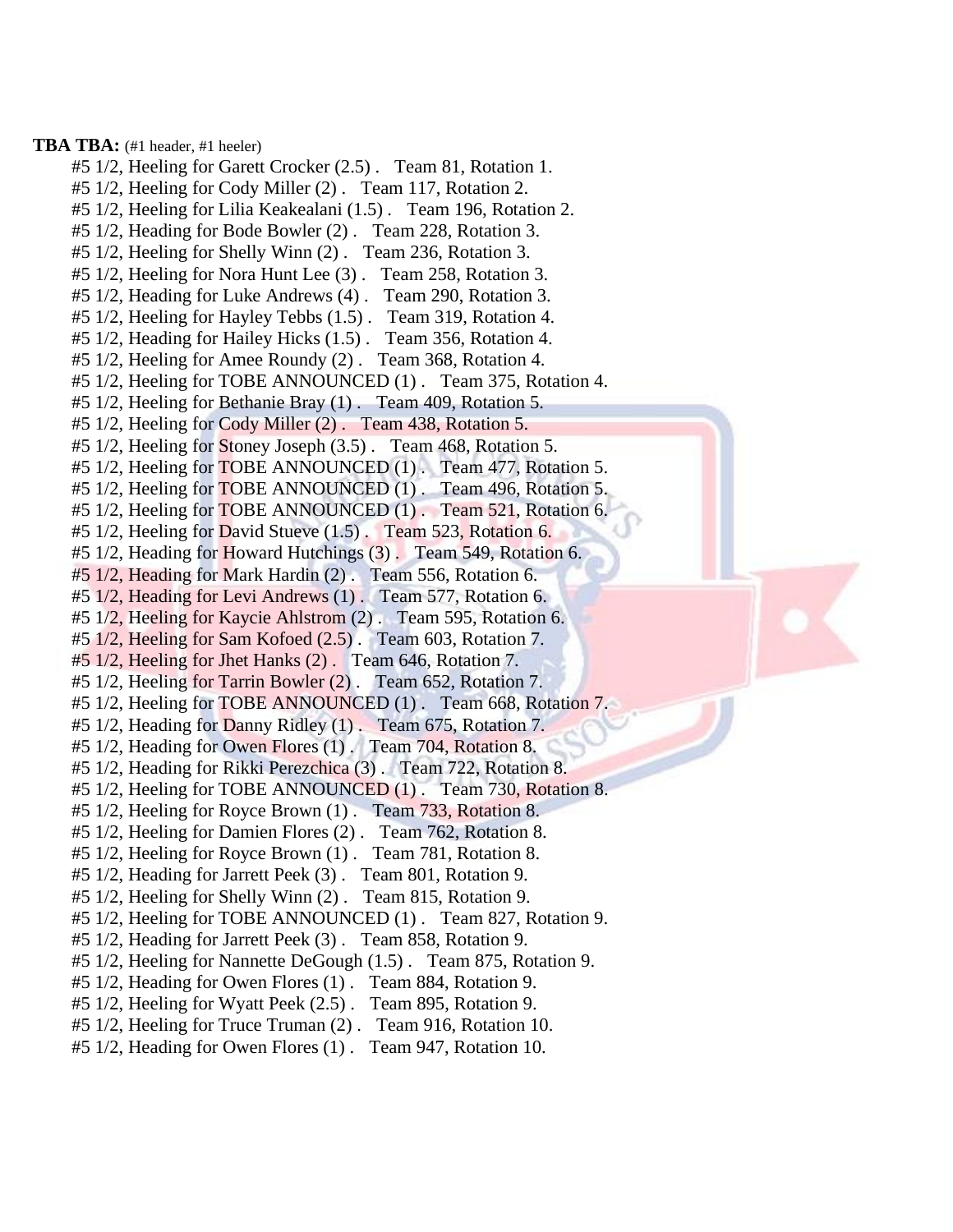# **Ted Williams:** (#3 header, #3.5 heeler)

- #5 1/2, Heeling for Scott Evans (1.5) . Team 222, Rotation 3.
- #5 1/2, Heeling for Alex Evans (2) . Team 518, Rotation 6.
- #5 1/2, Heeling for James H. Jr Miller (1.5) . Team 627, Rotation 7.

#5 1/2, Heeling for Doug Thurston (1.5) . Team 971, Rotation 10.

#### **Terry Holliday:** (#2 header, #2.5 heeler)

- #5 1/2, Heeling for Butch Pope (1.5) . Team 60, Rotation 1.
- #5 1/2, Heeling for Herman Delgadillo (2.5) . Team 388, Rotation 4.

#5 1/2, Heeling for Christian Drumheller (2.5) . Team 616, Rotation 7.

# **Terynn Archuleta:** (#3.5 header, #2.5 heeler)

- #5 1/2, Heading for Danye Archuleta (1) . Team 567, Rotation 6.
- #5 1/2, Heading for Doug Curtis (1.5). Team 743, Rotation 8.

# **Thomas Steele:** (#2.5 header, #2.5 heeler)

- #5 1/2, Heeling for Nora Hunt Lee (3) . Team 121, Rotation 2.
- #5 1/2, Heeling for Jace Grenke (2) . Team 377, Rotation 4.
- #5 1/2, Heeling for Kenny Lee (3) . Team 489, Rotation 5.
- #5 1/2, Heeling for Bailey Kretschmer (3) . Team 892, Rotation 9.

#### **Tige Fiedor:** (#1.5 header, #1 heeler)

#5 1/2, Heeling for Christal Fiedor (1.5) . Team 74, Rotation 1. #5 1/2, Heeling for Kim Kent (2). Team 204, Rotation 3.

#### **Tim Gaither:** (#3 header, #3.5 heeler)

- #5 1/2, Heeling for Melvin Rogers (2) . Team 650, Rotation 7.
- #5 1/2, Heeling for Tony Gaither (2) . Team 727, Rotation 8.
- #5 1/2, Heeling for Dustin Gaither (1) . Team 806, Rotation 9.
- #5 1/2, Heeling for Anthony Leard (1.5) . Team 880, Rotation 9.

#### **Tim Petersen:** (#1.5 header, #1.5 heeler)

- #5 1/2, Heading for Rigo Estrella (3.5) . Team 28, Rotation 1.
- #5 1/2, Heading for Scott Childers (4) . Team 165, Rotation 2.
- #5 1/2, Heading for Val Ericson (4) . Team 533, Rotation 6.

# **TJ Griener:** (#3 header, #4 heeler)

- #5 1/2, Heeling for Samuel A. Richie (1) . Team 443, Rotation 5.
- #5 1/2, Heeling for Adena Gonzalez (1.5) . Team 648, Rotation 7.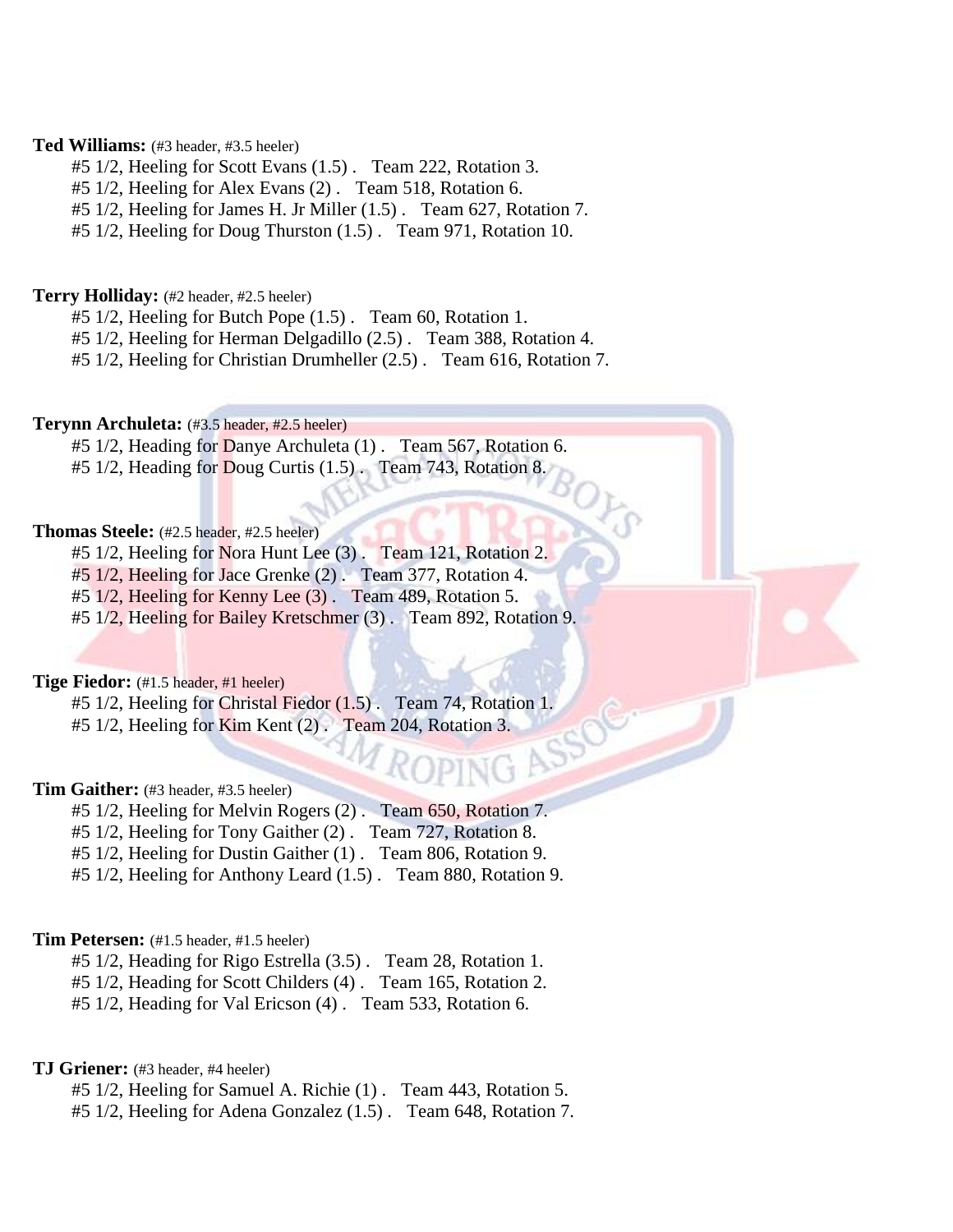# **TOBE ANNOUNCED:** (#1 header, #0 heeler)

#5 1/2, Heading for TBA TBA (1) . Team 375, Rotation 4. #5 1/2, Heading for TBA TBA (1) . Team 477, Rotation 5. #5 1/2, Heading for TBA TBA (1) . Team 496, Rotation 5. #5 1/2, Heading for TBA TBA (1) . Team 521, Rotation 6. #5 1/2, Heading for TBA TBA (1) . Team 668, Rotation 7. #5 1/2, Heading for TBA TBA (1) . Team 730, Rotation 8.

#5 1/2, Heading for TBA TBA (1) . Team 827, Rotation 9.

#### **Todd Kell:** (#2 header, #2 heeler)

#5 1/2, Heading for Buck Baca (2.5) . Team 284, Rotation 3.

#5 1/2, Heading for Jason Snow (2.5) . Team 395, Rotation 4.

#5 1/2, Heading for Rory Pierce (2.5) . Team 509, Rotation 6.

#5 1/2, Heading for Frank VanArtsdalen (3.5) . Team 618, Rotation 7.

#### **Todd York:** (#3.5 header, #3.5 heeler)

#5 1/2, Heading for John Amestoy (2). Team 13, Rotation 1.

#5 1/2, Heading for Julie Wilkins (2). Team 110, Rotation 2.

#5 1/2, Heading for Luther Darrough (2) . Team 221, Rotation 3.

#5 1/2, Heading for Colby Scott Smith (2) . Team 732, Rotation 8.

# **Tom Howell:** (#3.5 header, #4 heeler)

#5 1/2, Heeling for Jennifer Hucke (1.5). Team 77, Rotation 1.

#5 1/2, Heeling for Kade McKnight (1.5). Team 217, Rotation 3.

 $#5\ 1/2$ , Heeling for Stix Lee  $(1.5)$ . Team 462, Rotation 5.

#5 1/2, Heeling for Dennis Lee (1.5) . Team 933, Rotation 10.

#### Tom Moxley: (#1.5 header, #1.5 heeler)

#5 1/2, Heeling for Mike Umbdenstock (1.5) . Team 647, Rotation 7.

#5 1/2, Heeling for Jack Lewis (1.5) . Team 719, Rotation 8.

#5 1/2, Heeling for Adena Gonzalez (1.5) . Team 805, Rotation 9.

#5 1/2, Heeling for Randy Rogers (3.5) . Team 879, Rotation 9.

#### **Tommy Lee:** (#4 header, #4.5 heeler)

#5 1/2, Heeling for Sarah Simons (1) . Team 326, Rotation 4.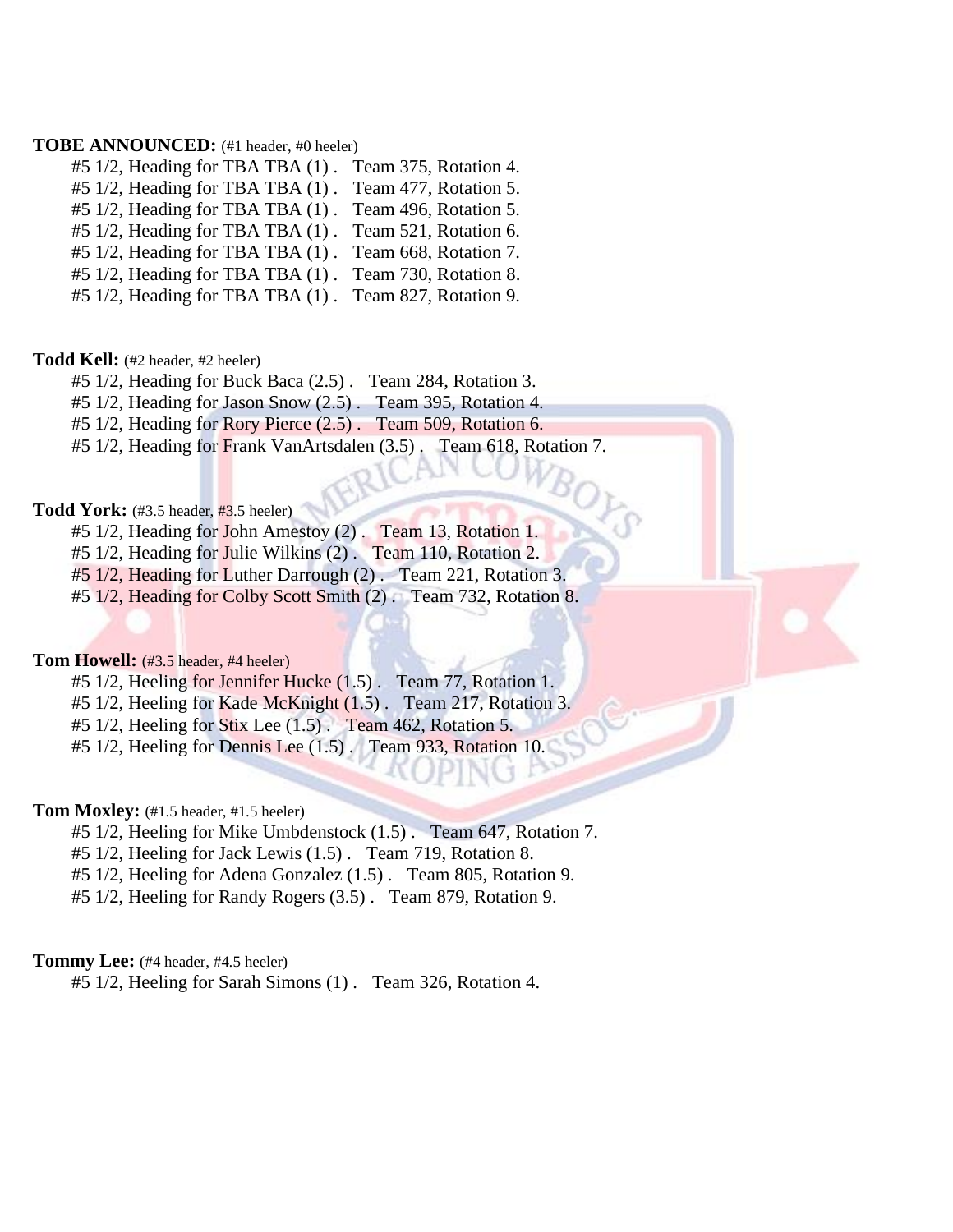# **Tommy Rogers:** (#2.5 header, #3 heeler)

- #5 1/2, Heeling for Melvin Rogers (2) . Team 332, Rotation 4.
- #5 1/2, Heading for Randy Pennebaker (2.5) . Team 510, Rotation 6.
- #5 1/2, Heeling for Delton Cullins (2.5) . Team 619, Rotation 7.
- #5 1/2, Heeling for Leslie Davenport (2) . Team 980, Rotation 10.

#### **Tony Gaither:** (#2 header, #2.5 heeler)

- #5 1/2, Heeling for Bryon Abshire (2.5) . Team 86, Rotation 1.
- #5 1/2, Heeling for Dustin Gaither (1) . Team 202, Rotation 3.
- #5 1/2, Heeling for John Stamper (2) . Team 482, Rotation 5.

#5 1/2, Heading for Tim Gaither (3.5) . Team 727, Rotation 8.

# **Tony Martin:** (#3 header, #2 heeler)

- #5 1/2, Heading for Kenny Rhodes (2.5). Team 178, Rotation 2.
- #5 1/2, Heading for Tyler Mitchell (2.5) . Team 302, Rotation 4.
- #5 1/2, Heading for Travis Phillips (2.5) . Team 417, Rotation 5.
- #5 1/2, Heading for Doug Curtis (1.5) . Team 818, Rotation 9.

# **Traves Sellers:** (#1 header, #1 heeler)

#5 1/2, Heeling for Ed Jr. Sellers (1) . Team 513, Rotation 6.

#### **Travis Bentley:** (#2 header, #2 heeler)

#5 1/2, Heading for Kasy Baker  $(1.5)$ . Team 33, Rotation 1. #5 1/2, Heading for Jered Rhoden (1.5) . Team 237, Rotation 3. #5 1/2, Heading for Jake Sr Young (2) . Team 366, Rotation 4.

#5 1/2, Heading for Jon Swaner (2.5) . Team 541, Rotation 6.

#### **Travis Peek:** (#3.5 header, #4 heeler)

- #5 1/2, Heading for Brody Grashuis (2) . Team 163, Rotation 2.
- #5 1/2, Heeling for Dan Coverley (1) . Team 604, Rotation 7.
- #5 1/2, Heading for Jhett Roundy (1.5) . Team 771, Rotation 8.

#5 1/2, Heeling for Marty Powers (1.5) . Team 819, Rotation 9.

# **Travis Phillips:** (#3 header, #2.5 heeler)

#5 1/2, Heeling for Sadie Miller (2.5) . Team 76, Rotation 1.

#5 1/2, Heeling for Tony Martin (3) . Team 417, Rotation 5.

#5 1/2, Heeling for Austin Phillips (2) . Team 886, Rotation 9.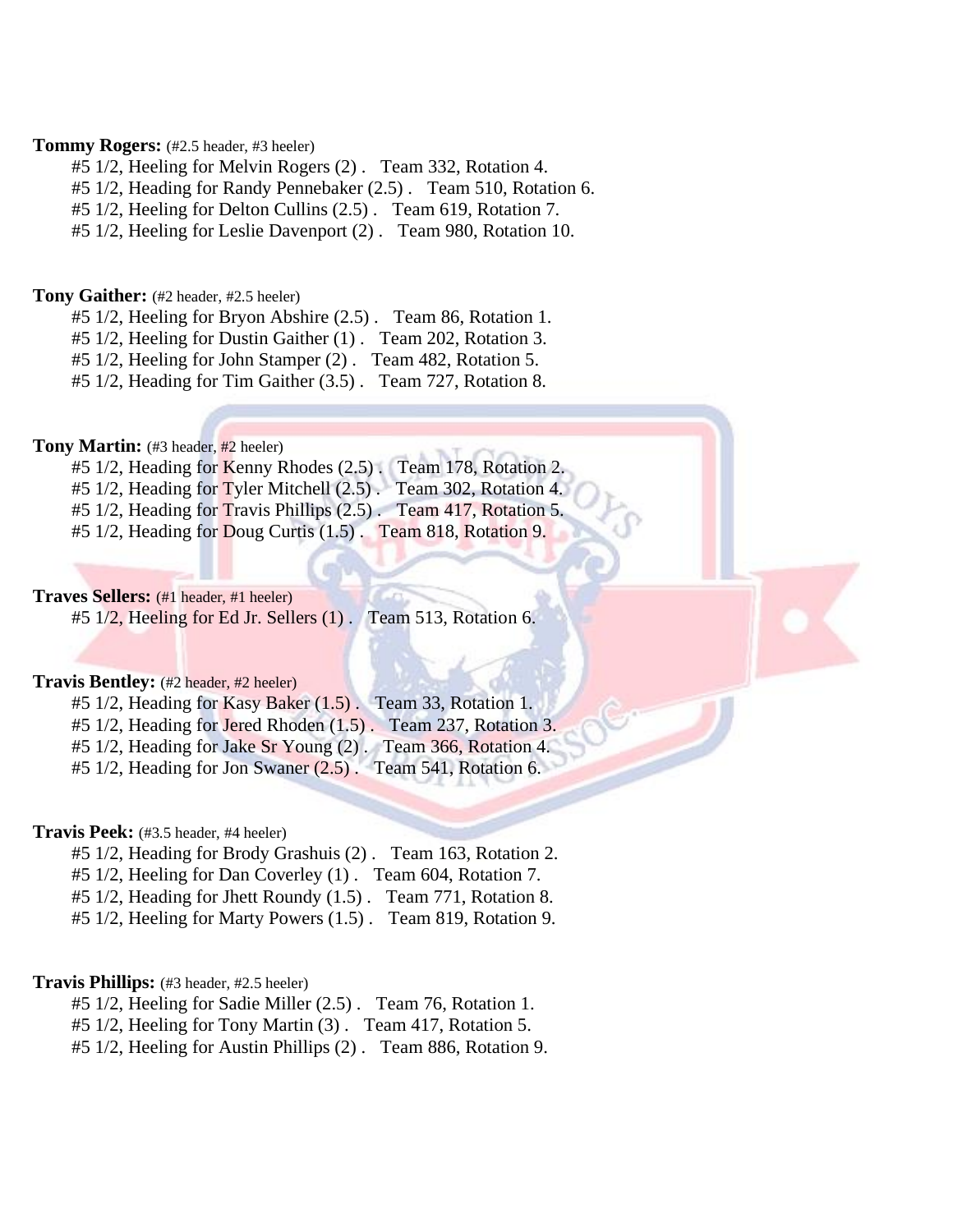# **Travis Pyne:** (#1.5 header, #1.5 heeler)

#5 1/2, Heading for Larry Allen (1.5) . Team 158, Rotation 2.

#5 1/2, Heading for Griff Ahlstrom (4) . Team 277, Rotation 3.

#5 1/2, Heading for Jeremy Taylor (2) . Team 580, Rotation 6.

# **Travis Robbins:** (#2 header, #2 heeler)

#5 1/2, Heading for Nathan Robbins (2.5) . Team 3, Rotation 1.

#5 1/2, Heading for Chaise Robbins (3) . Team 96, Rotation 1.

#5 1/2, Heading for Weston Lerwill (2) . Team 387, Rotation 4.

#5 1/2, Heading for Brent Bare (3) . Team 760, Rotation 8.

# **Traysyn(Bulla) Waltjen:** (#2.5 header, #2.5 heeler)

#5 1/2, Heeling for Adrienne Wagner (1.5) . Team 472, Rotation 5.

#5 1/2, Heeling for Brian DeMattos (2). Team 765, Rotation 8.

#5 1/2, Heeling for Herman Holland (2.5) . Team 852, Rotation 9.

 $#5$  1/2, Heeling for Karen Dias (3). Team 956, Rotation 10.

# **Trell McFarlane:** (#2 header, #2 heeler)

#5 1/2, Heading for Devon McDaniel (3.5) . Team 122, Rotation 2.

#5 1/2, Heading for Trey McFarlane (3) . Team 497, Rotation 5.

#5 1/2, Heading for Brock Borkman (3.5) . Team 607, Rotation 7.

#5 1/2, Heading for Nick Eiguren (3) . Team 901, Rotation 10.

# **Tres Porter:** (#2.5 header, #1.5 heeler)

#5 1/2, Heading for Jake Jr Young (1.5) . Team 317, Rotation 4.

#5 1/2, Heading for Justin Lopez (1) . Team 480, Rotation 5.

#5 1/2, Heading for George Porter (2) . Team 589, Rotation 6.

#### **Trevor Alexander:** (#1 header, #1 heeler)

#5 1/2, Heading for Steve Simons (4) . Team 467, Rotation 5.

#5 1/2, Heading for Josh Alexander (3.5) . Team 576, Rotation 6.

#### **Trevor Ayres:** (#3 header, #3 heeler)

#5 1/2, Heading for Marti Anderson (2) . Team 109, Rotation 2.

#5 1/2, Heeling for Brandon Ayres (2.5) . Team 272, Rotation 3.

#5 1/2, Heading for Eric Durden (1.5) . Team 381, Rotation 4.

#5 1/2, Heeling for Claye Ayres (1.5) . Team 636, Rotation 7.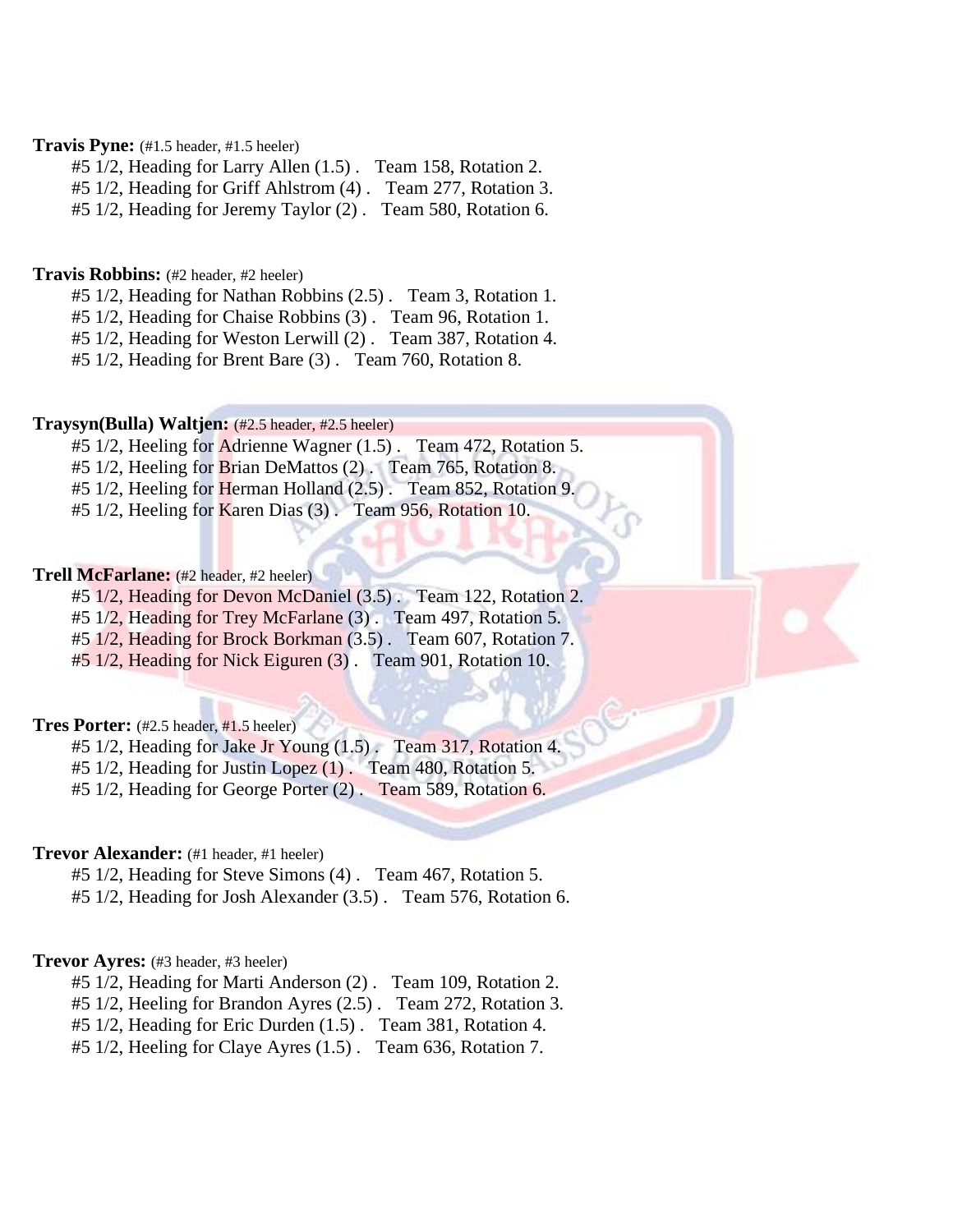# **Trevor Burdick:** (#2 header, #1.5 heeler)

- #5 1/2, Heading for Justin Burdick (2.5) . Team 171, Rotation 2.
- #5 1/2, Heading for Birch Eiguren (3.5) . Team 274, Rotation 3.
- #5 1/2, Heading for Trey McFarlane (3) . Team 384, Rotation 4.
- #5 1/2, Heading for Devon McDaniel (3.5) . Team 578, Rotation 6.

#### **Trey Camarillo:** (#2 header, #2 heeler)

- #5 1/2, Heeling for Connor Nighman (2.5) . Team 19, Rotation 1.
- #5 1/2, Heeling for Levi Rita (3) . Team 116, Rotation 2.
- #5 1/2, Heeling for Cassie Camarillo (1.5) . Team 246, Rotation 3.
- #5 1/2, Heading for Robert Rita (2.5) . Team 484, Rotation 5.

# **Trey Marriott:** (#2.5 header, #2.5 heeler)

#5 1/2, Heading for Marcus Marriott (2) . Team 634, Rotation 7.

# **Trey McFarlane:** (#3 header, #3 heeler)

- #5 1/2, Heeling for Sloan McFarlane (2) . Team 146, Rotation 2.
- #5 1/2, Heeling for Kreece Powell (2). Team 261, Rotation 3.
- #5 1/2, Heeling for Trevor Burdick (2) . Team 384, Rotation 4.
- #5 1/2, Heeling for Trell McFarlane (2) . Team 497, Rotation 5.

#### **Trey Roundy:** (#2 header, #2 heeler)

- #5 1/2, Heeling for Brodee Tebbs (2.5) . Team 73, Rotation 1.
- #5 1/2, Heeling for Cole Clement (3) . Team 253, Rotation 3.
- #5 1/2, Heeling for Jace Hanks (3.5) . Team 519, Rotation 6.
- #5 1/2, Heeling for Cameron Drake (3) . Team 871, Rotation 9.

#### **Trey Taylor:** (#2.5 header, #2.5 heeler)

- #5 1/2, Heeling for Shane Pyne (1.5) . Team 161, Rotation 2.
- #5 1/2, Heeling for Brodee Tebbs (2.5) . Team 283, Rotation 3.
- #5 1/2, Heeling for Kaycie Ahlstrom (2) . Team 711, Rotation 8.
- #5 1/2, Heeling for Chad Reber (3) . Team 798, Rotation 8.

#### **Trey White:** (#1.5 header, #2.5 heeler)

- #5 1/2, Heeling for Max Loya (3) . Team 501, Rotation 6.
- #5 1/2, Heeling for Kendall Patterson (2) . Team 641, Rotation 7.
- #5 1/2, Heeling for Rylee George (3) . Team 744, Rotation 8.
- #5 1/2, Heeling for Tammy White (3) . Team 878, Rotation 9.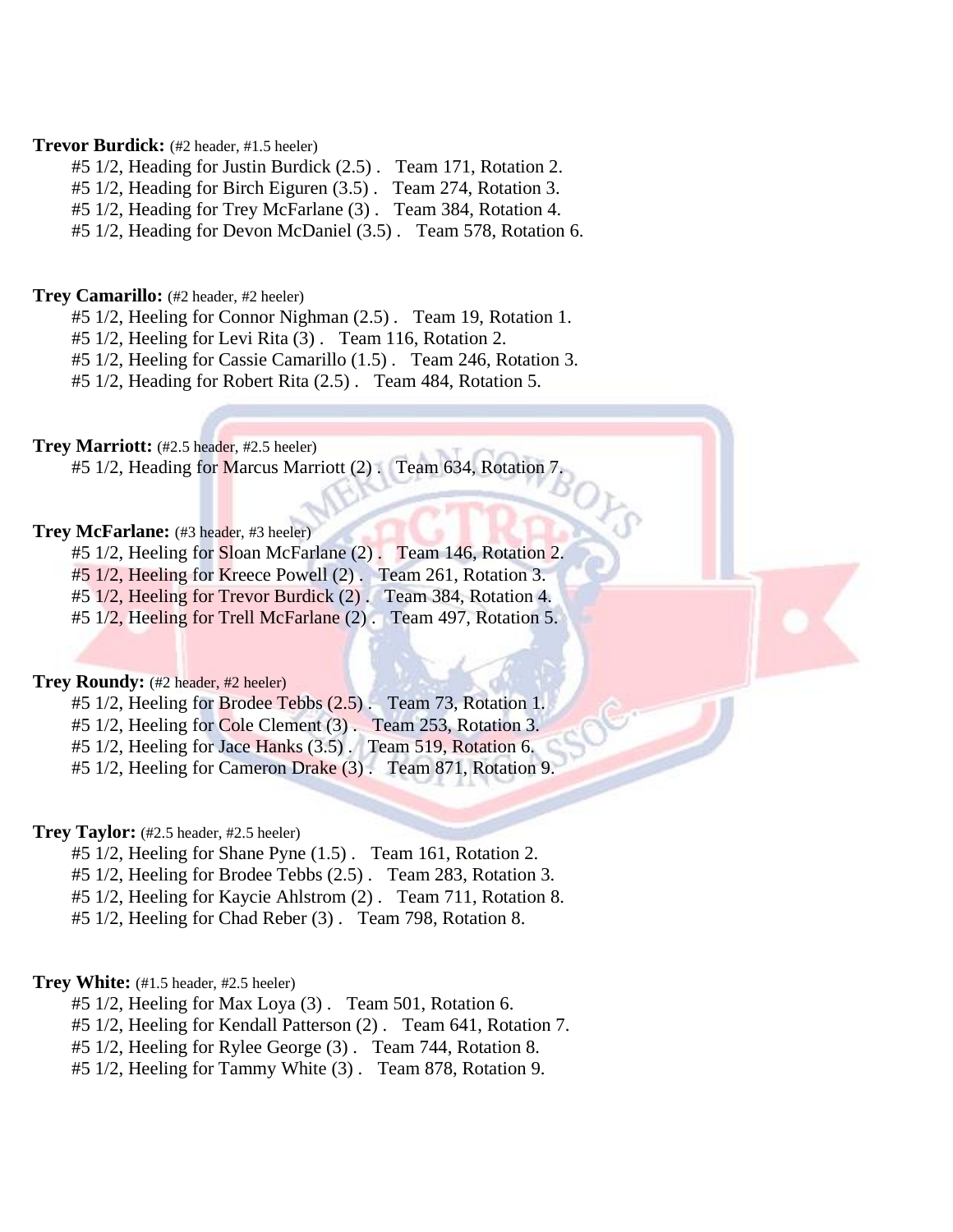# **Tristan Luther:** (#4 header, #4.5 heeler)

- #5 1/2, Heeling for Becki Bean (1) . Team 40, Rotation 1.
- #5 1/2, Heeling for Colt Bray (1) . Team 305, Rotation 4.
- #5 1/2, Heading for Breanna Blaswich (1.5) . Team 422, Rotation 5.
- #5 1/2, Heeling for Carly Cardoza (1) . Team 536, Rotation 6.

#### **Triston Benedict:** (#1 header, #1 heeler)

- #5 1/2, Heeling for Jaycee Ford (1) . Team 44, Rotation 1.
- #5 1/2, Heeling for Robert Ow (1) . Team 154, Rotation 2.
- #5 1/2, Heeling for Patrick Benedict (2) . Team 341, Rotation 4.

#5 1/2, Heeling for Robert E. McGrew (2) . Team 515, Rotation 6.

# **Truce Truman:** (#2 header, #2 heeler)

- #5 1/2, Heading for Boden Truman (3) . Team 211, Rotation 3.
- #5 1/2, Heading for Jon Platt (2) . Team 766, Rotation 8.
- #5 1/2, Heading for Bret Layne (3) . Team 843, Rotation 9.
- #5 1/2, Heading for TBA TBA (1) . Team 916, Rotation 10.

### **Tucker Alexander:** (#3 header, #3 heeler)

- #5 1/2, Heeling for McKenna Wood (2.5) . Team 254, Rotation 3.
- #5 1/2, Heeling for Mitzi Corkill (2.5) . Team 610, Rotation 7.
- #5 1/2, Heeling for Daren Lowry (2.5) . Team 706, Rotation 8.
- #5 1/2, Heeling for Justin Weber (2.5) . Team 935, Rotation 10.

# **Tucker Gomes:** (#2.5 header, #2 heeler)

- #5 1/2, Heading for Robert Rita (2.5) . Team 34, Rotation 1.
- #5 1/2, Heeling for Chase Kahiau Onaka (3.5) . Team 139, Rotation 2.
- #5 1/2, Heading for Chaz Rita (3) . Team 738, Rotation 8.
- #5 1/2, Heeling for Laurie Ann Diego (1.5) . Team 813, Rotation 9.

# **Turk Truman:** (#1 header, #1 heeler)

#5 1/2, Heading for Ram T. Hughes (4.5) . Team 376, Rotation 4.

#### **Ty Marriott:** (#2.5 header, #2.5 heeler)

- #5 1/2, Heading for Bryson Masini (2) . Team 169, Rotation 2.
- #5 1/2, Heeling for Karen Deller (1.5) . Team 689, Rotation 7.
- #5 1/2, Heading for Dan Duncan (3) . Team 785, Rotation 8.
- #5 1/2, Heeling for AJ Duncan (2.5) . Team 912, Rotation 10.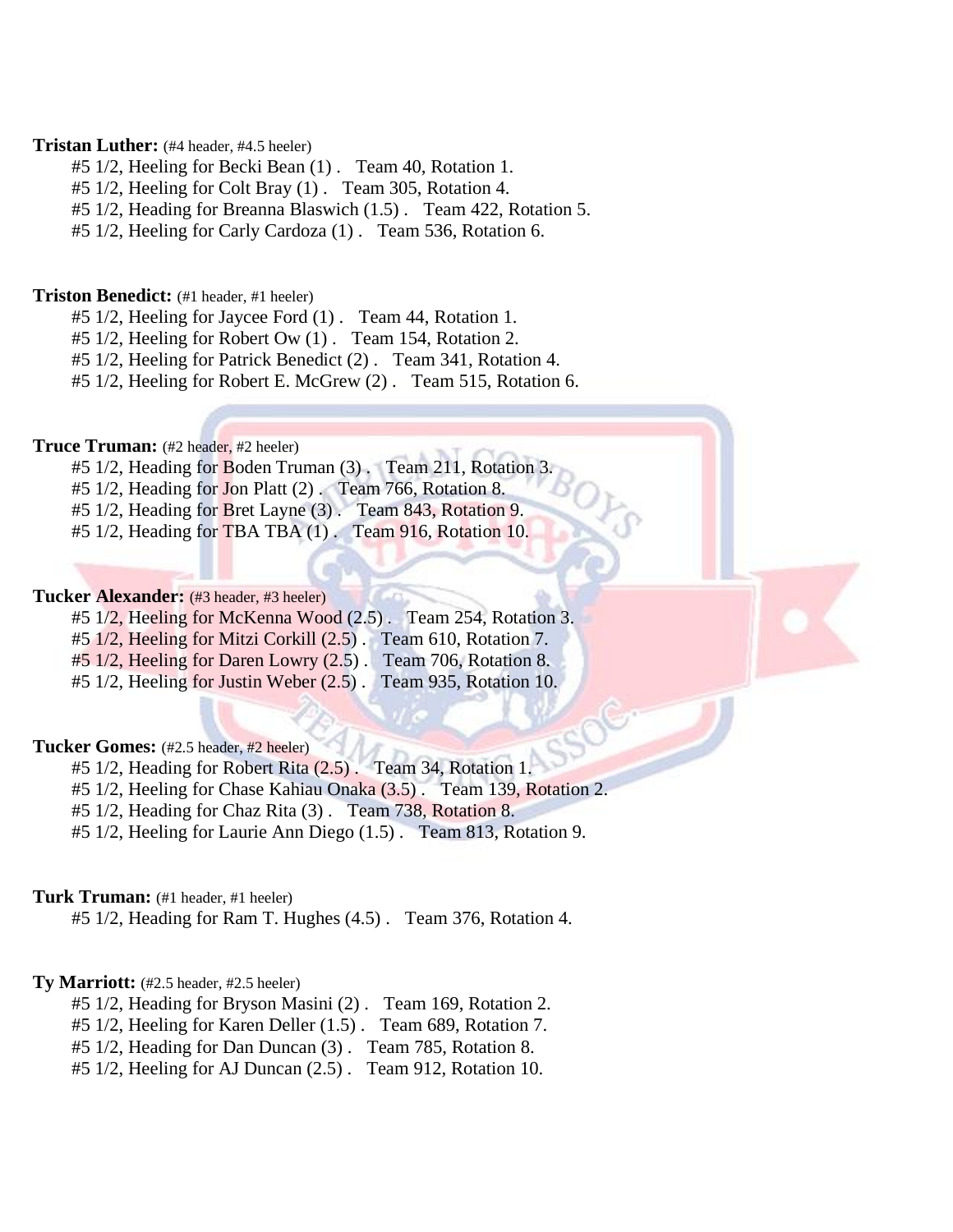#### **Ty Morrill:** (#3.5 header, #3.5 heeler)

- #5 1/2, Heeling for Kamish Wagner (2) . Team 114, Rotation 2.
- #5 1/2, Heeling for Cindy Maddalena (1.5) . Team 225, Rotation 3.
- #5 1/2, Heeling for Ray Miller (2) . Team 498, Rotation 5.

#### **Tyler Mitchell:** (#2.5 header, #2.5 heeler)

- #5 1/2, Heading for Jace Jepson (2) . Team 123, Rotation 2.
- #5 1/2, Heeling for Tony Martin (3) . Team 302, Rotation 4.
- #5 1/2, Heading for Evan Myers (1) . Team 418, Rotation 5.
- #5 1/2, Heeling for Brandt Hiles (1) . Team 683, Rotation 7.

#### **Tyler Moore:** (#2 header, #2 heeler)

- #5 1/2, Heading for Del Foley (3) . Team 303, Rotation 4.
- #5 1/2, Heading for Justin Solesbee (2.5) . Team 690, Rotation 7.
- $#5$  1/2, Heading for Robert Silva  $(2.5)$ . Team 745, Rotation 8.
- #5 1/2, Heading for Preston Young (3) . Team 811, Rotation 9.

# **Tyson Porter:** (#3 header, #2.5 heeler)

- #5 1/2, Heading for George Porter (2) . Team 37, Rotation 1.
- #5 1/2, Heeling for Delton Cullins (2.5) . Team 143, Rotation 2.
- #5 1/2, Heading for Bob Blair (2.5) . Team 256, Rotation 3.
- #5 1/2, Heeling for Richard Haller (3) . Team 495, Rotation 5.

# **Val Ericson:** (#4 header, #4 heeler)

- #5 1/2, Heeling for Beau Chaney (1.5) . Team 136, Rotation 2.
- #5 1/2, Heeling for Tim Petersen (1.5). Team 533, Rotation 6.
- #5 1/2, Heeling for Sadie Mullins (1) . Team 671, Rotation 7.
- #5 1/2, Heeling for Rebeccah Haller (1.5) . Team 942, Rotation 10.

### **Wade Bertsch:** (#2.5 header, #2.5 heeler)

- #5 1/2, Heading for Dick Whiteside (2) . Team 325, Rotation 4.
- #5 1/2, Heading for Blaize Hoffman (1) . Team 434, Rotation 5.

#### **Wade Hofheins:** (#4 header, #4.5 heeler)

- #5 1/2, Heeling for Becki Bean (1) . Team 147, Rotation 2.
- #5 1/2, Heeling for Chris Galassini (1) . Team 979, Rotation 10.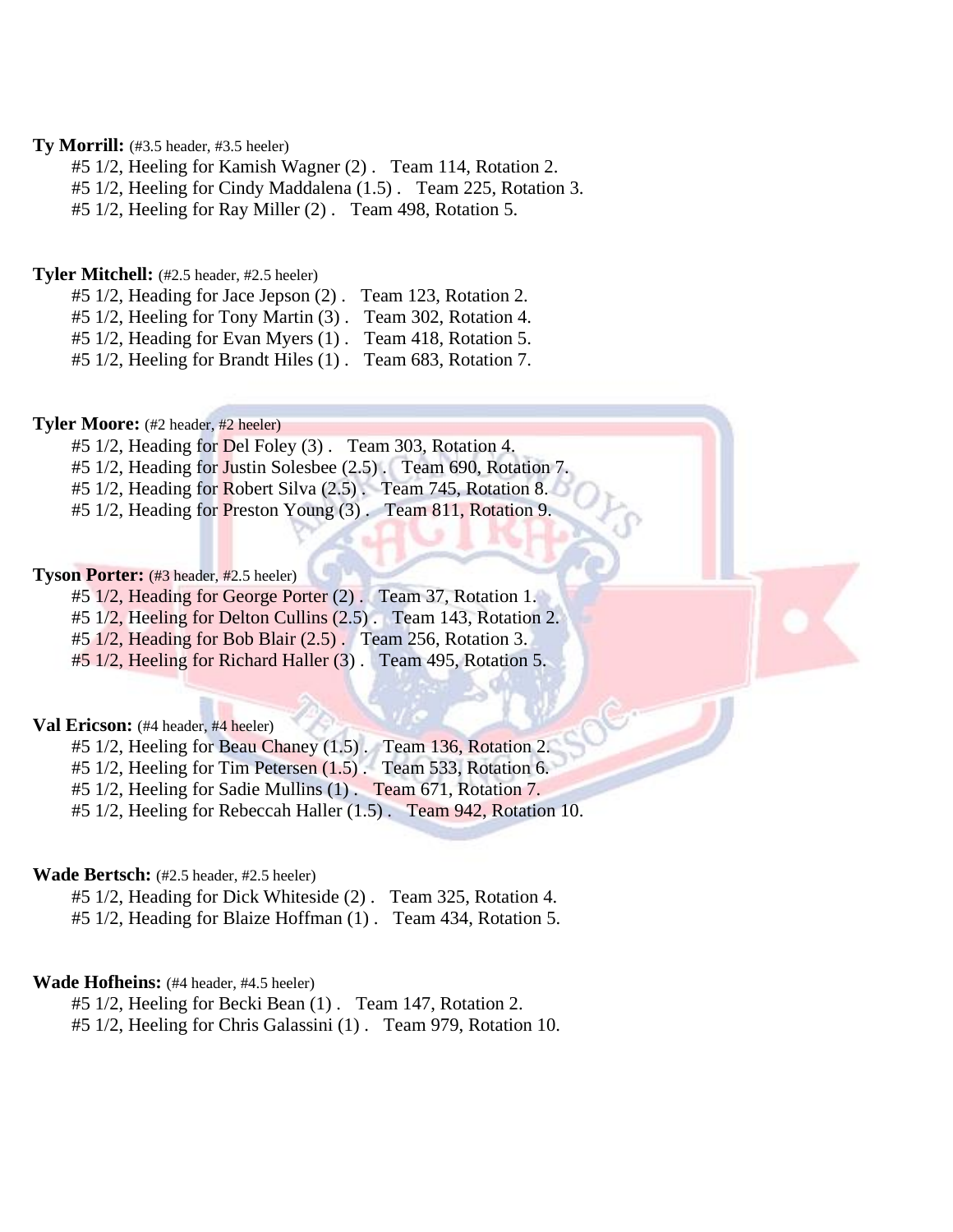# **Walker Jones:** (#1.5 header, #1.5 heeler)

#5 1/2, Heading for Chase Stouard (1.5) . Team 458, Rotation 5.

#5 1/2, Heading for Sammy Saunders (4) . Team 655, Rotation 7.

#5 1/2, Heeling for Jason Jones (3.5) . Team 921, Rotation 10.

#### **Warren Enz:** (#2.5 header, #2.5 heeler)

#5 1/2, Heeling for Alyssa Warnke (1.5) . Team 181, Rotation 2.

#5 1/2, Heeling for Scott Evans (1.5) . Team 331, Rotation 4.

#5 1/2, Heeling for Josh Scheiber (2) . Team 441, Rotation 5.

#5 1/2, Heeling for Colton Daniel (2.5) . Team 553, Rotation 6.

#### **Wayne Lund:** (#1.5 header, #1.5 heeler)

#5 1/2, Heading for Dave Tyndall (2) . Team 285, Rotation 3. #5 1/2, Heading for Casey Glazier (4) . Team 794, Rotation 8. #5 1/2, Heading for Wylie Lund (2.5) . Team 898, Rotation 9.

#5 1/2, Heading for Joe Gottschalk (3) . Team 969, Rotation 10.

# **Wendy Sparrowk:** (#1.5 header, #1.5 heeler)

#5 1/2, Heading for Blair Wheatley (4) . Team 702, Rotation 8.

 $#5\ 1/2$ , Heading for Hunter Lowry  $(3.5)$ . Team 844, Rotation 9.

#5 1/2, Heading for Jeff Sparrowk (4). Team 919, Rotation 10.

# **Weston Lerwill:** (#2 header, #2 heeler)

#5 1/2, Heading for Chaise Robbins (3) . Team 262, Rotation 3.

#5 1/2, Heeling for Travis Robbins (2) . Team 387, Rotation 4.

#5 1/2, Heeling for Rick Dirk (1.5) . Team 814, Rotation 9.

#### **Will Jones:** (#2 header, #2 heeler)

- #5 1/2, Heeling for Ralph Kelley (2.5) . Team 129, Rotation 2.
- #5 1/2, Heeling for John Stamper (2) . Team 240, Rotation 3.
- #5 1/2, Heeling for Jamie Fontes (2) . Team 600, Rotation 6.

# **Wyatt Bullivant:** (#2 header, #2 heeler)

#5 1/2, Heeling for Jasper Frost (2) . Team 85, Rotation 1.

#5 1/2, Heeling for Bronc Rowland (3) . Team 206, Rotation 3.